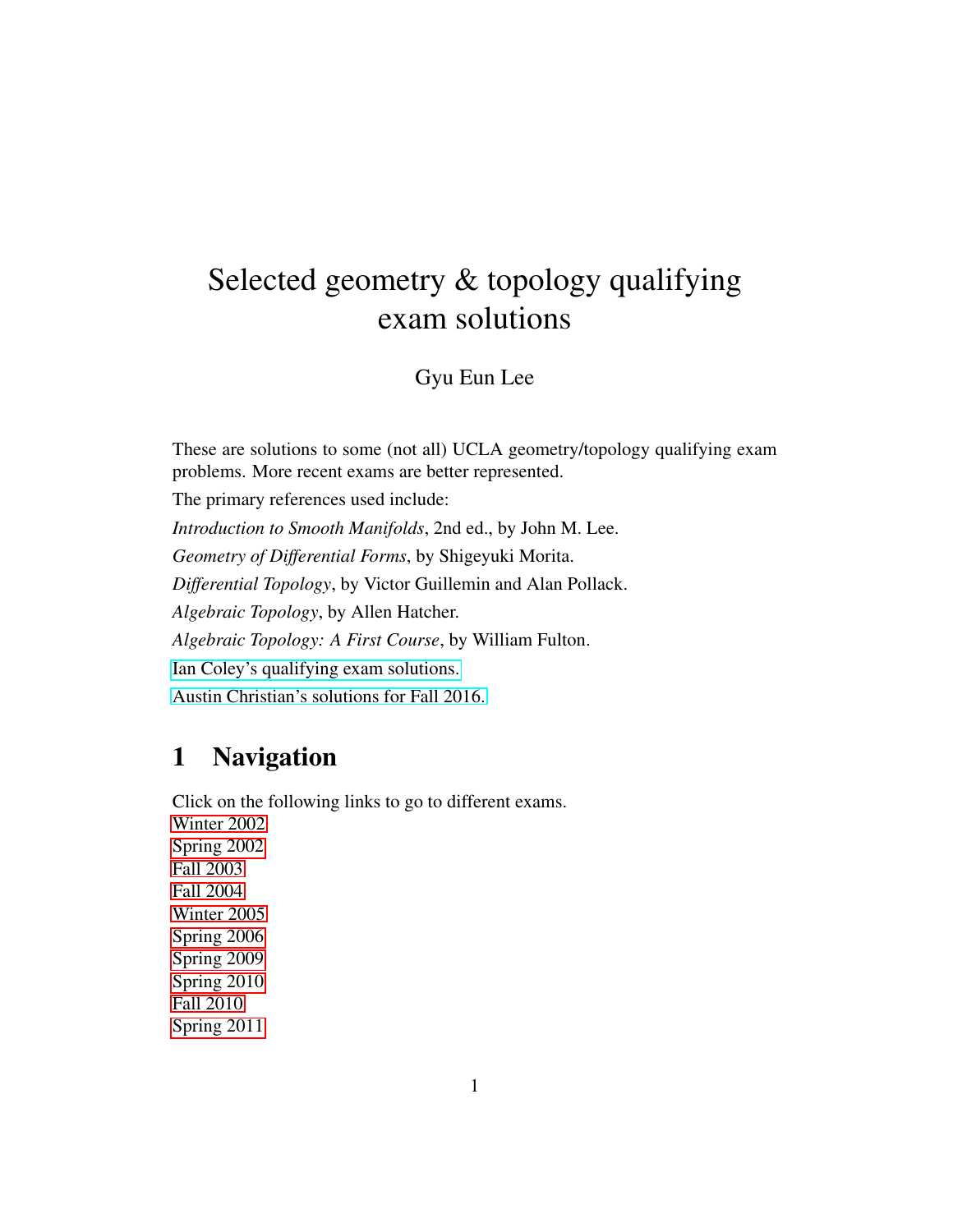[Spring 2012](#page-20-0) [Fall 2011](#page-15-0) [Fall 2012](#page-20-1) [Spring 2013](#page-25-0) [Fall 2013](#page-29-0) [Spring 2014](#page-33-0) [Fall 2014](#page-39-0) [Spring 2015](#page-44-0) [Fall 2015](#page-54-0) [Spring 2016](#page-61-0) [Fall 2016](#page-67-0)

# <span id="page-1-0"></span>2 Winter 2002

Problem. (W02:05)

Consider the 2-form on  $\mathbb{R}^3 \setminus \{(0,0,0)\}$ 

$$
\sigma = \frac{1}{(x^2 + y^2 + z^2)^{\frac{3}{2}}} (x\,dy \wedge dz - y\,dx \wedge dz + z\,dx \wedge dy).
$$

- (a) Show that  $\sigma$  is closed in  $\mathbb{R}^3 \setminus \{(0,0,0)\}.$
- (b) Show that the 2-form

$$
\omega = x\,dy \wedge dz - y\,dx \wedge dz + z\,dx \wedge dy
$$

is closed but not exact on *S* 2 .

- (c) Find  $\int_{S^2} \omega$ .
- (d) Suppose *M* is compact (closed?), 2-dimensional, oriented embedded submanifold of  $\mathbb{R}^3 \setminus \{(0,0,0)\}$ . What are the possible values of  $\int_M \sigma$ ?

### *Solution.*

(a) Routine calculation.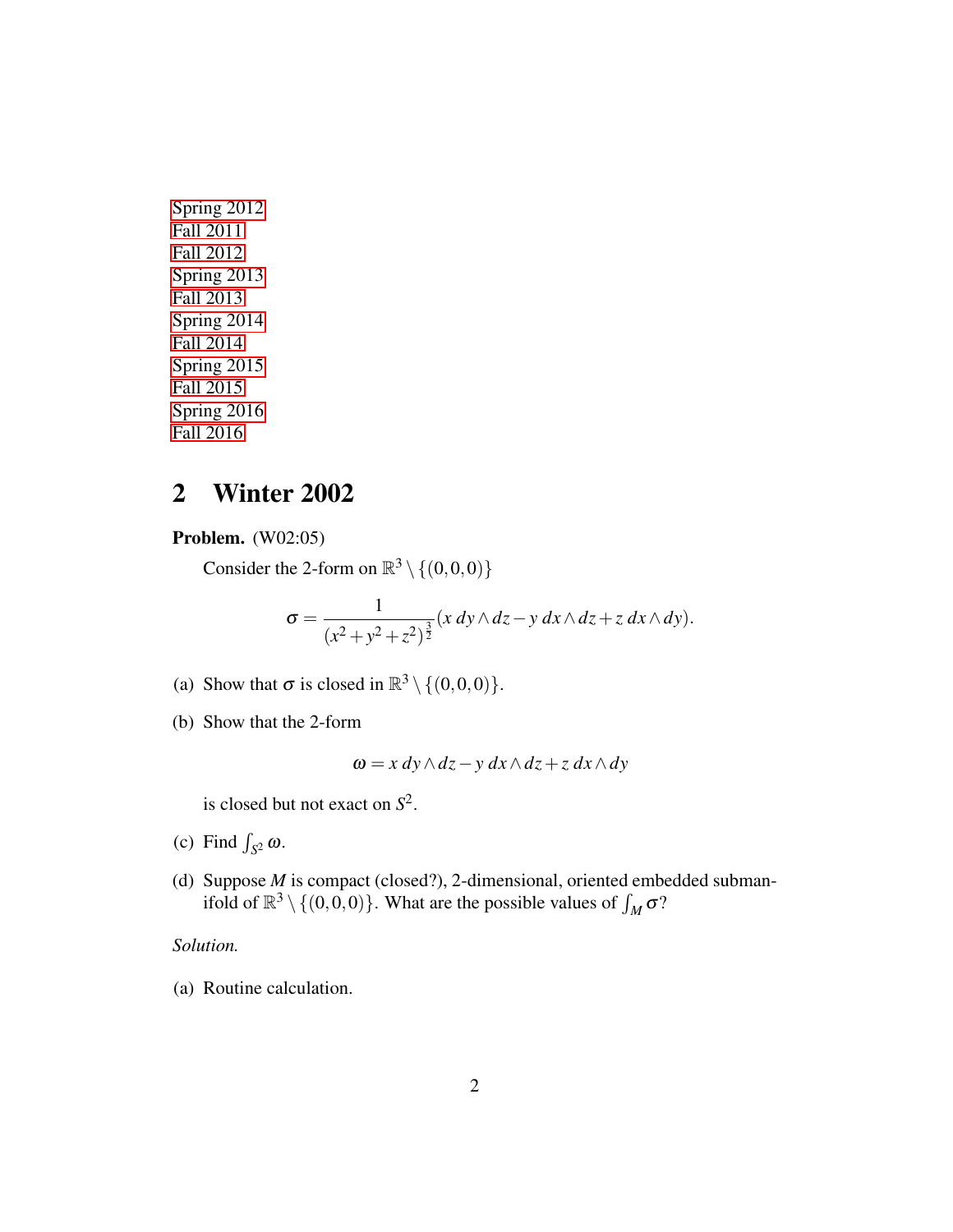(b) Closed: all 2-forms are closed on  $S^2$ . Exact: regard  $\omega$  as the restriction of the same form on  $B^3$ , the closed unit ball in  $\mathbb{R}^3$ , with  $\partial B^3 = S^2$ . Then by Stokes' theorem,

$$
\int_{S^2} \omega = \int_{B^3} d\omega = \int_{B^3} 3dx \wedge dy \wedge dz = 4\pi.
$$

In particular,  $\omega$  cannot be exact, because an exact form integrates to 0 over *S* 2 .

- (c) See part (b).
- (d) Presumably this has something to do with Poincaré duality, but I'm not sure how exactly.

# <span id="page-2-0"></span>3 Spring 2002

Problem. (S02:06)

- (a) Show that if  $f: S^n \to S^n$  has no fixed points then deg  $f = (-1)^{n+1}$ .
- (b) Show that if *X* has  $S^{2n}$  as its universal cover, then  $\pi_1(X) = \{1\}$  or  $\mathbb{Z}/2\mathbb{Z}$ .
- (c) Show that if *X* has  $S^{2n+1}$  as its universal cover, then *X* is orientable.

### *Solution.*

(a) We claim that *f* is homotopic to the antipodal map  $x \mapsto -x$ , which has degree  $(-1)^{n+1}$ . Indeed, the straight-line homotopy

$$
F_t(x) = \frac{(1-t)f(x) - tx}{|(1-t)f(x) - tx|}
$$

is well-defined, because if  $x \in S^n$ , then  $|x| = |f(x)| = 1$ ; if  $|(1-t)f(x) - tx| =$ 0, then necessarily

$$
1 - t = |(1 - t)f(x)| = |tx| = t,
$$

so  $t=\frac{1}{2}$  $\frac{1}{2}$ , but then we would have  $\frac{1}{2}f(x) = \frac{1}{2}x$ , which is impossible because *f* fixes no points.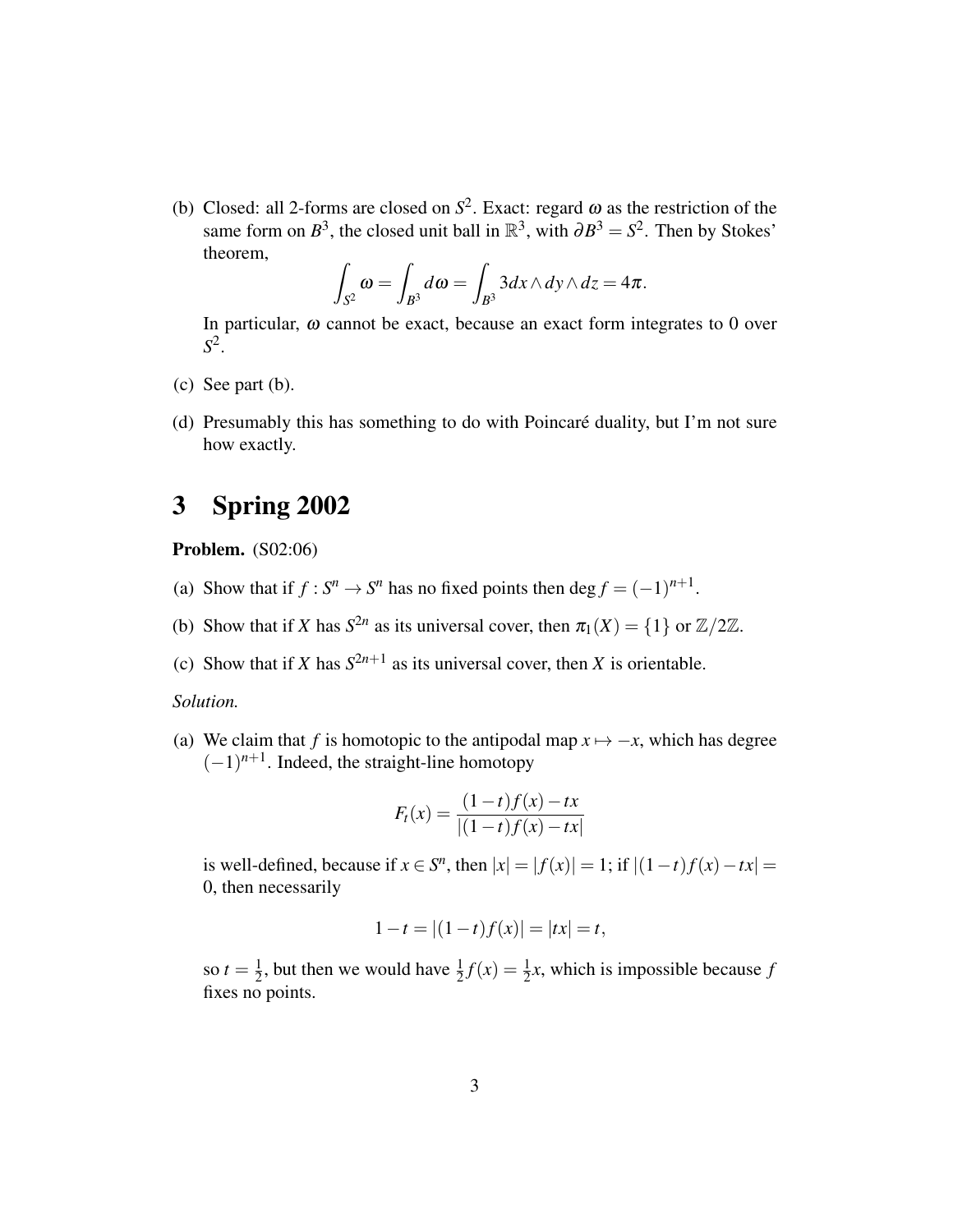(b) Suppose  $S^{2n}$  covers *X*. Then  $X = S^{2n}/G$ , where *G* is the group of deck transformations. We observe that since  $S^{2n}$  is path connected, each nonidentity deck transformation *g* is a homeomorphism  $S^{2n} \to S^{2n}$  that fixes no points. Then  $\deg g = (-1)^{2n+1} = -1$ . But then it follows that *G* is either trivial, or  $\mathbb{Z}/2\mathbb{Z}$ : for suppose G contains two nontrivial elements f and g. Then  $deg(fg) = deg(f)deg(g) = 1$ . Then by our observation, it must be that  $f g = id_{S^{2n}}$ , and so  $f = g^{-1}$ , and  $g^2 = id_{S^{2n}}$ , so  $f = g$ . Now, since  $S^{2n}$  is simply connected, we have

$$
\pi_1(X)\cong G,
$$

and thus  $\pi_1(X)$  is either trivial or  $\mathbb{Z}/2\mathbb{Z}$ .

(c) If  $S^{2n+1}$  covers *X*, then every nontrivial deck transformation has degree  $(-1)^{2n+2}$  = 1. By the Hopf degree theorem, every deck transformation is homotopic to the identity. In particular every deck transformation is locally orientationpreserving. Therefore the orientation on  $S^{2n+1}$  and the quotient map  $S^{2n+1} \to$  $S^{2n+1}/G = X$  induces an orientation on *X*.

### <span id="page-3-0"></span>4 Fall 2003

**Problem.** (F03:09) If a closed manifold *M* has  $S^{2n+1}$  as a covering space,  $n \ge 1$ , then *M* is orientable.

*Solution.* See [S02:06.](#page-2-0)

## <span id="page-3-1"></span>5 Fall 2004

**Problem.** (F04:07) Let  $X_1 = S^1 \vee S^2$  and  $X_2 = S^1 \vee S^1$ .

- (a) Find  $\pi_1(X_1)$  and  $\pi_1(X_2)$ .
- (b) Find their universal coverings.

*Solution.*

(a)  $\pi_1(X_1) = \pi_1(S^1) * \pi_1(S^2) = \mathbb{Z} * 0 = \mathbb{Z}$ .  $\pi_1(X_2) = \mathbb{Z} * \mathbb{Z}$ .

(b) The universal cover of  $X_1$  is the following space:

$$
\mathbb{R} \amalg (\amalg_{n \in \mathbb{Z}} (S^2)_n) / \sim,
$$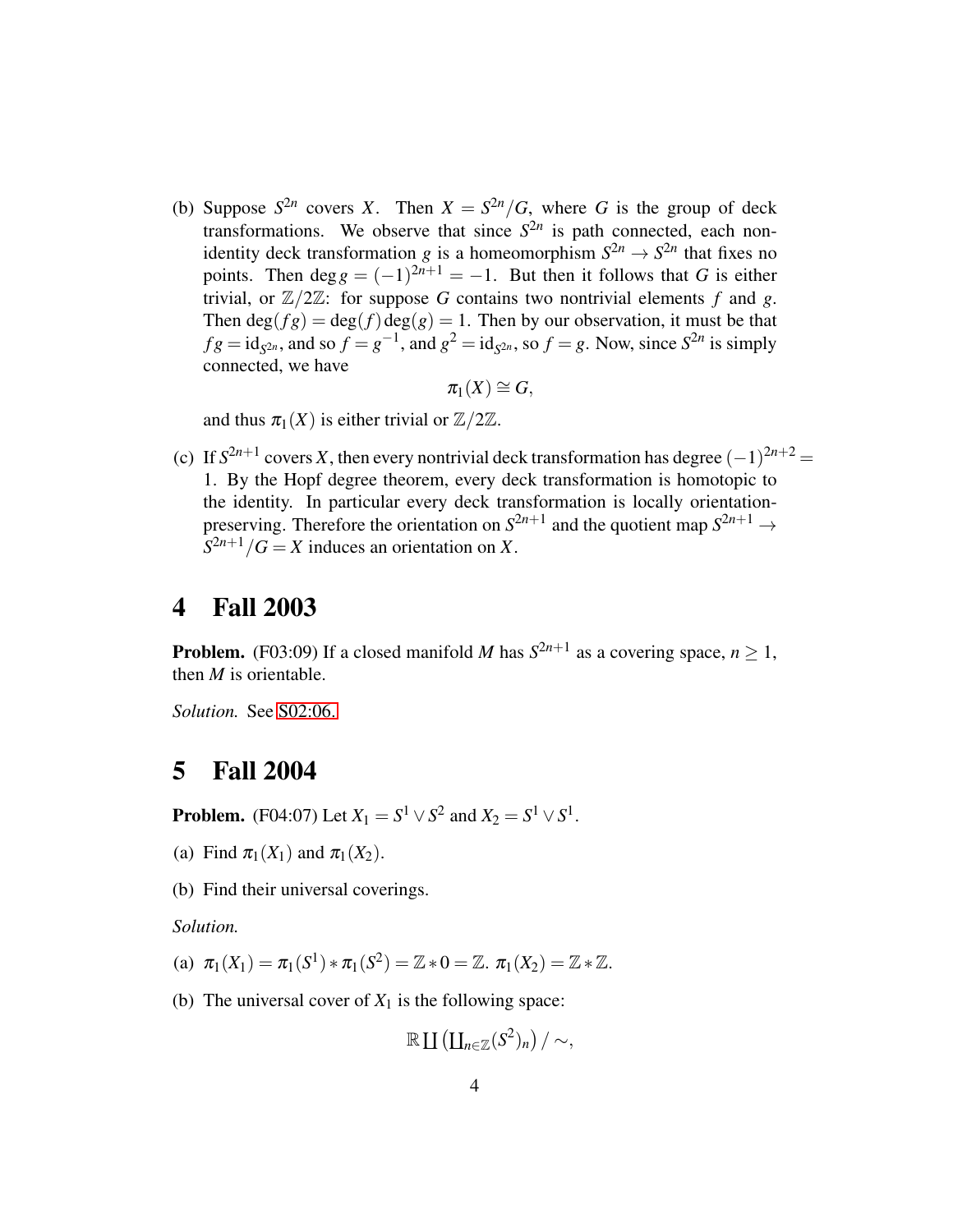where for each *n* we identify a point  $x_n \in (S^2)_n$  with  $n \in \mathbb{R}$ . (Essentially a string of  $S<sup>2</sup>$ -s attached at the integers.) The covering map is given by the usual coverings  $\mathbb{R} \to S^1$ , and the identity on  $S^2$ . The universal cover of  $X_2$  is the Cayley graph of the free group on two generators.

# <span id="page-4-0"></span>6 Winter 2005

Problem. (W05:10)

- (a) Find the Euler characteristic of  $X_4^2$ , the 2-skeleton of the 4-simplex.
- (b) Give a reason why  $H_2(X_4^2)$  is free abelian and find its rank.

### *Solution.*

(a) By the cellular definition of Euler characteristic, we can count the number of *k*-cells in  $X_4^2$ , where  $k = 0, 1, 2$ , and take the alternating sum. Regarding  $X_4$  as  $[v_0, \ldots, v_4]$ , each *k*-cell is determined uniquely by choosing *k* of the vertices in any order. Therefore the number of *k*-cells is  $\binom{5}{k}$  $\binom{5}{k}$ . So

$$
\chi(X_4^2) = \binom{5}{0} - \binom{5}{1} + \binom{5}{2} = 6.
$$

(b) The long exact sequences for the pairs  $(X_4^2, X_4^1)$  and  $(X_4^1, X_4^0)$  $^{(0)}_4$ ) give us the diagram

$$
0 \longrightarrow H_2(X_4^2) \longrightarrow H_2(X_4^2, X_4^1) \longrightarrow H_1(X_4^1) \longrightarrow 0
$$
\n
$$
\downarrow
$$
\n
$$
H_1(X_4^1, X_4^0)
$$
\n
$$
\downarrow
$$
\n
$$
H_0(X_4^0)
$$
\n
$$
\downarrow
$$
\n
$$
0
$$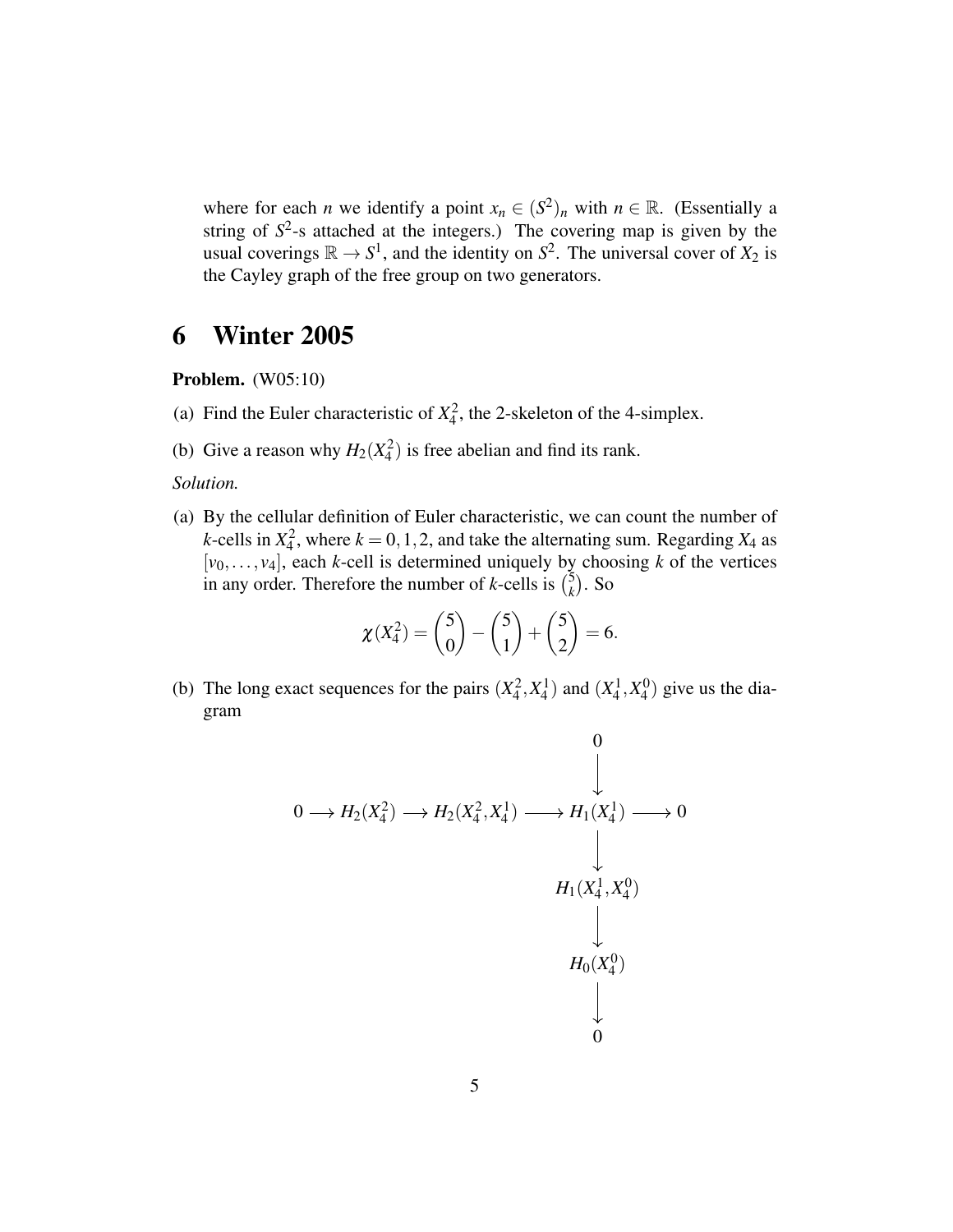where the vertical and horizontal sequences are exact.  $H_2(X_4^2, X_4^1)$  and  $H_1(X_4^1, X_4^0)$  $_{4}^{0}$ are the second and first cellular chain groups, and hence are free abelian with bases in correspondence with the 2-cells and 1-cells: therefore those are  $\mathbb{Z}^6$ and  $\mathbb{Z}^5$  respectively.  $X_4^0$  $^{0}_{4}$  consists of 5 0-cells, so  $H_0(X_4^0)$  $\mathcal{L}_4^0$  =  $\mathbb{Z}^5$ . Therefore substituting the information about our homology groups, the diagram is

$$
0 \longrightarrow H_2(X_4^2) \longrightarrow \mathbb{Z}^6 \longrightarrow H_1(X_4^1) \longrightarrow 0
$$
\n
$$
\downarrow
$$
\n
$$
\downarrow
$$
\n
$$
\mathbb{Z}^5
$$
\n
$$
\downarrow
$$
\n
$$
\mathbb{Z}^5
$$
\n
$$
\downarrow
$$
\n
$$
0
$$

By exactness of the vertical sequence, we find that  $H_1(X_4^1) \cong 0$ , and therefore by exactness of the horizontal sequence  $H_2(X_4^2) \cong \mathbb{Z}^6$ .

# <span id="page-5-0"></span>7 Spring 2006

**Problem.** (S06:10) Let  $S^p$  and  $S^q$  be spheres of dimension  $p, q \ge 0$ . Compute the homology groups  $H_n(S^p \times S^q)$  for all  $n \geq 0$ .

*Solution.* We assign to  $S<sup>n</sup>$  the standard CW structure: one 0-cell  $v$ , and one *n*-cell  $e^n$  attached to *v* along the boundary. Denote the 0-cells of  $S^p$  and  $S^q$  by *v* and *w* respectively, and the 1-cells by  $e^p$ ,  $e^q$ . Then the product CW structure on  $S^p \times S^q$ consists of the following cells:

- 1. One 0-cell  $(v, w)$ .
- 2. One *p*-cell  $(e^p, w)$ .
- 3. One *q*-cell  $(v, e^q)$ . (We could have  $p = q$  as well.)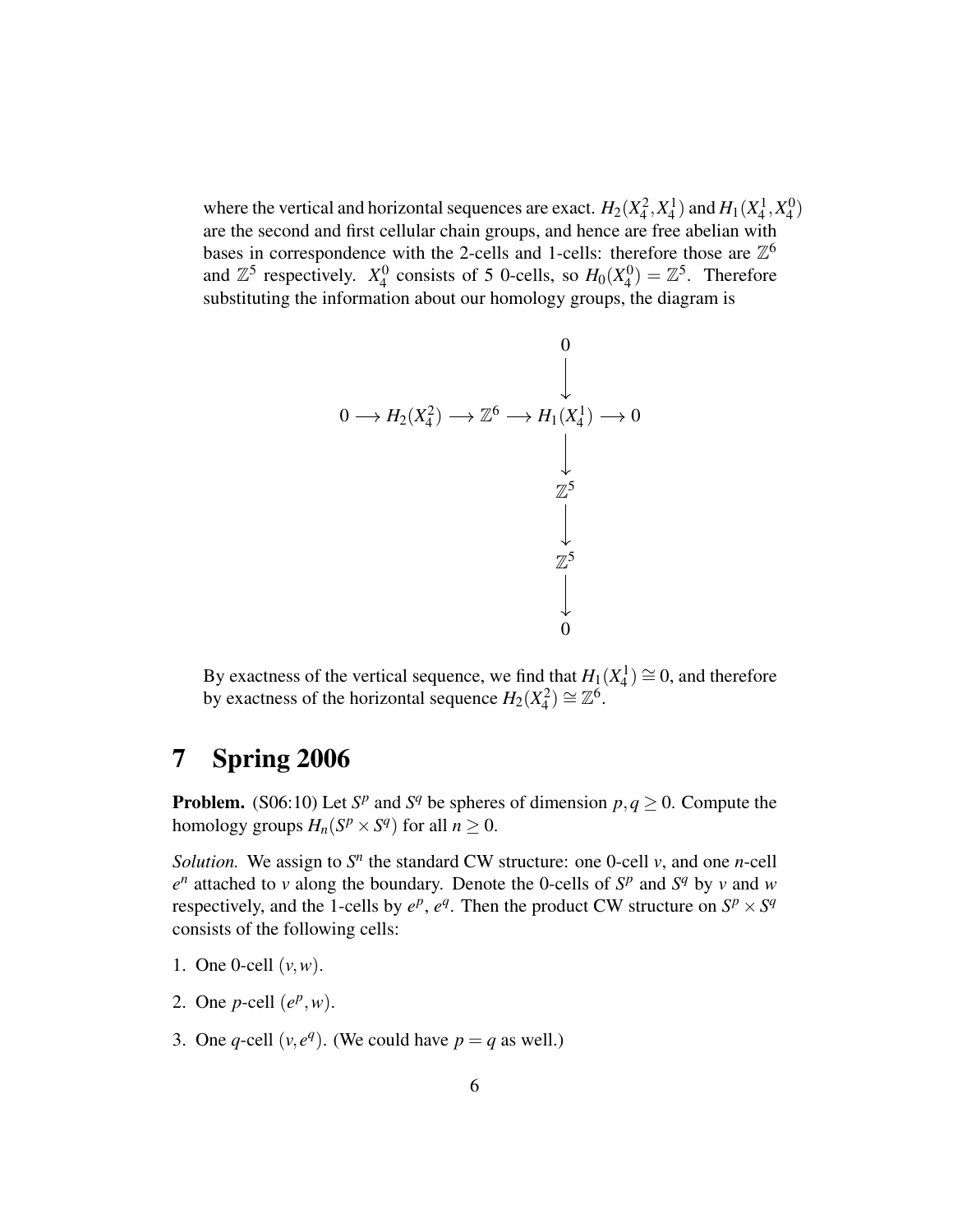4. One  $(p+q)$ -cell  $(e^p, e^q)$ .

The cellular boundary maps for  $S^n$  are  $\partial_0 v = 0$ ,  $\partial_n e^n = 0$ : for  $n \neq 1$  this is because there are no *n* − 1-cells in the CW structure for  $S<sup>n</sup>$ , and for  $n = 1$   $\partial_1 e^1 = v - v = 0$ . For the product, we therefore have the following cellular boundary maps:

$$
\partial_0(v, w) = (\partial v, w) + (-1)^0(v, \partial w) = 0;
$$
  
\n
$$
\partial_p(e^p, w) = (\partial_p e^p, w) + (-1)^p(e^p, \partial_0 w) = 0;
$$
  
\n
$$
\partial_q(v, e^q) = (\partial_0 v, e^q) + (-1)^0(v, \partial_q e^q) = 0;
$$
  
\n
$$
\partial_{p+q}(e^p, e^q) = (\partial_p e^p, e^q) + (-1)^p(e^p, \partial_q e^q) = 0.
$$

Therefore in all cases, im  $\partial = 0$  and ker $\partial$  is the whole group. Therefore homology is isomorphic to the corresponding cellular chain complex, and it remains to determine what those are.

(a)  $p = 0, q \neq 0$ . The cellular chain complex is

$$
0 \longrightarrow \mathbb{Z}_q^2 \longrightarrow \cdots \longrightarrow \mathbb{Z}_0^2 \longrightarrow 0
$$

(b)  $p = 0, q = 0$ : The cellular chain complex is

$$
0\longrightarrow \mathbb{Z}^4_0\longrightarrow 0
$$

(c)  $p, q \neq 0, p > q$ : The cellular chain complex is

$$
0 \longrightarrow \underset{p+q}{\mathbb{Z}} \longrightarrow \cdots \longrightarrow \underset{p}{\mathbb{Z}} \longrightarrow \cdots \longrightarrow \underset{q}{\mathbb{Z}} \longrightarrow \cdots \longrightarrow \underset{0}{\mathbb{Z}} \longrightarrow 0
$$

(d)  $p, q \neq 0$ ,  $p = q$ : The cellular chain complex is

$$
0 \longrightarrow \mathbb{Z} \longrightarrow \cdots \longrightarrow \mathbb{Z}^2 \longrightarrow \cdots \longrightarrow \mathbb{Z} \longrightarrow 0
$$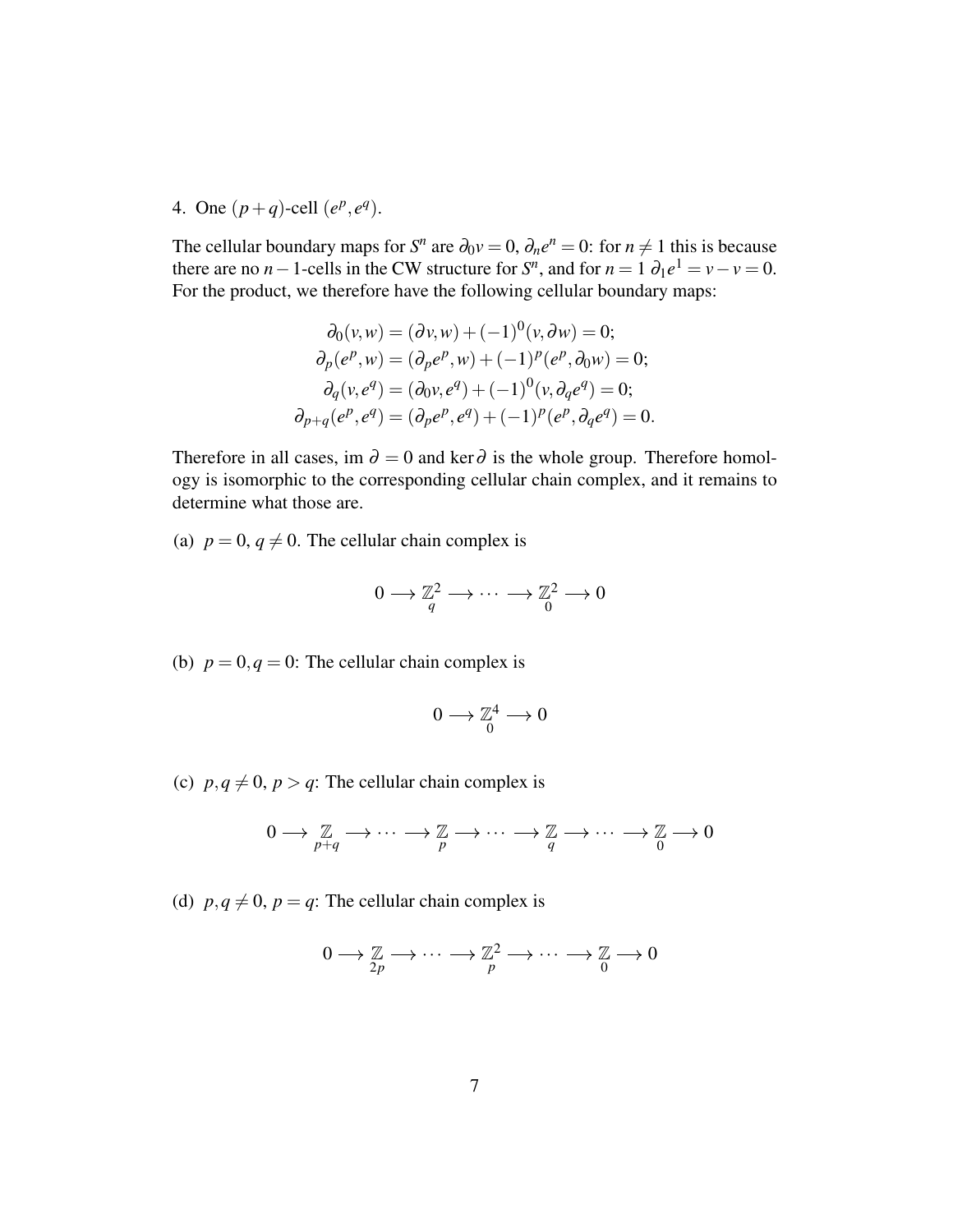# <span id="page-7-0"></span>8 Spring 2009

**Problem.** (S09:12) Let  $f: T \to T = S^1 \times S^1$  be a map of the torus inducing  $f_{\pi}$ :  $\pi_1(T) \to \pi_1(T) = \mathbb{Z} \oplus \mathbb{Z}$ , and let *F* be a matrix representing  $f_\pi$ . Prove that the determinant of *F* equals the degree of the map *f* .

*Solution.* Taking abelianizations, we note that the induced homomorphism on first homology

$$
f_*: H_1(T; \mathbb{Z}) \to H_1(T; \mathbb{Z}) = \mathbb{Z} \oplus \mathbb{Z}
$$

is represented by precisely the same matrix  $F$ . Since the homology of  $T$  is free and finitely generated, by universal coefficients we may dualize in all dimensions to obtain maps on the integer cohomology ring

$$
f^*: H^*(T) \to H^*(T),
$$

and the map  $f^*: H^1(T) \to H^1(T)$  is represented by the transpose  $F^*$  of F. Suppose now that *x*, *y* are generators of  $H^1(T)$  for which  $F^*$  is given by

$$
F^* = \begin{bmatrix} a & b \\ c & d \end{bmatrix} \, .
$$

Then  $x^2 = y^2 = 0$  in  $H^2(T)$ , and *xy* generates  $H^2(T)$ . Then  $f^*(xy) = (f^*x)(f^*y) = (ax+cy)(bx+dy) = abx^2 + adxy + bcyx + cdy^2 = (ad-bc)xy.$ So deg  $f = ad - bc = \det F^* = \det F$ .

# <span id="page-7-1"></span>9 Spring 2010

Problem. (S10:01)

Let  $M_n$  be the space of  $n \times n$  real matrices and let  $S_n$  be the subspace of symmetric matrices. Consider the map  $F : M_n \to S_n : F(A) = A^t A - I$ .

- (a) Show that 0 is a regular value of *F*.
- (b) Deduce that  $O(n)$ , the orthogonal group, is a smooth submanifold of  $M_n$ .
- (c) Find the dimension of  $O(n)$ , and determine its tangent space at the identity as a subspace of the tangent space of  $M_n$ , which is  $M_n$  itself.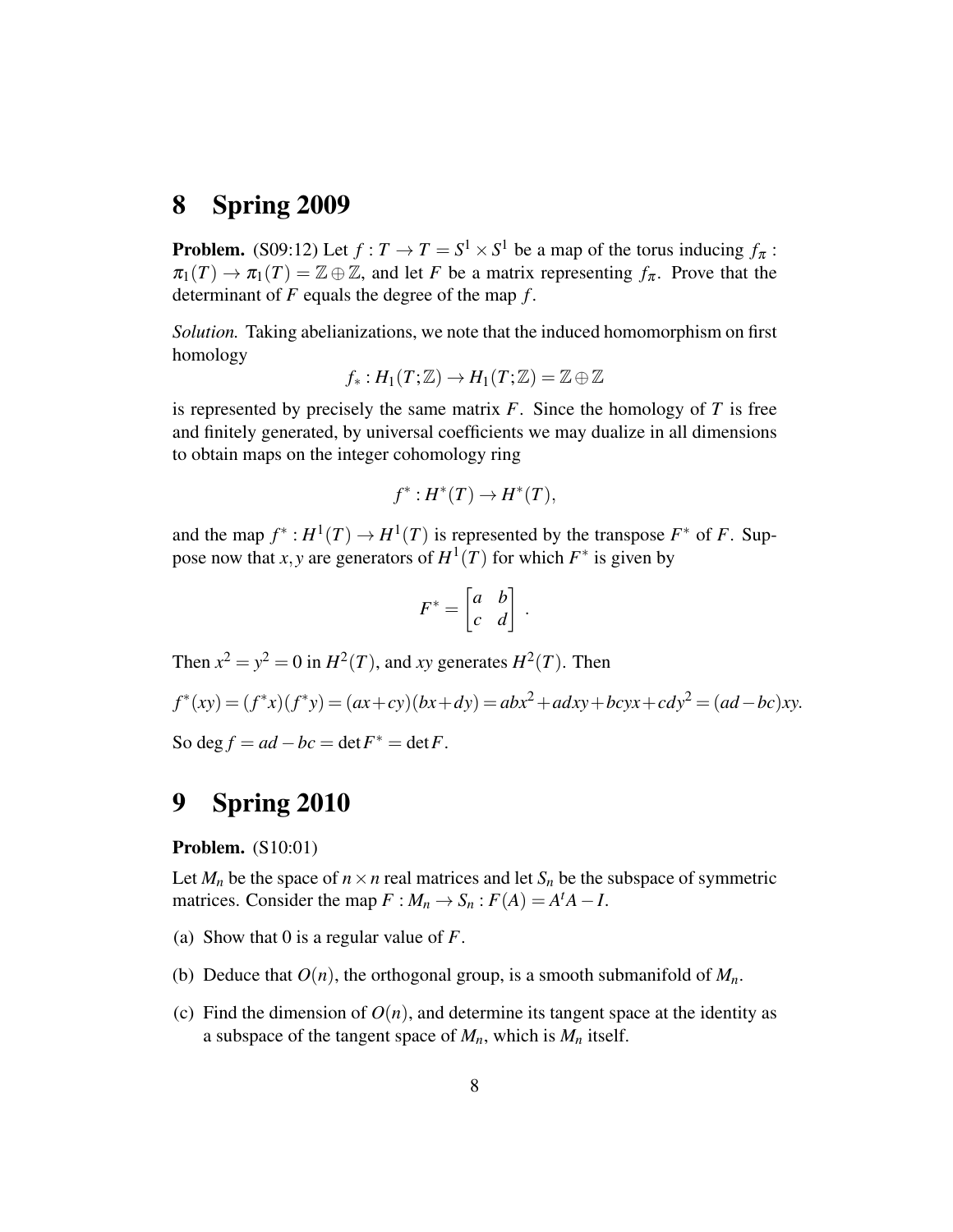### *Solution.*

(a) *M<sub>n</sub>* is a linear space, so  $A + sH$  is in  $M_n$  for all  $s \in \mathbb{R}$  and all  $H \in M_n$ .  $S_n$  can be thought of as  $\mathbb{R}^{(n+1)n/2}$ , and so  $T_0S_n$  can be identified with  $S_n$ . Then

$$
F(A+ sH) = (A + sH)t (A + sH) - I
$$
  
=  $(At + sHt)(A + sH) - I$   
=  $AtA + sAtH + sHtA + s2HtH$ .

Then

$$
\frac{1}{s}(F(A+sH)-F(A))=A^tH+H^tA+sH^tH,
$$

and

$$
\lim_{s \to 0} \frac{1}{s} (F(A + sH) - F(A)) = A^t H + H^t A.
$$

Therefore

$$
dF_A(H) = A^t H + H^t A \in S_n.
$$

Now suppose  $F(A) = 0$ . Then  $A^t A = I$ . We must show that  $dF_A : M_n \to S_n$  is surjective. Let *B*  $\in$  *S<sub>n</sub>*; we must find *H*  $\in$  *M<sub>n</sub>* such that

$$
B = A^t H + H^t A.
$$

Take  $H = \frac{1}{2}$  $\frac{1}{2}AB$ ; then

$$
AtH + HtA = \frac{1}{2} [AtAB + (AB)tA] = \frac{1}{2} [B + BtAtA] = \frac{1}{2}(B + Bt) = B.
$$

Thus we have shown  $dF_A$  is surjective whenever  $F(A) = 0$ , so 0 is a regular value of *F*.

- (b) This now follows directly from the regular preimage theorem.
- <span id="page-8-0"></span>(c) From the regular preimage theorem, we have codim  $O(n) = \dim S_n$ , so

$$
\dim O(n) = n^2 - \frac{(n+1)n}{2} = \frac{n^2 - n}{2}.
$$

Note that if  $H \in T_I O(n)$ , then  $c : s \mapsto e^{sH}$  defines for short time *s* a curve on  $O(n)$ , with  $c(0) = I$  and  $c'(0) = H$ . Since  $e^{sH} \in O(n)$ , we have

$$
I = (e^{sH})^t (e^{sH}) = e^{sH^t} e^{sH}.
$$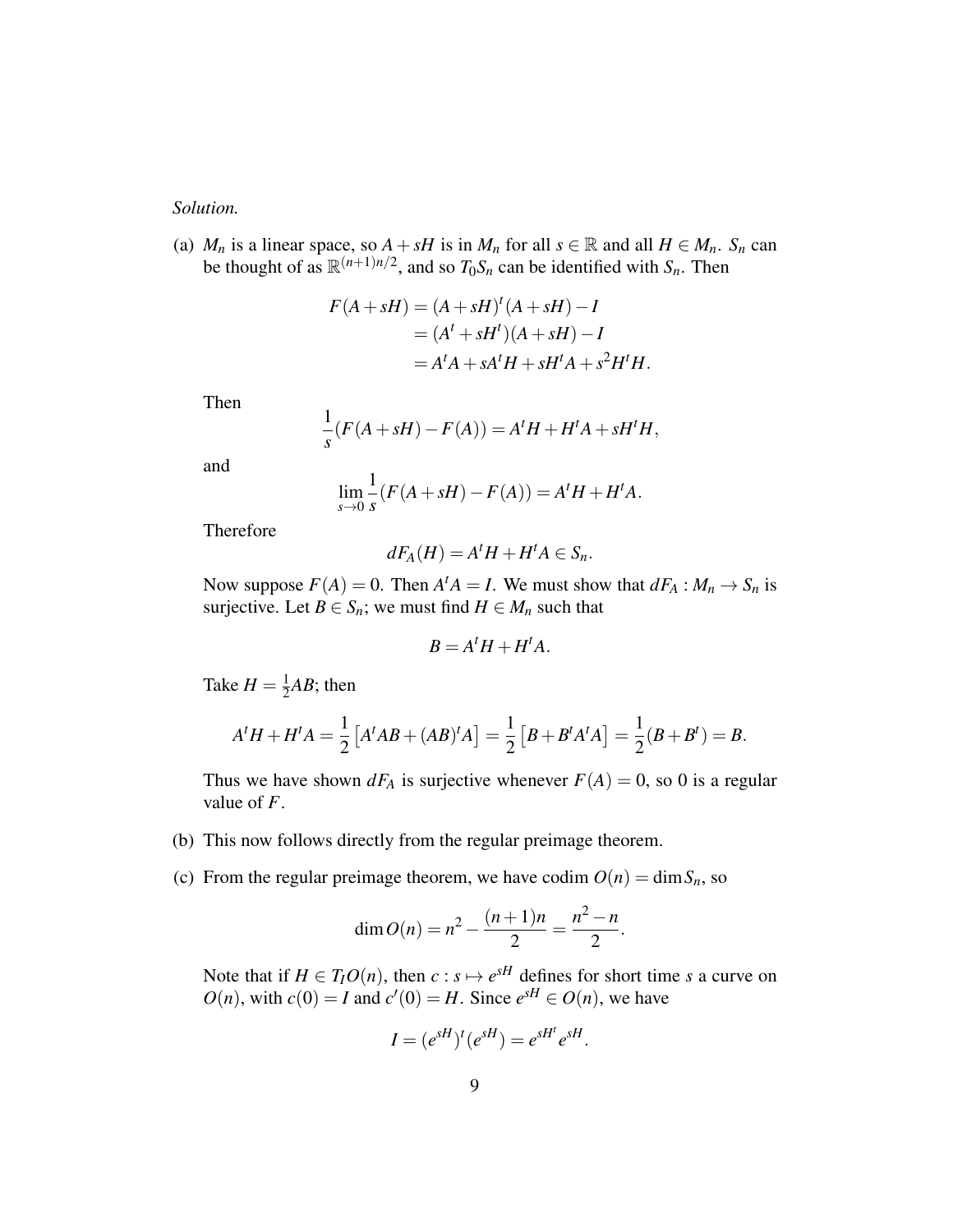Expanding each exponential by its series definition, taking the derivative in *s*, and letting  $s \rightarrow 0$ , we obtain

$$
0=H^t+H.
$$

So  $T_I O(n)$  consists of those  $H \in M_n$  with  $H^t + H = 0$ .

**Problem.** (S10:05) Explain why the following holds: if  $\pi : S^N \to M$ ,  $N > 1$  is a (smooth?) covering space with *M* orientable, then every closed *k*-form on *M*,  $1 \leq k \leq N$ , is exact.

*Solution*. The covering map induces pullbacks  $\pi^* : \Lambda^*(M) \to \Lambda^*(S^N)$ , and corresponding maps on de Rham cohomology. The pullback  $\pi^*$  is induced by the pullback of forms

$$
\pi^*\omega(X^1,\ldots,X^n)=\omega(\pi_*X^1,\ldots,\pi_*X^n).
$$

Since  $\pi$  is a covering map, it is a local diffeomorphism, and therefore  $\pi_*$  is everywhere nonsingular. Suppose now that  $\pi^*\omega = 0$ . Then since  $\pi_*$  is everywhere nonsingular, and the value of  $\omega_p(Y^1, \ldots, Y^n)$  is determined only by  $Y^1_p, \ldots, Y^n_p$ , we may vary our choice of tangent vectors  $X_p^1, \ldots, X_p^n$  to conclude that  $\omega = 0$ . Therefore  $\pi^* : \Lambda^*(M) \to \Lambda^*(S^N)$  is injective.

Now, let  $\omega \in \Lambda^k(M)$  be a closed form,  $1 \leq k < N$ . We must exhibit a form  $\hat{\omega} \in \Lambda^{k-1}(M)$  with  $d\hat{\omega} = \omega$ . Since  $S^n$  has zero cohomology in these dimensions,  $\pi^*[\omega] = [\pi^*\omega] = 0 \in H_{dR}^k(S^N)$ . Therefore there exists  $\eta \in \Lambda^{k-1}(S^N)$  with  $d\eta = \pi^*\omega$ .

Define now  $\hat{\eta} \in \Lambda^{k-1}(S^N)$  by averaging over the group *G* of deck transformations:

$$
\hat{\eta} = \frac{1}{|G|} \sum_{g \in G} g^* \eta.
$$

 $(|G|$  is finite because  $S<sup>N</sup>$  is a compact covering space.) This satisfies  $d\hat{\eta} = d\eta$ . Now we claim  $\hat{\eta} = \pi^* \hat{\omega}$  for some  $\hat{\omega} \in \Lambda^{k-1}(M)$ . To see this, we construct  $\hat{\omega}$ pointwise. For  $p \in M$ , let  $\{q_1, \ldots, q_n\} = \pi^{-1}\{p\}$ . Pick any  $i = 1, \ldots, n$ , and set  $D_i = (\pi_* : T_{q_i}S^N \to T_pM)$ ; note that  $D_i$  is a vector space isomorphism for each *i*, because  $\pi_*$  is a local diffeomorphism. Note also that for any  $g \in G$ ,  $\pi \circ g = \pi$ . So if  $g(q_i) = q_j$ , then  $D_j \circ g_* = D_i$ . For  $X_1, \ldots, X_{k-1} \in T_pM$ , define

$$
\hat{\omega}_p(X_1,\ldots,X_{k-1})=\hat{\eta}_{q_i}((D_i)^{-1}X_1,\ldots,(D_i)^{-1}X_{k-1})
$$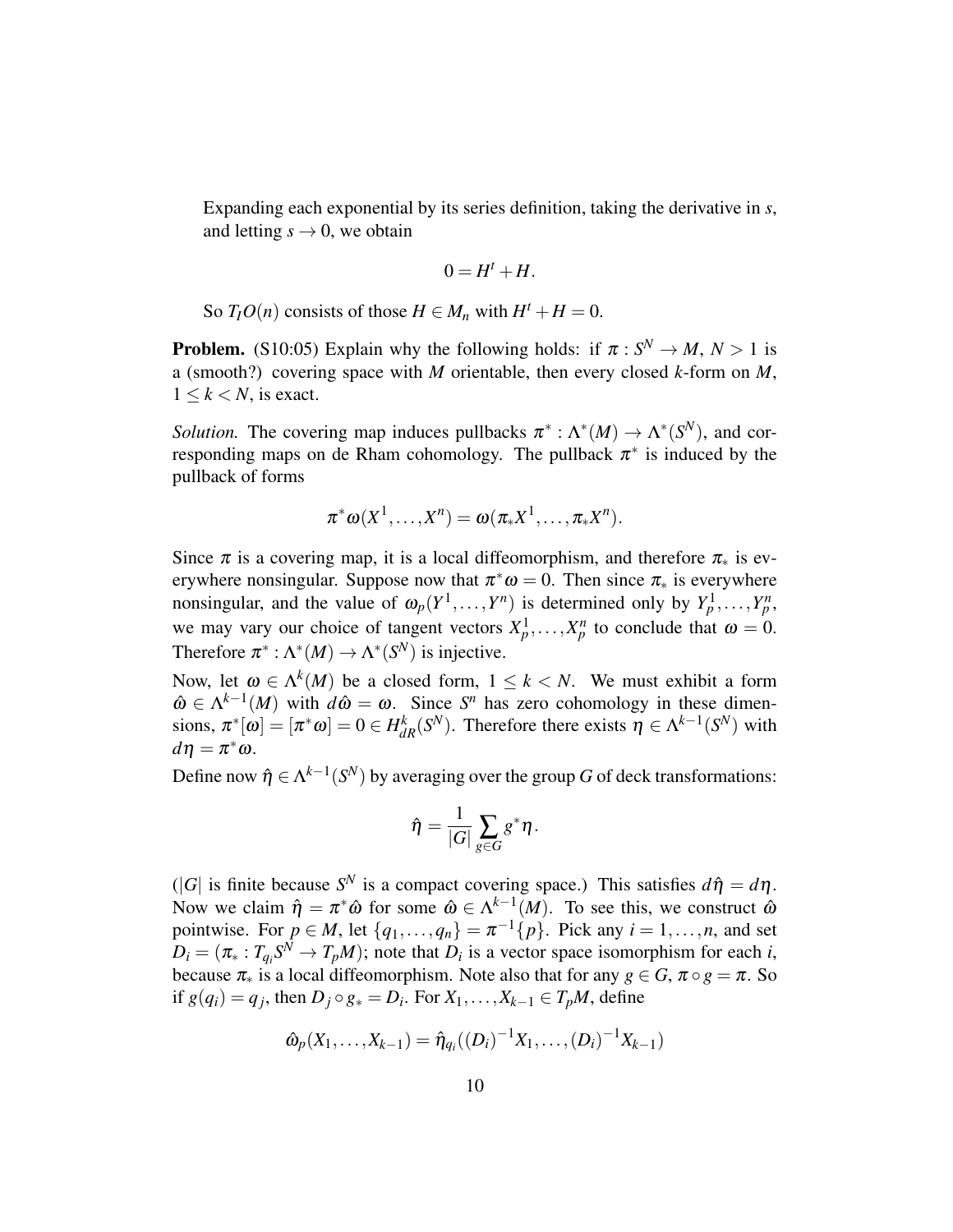for any  $i = 1, \ldots, n$ . This is well-defined, because of the equivariance of  $\hat{\eta}$ : if  $g \in G$  is a deck transformation with  $g(q_i) = q_j$ , then since  $g^* \hat{\eta} = \hat{\eta}$  we see that

$$
\hat{\eta}_{q_i}((D_i)^{-1}X_1,\ldots,(D_i)^{-1}X_{k-1}) = (g^*\hat{\eta})_{q_i}((D_i)^{-1}X_1,\ldots,(D_i)^{-1}X_{k-1})
$$
  
\n
$$
= \hat{\eta}_{q_j}(g_*(D_i)^{-1}X_1,\ldots,g_*(D_i)^{-1}X_{k-1})
$$
  
\n
$$
= \hat{\eta}_{q_j}((D_i \circ (g^{-1})_*)^{-1}X_1,\ldots,(D_i \circ (g^{-1})_*)^{-1}X_{k-1})
$$
  
\n
$$
= \hat{\eta}_{q_j}((D_j)^{-1}X_1,\ldots,(D_j)^{-1}X_{k-1}).
$$

Thus the definition is independent of the choice of *i*. Clearly with this definition,  $\pi^* \hat{\omega} = \hat{\eta}$ . Finally, to see that  $d\hat{\omega} = \omega$ , we check:

$$
\pi^*d\hat{\omega} = d\pi^*\hat{\omega} = d\hat{\eta} = d\eta = \pi^*\omega.
$$

Since  $\pi^*$  is injective on forms,  $d\hat{\omega} = \omega$ . Thus  $\omega$  is exact.

# <span id="page-10-0"></span>10 Fall 2010

**Problem.** (F10:07)

- (a) Let *G* be a finitely presented group. Show that there is a topological space *X* with fundamental group  $\pi_1(X) \cong G$ .
- (b) Give an example of *X* in the case  $G = \mathbb{Z} * \mathbb{Z}$ , the free group on two generators.
- (c) How many connected, 2-sheeted covering spaces does the space *X* from (b) have?

### *Solution.*

(a) Suppose *G* is presented in the form  $\langle a_1, \ldots, a_n | r_1, \ldots, r_m \rangle$  where  $a_1, \ldots, a_n$ are the generators and  $r_1, \ldots, r_m$  are the relations. The required space *X* is constructed as follows: begin with a wedge *Y* of *n* circles  $C_1, \ldots, C_n$ , with each circle  $C_i$  corresponding to a generator  $a_i$ . The fundamental group of this space is the free group on  $a_1, \ldots, a_n$ . For each generator  $a_i$ , define the map also denoted by  $a_i$  to be the homeomorphism and loop  $a_i : S^1 \to C_i$ . Let  $a_i^{-1}$  $i^{-1}$  be the loop corresponding to taking  $a_i$  with opposite orientation, and for a given word *w* in the free group define the corresponding map and loop  $w : S^1 \to Y$ by concatenation of loops. To introduce the relations  $r_1, \ldots, r_m$ , for each *j*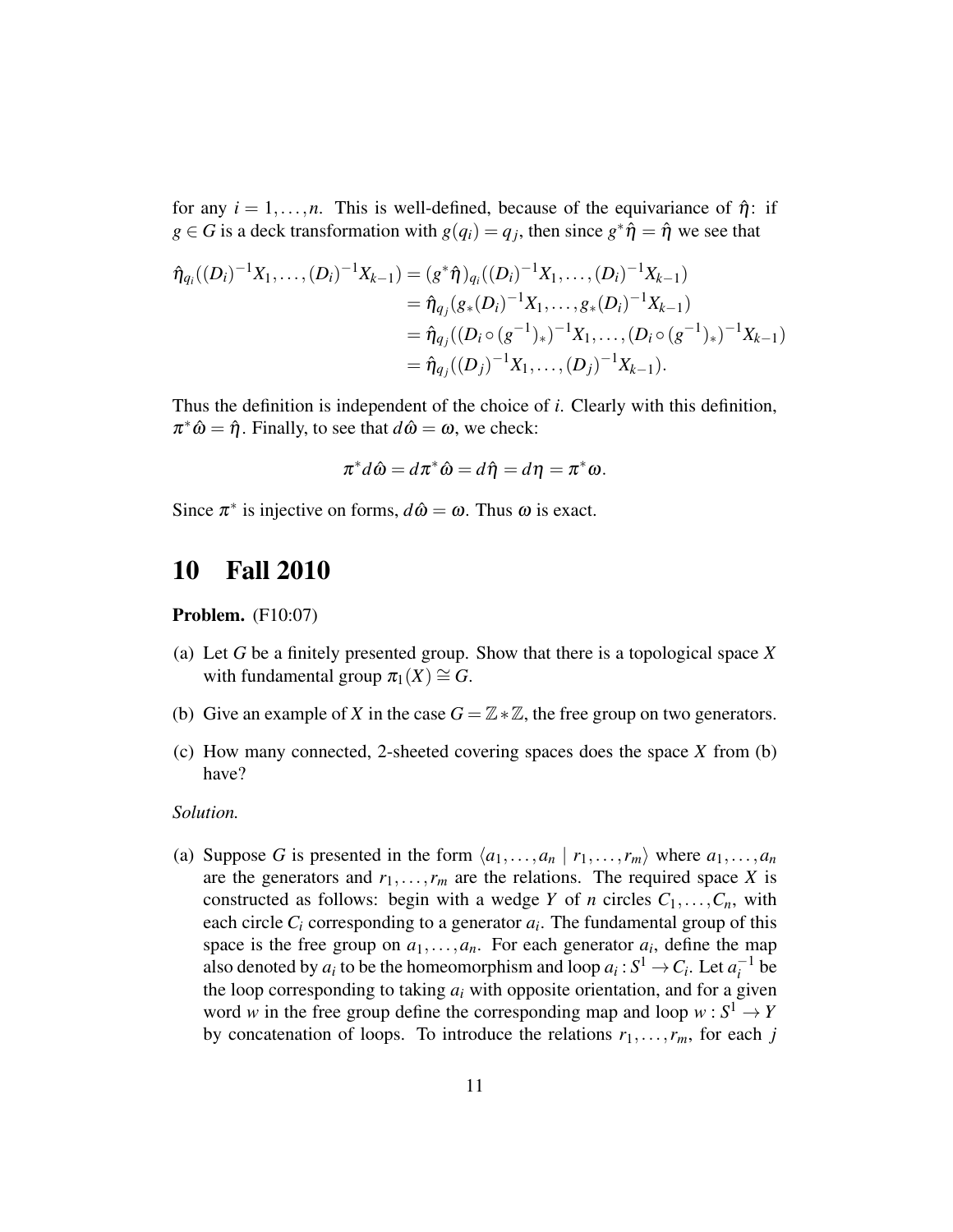we attach a disk  $D^2$  to *Y* along the around  $\partial D^2 = S^1$  by the word  $r_j$ . Let the resulting space be *X*. Since  $D^2$  deformation retracts to a point, the loop in *X* corresponding to  $r_j$  contracts to a point, so it is trivial in the fundamental group, as desired.

- (b) Take  $S^1 \vee S^1$ , the wedge of two circles.
- (c) This amounts to counting the number of index two subgroups of  $\mathbb{Z} * \mathbb{Z}$ . Note that such a subgroup *N* is normal, and for each such subgroup there is a homomorphism

$$
\phi:\mathbb{Z}\ast\mathbb{Z}\to\mathbb{Z}/2\mathbb{Z}
$$

with kernel *N*. Let *a* and *b* be the generators of  $\mathbb{Z} * \mathbb{Z}$ . Regarding  $\mathbb{Z}/2\mathbb{Z}$  as the additive group of integers modulo 2, there are four possible homomorphisms  $\mathbb{Z} * \mathbb{Z} \to \mathbb{Z}/2\mathbb{Z}$  we could define:

- i.  $a, b \mapsto 0$ . The kernel is ker  $\phi = \mathbb{Z} * \mathbb{Z}$ .
- ii.  $a \mapsto 1, b \mapsto 0$ . The kernel is  $\langle a^2, b, aba^{-1} \rangle$ .
- iii.  $a \mapsto 0, b \mapsto 1$ . The kernel is  $\langle a, b^2, bab^{-1} \rangle$ .
- iv.  $a, b \mapsto 1$ . The kernel is  $\langle a^2, b^2, ab \rangle$ .

Of these, ii, iii, and iv are index 2, while i is obviously not. ii and iii produce isomorphic covers. (See Hatcher p.58 for some pictures.) Thus there are two connected 2-sheeted covering spaces up to isomorphism.

**Problem.** (F10:08) Let G be a connected topological group. Show that  $\pi_1(G)$  is a commutative group.

*Solution.* (Remark: This is known as the Eckman-Hilton argument.)

Let us take  $e \in G$  to be the basepoint of  $G.$  For any two loops  $\gamma_1, \gamma_2: S^1 \to G$  based at *e*, we define the loop  $\gamma_1 * \gamma_2$  by

$$
\gamma_1 * \gamma_2(t) = \gamma_1(t) \cdot \gamma_2(t),
$$

where · denotes the group multiplication. We claim that ∗ defines a group structure on  $\pi_1(G)$  that agrees with the standard group structure. This is because up to equivalence of loops, we are free to reparametrize our loops  $\gamma_1$  and  $\gamma_2$ . Parametrize  $\gamma_1$  so that  $\gamma_1(t) = e$  for  $t \in \left[\frac{1}{2}\right]$  $\frac{1}{2}$ , 1], and  $\gamma_2$  so that  $\gamma_2(t) = e$  for  $t \in [0, \frac{1}{2}]$  $\frac{1}{2}$ . Then  $\gamma_1 * \gamma_2$  is the same as the concatenation of  $\gamma_1$  and  $\gamma_2$ , that is, going around  $\gamma_1$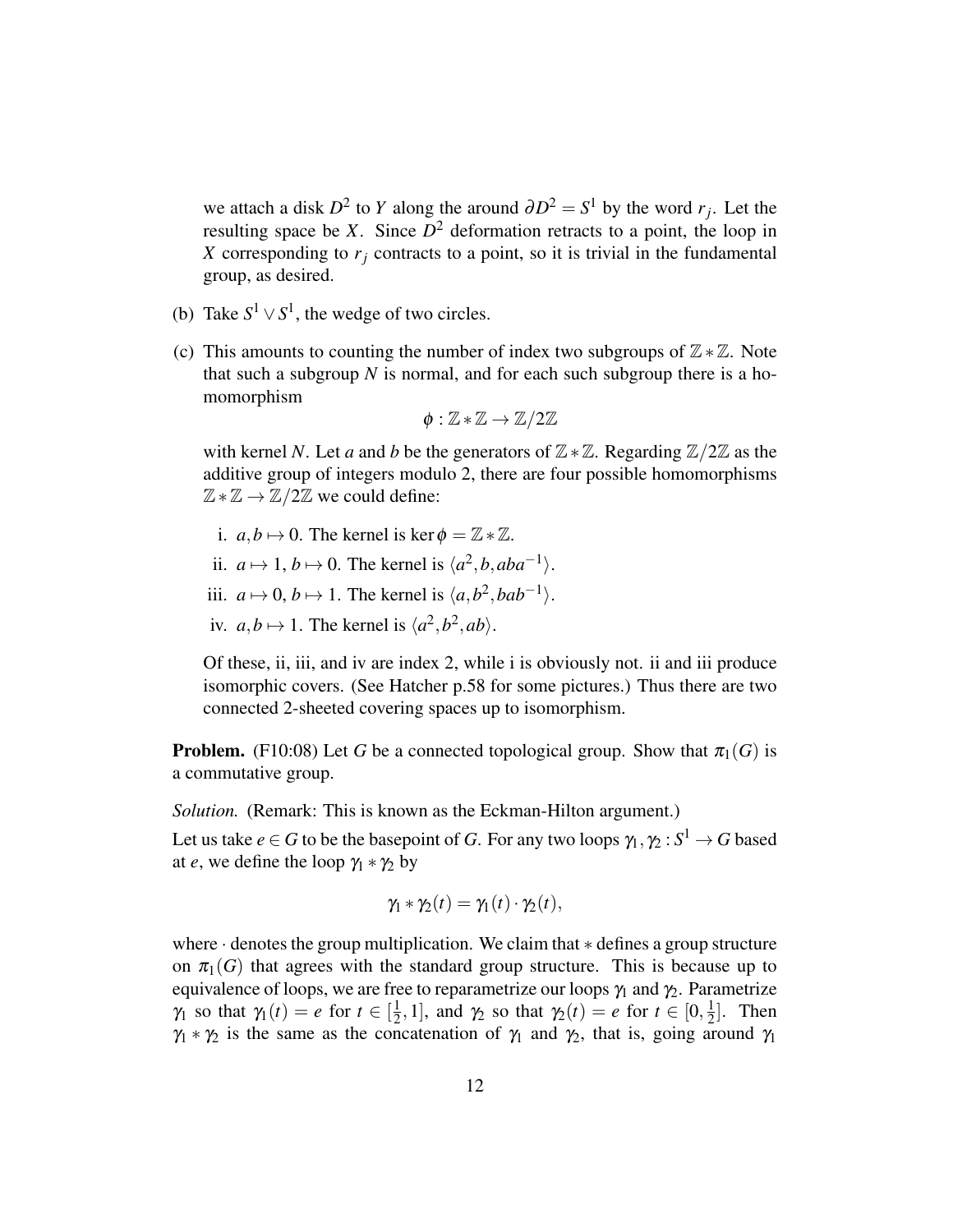first and  $\gamma_2$  second. Therefore taking equivalence classes of loops we find that  $[\gamma_1 * \gamma_2] = [\gamma_1][\gamma_2]$ . Clearly the constant loop acts as the identity under  $*$  as well, and the backwards oriented loop acts as inversion for ∗ by the same argument that ∗ is equivalent to concatenation.

To see that  $\pi_1(G)$  is a commutative group, we note that we can just as well reparametrize our loops in another way: take  $γ_1(t) = e$  for  $t \in [0, \frac{1}{2}]$  $\frac{1}{2}$ , and  $\gamma_2(t) = e$ for  $t \in \left[\frac{1}{2}\right]$  $\frac{1}{2}$ , 1]. Then  $\gamma_1 * \gamma_2 = \gamma_2 \gamma_1$ , that is, going around  $\gamma_2$  first followed by  $\gamma_1$ . Thus we find that  $[\gamma_2][\gamma_1] = [\gamma_1][\gamma_2]$ .

**Problem.** (F10:09) Show that if  $\mathbb{R}^m$  and  $\mathbb{R}^n$  are homeomorphic, then  $m = n$ .

*Solution.* If  $F: \mathbb{R}^m \to \mathbb{R}^n$  is a homeomorphism, then it is also a homeomorphism  $\mathbb{R}^m \setminus \{0\} \to \mathbb{R}^n \setminus \{F(0)\}.$  Each of these spaces is homotopy equivalent to  $S^{m-1}$ and  $S^{n-1}$  respectively. Therefore in homology we find that  $H_k(S^{m-1}) \cong H_k(S^{n-1})$ for all *k*. This can only be true if  $m = n$ .

**Problem.** (F10:10) Let  $N_g$  be the nonorientable surface of genus  $g$ , that is, the connected sum of *g* copies of  $\mathbb{RP}^2$ . Find the fundamental group and homology groups of  $N_g$ .

*Solution.*

- (a) Fundamental group:  $N_g$  can be given the following cell structure:
	- i. One 0-cell *v*.
	- ii. *g* 1-cells  $a_1, \ldots, a_g$  each attached to *v* along endpoints.
	- iii. One 2-cell *f* attached to the edges along the word  $a_1^2 \cdots a_g^2$ .

Then for the fundamental group we have the presentation

$$
\pi_1(N_g) = \langle a_1, \ldots, a_g \mid a_1^2 \cdots a_g^2 \rangle.
$$

(b) We use cellular homology. The cellular chain complex is

$$
0 \longrightarrow \mathbb{Z}\langle f \rangle \cong \mathbb{Z} \stackrel{\partial_2}{\longrightarrow} \mathbb{Z}\langle a_1, \ldots, a_g \rangle \cong \mathbb{Z}^g \stackrel{\partial_1}{\longrightarrow} \mathbb{Z}\langle v \rangle \cong \mathbb{Z} \longrightarrow 0
$$

 $H_0(N_g) \cong \mathbb{Z}$  because  $N_g$  is connected. The cellular boundary maps are given on the bases by

$$
\partial_2(f) = 2a_1 + \dots + 2a_g,
$$
  
\n
$$
\partial_1(a_i) = v - v = 0.
$$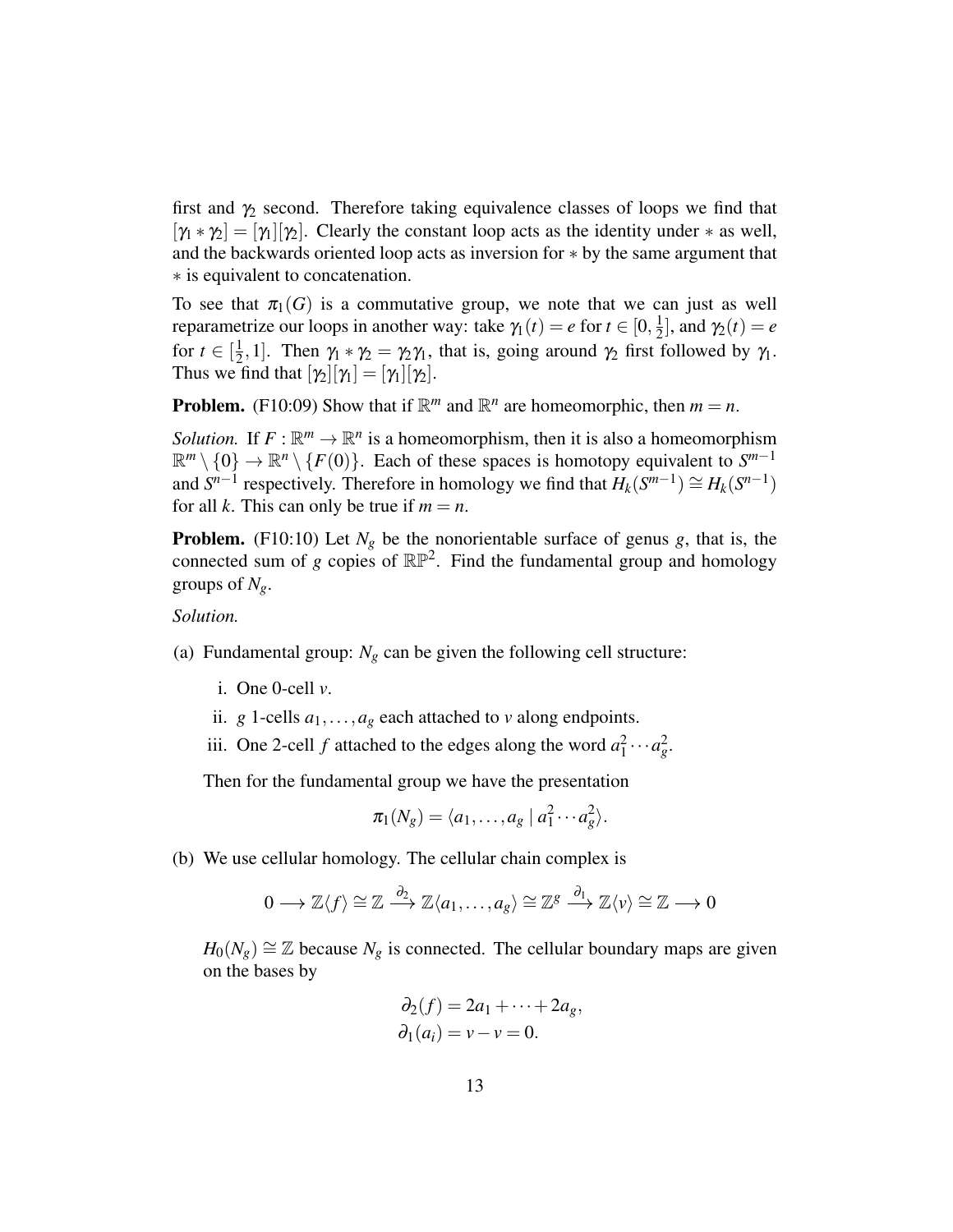So we see that ker  $\partial_2 = 0$ , hence  $H_2(N_g) = 0$ . im  $\partial_2 = 2\mathbb{Z}\langle a_1, \ldots, a_g \rangle$ , while  $\ker \partial_1 = \mathbb{Z}\langle a_1,\ldots,a_g\rangle$ . Therefore

$$
H_1(N_g) = \frac{\ker \partial_1}{\mathrm{im} \ \partial_2} = \frac{\mathbb{Z}\langle a_1,\ldots,a_g\rangle}{2\mathbb{Z}\langle a_1,\ldots,a_g\rangle}.
$$

To determine the structure of this quotient, we endow  $\mathbb{Z}\langle a_1,\ldots,a_g\rangle$  with an alternative basis, consisting of

$$
a_1,\ldots,a_{g-1},a_1+\cdots+a_g.
$$

Then the quotient collapses the free submodule generated by  $a_1 + \cdots + a_g$  and leaves the rest alone, so

$$
\frac{\mathbb{Z}\langle a_1,\ldots,a_g\rangle}{2\mathbb{Z}\langle a_1,\ldots,a_g\rangle}\cong\mathbb{Z}^{g-1}\oplus\mathbb{Z}/2\mathbb{Z}.
$$

(Alternatively, apply the Hurewicz homomorphism and abelianize  $\pi_1(N_g)$ .)

# <span id="page-13-0"></span>11 Spring 2011

Problem. (S11:02)

(a) Demonstrate the formula

$$
\mathcal{L}_X = di_X + i_X d,
$$

where  $\mathcal L$  is the Lie derivative and  $i$  is the interior product.

(b) Use this formula to show that a vector field *X* on  $\mathbb{R}^3$  has a flow that (locally) preserves volume if and only if the divergence of *X* is everywhere 0.

### *Solution.*

- (a) This is one of Cartan's formulas. No tricks here, just careful writing of definitions; see Morita or Lee.
- <span id="page-13-1"></span>(b) Consider the standard volume form  $\omega = dx \wedge dy \wedge dz$  on  $\mathbb{R}^3$ . We are being asked to show that  $\mathcal{L}_X \omega = 0$  if and only if  $\div X \equiv 0$ . By Cartan's formula we compute

$$
\mathcal{L}_X\omega = di_X\omega + i_Xd\omega = di_X\omega.
$$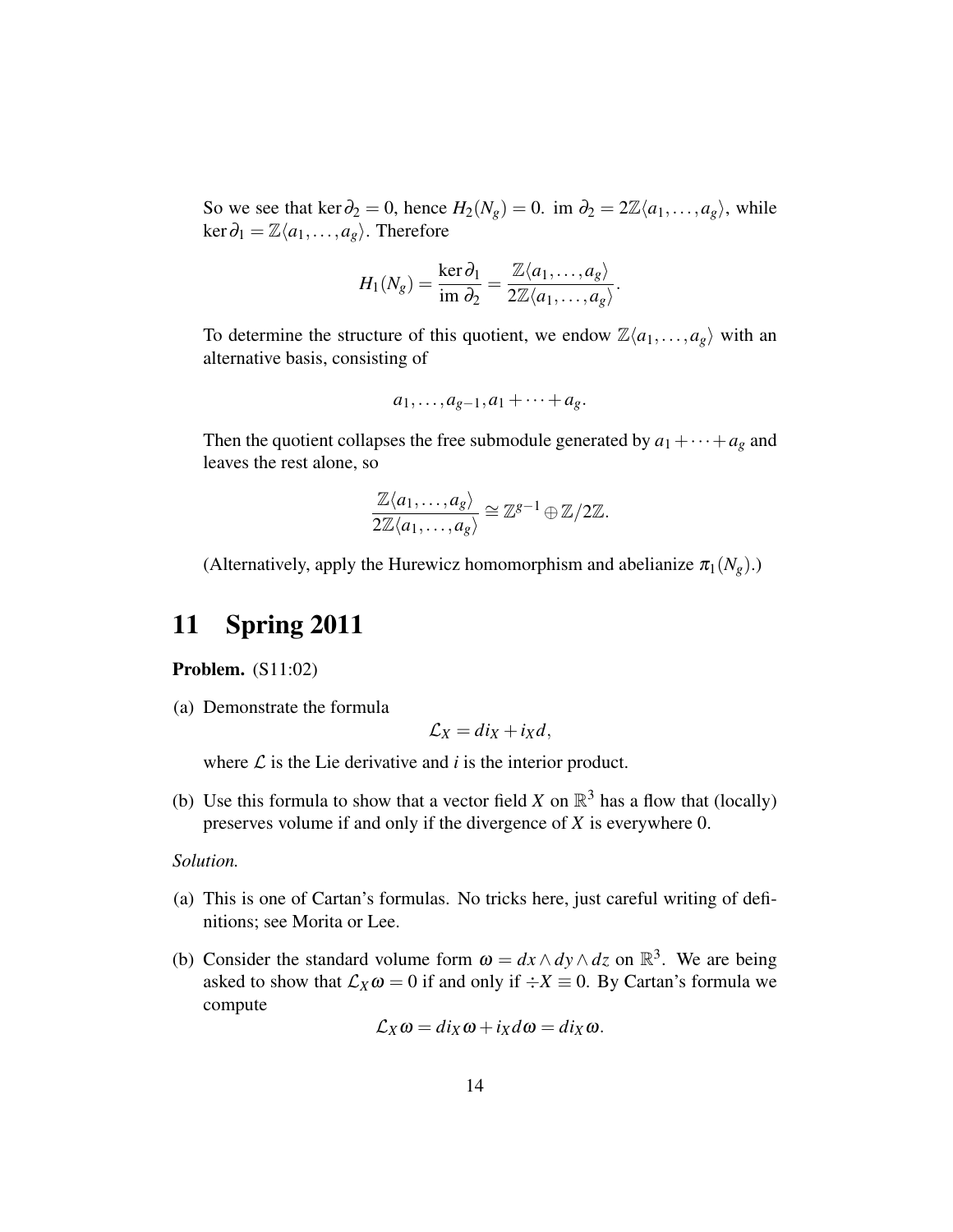Write  $X = f\partial_x + g\partial_y + h\partial_z$ . By linearity, and the definitions for  $dx, dy, dz, \partial_x, \partial_y, \partial_z$ , we have

$$
i_X \omega(Y, Z) = f\omega(\partial_x, Y, Z) + g\omega(\partial_y, Y, Z) + h\omega(\partial_z, Y, Z)
$$
  
=  $f(dy(Y)dz(Z) - dz(Y)dy(Z)) + g(dz(Y)dx(Z) - dx(Y)dz(Z))$   
+  $h(dx(Y)dy(Z) - dy(Y)dz(Z))$   
=  $f(dy \wedge dz)(Y, Z) + g(dz \wedge dx)(Y, Z) + h(dx \wedge dy)(Y, Z).$ 

Thus  $i_X \omega = f dy \wedge dz + g dz \wedge dx + h dx \wedge dy$ , and so

$$
di_X\omega = (f_x + g_y + h_z)dx \wedge dy \wedge dz.
$$

We thus have

$$
\mathcal{L}_X(dx \wedge dy \wedge dz) = \text{div } X \cdot dx \wedge dy \wedge dz.
$$

From here it is clear that  $\mathcal{L}_X$  $(dx \wedge dy \wedge dz) = 0$  if and only if div  $X \equiv 0$ .

Problem. (S11:09)

- (a) State the Lefschetz fixed point theorem.
- (b) Show that the Lefschetz number of any map from  $\mathbb{CP}^{2n}$  to itself is nonzero, and hence every map from  $\mathbb{CP}^{2n}$  to itself has a fixed point.

*Solution.*

(a) We state the homological version, which can be found in Hatcher.

**Definition.** Let *A* be a finitely generated abelian group with torsion subgroup Tor. Let  $f : A \to A$  be a homomorphism. Then the *trace* of f, denoted tr(f), is defined to be the trace of  $f : A/\text{Tor} \to A/\text{Tor}$ .

Lefschetz fixed point theorem. Let  $X$  be a topological space whose homology groups are finitely generated and vanish for dimensions  $> N$ . For a continuous map  $F: X \to X$  define the *Lefschetz number*  $\tau(F)$  by

$$
\tau(F) = \sum_{n=0}^{N} (-1)^n \text{tr}(F_* : H_n(X) \to H_n(X))
$$

where  $F_* : H_n(X) \to H_n(X)$  is the induced map on homology. If  $\tau(F) \neq 0$ , then *F* has a fixed point.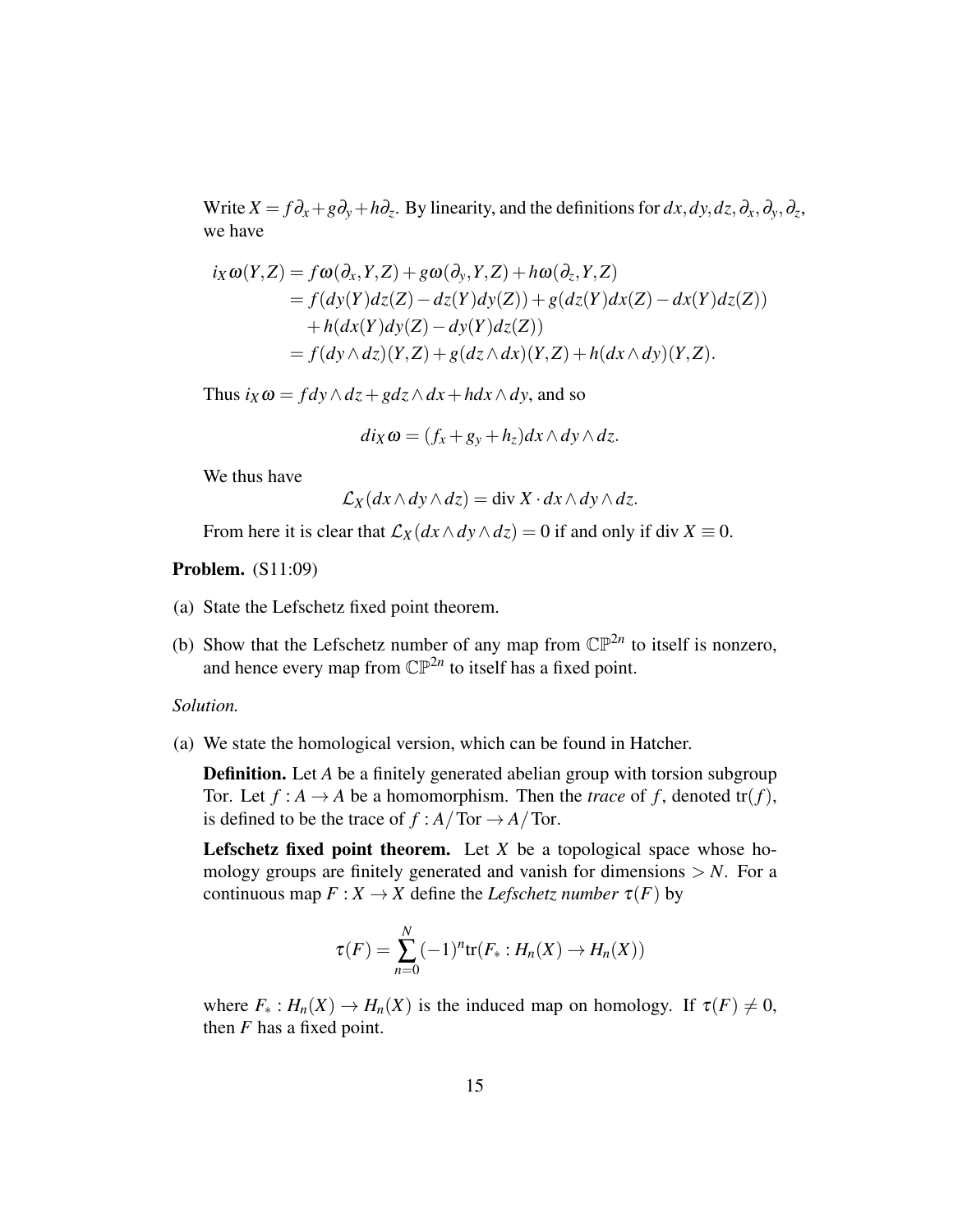(b) Let  $F: \mathbb{CP}^{2n} \to \mathbb{CP}^{2n}$  be a continuous map. The homology of  $\mathbb{CP}^{2n}$  is  $\mathbb{Z}$ in even dimensions, 0 in odd dimensions. Since the homology groups are free and finitely generated, by universal coefficients the integer cohomology groups are dual to the integer homology groups, and  $F^*: H^k(\mathbb{CP}^{2n}) \to$  $H^k(\mathbb{CP}^{2n})$  is the transpose of  $F_*: H_k(\mathbb{CP}^{2n}) \to H_k(\mathbb{CP}^{2n})$ . In particular, these maps have the same trace. Therefore

$$
\tau(F) = \sum_{k=0}^{4n} (-1)^k \text{tr}(F_* : H_k(\mathbb{CP}^{2n}) \to H_k(\mathbb{CP}^{2n}))
$$
  
= 
$$
\sum_{k=0}^{4n} (-1)^k \text{tr}(F^* : H^k(\mathbb{CP}^{2n}) \to H^k(\mathbb{CP}^{2n}))
$$
  
= 
$$
\sum_{j=0}^{2n} \text{tr}(F^* : H^{2j}(\mathbb{CP}^{2n}) \to H^{2j}(\mathbb{CP}^{2n})).
$$

Now, we note that the cohomology ring of  $\mathbb{CP}^{2n}$  is generated by a generator of  $H^2(\mathbb{CP}^{2n})$ . Let *a* be such a generator, and let *M* be an integer with  $F^*a = Ma$ . Then

$$
F^*(a^j) = (F^*a)^j = M^ja^j,
$$

and since each  $2j$ -th degree cohomology group is  $\mathbb{Z}$ , this gives

$$
\text{tr}(F^*:H^{2j}(\mathbb{C}\mathbb{P}^{2n})\to H^{2j}(\mathbb{C}\mathbb{P}^{2n}))=M^j.
$$

Therefore

$$
\tau(F) = \sum_{j=0}^{2n} M^j.
$$

In particular this number is never 0, for any choice of integer *M*: the only choice that could possibly work is  $M = -1$ , but because there are an odd number of terms this cannot add to 0.

# <span id="page-15-0"></span>12 Fall 2011

**Problem.** (F11:01) Let *M* be an (abstract) compact smooth manifold. Prove that there exists some  $n \in \mathbb{Z}^+$  such that *M* can be smoothly embedded in the Euclidean space  $\mathbb{R}^n$ .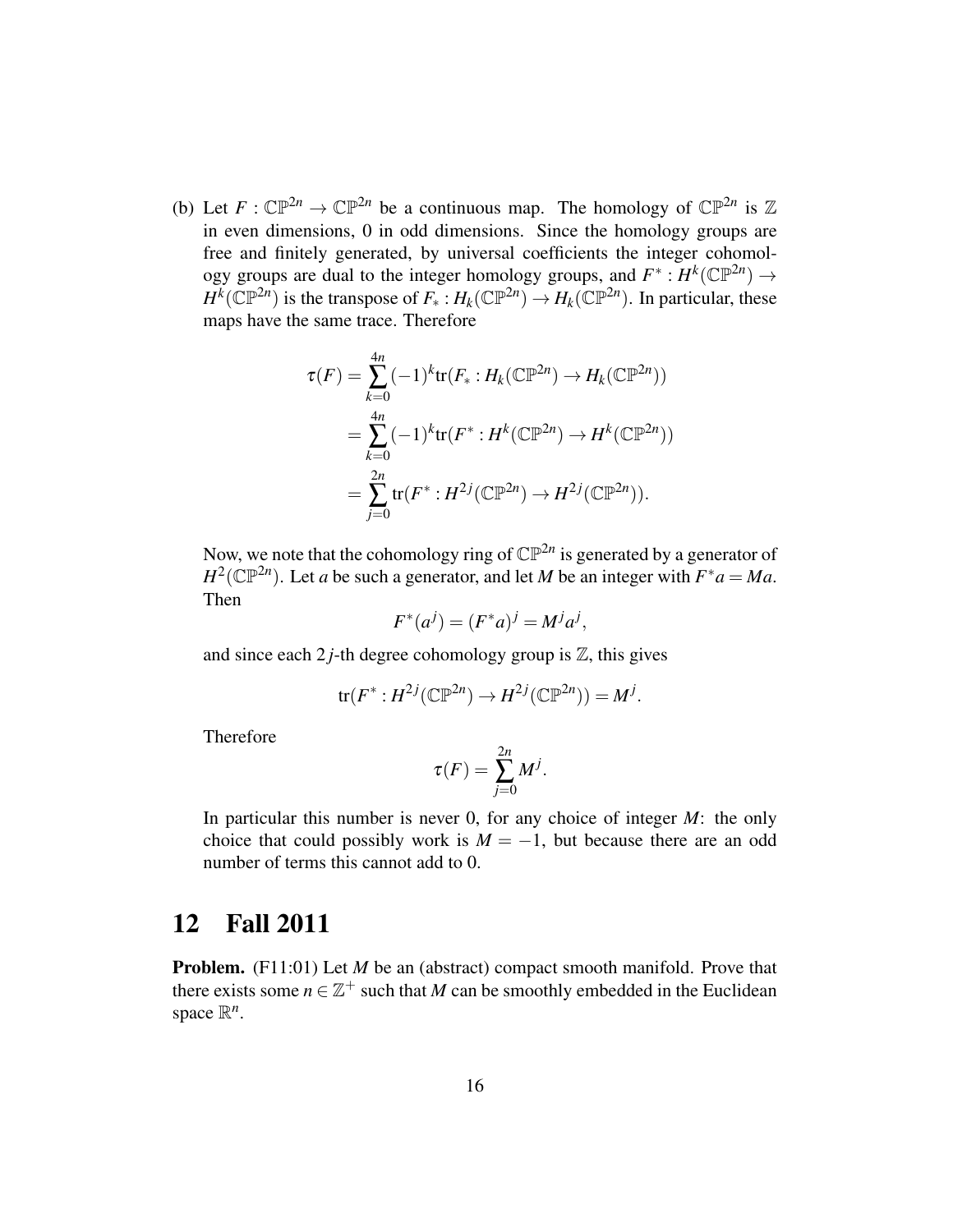*Solution.* The following is from Lee. Let  $\dim M = N$ . Since *M* is compact, *M* admits a finite cover by regular coordinate balls or half-balls  $B_1, \ldots, B_k$ : that is, for each *i* there is a coodinate domain  $B_i' \supseteq \overline{B_i}$  such that the coordinate map  $\varphi_i$ :  $B'_i \to \mathbb{R}^N$  restricts to a diffeomorphism of  $\overline{B_i}$  to a compact subset of  $\mathbb{R}^N$ . For each *i*, let  $\rho_i : M \to \mathbb{R}$  be a smooth bump function that is 1 on  $\overline{B_i}$  and supported in  $B'_i$ . Define  $F : M \to \mathbb{R}^{Nk+k}$  by

$$
F(p) = (\rho_1(p)\varphi_1(p), \ldots, \rho_k(p)\varphi_k(p), \rho_1(p), \ldots, \rho_k(p))
$$

where  $\rho_i \varphi_i$  is extended by 0 outside of supp  $\rho$ . *F* is clearly smooth; we claim *F* is an injective immersion. Since *M* is compact, an injective immersion is automatically an embedding, so this suffices to prove the claim.

To see that *F* is injective, suppose  $F(p) = F(q)$ . *p* lies in some  $B_i$ , so  $\rho_i(p) = 1$ . Then  $\rho_i(q) = 1$  as well. Then

$$
\varphi_i(p) = \rho_i(p)\varphi_i(p) = \rho_i(q)\varphi_i(q) = \varphi_i(q).
$$

Since we took  $\varphi_i$  to be diffeomorphisms on  $\overline{B_i}$ , we see that  $p = q$ .

To see that *F* is an immersion, let  $p \in M$ . Then  $p \in B_i$  for some *i*. Since  $\rho_i \equiv 1$ on  $B_i$ ,  $d(\rho_i \phi_i)_p = d(\phi_i)_p$ , which is injective. From this it follows that  $dF_p$  is also injective.

Problem. (F11:03) Let *M* be a compact, simply connected smooth manifold of dimension *n*. Prove that there is no smooth immersion  $f : M \to T^n$ , where  $T^n$  is the *n*-torus.

*Solution.* Suppose *f* is a smooth immersion  $f : M \to T^n$ . Since dim  $M = n$ , f must be a submersion as well, hence a local diffeomorphism. Since *M* is compact, *f*(*M*) is also compact, and in particular closed. Since  $f$  is a local diffeomorphism,  $f(M)$ is also open. Therefore  $f(M) = T^n$ , and *f* is surjective. Since *M* is compact, the preimages of compact sets are compact, so  $f$  is a proper map. A surjective proper local diffeomorphism from a compact manifold is a covering map (stack of records theorem). But  $M$  is simply connected, while the universal cover of  $T<sup>n</sup>$ is  $\mathbb{R}^n$ . Since the universal cover is unique up to isomorphism, there must be a covering space isomorphism  $\mathbb{R}^n \to M$ . However, a covering space isomorphism is in particular a homeomorphism, and *M* is compact while  $\mathbb{R}^n$  is not, so in fact there does not even exist a homeomorphism  $\mathbb{R}^n \to M$ , contradiction.

Problem. (F11:04) Give a topological proof of the Fundamental Theorem of Algebra.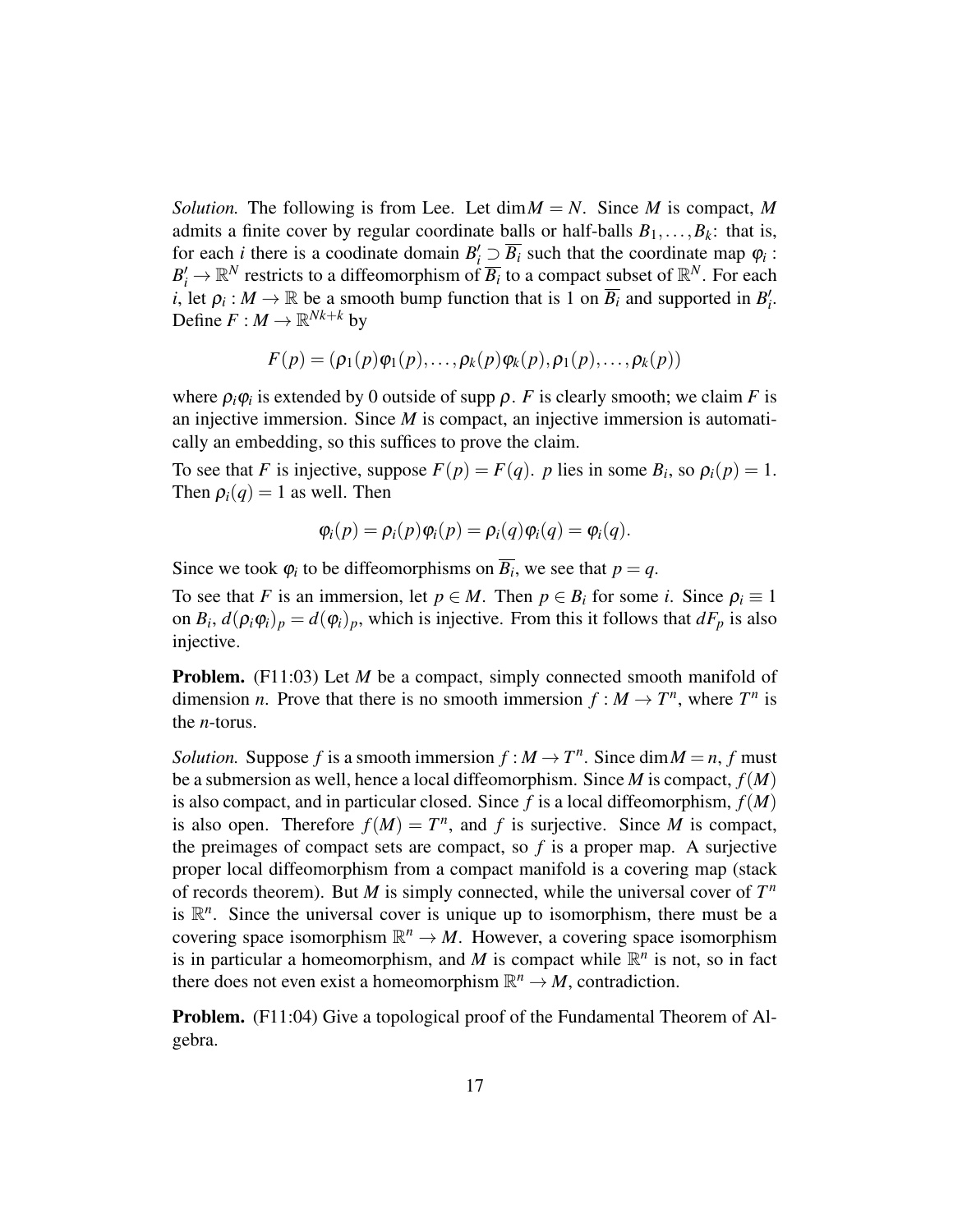*Solution.* Let  $p(z) = z^n + a_{n-1}z^{n-1} + \cdots + a_0$ . Suppose, aiming for contradiction, that *p* has no zeros. In particular we may take  $a_0 \neq 0$ . Let  $C_R$  denote the closed curve  $p(Re^{i\theta})$ ,  $\theta \in [0, 2\pi]$ , and let  $w_R$  denote the winding number of  $C_R$  around 0. For |*z*| sufficiently large, we note that

$$
\left|\sum_{i=0}^{n-1}a_iz^i\right|\ll|z|^n,
$$

and therefore if  $R$  is sufficiently large than the winding number of  $C_R$  is equal to the winding number of the curve  $(Re^{i\theta})^n = R^n e^{in\theta}$  around 0; thus  $w_R = n$  for R large. On the other hand, when *R* is sufficiently small, then the dominant term in the polynomial is  $a_0$ , and so for *R* small  $w_R$  is equal to the winding number of the constant curve at  $a_0$ ; hence  $w_R = 0$  for R small. But winding number is invariant under admissible homotopies of the curve, and since *p* has no zeros by hypothesis the radial homotopy provides an obvious admissible homotopy between all curves *C<sub>R</sub>*. But then we conclude that  $w_R = n = 0$ , contradiction for  $n \ge 1$ .

**Problem.** (F11:05) Let  $f : M \to N$  be a smooth map between two manifolds M and *N*. Let  $\alpha$  be a *p*-form on *N*. Show that  $d(f^*\alpha) = f^*(d\alpha)$ .

*Solution.* It suffices to prove the claim in local coordinates. Let *x* be local coordinates on *N*. Assume without loss of generality that

$$
\alpha = g dx^{i_1} \wedge \cdots \wedge dx^{i_p}.
$$

Then since  $d^2 = 0$ ,

$$
d\alpha = dg \wedge dx^{i_1} \wedge \cdots \wedge dx^{i_p}.
$$

Then

$$
f^*(d\alpha) = (f^*dg) \wedge (f^*dx^{i_1}) \wedge \cdots \wedge (f^*dx^{i_p})
$$
  
=  $d(g \circ f) \wedge (d(x^{i_1} \circ f)) \wedge \cdots \wedge (d(x^{i_p} \circ f))$ 

and using  $d^2 = 0$  again,

$$
d(f^*\alpha) = d((g \circ f)d(x^{i_1} \circ f) \wedge \cdots \wedge d(x^{i_p} \circ f))
$$
  
= 
$$
d(g \circ f) \wedge d(x^{i_1} \circ f) \wedge \cdots \wedge d(x^{i_p} \circ f)).
$$

**Problem.** (F11:08)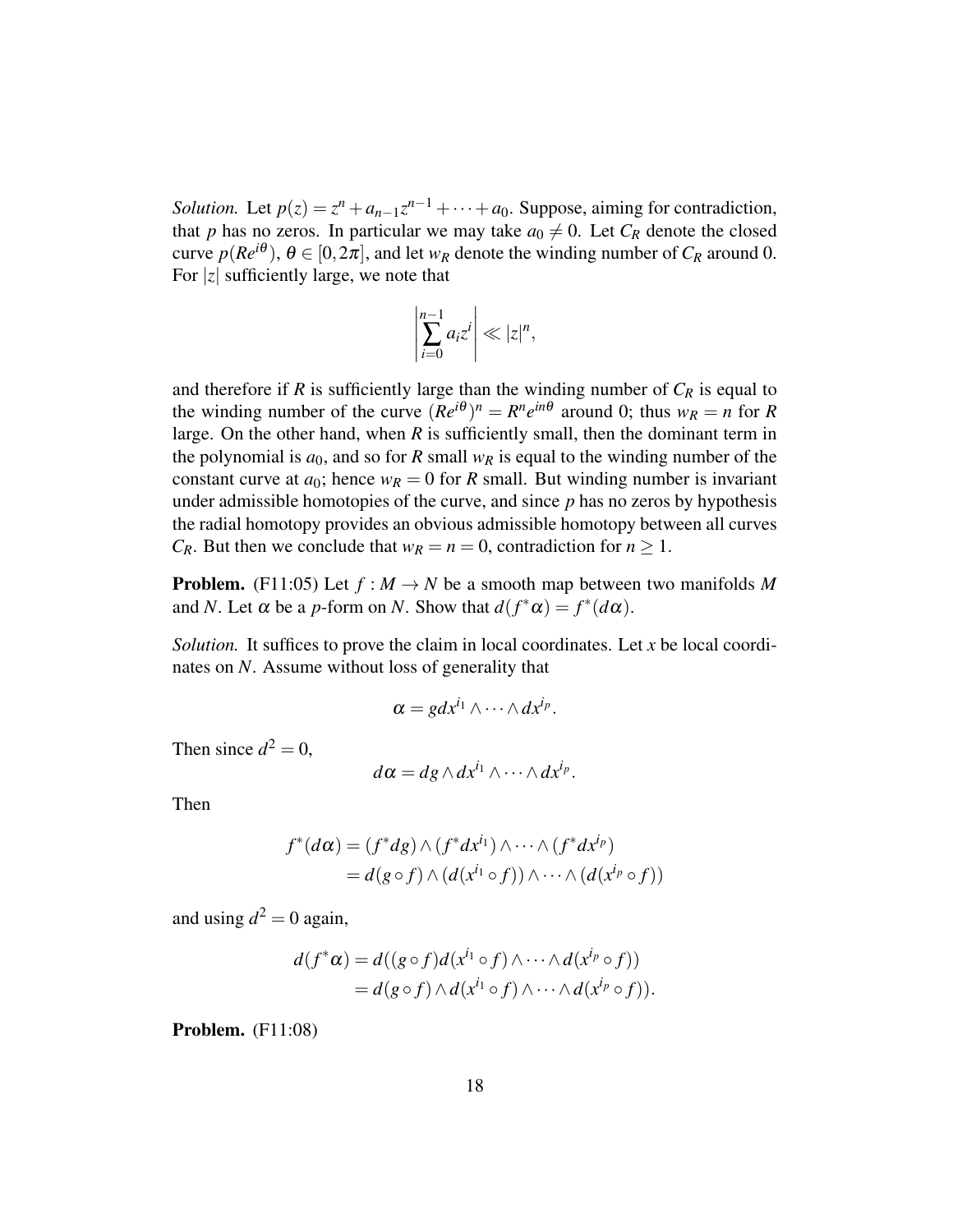- (a) Let  $M$  be a Möbius band. Using homology, show that there is no retraction from  $M$  to  $\partial M$ .
- (b) Let *K* be a Klein bottle. Show that there exist homotopically nontrivial simple closed curves  $\gamma_1$  and  $\gamma_2$  on *K* such that *K* retracts to  $\gamma_1$ , but does not retract to  $\gamma_2$ .

*Solution.*

(a) See [F13:02](#page-29-0) for a more general version not using homology. Suppose  $r : M \rightarrow$  $\partial M$  is a retract, and let *i* be the inclusion map  $\iota : \partial M \hookrightarrow M$ . Then *r* and *i* induce maps on singular homology, and  $r_*i_* = id_{H_*(\partial M)}$ . But notice that if  $a \in H_1(\partial M)$  is the homology class of  $\partial M$ , then because  $\partial M$  goes around the central circle of the Möbius band twice it follows that  $i_*(a) = 2b$ , where *b* is the class of the middle circle of *H*<sub>1</sub>(*M*). *a* generates *H*<sub>1</sub>( $\partial M$ ) ≅ Z and *b* generates  $H_1(M) \cong \mathbb{Z}$ . We thus find that  $a = r_*i_*(a) = 2r_*(b)$ . But this cannot be, because  $r<sub>*</sub>$  is surjective, contradiction.

(b) ?

Problem. (F11:07) Consider the form

$$
\boldsymbol{\omega} = (x^2 + x + y)dy \wedge dz
$$

on  $\mathbb{R}^3$ . Let  $S^2 \subset \mathbb{R}^3$  be the unit sphere, and  $i: S^2 \to \mathbb{R}^3$  the inclusion.

- (a) Calculate  $\int_{S^2} \omega$ .
- (b) Construct a closed form  $\alpha$  on  $\mathbb{R}^3$  such that  $i^* \alpha = i^* \omega$ , or show that such a form  $\alpha$  does not exist.

*Solution.*

(a) We compute

$$
d\omega = (2x+1)dx \wedge dy \wedge dz.
$$

Let  $B^3$  denote the closed unit ball in  $\mathbb{R}^3$ . By Stokes' theorem

$$
\int_{S^2} i^*\omega = \int_{B^3} d\omega = \int_{B^3} (2x+1) dx \wedge dy \wedge dz.
$$

Noting that *x* is odd, by symmetry the integral of  $2xdx \wedge dy \wedge dz$  over  $B^3$  is zero. Therefore we obtain

$$
\int_{S^2} i^* \omega = \int_{B^3} d\omega = \int_{B^3} dx \wedge dy \wedge dz = \text{Vol}(B^3).
$$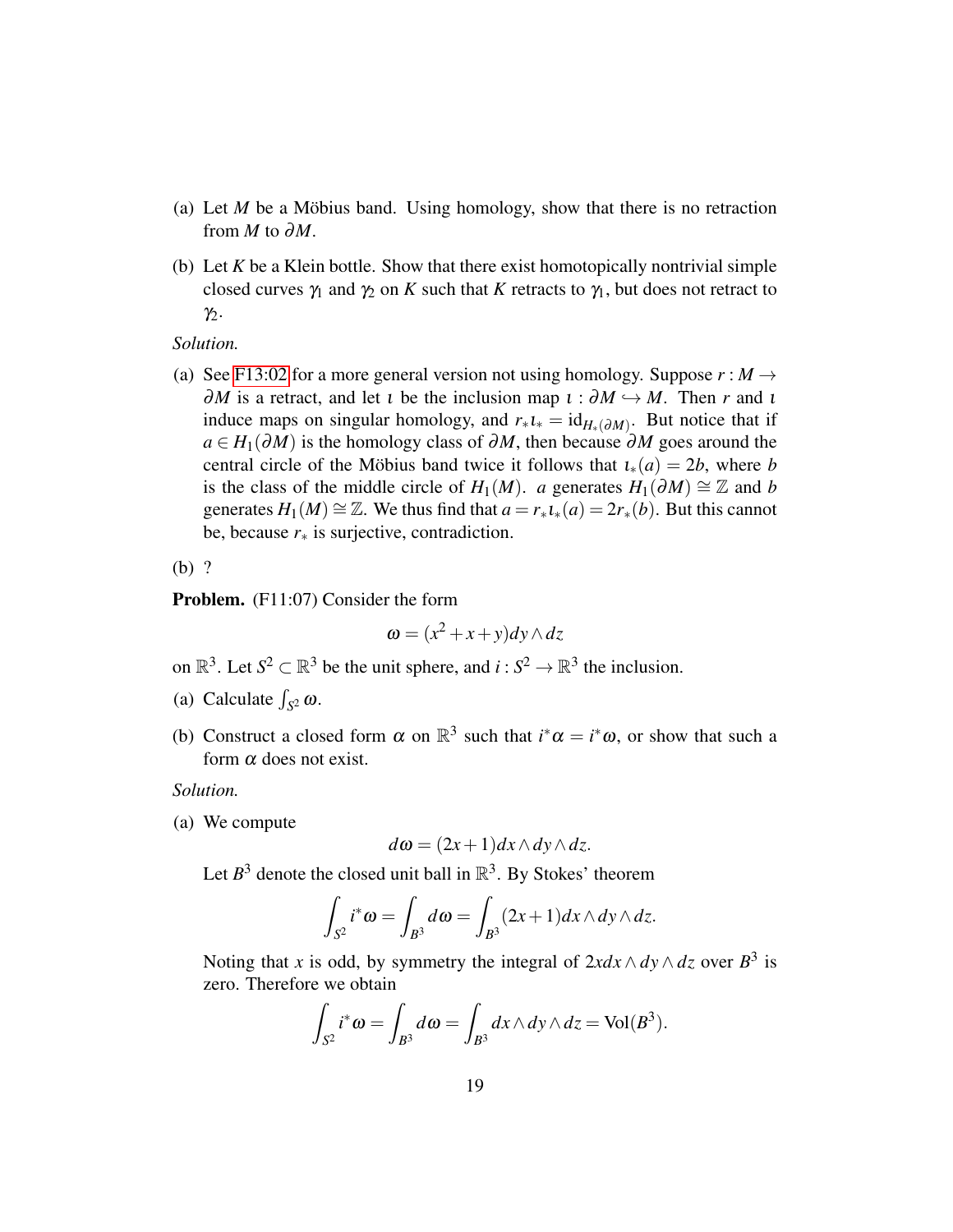(b) Such a form cannot exist. For suppose  $\alpha$  is such a form. By the Poincaré lemma, every closed form on  $\mathbb{R}^3$  is also exact, so  $\alpha = d\eta$  for some 1-form  $\eta$ on  $\mathbb{R}^3$ . Then

$$
\int_{S^2} i^* \alpha = \int_{S^2} di^* \eta = \int_{\partial S^2} i^* \eta = \int_{\varnothing} i^* \eta = 0.
$$

On the other hand we know from (a) that the integral of  $i^* \omega$  over  $S^2$  is not zero, contradiction.

**Problem.** (F11:09) Let *X* be the topological space obtained from a pentagon by identifying its edges in a cycle (see actual exam for picture). Calculate the homology and cohomology groups of *X* with integer coefficients.

*Solution.* The CW complex structure on *X* has one 0-cell *v*, one 1-cell *e* attached to *v* along both ends, and one 2-cell *f* that is attached to the 1-skeleton along the word  $e^5$ . The cellular chain complex associated to this is

$$
0\longrightarrow \mathbb{Z}\stackrel{5}{\longrightarrow}\mathbb{Z}\stackrel{0}{\longrightarrow}\mathbb{Z}\stackrel{0}{\longrightarrow}0
$$

and we end up with the homology groups

$$
H_0(X) = \mathbb{Z}, H_1(X) = \mathbb{Z}/5\mathbb{Z}, H_2(X) = 0.
$$

Dualizing the cellular chain complex gives us the cochain complex

$$
0 \longleftarrow \mathbb{Z} \xleftarrow{5} \mathbb{Z} \xleftarrow{0} \mathbb{Z} \xleftarrow{0} 0
$$

and we thus obtain cohomology groups

$$
H^{0}(X) = \mathbb{Z}, H^{1}(X) = 0, H^{2}(X) = \mathbb{Z}/5\mathbb{Z}.
$$

**Problem.** (F11:10) Let *X*, *Y* be topological space and  $f, g: X \to Y$  two continuous maps. Consider the space *Z* obtained from the disjoint union  $Y \coprod (X \times [0,1])$  by identifying  $(x,0)$  ∼  $f(x)$  and  $(x,1)$  ∼  $g(x)$  for all  $x \in X$ . Show that there is a long exact sequence of the form:

$$
\cdots \longrightarrow H_n(X) \longrightarrow H_n(Y) \longrightarrow H_n(Z) \longrightarrow H_{n-1}(X) \longrightarrow \cdots
$$

*Solution.* See [S15:09.](#page-51-0)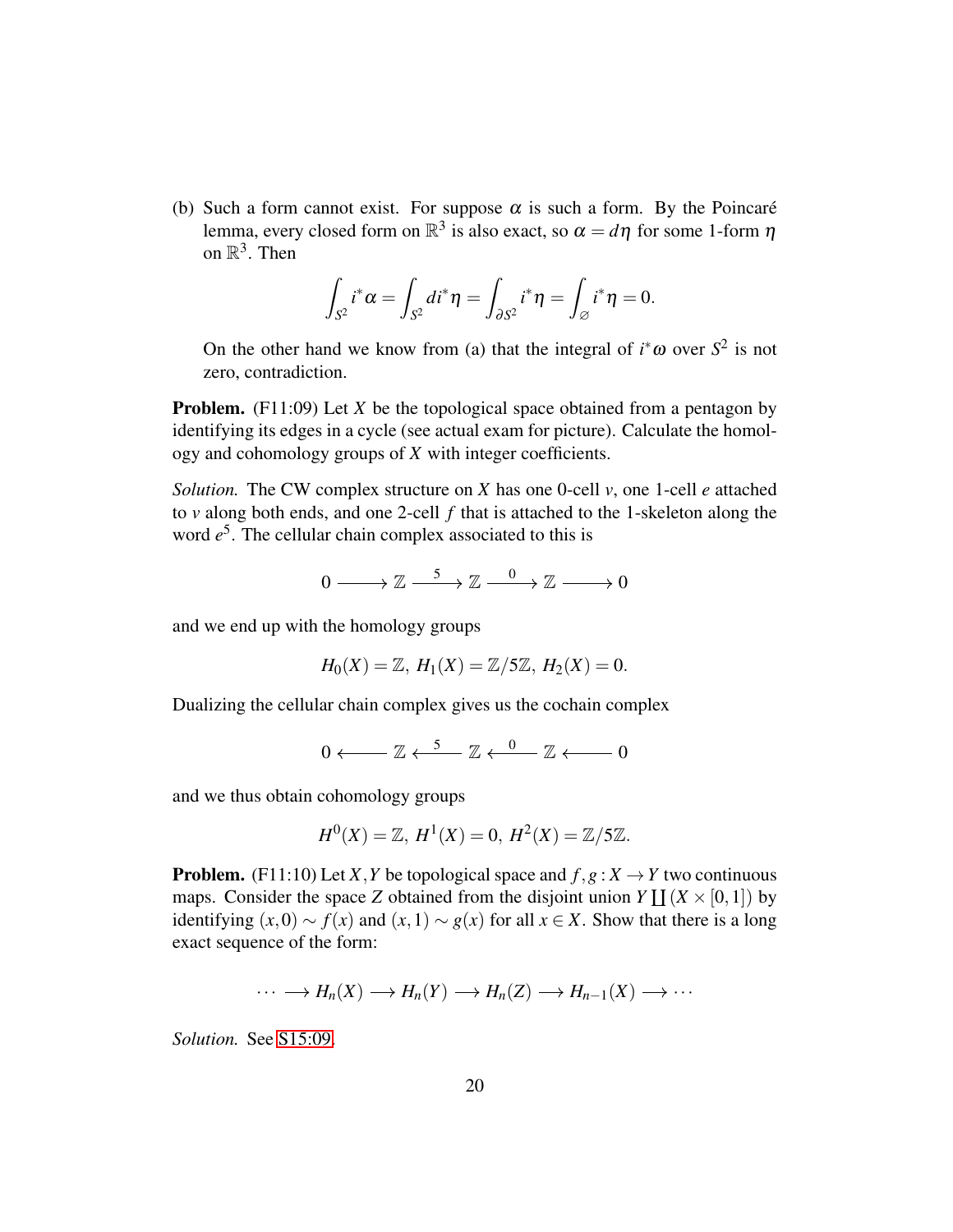# <span id="page-20-0"></span>13 Spring 2012

### Problem. (S12:09)

Suppose a finite group Γ acts smoothly on a compact manifold *M* and that the faction is free, i.e.  $\gamma(x) = x$  for some  $x \in M$  if and only if  $\gamma$  is the identity element of Γ.

- (a) Show that  $M/\Gamma$  is a manifold (i.e. can be made a manifold in a natural way).
- (b) Show that  $M \to M/\Gamma$  is a covering space.
- (c) If the *k*-th de Rham cohomology of *M* is 0, some particular  $k > 0$ , is the *k*-th de Rham cohomology of *M*/Γ necessarily 0? Prove your answer.

### *Solution.*

(a) and (b) are standard results about quotient manifolds, but the proof of (a) is quite involved; see Lee Chapter 21. As for  $(c)$ , suppose  $H_{dR}^k(M) = 0$ . We can then follow the argument of [S10:05](#page-8-0) to show that every closed form in  $\Omega^k(M/\Gamma)$ is exact. Therefore it follows that  $H_{dR}^k(M/\Gamma) = 0$  as well.

# <span id="page-20-1"></span>14 Fall 2012

**Problem.** (F12:02) For  $n \ge 1$ , construct an everywhere non-vanishing smooth vector field on the odd-dimensional real projective space  $\mathbb{RP}^{2n-1}$ .

*Solution.* Odd-dimensional projective spaces are compact, orientable, and have Euler characteristic zero. Therefore it suffices to show that all compact connected orientable smooth manifolds with zero Euler characteristic admit a nonvanishing smooth vector field. Let *M* be such a manifold of dimension *N*, and let *X* be any smooth vector field on *M* with isolated zeros. By compactness there can only be finitely many, and by the Poincaré-Hopf theorem we know that

$$
\sum_{p:X_p=0} \operatorname{ind}(X,p) = 0.
$$

Since *M* is connected, there is a coordinate chart *U* containing all the zeros of *X*, and we may choose *U* such that  $\partial U \simeq S^{N-1}$ . Then since *X* does not vanish on  $\partial U$ , there is an induced map  $f: S^{N-1} \to S^{N-1}: p \mapsto X_p/|X_p|$  (where we give M a Riemannian structure, so that  $|X_p|$  is well-defined). The degree of f is equal to the sum of the indices of the zeros of *X* contained in *U*; since every zero of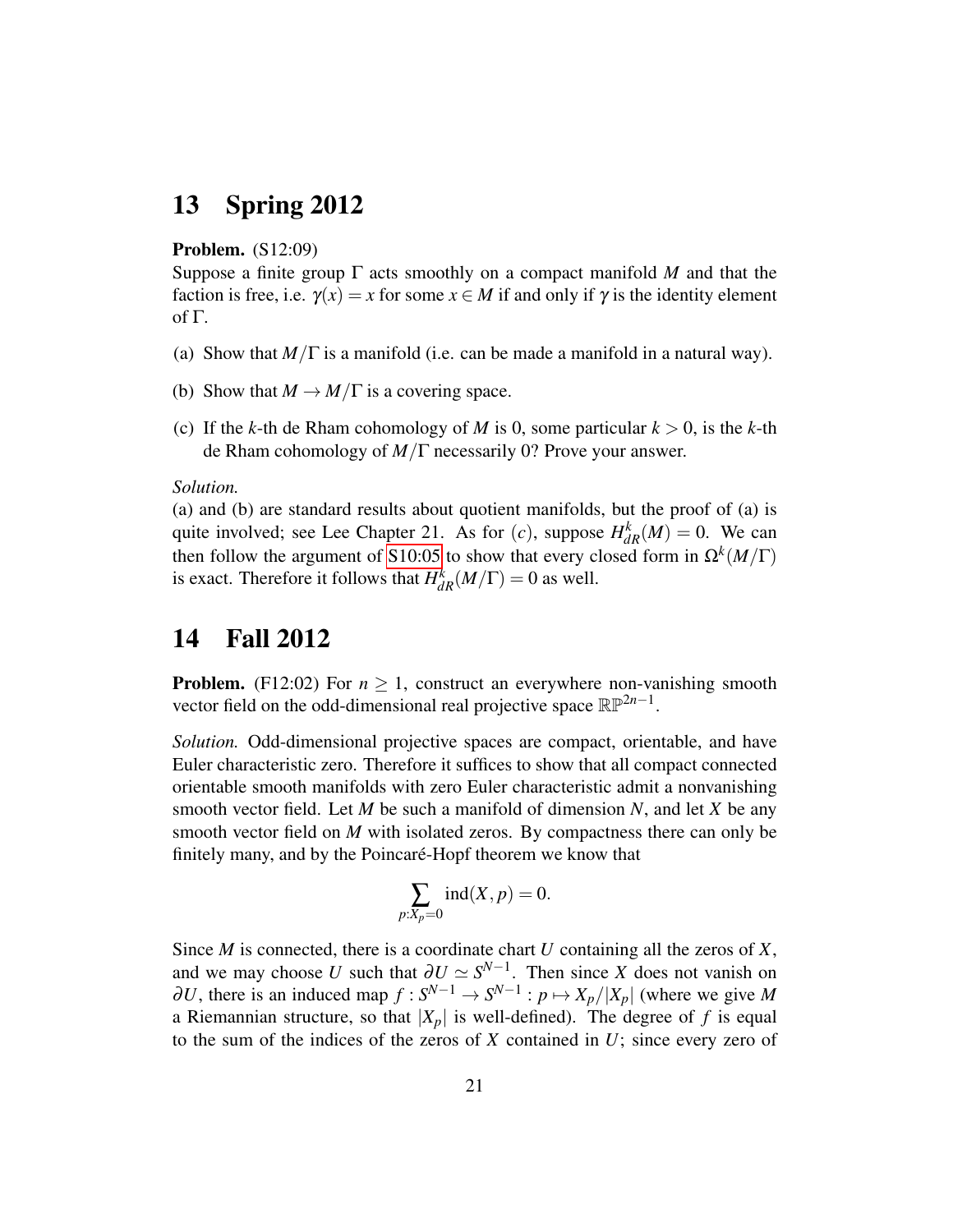*X* is contained in *U*, *f* is a degree zero map. Therefore *f* extends to a map *f* :  $U \to S^{N-1}$ : that is, there is a vector field *Y* on  $\overline{U}$  such that  $|Y_p| = 1$  on  $\overline{U}$ , and *Y*<sub>p</sub> = *X*<sub>p</sub>/|*X*<sub>p</sub>| on ∂*U*. Then we may extend *Y*<sub>p</sub> to *M* by setting *Y*<sub>p</sub> = *X*<sub>p</sub>/|*X*<sub>p</sub>| for all  $p \notin U$ , since  $X_p$  is nonvanishing outside of U. Then  $Y_p$  is the desired nonvanishing vector field on *M*.

### Problem. (F12:03)

Let  $M^m \subset \mathbb{R}^n$  be a smooth submanifold of dimension  $m < n - 2$ . Show that its complement  $\mathbb{R}^n \setminus M$  is connected and simply connected.

### *Solution.*

See [F14:02](#page-39-1) for the assertion that  $\mathbb{R}^n \setminus M$  is connected. Now suppose  $f : S^1 \to$  $\mathbb{R}^n \setminus M$  is a loop. By Whitney approximation we may suppose that *f* is smooth up to homotopy. Since  $\mathbb{R}^n$  is simply connected, there is a homotopy that contracts *f* to a point; again, up to homotopy this homotopy is smooth. Finally, we may perturb  $f$  via a small homotopy so that  $f$  is actually a smooth embedding. Then the contraction of *f* to a point sweeps out a smooth surface *S* with boundary. Since transversality is generic, we may smoothly perturb this homotopy so that *S* intersects *M* transversely. Then by the dimension-counting argument of [F14:02](#page-39-1) , *S* does not intersect *M*. Therefore we have produced a homotopy of *f* to the constant loop that stays within  $\mathbb{R}^n \setminus M$ ; this shows that  $\mathbb{R}^n \setminus M$  is simply connected.

#### **Problem.** (F12:04)

- 1. Show that for any  $n \geq 1$  and  $k \in \mathbb{Z}$ , there exists a continuous map  $f : S^n \to S^n$ of degree *k*.
- 2. Let *X* be a compact, oriented *n*-manifold. Show that for any  $k \in \mathbb{Z}$ , there exists a continuous map  $f: X \to S^n$  of degree *k*.

#### *Solution.*

We may as well prove (b) only. First take  $k \geq 0$ . Let  $x_1, \ldots, x_k$  be distinct points in *X*, and let  $B_1, \ldots, B_k \subset X$  be small disjoint coordinate neighborhoods diffeomorphic to  $\mathbb{D}^n$  around  $x_1, \ldots, x_k$  respectively. Let *N* and *S* denote the north and south poles of  $S<sup>n</sup>$  respectively. Then we construct *f* as follows. Define  $f(x) = S$ for all  $x \notin \bigcup B_i$ . As for  $x \in B_i$ , let  $h : \mathbb{D}^n \to S^n$  be a map sending 0 to *N* and mapping diffeomorphically onto  $S<sup>n</sup> \setminus \{S\}$ , preserving orientations. (This is easily accomplished by, say, stereographic projection). Then arranging the coordinate neighborhoods so that  $x_i$  corresponds to 0 in each coordinate chart, we obtain a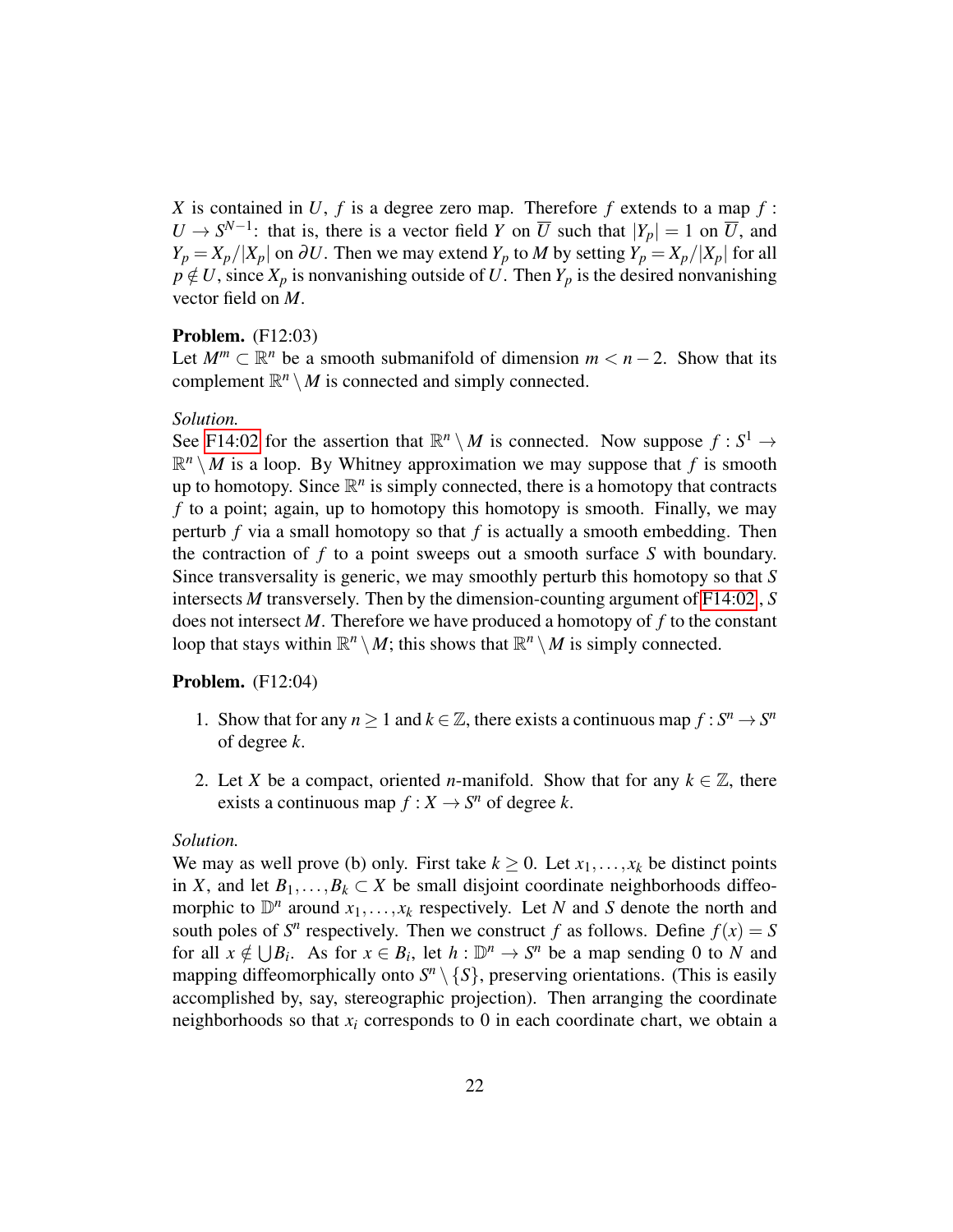map  $B_i \to S^n$  sending  $x_i$  to *N* and mapping the rest of  $B_i$  diffeomorphically onto  $S^n \setminus \{N, S\}$ . Let *f* be this map on  $\bigcup B_i$ . Then *f* has degree *k*. For

$$
\deg f = \sum_{p \in f^{-1}(N)} \text{sgn} Jf(p).
$$

 $f^{-1}(N)$  consists of  $\{x_1, \ldots, x_k\}$ , and at each  $x_i \, f$  is an orientation-preserving diffeomorphism, so  $\deg f = k$ . To extend this to *k* negative, carry out the above construction for  $-k$ , but map  $\mathbb{D}^n$  to  $S^n$  in an orientation-reversing manner; this can be done by precomposing a stereographic projection with a reflection. Then *f* is orientation-reversing at each  $x_i$ , so deg  $f = -(-k) = k$ .

### Problem. (F12:05)

Assume that  $\Delta = \{X_1, \ldots, X_k\}$  is a *k*-dimensional distribution spanned by vector fields on an open set  $\Omega \subset M^n$  in an *n*-dimensional manifold. For each open set  $V ⊂ Ω$  define

$$
\mathcal{Z}_V = \{u \in C^\infty(V) : X_1u = \cdots = X_ku = 0\}.
$$

Show that the following are equivalent:

- (a)  $\Delta$  is integrable.
- (b) For each  $x \in \Omega$  there exists an open neighborhood  $x \in V \subset \Omega$  and  $n k$  functions  $u_1, \ldots, u_{n-k} \in \mathcal{Z}_V$  such that the differentials  $du_1, \ldots, du_{n-k}$  are linearly independent at each point of *V*.

#### *Solution.*

Suppose  $\Delta$  is integrable. Then through  $p \in \Omega$ ,  $\Delta$  has an integral submanifold  $N = M \cap V$ , whose tangent bundle is spanned by  $\{X_i | V\}$ . Since *N* has codimension  $n-k$ , *N* is locally cut out as the locus of  $n-k$  functions  $u_1, \ldots, u_{n-k}$  with linearly independent differentials (implicit function theorem). Since *u<sup>i</sup>* are constant on *N*, it follows that  $X_i u_j = 0$  for all *i*, *j*; this produces the desired functions.

Now suppose (b) holds. We claim that the ideal  $\mathcal{I}(\Delta)$  of forms vanishing on  $\Delta$  is a differential ideal; then the claim follows by Frobenius. Note that it suffices to show this locally, and for this to hold in  $V \ni x$  it suffices to show that the ideal generated by  $\{du_1, \ldots, du_{n-k}\}$  (where  $u_i$  are as given by the hypothesis (b)) is equal to  $\mathcal{I}(\Delta)$ : this is because if  $\omega$  is a form generated by  $du_1, \ldots, du_{n-k}$ , i.e.

$$
\omega=\sum_{i=1}^{n-k}\theta_i\wedge du_i,
$$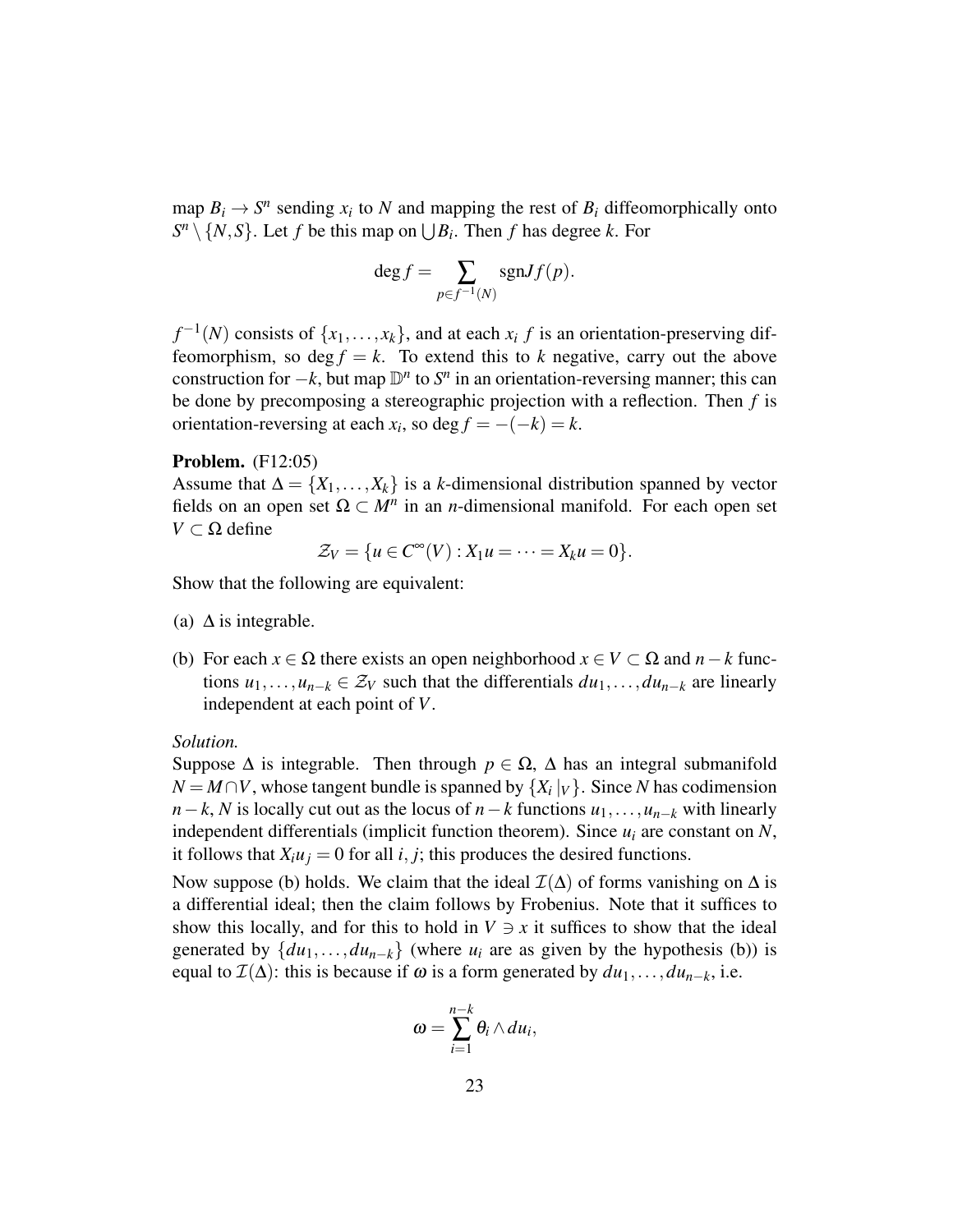then

$$
d\omega = \sum_{i=1}^{n-k} d\theta_i \wedge du_i + (-1)^{\deg \theta_i} \theta_i \wedge ddu_i = \sum_{i=1}^{n-k} d\theta_i \wedge du_i
$$

is also generated by  $du_1, \ldots, du_{n-k}$ . Thus this ideal is a differential ideal.

To see that the ideal  $\mathcal J$  generated by  $du_1, \ldots, du_{n-k}$  coincides with  $\mathcal I(\Delta)$ , first suppose  $\omega \in \mathcal{J}$ , and write  $\omega = \sum_{i=1}^{n-k}$  $\lim_{i=1}^{n-k} \theta_i \wedge du_i$ . Then  $\omega$  vanishes on  $\Delta$ , as a consequence of the fact that  $du_i(X_i) = X_i(u_i) = 0$ . Thus  $\mathcal{J} \subset \mathcal{I}(\Delta)$ . Equality now follows from dimension-counting, because  $\mathcal J$  and  $\mathcal I(\Delta)$  are both generated by  $n - k$  linearly independent 1-forms.

**Problem.** (F12:07) Let  $n \ge 0$  be an integer. Let *M* be a compact (closed?), orientable smooth manifold of dimension  $4n + 2$ . Show that  $\dim H^{2n+1}(M;\mathbb{R})$  is even.

#### *Solution.*

Same problem as [S15:10.](#page-51-0)

### **Problem.** (F12:08)

Show that there is no compact three-manifold *M* whose boundary is the real projective space  $\mathbb{RP}^2$ .

### *Solution.*

Suppose for contradiction that such *M* exists, and assume for now that *M* is orientable. Then we may construct an orientable closed 3-manifold *N* by taking taking the disjoint union  $M \coprod M$  and gluing their boundaries along the identity map id:  $\mathbb{RP}^2 \to \mathbb{RP}^2$ . Then there exist open subsets  $M_1, M_2 \subset N$  that each retract to a copy of *M*, and whose intersection  $M_1 \cap M_2$  retracts to  $\mathbb{RP}^2$  (basically take a small neighborhood of each copy of *M* in *N*). Then for this open cover of *N* we have the Mayer-Vietoris sequence

$$
\cdots \longrightarrow H_{dR}^n(N) \longrightarrow H_{dR}^n(M) \oplus H_{dR}^n(M) \longrightarrow H_{dR}^n(\mathbb{RP}^2) \longrightarrow \cdots
$$

which implies  $\chi(N) - 2\chi(M) + \chi(\mathbb{RP}^2) = 0$ . By Poincaré duality, since N is a closed connected orientable 3-manifold, it follows that  $\chi(N) = 0$ , and thus we find that  $\chi(\mathbb{RP}^2)$  is even. But  $\chi(\mathbb{RP}^2) = 1$ , contradiction. If *N* happens to be nonorientable (which could arise when *M* is nonorientable), then we consider the orientation double cover  $\tilde{N} \to N$ . Since this is a 2-fold cover, we have  $\chi(\tilde{N}) =$  $2\chi(N)$ . Since  $\tilde{N}$  is a closed connected orientable 3-manifold,  $\chi(\tilde{N}) = 0$ , so  $\chi(N) = 0$ 0 and the rest of the proof follows through.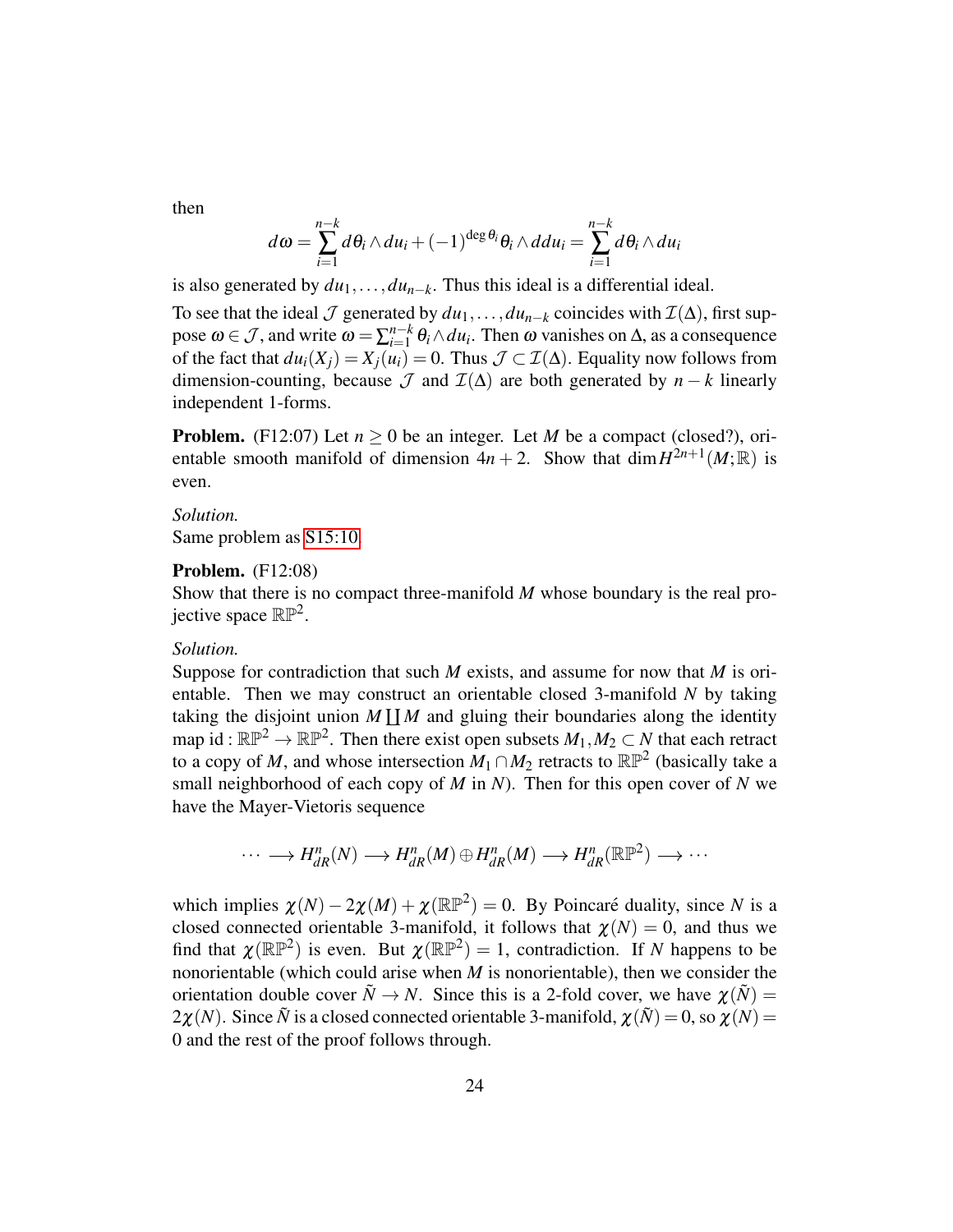**Problem.** (F12:09) Consider the coordinate axes in  $\mathbb{R}^n$ :

$$
L_i = \{(x_1, ..., x_n) : x_j = 0 \text{ for all } j \neq i\}.
$$

Calculate the homology groups of the complement  $\mathbb{R}^n \setminus (L_1 \cup \cdots \cup L_n)$ .

### *Solution.*

This is basically the same problem as [S16:08](#page-65-0) , and the same observation makes this problem trivial.

**Problem.** (F12:10)

- (a) Let *X* be a finite CW complex. Explain how the homology groups of  $X \times S^1$ are related to those of *X*.
- (b) For each integer  $n \geq 0$ , give an example of a compact smooth manifold of dimension  $2n+1$  such that  $H_i(X) = \mathbb{Z}$  for  $i = 0, \ldots, 2n+1$ .

#### *Solution.*

- (a) We use cellular homology. Let  $S_n = X^n \setminus X^{n-1}$  be the collection of *n*-cells of *X*. Give  $S^1$  the standard CW structure with one 0-cell *v* and one 1-cell *e*. Then the product  $X \times S^1$  has the product CW complex structure, whose cells are products of cells in *X* and  $S^1$ . For any given *n*, the *n*-cells of  $X \times S^1$  consist of the following:
	- i. Products of *n*-cells in *X* and *v*, and:
	- ii. Products of *n*−1-cells in *X* and the *e*.

In general, given two CW complexes *Y* and *Z*, *y* an *m*-cell of *Y*, and *z* an *n*-cell of *Z*, the boundary homomorphism on the product works like

$$
\partial_{m+n}(y,z)=(\partial_my,z)+(-1)^m(y,\partial_nz).
$$

For *S* 1 , the boundary maps are

$$
\partial_0(v) = 0, \ \partial_1(e) = v - v = 0.
$$

Therefore for *n*-cells in  $X \times S^1$ ,

$$
\partial_n(e^n, v) = (\partial_n e^n, v) + (-1)^n (e^n, 0) = (\partial_n e^n, v),
$$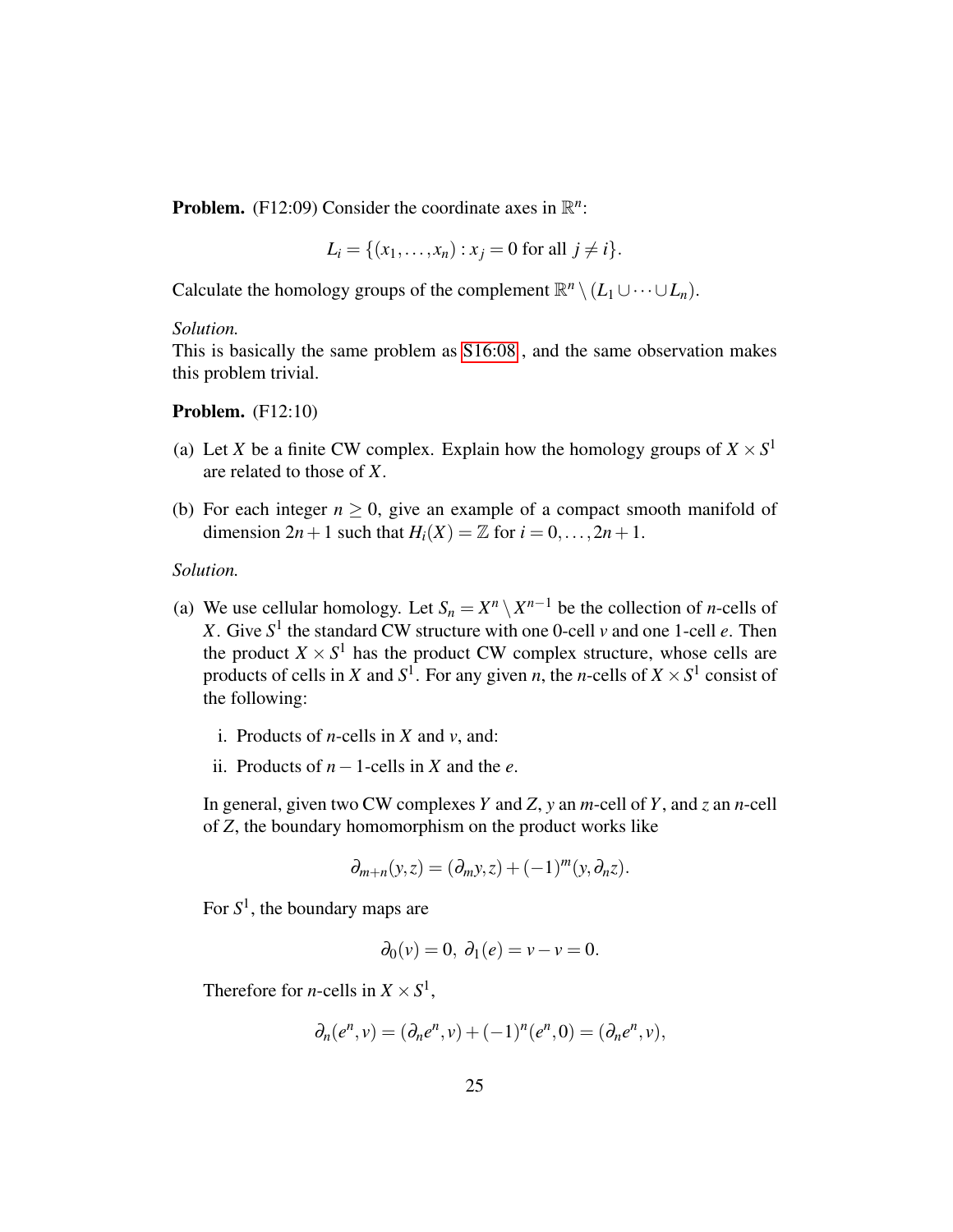$$
\partial_n(e^{n-1},e)=(\partial_{n-1}e^{n-1},e)+(-1)^{n-1}(e^{n-1},0)=(\partial_{n-1}e^{n-1},e).
$$

Since the  $(e^n$  $(\alpha_n^n, v)$  and  $(e_\alpha^{n-1}, e)$  generate the *n*-cells, the kernel of  $\partial_n$  is generated by those *n*-cells that are 0 above. Therefore ker $\partial_n$  is generated by pairs (*e n*  $(a_n^m, v)$  and  $(e_\alpha^{n-1}, e)$  with  $\partial_n e_\alpha^n = 0$  and  $\partial_{n-1} e_\alpha^{n-1} = 0$ . Similarly im  $\partial_n$  is generated by those pairs  $(a, v)$  and  $(b, e)$  with  $a \in \text{im } \partial_{n+1}$  and  $b \in \partial_n$ . Therefore

$$
H_n(X \times S^1) = \frac{Z_n(X \times S^1)}{B_n(X \times S^1)} \cong \frac{Z_n(X) \oplus Z_{n-1}(X)}{B_n(X) \oplus B_{n-1}(X)} \cong H_n(X) \oplus H_{n-1}(X).
$$

(b)  $\mathbb{CP}^n \times S^1$  will do.

# <span id="page-25-0"></span>15 Spring 2013

**Problem.** (S13:01) Let  $\text{Mat}_{m \times n}(\mathbb{R})$  be the space of  $m \times n$  matrices with real valued coefficients.

- (a) Show that the subset  $S \subset Mat_{m \times n}(\mathbb{R})$  of rank 1 matrices form a submanifold of dimension  $m+n-1$ .
- <span id="page-25-1"></span>(b) Show that the subset  $T \subset Mat_{m \times n}(\mathbb{R})$  of rank *k* matrices form a submanifold of dimension  $k(m+n-k)$ .

*Solution.* Same question as [S15:01.](#page-44-0)

**Problem.** (S13:02) Let *M* be a smooth manifold and  $\omega \subset \Omega^1(M)$  a smooth 1form.

(a) Define the line integral

$$
\int_{c} \omega
$$

along piecewise smooth curves  $c : [0,1] \rightarrow M$ .

(b) Show that  $\omega = df$  for a smooth function  $f : M \to \mathbb{R}$  if and only if  $\int_c \omega = 0$ for all closed curves  $c : [0,1] \rightarrow M$ .

*Solution.*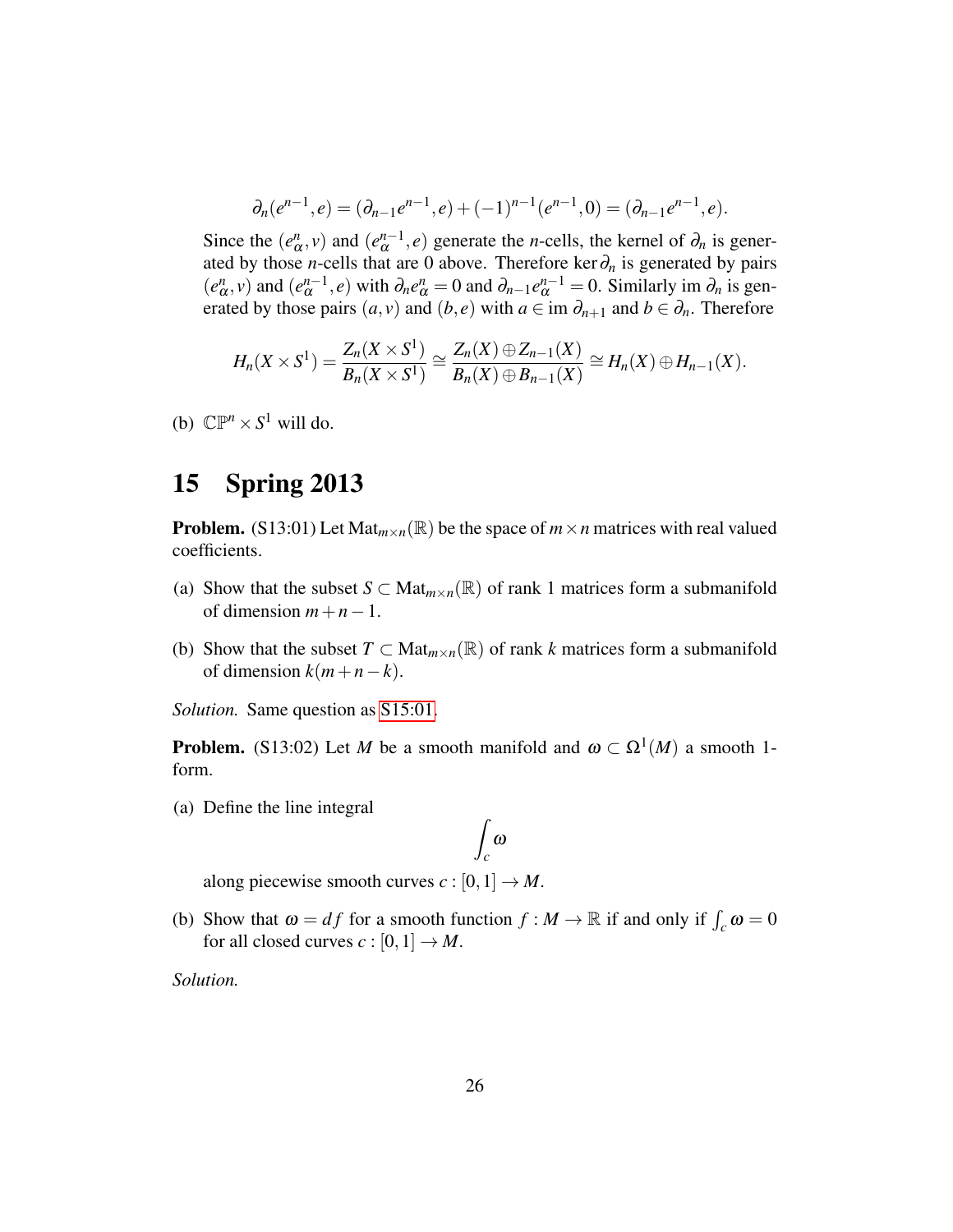(a) First, suppose *c* is smooth, injective, and regular, i.e.  $\dot{c}(t) \neq 0$  for all *t*. Then  $c([0,1])$  is an embedded 1-manifold with boundary. For such *c*,  $\int_c \omega$  is defined as follows: for each  $t \in [0,1]$ , let  $U_t$  be a coordinate neighborhood of  $c(t)$ . By compactness there is a finite sequence  $0 = t_0 < \cdots < t_N = 1$  so that  $U_{t_0}, \ldots, U_{t_N}$ cover  $c([0,1])$ . Let  $1 = f_1 + \cdots + f_N$  be a smooth partition of unity subordinate to the cover  $\{U_{t_i}\}$  of  $c([0,1])$ . Write  $V_i = U_{t_i} \cap c([0,1])$ . We then define

$$
\int_{c} \omega = \sum_{i=1}^{N} f_{i} \int_{c^{-1}(V_{i})} c^{*} \omega.
$$

For a general smooth *c*, reparametrize so that *c* is regular, and break *c* into pieces on which *c* is injective. This misses finitely many points, but such points contribute a set of measure zero, so they do not contribute to the integral. Define  $\int_c \omega$  as the sum of the integral of  $\omega$  over such pieces. Finally, when *c* is merely piecewise smooth, define  $\int_c \omega$  as the sum of the integral of ω over the smooth pieces.

(b) If  $\omega = df$ , and then by Stokes' theorem it follows that

$$
\int_{c} \omega = \int_{c} df = \int_{\partial c} f = \int_{\varnothing} f = 0.
$$

Conversely, if  $\int_c \omega = 0$  for all closed curves *c*, then the line integral  $\int_c \omega$  for arbitrary piecewise smooth curves *c* depends only on the endpoints of *c*. We may therefore define a function *f* as follows: fix a base point *p*, and set

$$
f(q) = \int_{c(p,q)} \omega,
$$

where  $c(p,q): [0,1] \to M$  is any piecewise smooth path with  $c(0) = p$  and  $c(1) = q$ . (This, of course, requires that *M* is path-connected, but this should be implicit in the problem statement anyway.) Then  $df = \omega$ . For if we choose a coordinate neighborhood  $(U, x)$  of q, then by path independence we can take *c* within this coordinate neighborhood to be a polygonal path that moves parallel to the coordinate directions. In particular, by taking a smaller coordinate neighborhood if necessary, we can take *c* to be a coordinate curve  $c(t) = x_1(t)$ ,  $(x_1(0),...,x_n(0)) = q$ , and then by the fundamental theorem of calculus

$$
df_q = \frac{d}{dt}\bigg|_{t=0} \int_{c(t)} \omega = (x_1)'(0)\omega(q) = \omega(q).
$$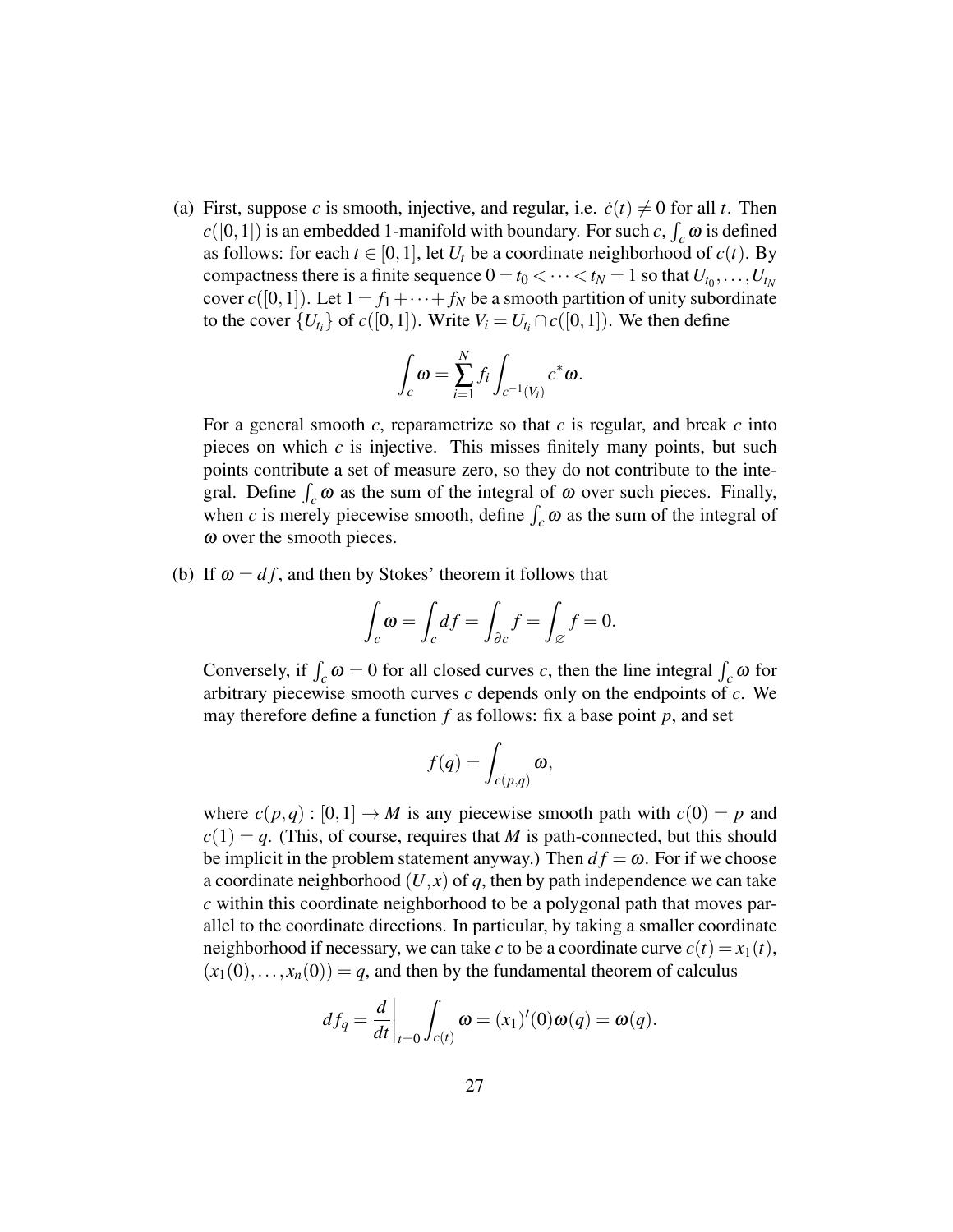**Problem.** (S13:03) Let  $S_1, S_2 \subset M$  be smooth embedded submanifolds.

- (a) Define what it means for  $S_1$ ,  $S_2$  to be transversal.
- (b) Show that if  $S_1, S_2 \subset M$  are transversal then  $S_1 \cap S_2$  is a smooth embedded submanifold of dimension dim  $S_1 + \text{dim} S_2 - \text{dim} M$ .

*Solution.*

(a)  $S_1$  and  $S_2$  are transversal if

$$
T_p S_1 + T_p S_2 = T_p M
$$

for all  $p \in S_1 \cap S_2$ .

<span id="page-27-0"></span>(b) Write dim  $M = m$ , dim  $S_1 = s_1$ , dim  $S_2 = s_2$ . Let  $F : S_1 \rightarrow M$  be the embedding of *S*<sub>1</sub> into *M*. Let  $p = F(q) \in S_1 \cap S_2$ . By the implicit function theorem, near *p* we may write  $S_2$  as the zero locus of  $m - s_2$  independent functions  $g_1, \ldots, g_{m-s_2} : U \to \mathbb{R}$ . Then in a neighborhood *W* of *q*, we may write  $W \cap$  $F^{-1}(S_2) \subset S_1 \cap S_2$  as the zero locus of  $g_i \circ F$ ,  $i = 1, \ldots, m - s_2$ . Let  $g =$  $(g_1, \ldots, g_{m-s_2}) : S_2 \to \mathbb{R}^{m-s_2}$ . Then *g* is a submersion, and  $g \circ F : W \to \mathbb{R}^{m-s_2}$ is another submersion (since  $F$  is an embedding). Therefore 0 is a regular value of  $g \circ F$ , and  $(g \circ F)^{-1}(0) = W$  is a submanifold of  $S_1$  of codimension  $m-s_2$ , i.e. of dimension  $s_1+s_2-m$ . Since a manifold structure is determined locally, we conclude that  $S_1 \cap S_2$  is a submanifold of  $S_1$  of dimension  $s_1 + s_2$  − *m*.

**Problem.** (S13:04) Let *S*  $\subset M$  be given as  $F^{-1}(c)$  where  $F = (F^1, \ldots, F^k) : M \to$  $\mathbb{R}^k$  is smooth and  $c \in \mathbb{R}^k$  is a regular value for *F*. If  $f : M \to \mathbb{R}$  is smooth, show that its restriction *f*  $|C|$  to a submanifold  $C \subset M$  has a critical point at  $p \in C$  if and only if there exist constant  $\lambda_1, \ldots, \lambda_k$  such that

$$
df_p = \sum \lambda_i dF_p^i
$$

where  $dg_p: T_pM \to \mathbb{R}$  denotes the differential of a smooth function *g*.

### *Solution.*

(Remark: this is the Lagrange multiplier theorem.)

The wording of this question makes no sense, because presumably something about *S* and the regularity of *c* needs to be used, but the assertion to be proved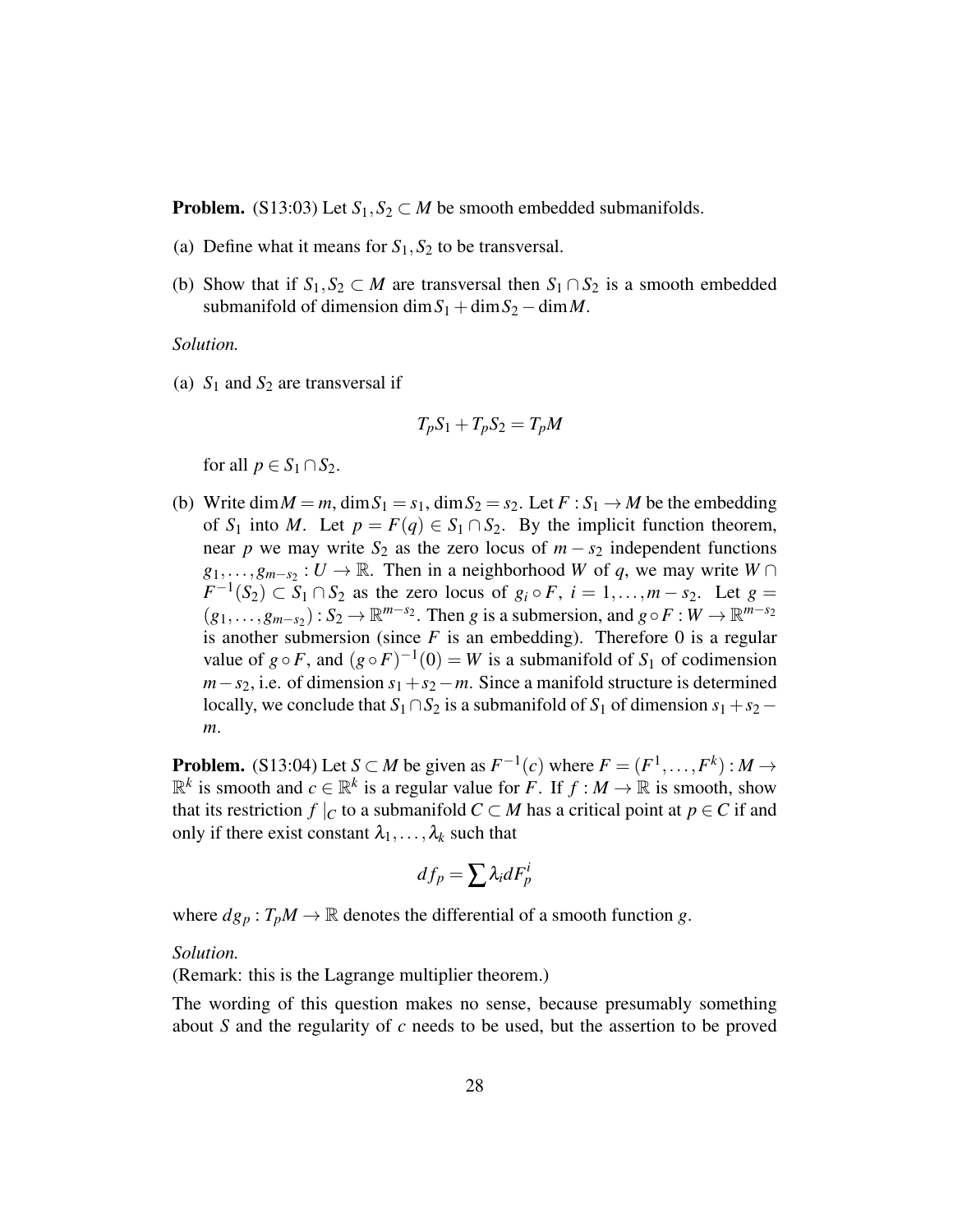makes no reference to either. We will therefore assume the examiners intended to write  $C = S$ .

Write  $m = \dim M$ , so that  $\dim S = n - k$ . Let  $p \in S$ , and suppose p is critical for *f*  $|s|$ ; that is,  $d(f|s)p : T_pS \to \mathbb{R}$  is the zero map. In particular, *df* is a 1-form that vanishes on  $T_pS$ . Consider the vector space

$$
V = \{ \omega \in T_p^*M : T_pS \subset \ker \omega \}.
$$

We claim that *V* has dimension *k*, and is in particular spanned by  $dF_p^i$ ,  $i = 1, ..., k$ . That  $dF_p^i \in V$  is obvious, because *F* is constant on *S*, and therefore  $dF_p^i$  acts trivially on  $T_pS$ . They are also linearly independent because  $S = F^{-1}(c)$  and *c* is a regular value of *F*. To see that  $\dim V = k$ , we note that *TS* is a *k*-dimensional distribution on *M*, and therefore the ideal of forms vanishing on *T S* is locally generated by  $n - (n - k) = k$  independent 1-forms. Thus it follows that dim  $V = k$ , and the required assertion follows.

For the converse, suppose  $p \in S$  and  $df_p = \sum \lambda_i dF^i_p$ . Then as previously noted,  $dF_p^i$  is zero on  $T_pS$ . So clearly  $df_p$  is also zero on  $T_pS$ , which is to say *p* is critical for  $f|_S$ .

**Problem.** (S13:05) Let *M* be a smooth orientable compact manifold with boundary  $\partial M$ . Show that there is no smooth retract  $r : M \to \partial M$ .

*Solution.* See also [F13:02](#page-29-0) for the case of general manifolds. Let  $n = \dim M$ . Since  $\partial M$  is a closed orientable  $(n-1)$ -manifold,  $\partial M$  has an orientation form  $\omega$ . Via the retraction *r*, we define an  $(n-1)$ -form on *M*:  $\eta = r^* \omega$ . Let  $\iota : \partial M \to M$  be the inclusion: then  $r \circ i = id_{\partial M}$ . Then

$$
\int_{\partial M} \omega = \int_{\partial M} (r \circ t)^* \omega = \int_{\partial M} t^* r^* \omega
$$

$$
= \int_{\partial M} t^* \eta = \int_M d\eta
$$

$$
= \int_M dr^* \omega = \int_M r^* d\omega
$$

$$
= \int_M 0 = 0.
$$

But this contradicts the fact that  $\omega$  is an orientation form.

**Problem.** (S13:09) Let  $F : M \to N$  be a finite covering map between closed manifolds. Either prove or find counterexamples to the following questions.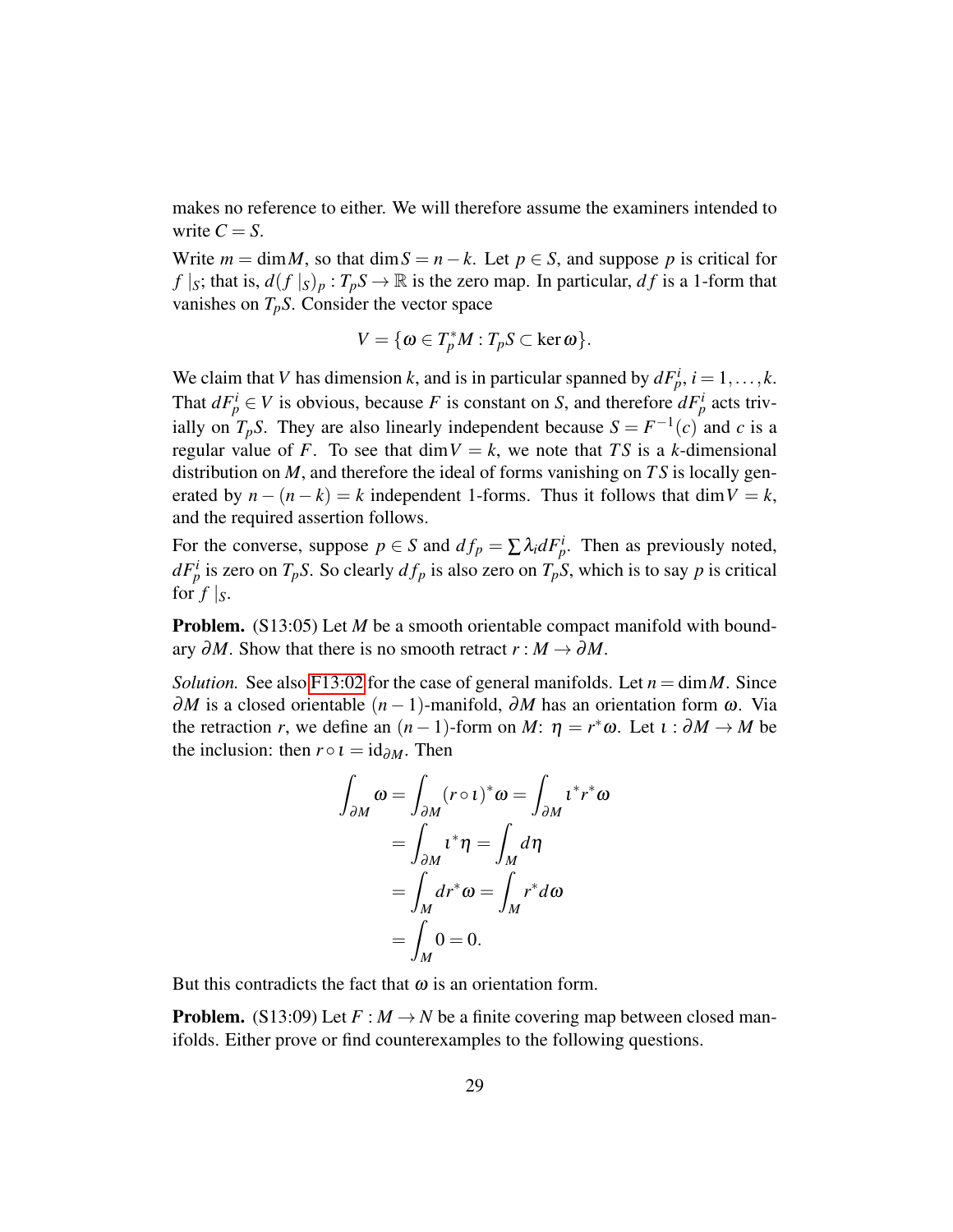- (a) Do *M* and *N* have the same fundamental groups?
- (b) Do *M* and *N* have the same de Rham cohomology groups?
- (c) When *M* is simply connected, do *M* and *N* have the same singular homology groups?

*Solution.*

The same example works for all three parts:  $S^2 \to \mathbb{RP}^2$ .

# <span id="page-29-0"></span>16 Fall 2013

Problem. (F13:02) Let *M* be a connected compact manifold with boundary ∂*M*. Show that *M* does not retract onto ∂*M*.

*Solution.* We will show there is no smooth retraction. See also [S13:05](#page-27-0) for the orientable case using de Rham cohomology. Suppose  $r : M \to \partial M$  is a smooth retract. By Sard's theorem, almost every point of ∂*M* is a regular value of *r*. If  $p \in \partial M$  is a regular value, then  $r^{-1}(p)$  is a submanifold of *M* of codimension *n* − 1, i.e. dimension 1. Since *M* is compact,  $r^{-1}(p)$  is also compact. By the classification of compact 1-manifolds,  $r^{-1}(p)$  consists of a finite disjoint union of circles and closed intervals, and thus  $\partial r^{-1}(p)$  has even cardinality. However,  $\partial r^{-1}(p) \subset \partial M$ , and  $r^{-1}(p) \cap \partial M = \{p\}$ . So the only way  $\partial r^{-1}(p)$  can have even cardinality is if  $r^{-1}(p)$  has empty boundary. But certainly p must be a boundary point of  $r^{-1}(p)$ , contradiction.

**Problem.** (F13:03) Let  $M, N \subset \mathbb{R}^{p+1}$  be compact smooth oriented submanifolds of dimensions *m* and *n*, respectively, such that  $m+n = p$ . Suppose that  $M \cap N = \emptyset$ . Consider the map

$$
\lambda: M \times N \to S^p : \lambda(x, y) = \frac{x - y}{|x - y|}.
$$

The degree of  $\lambda$  is known as the *linking number l(M,N)*.

- (a) Show that  $l(M,N) = (-1)^{(m+1)(n+1)} l(N,M)$ .
- (b) Show that if *M* is the boundary of an oriented submanifold  $W \subset \mathbb{R}^{p+1}$  disjoint from *N*, then  $l(M,N) = 0$ . (May require *M* to be compact and  $\partial N = \emptyset$ .)

*Solution.*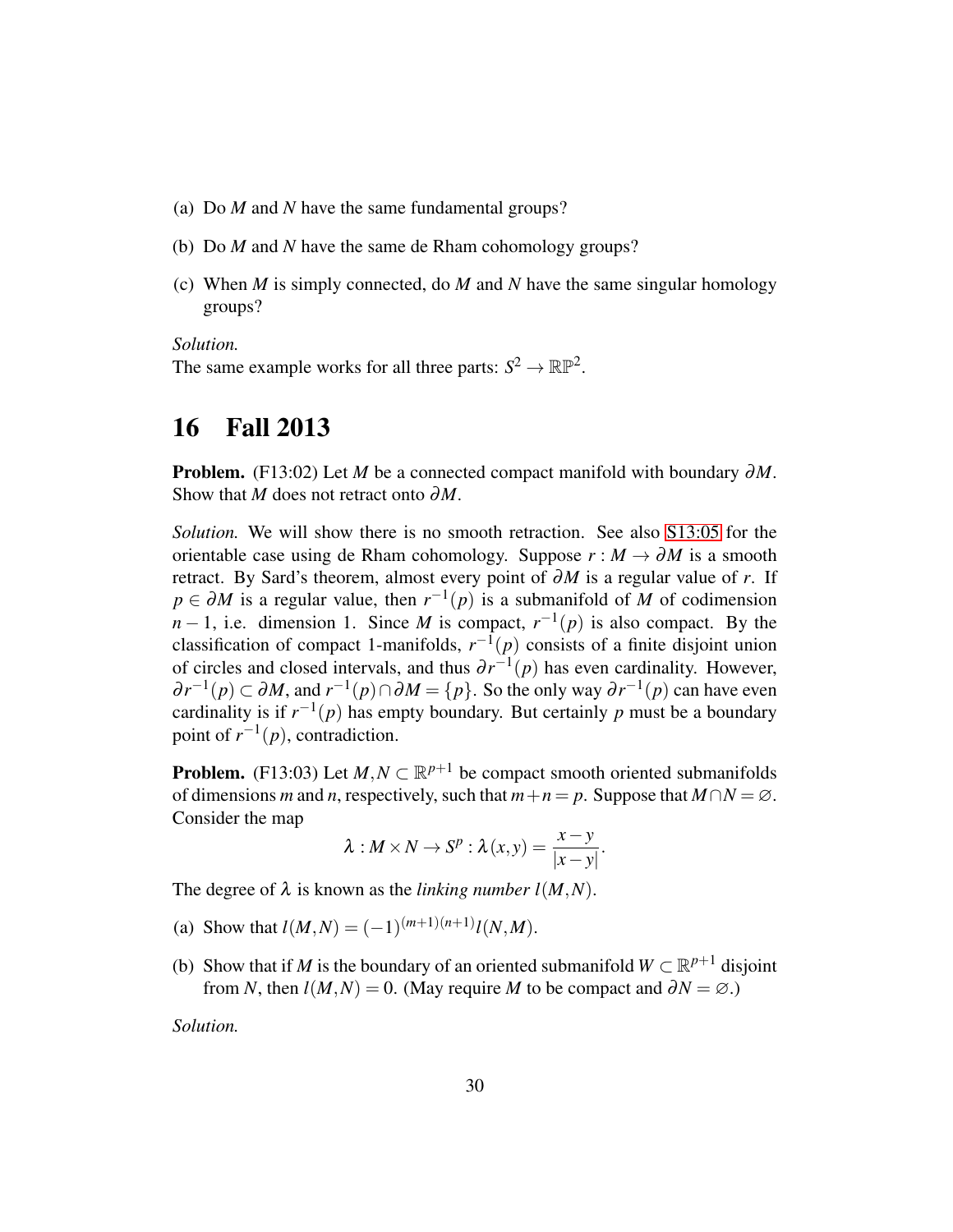(a) Define the map

$$
A: M \times N \to N \times M : A(x, y) = (y, x).
$$

Define

$$
\lambda_1: M \times N \to S^p: \lambda_1(x, y) = \frac{x - y}{|x - y|}
$$

and

$$
\lambda_2: N \times M \to S^p: \lambda_2(y, x) = \frac{y - x}{|y - x|}.
$$

Then

$$
\lambda_1(x,y) = -\lambda_2(A(x,y)) = r \circ \lambda_2 \circ A(x,y),
$$

where  $r : \mathbb{R}^{p+1} \to \mathbb{R}^{p+1}$  is given by  $r(z) = -z$ . Since degrees are multiplicative across compositions,

$$
\deg(\lambda_1) = \deg(r) \deg(\lambda_2) \deg(A).
$$

 $deg(r) = (-1)^{p+1} = (-1)^{m+n+1}$ , because *r* is the composition of  $p+1$  reflections. As for *A*, note that *A* is a diffeomorphism. Fix  $(y, x) \in N \times M$ , so that

$$
\deg A = \text{sgn}(dA_{(x,y)}).
$$

If B is an ordered basis of  $T_xM$ , and B' is an ordered basis of  $T_yN$ , then  $dA_{(x,y)}$ sends the concatenated basis  $(\mathcal{B}, \mathcal{B}')$  to  $(\mathcal{B}', \mathcal{B})$ . Therefore the sign of  $dA_{(x,y)}^{(x)}$ is  $(-1)^{mn}$ . Therefore

$$
\deg(\lambda_1) = (-1)^{mn+1} \deg(\lambda_2).
$$

Since  $deg(\lambda_1) = l(M,N)$  and  $deg(\lambda_2) = l(N,M)$ , we have

$$
l(M,N) = (-1)^{mn+m+n+1} l(N,M) = (-1)^{(m+1)(n+1)} l(N,M).
$$

<span id="page-30-0"></span>(b) If  $\partial N = \emptyset$ , then  $\partial (W \times N) = M \times N$ . Note that if  $M = \partial W$ , then  $\lambda$  extends to *W* × *N* by the same formula, because  $W \cap N = \emptyset$ . Since degrees are defined as intersection numbers, and intersection numbers are zero when a map extends from the boundary to the whole manifold, it follows that  $deg(\lambda) = l(M,N)$ 0.

**Problem.** (F13:04) Let  $\omega$  be a 1-form on a connected manifold *M*. Show that  $\omega$ is exact if and only if for all piecewise smooth closed curves  $c : S^1 \to M$  it follows that  $\int_c \omega = 0$ .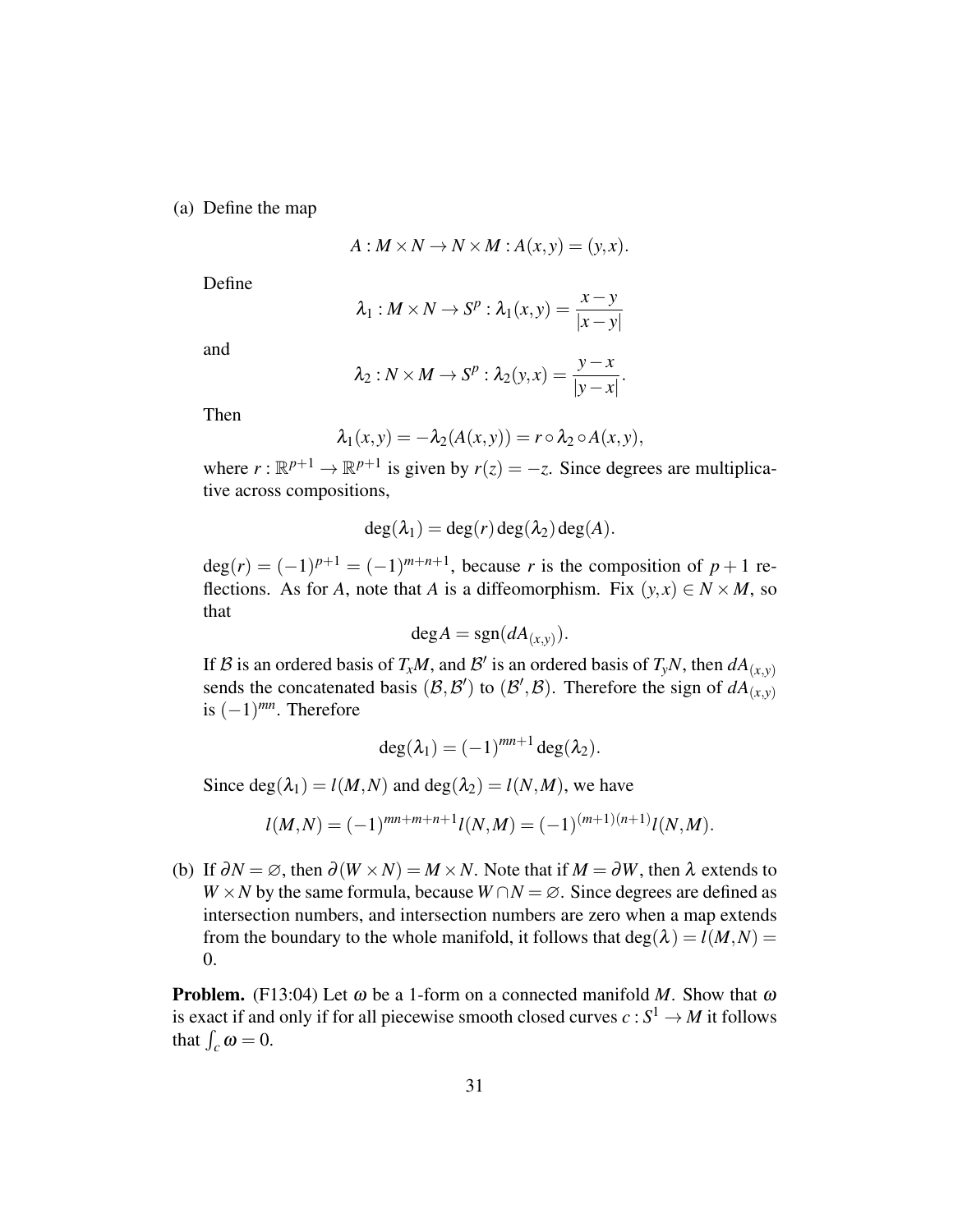*Solution.* See [S13:02.](#page-25-1)

**Problem.** (F13:05) Let  $\omega$  be a smooth nowhere vanishing 1-form on a 3-manifold *M*<sup>3</sup> .

- (a) Show that ker  $\omega$  is an integrable distribution on *M* if and only if  $\omega \wedge d\omega = 0$ .
- (b) Give an example of a codimension one distribution on  $\mathbb{R}^3$  that is not integrable.

*Solution.*

(a) Suppose ker $\omega$  is an integrable distribution. The ideal of forms vanishing on ker  $\omega$ , *I*(ker  $\omega$ ), is generated by the 1-form  $\omega$  in the sense that for all  $\eta \in$ *I*(ker  $\omega$ ), there is a form  $\theta$  such that  $\eta = \theta \wedge \omega$ . By Frobenius, *I*(ker  $\omega$ ) is also a differential ideal, so  $d\omega \in I(\ker \omega)$ . Then  $d\omega = \theta \wedge \omega$  for some form θ. Then  $ω \land dω = ω \land θ \land ω = 0$ .

Suppose  $\omega \wedge d\omega = 0$ . We check that ker  $\omega$  is involutive. Let *X*, *Y* be local vector fields in ker $\omega$ : we must show that  $[X, Y] \in \text{ker } \omega$  as well. We may assume without loss of generality that *X* and *Y* are linearly independent. We have

$$
d\omega(X,Y) = -\frac{1}{2}\omega([X,Y]).
$$

Now, let *Z* be another local vector field such that *X*,*Y*,*Z* are linearly independent; one exists because the tangent spaces are 3-dimensional. We then compute:

$$
0 = \omega \wedge d\omega(X, Y, Z)
$$
  
=  $\omega(X)d\omega(Y, Z) - \omega(Y)d\omega(Z, X) + \omega(Z)d\omega(X, Y)$   
=  $\omega(Z)d\omega(X, Y)$ .

But  $\omega(Z) \neq 0$ , since ker  $\omega$  is 2-dimensional and *X*, *Y*, *Z* are independent. Therefore  $d\omega(X,Y) = 0$ . Therefore  $\omega([X,Y]) = 0$ , and hence ker  $\omega$  is involutive.

(b) Take  $M = \mathbb{R}^3$  and the plane field spanned by  $X = \partial_x + y \partial_z$ ,  $Y = \partial_y$ . This distribution fails to be involutive: one finds that  $[X, Y] = -\partial_z$ , which is not in the span of *X* and *Y*.

**Problem.** (F13:07) Let  $M = T^2 - D^2$  be the complement of a disk inside the twotorus. Determine all connected surfaces that can be described as 3-fold covers of *M*.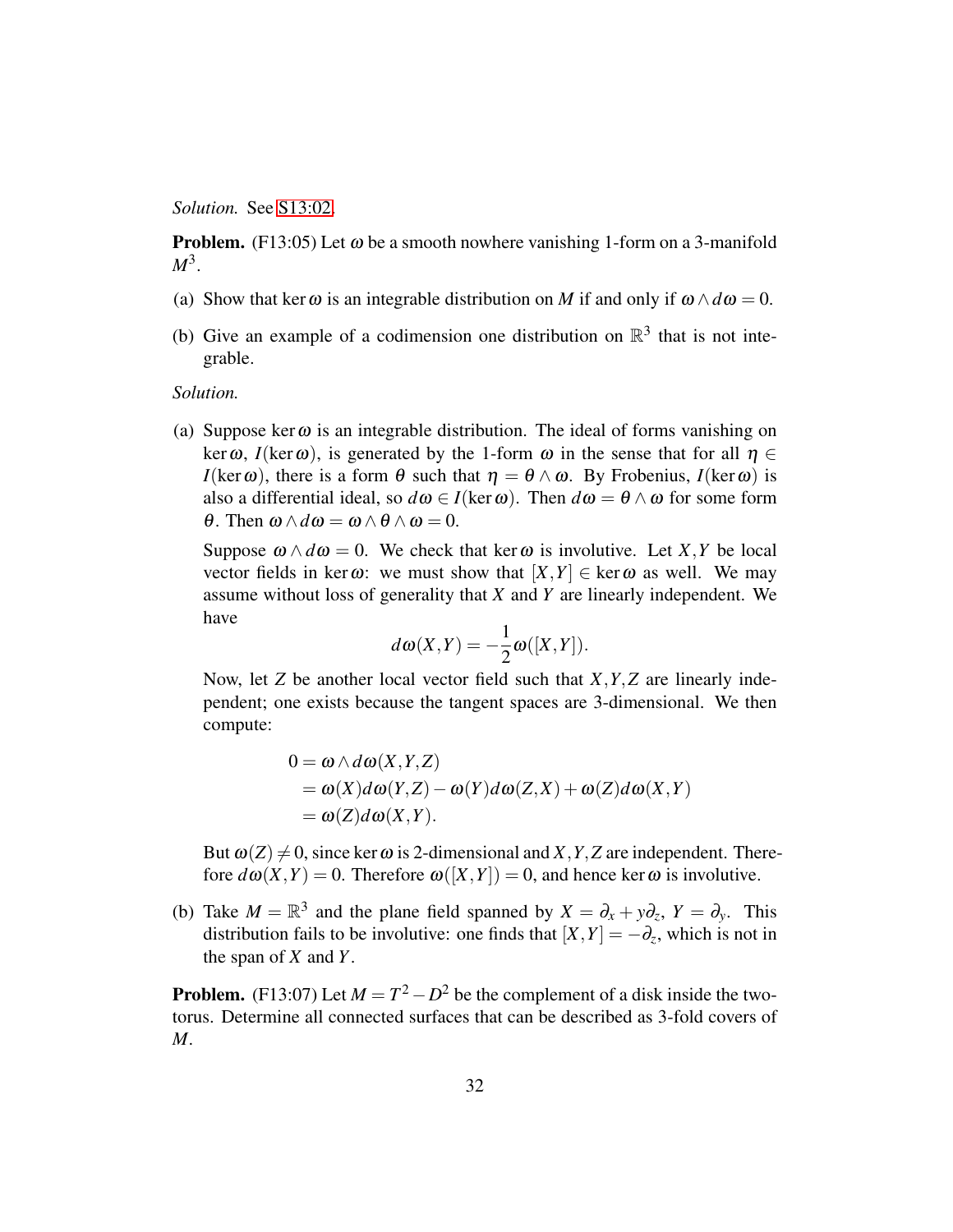*Solution.* Let  $\tilde{M}$  be such a surface. Since  $\tilde{M}$  is a finite covering of a compact space, it follows that  $\tilde{M}$  is compact. *M* is the genus 1 compact orientable surface with 1 hole, so  $\chi(M) = 2 - 2 \cdot 1 - 1 = -1$ . Then since  $\tilde{M}$  is a 3-sheeted cover, we have

$$
\chi(\tilde{M})=-3\chi(M)=-3.
$$

Finally, *M* inherits the orientability of *M*. Choosing among compact orientable surfaces with Euler characteristic −3, by classification of surfaces we have the following choices for  $\Sigma_{g,n}$  (the compact orientable surface of genus *g* and *n* holes):

$$
\Sigma_{2,1}, \Sigma_{1,3}, \Sigma_{0,5}.
$$

From here, we can rule out  $\Sigma_{0.5}$ . This is because the covering map must send boundary points to boundary points (since it is a local homeomorphism, and boundary points have neighborhoods homeomorphic to a half-plane while nonboundary points do not). If  $\Sigma_{0.5}$  were to cover  $\Sigma_{1.1}$ , then the five boundary circles of  $\Sigma_{0.5}$  would necessarily map to the one boundary circle of  $\Sigma_{1,1}$ , and so on the boundary the covering would be at least 5-fold. So our list of candidates is reduced to

 $\Sigma$ <sub>2,1</sub>, $\Sigma$ <sub>1,3</sub>.

 $\Sigma_{1,3}$  can be realized as a covering fairly easily: basically take three copies of the standard CW structure for  $\Sigma_{1,1}$  and glue them side by side. For  $\Sigma_{2,1}$ , one can construct an irregular cover corresponding to a non-normal index 3 subgroup of Z ∗ Z, and examining the corresponding homomorphism into *S*<sup>3</sup> induced by its action on the fiber of the basepoint. (See [http://math.stackexchange.com/](http://math.stackexchange.com/q/1901523/98602) [q/1901523/98602](http://math.stackexchange.com/q/1901523/98602) for details.)

**Problem.** (F13:09) Let  $H \subset S^3$  be the Hopf link. Compute the fundamental groups and homology of the complement  $S^3 - H$ .

*Solution*. First, regard  $S^3$  as the one-point compactification of  $\mathbb{R}^3$ . Consider  $\mathbb{R}^3$  – *S*<sup>1</sup>. This space is the union of disjoint tori, forming increasing shells around *S*<sup>1</sup> ⊂  $\mathbb{R}^2 \subset \mathbb{R}^3$ , and the *z*-axis. Post-compactification, the *z*-axis compactifies to the other circle  $S^1$  in *H*. Therefore  $S^3 - S^1$  can be thought of as  $\mathbb{R}^3 - \{z\}$ -axis}, and  $S^3 - H$  can be thought of as  $\mathbb{R}^3 - \{z\}$ -axis $\} - S^1$ . This deformation retracts to two disjoint circles. Consequently the fundamental group is  $\mathbb Z$  (regardless of choice of basepoint) and the homology is  $\mathbb{Z}^2$  in dimensions 0 and 1, and 0 for all other dimensions.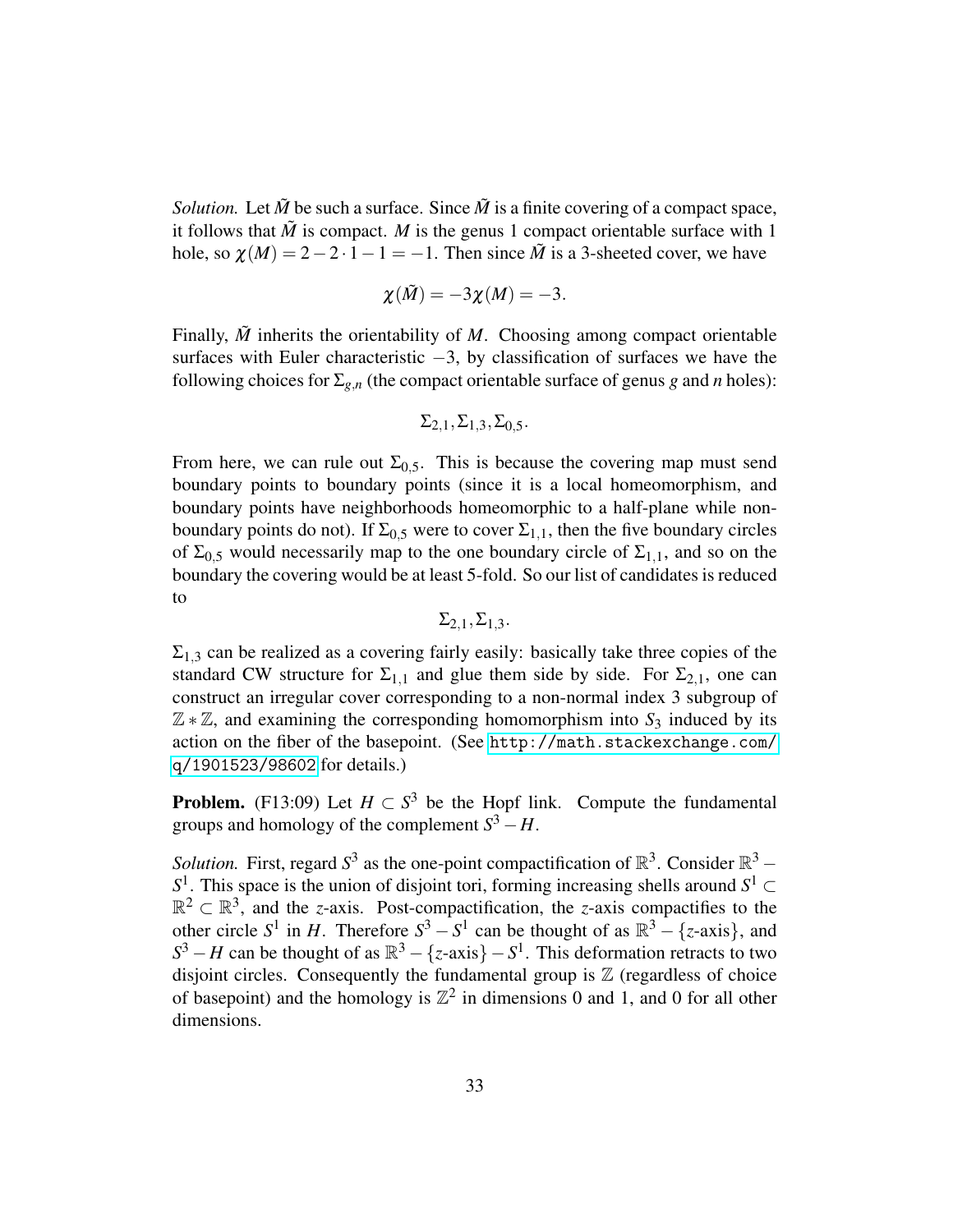**Problem.** (F13:10) Let  $\mathbb{H} = \mathbb{R} \oplus \mathbb{R}i \oplus \mathbb{R}j \oplus \mathbb{R}k$  be the group of quaternions, with relations  $i^2 = j^2 = -1$ ,  $ij = ji = -k$ . The multiplicative group  $\mathbb{H}^* = \mathbb{H} - \{0\}$ acts on  $\mathbb{H}^n - \{0\}$  by left multiplication. The quotient  $\mathbb{H}\mathbb{P}^{n-1} = (\mathbb{H}^n - \{0\})/\mathbb{H}^*$  is called the quaternionic projective space. Calculate its homology groups.

*Solution*. We claim that  $\mathbb{HP}^{n-1}$  has a cell decomposition with one cell in every fourth dimension, up to dimension  $4n-4$ . From here it follows immediately that  $H_{4k}(\mathbb{HP}^{n-1};\mathbb{Z}) \cong \mathbb{Z}$  for  $0 \le k \le n-1$ , and  $H_j(\mathbb{HP}^{n-1};\mathbb{Z}) = 0$  otherwise. To see that we have this cell structure, we will adapt the description of the cell structure for  $\mathbb{CP}^n$  from Hatcher. Note first that the quotient is equivalent to taking the quotient of  $S^{4n-1} \subset \mathbb{H}^n \simeq \mathbb{R}^{4n}$  by the unit quaternions  $h \in \mathbb{H}$ , i.e.  $h = (x, y, z, w)$ with  $|h|^2 = |x|^2 + |y|^2 + |z|^2 + |w|^2 = 1$ . Now, consider

$$
S_+^{4n-1} = \{ (z,w) \in \mathbb{H}^{n-1} \oplus \mathbb{H} : (z,w) \in S^{4n-1}, w \in \mathbb{R}_{\geq 0} \} \simeq D^{4n-1}.
$$

By  $w \in \mathbb{R}$  we mean w is a quaternion that is purely real, i.e.  $w = w + 0i + 0j + 0j$ 0*k*. Now, it is a fact that if  $h \in \mathbb{H} - \{0\}$ , then there exists a unit quaternion *u* such that  $uh \in \mathbb{R}_{\geq 0}$  (by unique polar decomposition of quaternions, which the exam writers apparently expect to be common knowledge). Also, all elements of  $\partial S^{4n-1}_{+} \simeq S^{4n-5}$  are related to one another by a unit quaternion, quaternions being a division algebra. Thus  $\mathbb{HP}^n$  is formed by taking the quotient of  $D^{4n-1}$  by the unit quaternions on the boundary, and the quotient of the boundary *S* <sup>4</sup>*n*−<sup>5</sup> by unit quaternions defines (after the obvious induction) an attaching map to  $\mathbb{HP}^{n-2}$ .

# <span id="page-33-0"></span>17 Spring 2014

Problem. (S14:01)

Let  $\Gamma \subset \mathbb{R}^2$  be the graph of of the function  $y = |x|$ .

- (a) Construct a smooth function  $f : \mathbb{R} \to \mathbb{R}^2$  whose image is  $\Gamma$ .
- (b) Can *f* be an immersion?

*Solution.*

(a) Set

$$
f(t) = e^{-\frac{1}{t^2}}(t,|t|).
$$

Then *f* is smooth. The only point of concern is  $t = 0$ , but here it suffices to observe that  $|t|e^{-\frac{1}{t^2}}$  $\overline{t^2}$  is smooth.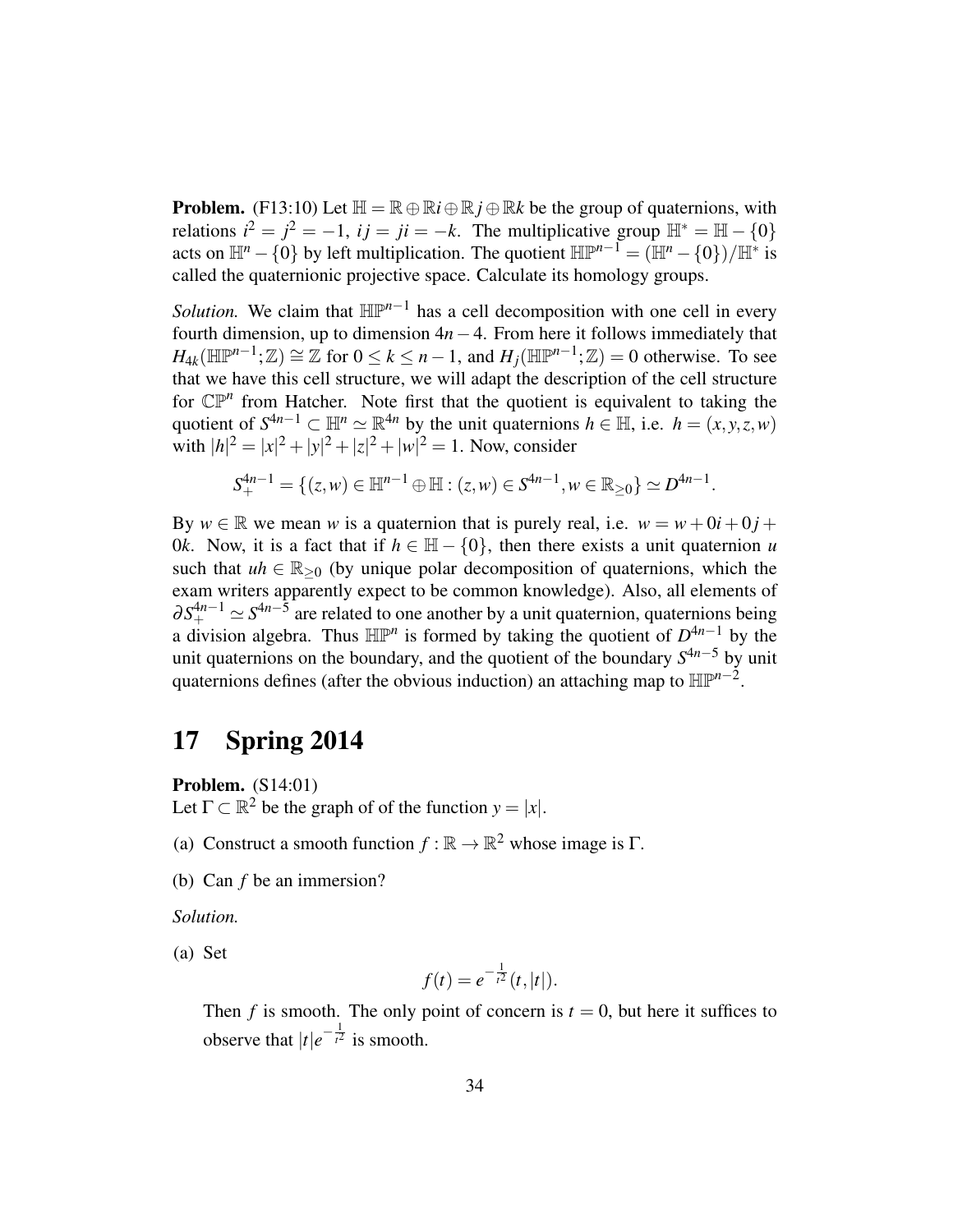<span id="page-34-0"></span>(b) *f* cannot be an immersion. Write  $f = (g, h)$ . If *f* were an immersion, then  $df = (g', h')$  would have to be nonvanishing. Clearly *h* cannot be monotone, because the graph of *h* is that of  $|x|$  and this has a local minimum, so *h'* cannot be nonvanishing. Also  $g'$  cannot be nonvanishing; because then  $g'(0)$  would be nonzero, so *g* would be a local diffeomorphism about 0. Then *h*◦*g* <sup>−</sup><sup>1</sup> must be smooth in a neighborhood of 0. But  $h(g^{-1}(x)) = |x|$ , which cannot be smooth.

**Problem.** (S14:02) Let *W* be a smooth manifold with boundary, and  $f : \partial W \to \mathbb{R}^n$ a smooth map, for some  $n \geq 1$ . Show that there exists a smooth map  $F: W \to \mathbb{R}^n$ such that  $F|_{\partial W} = f$ .

### *Solution.*

By Whitney embedding, we may take *W* to be embedded in  $\mathbb{R}^N$  for some *N* sufficiently large. Give  $\mathbb{R}^N$  and W the Riemannian structure induced by the Euclidean inner product. Let *NW* denote the normal bundle of *W*. By the tubular neighborhood theorem there exists a neighborhood  $U \subset \mathbb{R}^N$  of  $\partial W$  that is the diffeomorphic image under the map  $E : N \partial W \to \mathbb{R}^N : (p, v) \mapsto p + v$  of a set of the form

$$
V = \{ (p, v) \in N \partial W : |v| < \delta(p) \},
$$

where  $\delta : \partial W \to (0, \infty)$  is some positive continuous function. Moreover, by choosing  $\delta$  to be a sufficiently small function, we may assume that each  $q \in U$  has a nearest point in  $\partial W$ , and the map  $q \mapsto F(q)$  sending *q* to this nearest point is a submersion  $F: U \to \partial W$ . Now take a smooth compactly supported function *g* : *U* → ℝ that is equal to 1 on ∂*W* (one can be constructed by covering ∂*W* with balls and using a partition of unity argument). Define the extension of *f* to *U* by

$$
f(q) = f(F(q))g(q).
$$

Since  $F(q) = q$  for  $q \in \partial W$ , and  $g(q) = 1$  on  $\partial W$ , this does indeed define a smooth extension. Since *g* has compact support, we can now extend *f* by 0 to  $W \setminus U$ , and this produces a smooth extension of *f* to *W*.

**Problem.** (S14:03) Determine the values of  $n \geq 0$  for which the antipodal map  $S^n \to S^n$ :  $x \mapsto -x$  is isotopic to the identity.

*Solution*. The antipodal map on  $S<sup>n</sup>$  can be achieved by  $n+1$  reflections, along one coordinate direction at a time. Each reflection is a map of degree −1 since it is an orientation-reversing diffeomorphism. Therefore the antipodal map has degree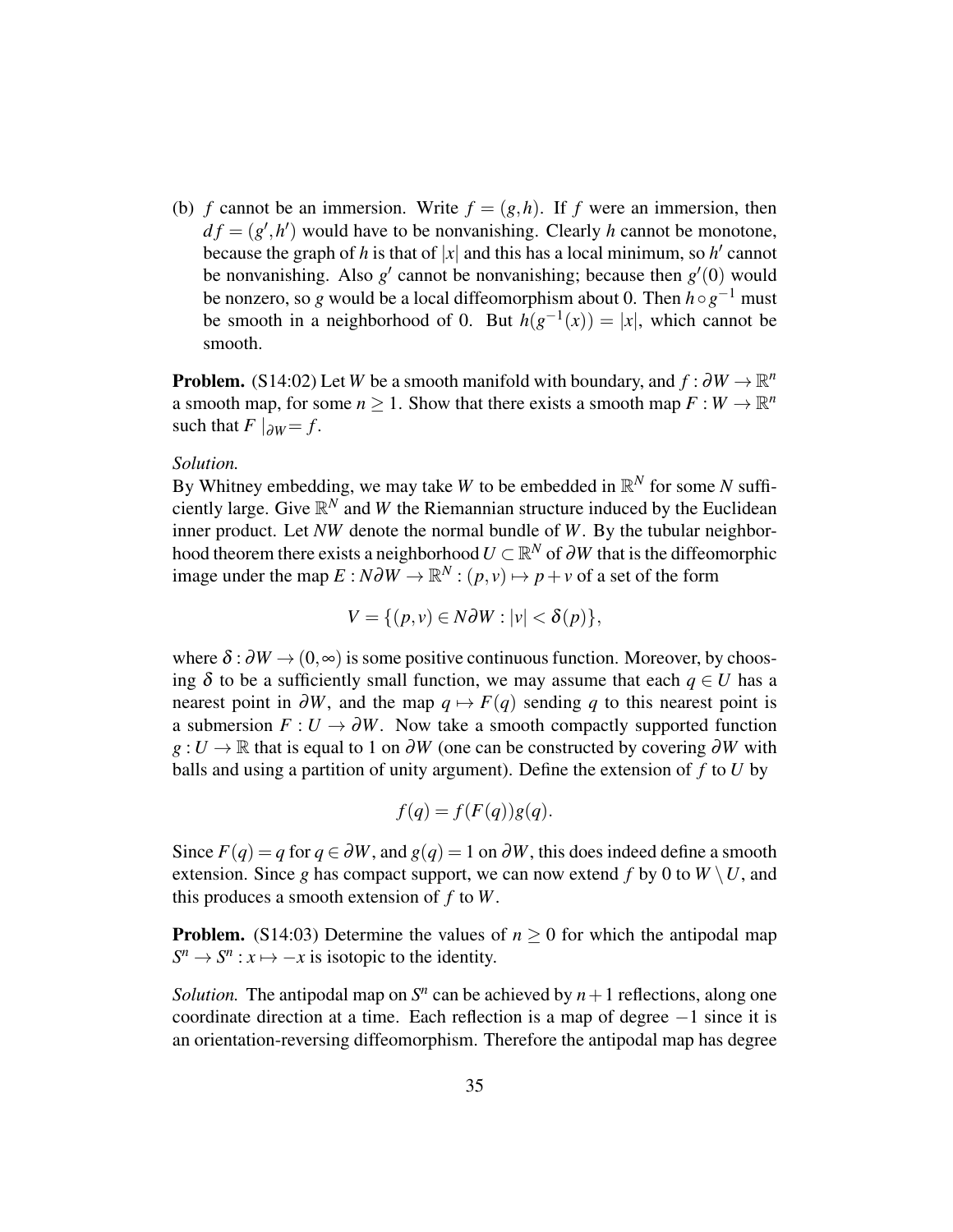$(-1)^{n+1}$ . By the Hopf degree theorem, this can only be homotopic to the identity if *n* is odd. So at the minimum we require that *n* is odd. This is also sufficient, because an even number of reflections can be obtained by rotations, which are isotopies.

**Problem.** (S14:04) Let  $\omega_1, \ldots, \omega_k$  be 1-forms on a smooth *n*-manifold *M*. Show that  $\{\omega_i\}$  are linearly independent if and only if

$$
\boldsymbol{\omega}_1 \wedge \cdots \wedge \boldsymbol{\omega}_k \neq 0.
$$

*Solution.* See [S15:03](#page-44-0) for a related problem.

Assume that  $\{\omega_i\}$  are linearly independent. Let  $p \in M$ , and complete  $\{\omega_i\}$  to a basis  $\omega_1, \ldots, \omega_n$  of  $T_p^*M$ . Then the *k*-fold wedge products  $\omega_{i_1} \wedge \cdots \wedge \omega_{i_k}$ ,  $i_1 < \cdots <$  $i_k$ , form a basis of the *k*-th exterior power  $\bigwedge^k(T_p^*M)$ . Then clearly we must have  $((\omega_1 \wedge \cdots \wedge \omega_k)_p \neq 0$ . Since  $p \in M$  was arbitrary, we in fact see that  $\omega_1 \wedge \cdots \wedge \omega_k$ is nonvanishing.

Conversely, suppose  $\omega_1 \wedge \cdots \wedge \omega_k \neq 0$ . Let  $p \in M$  with  $(\omega_1 \wedge \cdots \wedge \omega_k)_p \neq 0$ . Suppose  $a_1, \ldots, a_k \in \mathbb{R}$  such that

$$
0=\sum_{i=1}^k a_i(\omega_i)_p.
$$

Then wedging with

$$
\omega_1\wedge\cdots\wedge\widehat{\omega}_i\wedge\cdots\wedge\omega_k
$$

(where the hat represents the omission of the corresponding 1-form) we find that

$$
0=(-1)^{i-1}a_i(\omega_1\wedge\cdots\wedge\omega_k)_p.
$$

for all  $i = 1, ..., k$ . Since  $(\omega_1 \wedge \cdots \wedge \omega_k)_p \neq 0$  we conclude that  $a_i = 0$ .

**Problem.** (S14:05) Let  $M = \mathbb{R}^2/\mathbb{Z}^2$  be the 2-torus, *L* the line  $3x = 7y$  in  $\mathbb{R}^2$ , and  $S = \pi(L) \subset M$  where  $\pi : \mathbb{R}^2 \to M$  is the projection map. Find a differential form on *M* that represents the Poincaré dual of *S*.

*Solution.* See [F15:04](#page-55-0) for essentially the same problem.

**Problem.** (S14:07) Let  $X = S^1 \vee S^1$ . Give an example of an irregular covering space  $\tilde{X} \to X$ .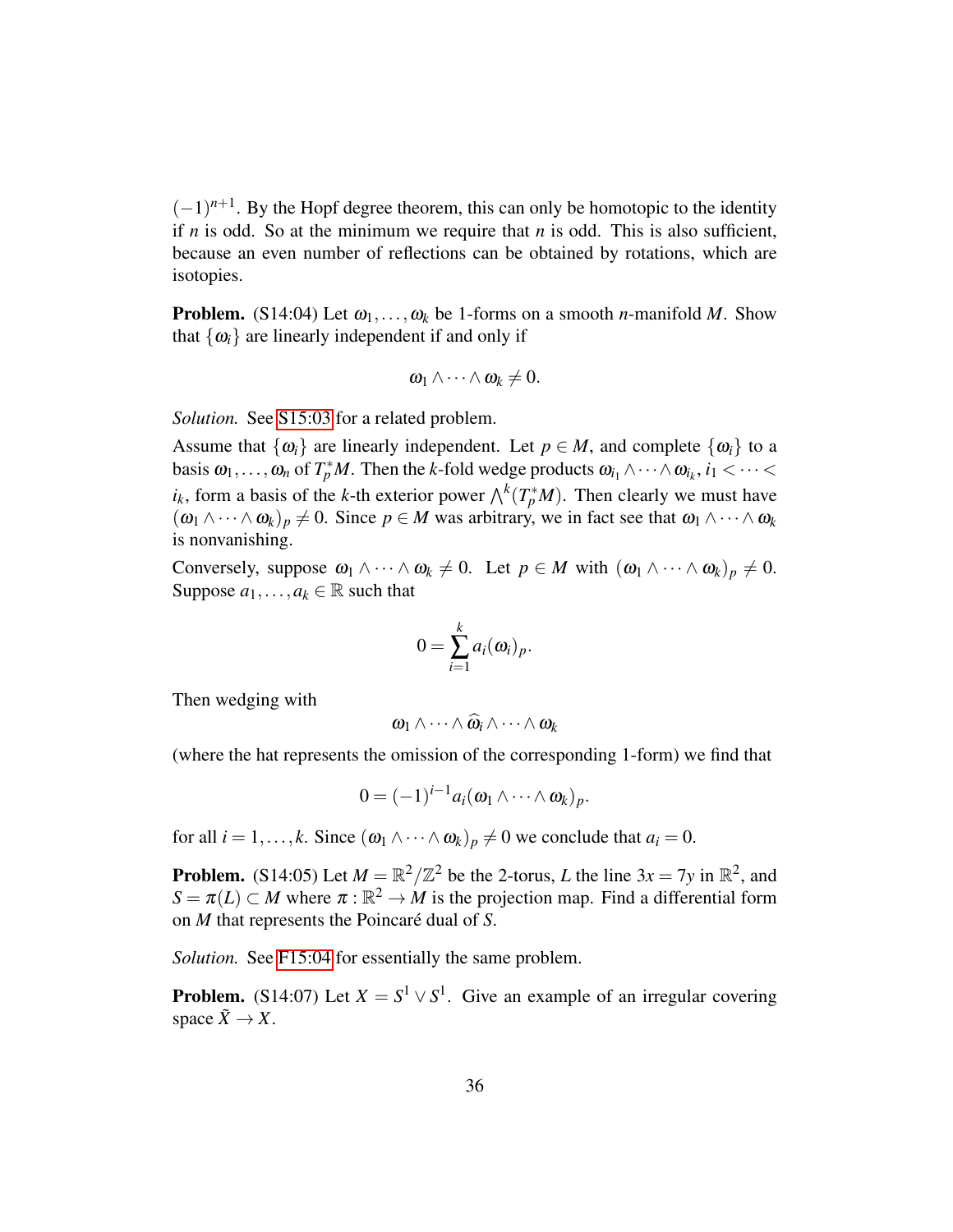*Solution.* This amounts to finding a non-normal subgroup of  $\pi_1(X) \cong \mathbb{Z} * \mathbb{Z}$ . One such example is the subgroup of  $\langle a,b \rangle$  generated by *ab*; this does not contain the conjugate

$$
ba = (ba^{-1})(ab)(b^{-1}a) = (ba^{-1})(ab)(ba^{-1})^{-1}.
$$

The connected covering space corresponding to this subgroup will be irregular. See Hatcher p.58 ex. (13) for a picture.

**Problem.** (S14:08) For  $n \ge 2$ , let  $X_n$  be the space obtained from a regular (2*n*)gon by identifying the opposite sides with parallel orientations. This produces a cell decomposition of *X*.

- (a) Write down the associated cellular chain complex.
- (b) Show that  $X_n$  is a surface, and find its genus.

#### *Solution.*

- (a) As can be verified from drawing a few examples, the edge identifications lead to a cell structure with *n* edges, 1 face, and either 1 vertex if *n* is even, or 2 vertices if *n* is odd. The chain groups are free abelian on the basis of cells in each dimension. Thus for the cellular chain complex we have two cases:
	- 1. If *n* is even, then we have one 0-cell *v*, *n* 1-cells  $e_1, \ldots, e_n$ , and one 2-cell *f* . The chain complex is

$$
0 \longrightarrow \mathbb{Z}\langle f \rangle \stackrel{\partial_2}{\longrightarrow} \mathbb{Z}\langle e_1, \ldots, e_n \rangle \stackrel{\partial_1}{\longrightarrow} \mathbb{Z}\langle v \rangle \longrightarrow 0
$$

where the cellular boundary maps are as follows. For  $\partial_2$ ,

$$
\partial_2(f) = e_1 + \cdots + e_n - e_1 - \cdots - e_n = 0
$$

according to the word  $e_1 \cdots e_n e_1^{-1}$  $\frac{1}{1}$ <sup>-1</sup>  $\cdots$  *e*<sub>n</sub><sup>-1</sup> that defines the attaching map. For  $\partial_1$ ,

$$
\partial_1(e_i)=v-v=0.
$$

2. If *n* is odd, then now we have two 0-cells *v* and *w*, and the remaining data is the same. The chain complex is

$$
0\longrightarrow \mathbb{Z}\langle f\rangle\stackrel{\partial_2}\longrightarrow \mathbb{Z}\langle e_1,\ldots,e_n\rangle\stackrel{\partial_1}\longrightarrow \mathbb{Z}\langle v,w\rangle\longrightarrow 0\\ 0\qquad
$$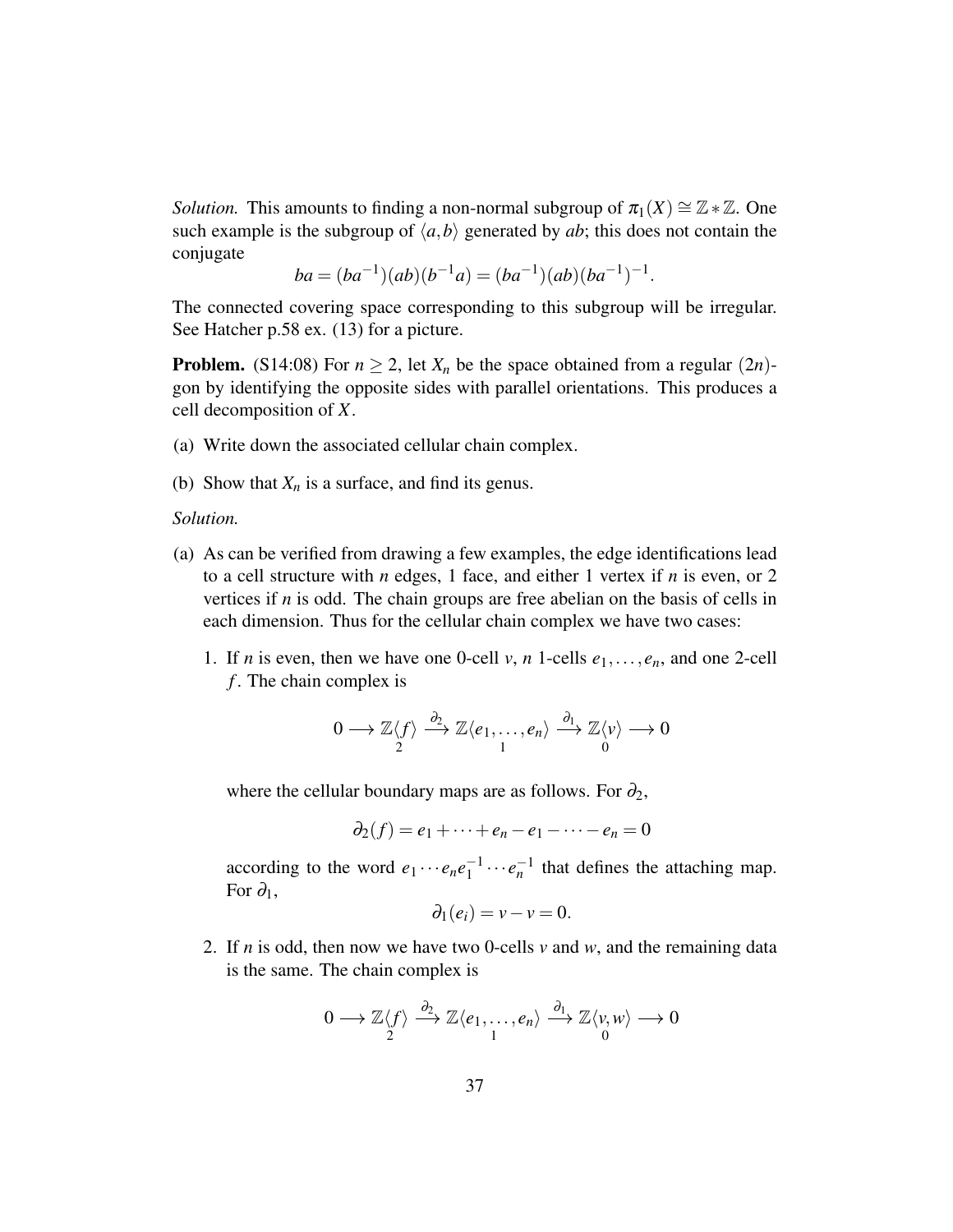We still have

$$
\partial_2(f)=0,
$$

but for  $\partial_1$  we have

$$
\partial_1(e_i)=v-w.
$$

(b) The standard polygonal representation of a surface *S* is as the 2*n*-gon with edges identified according to either the word  $[e_1, e_2][e_3, e_4] \cdots [e_{n-1}, e_n]$  if *S* is orientable, where  $[e_i, e_j] = e_i e_j e_i^{-1}$  $e^{-1}e^{-1}$  $e_1^{-1}$  is the commutator word, and  $e_1^2e_2^2\cdots e_n^2$ if *S* is nonorientable. For *Xn*, the edge identifications give us instead the word  $e_1 \cdots e_n e_1^{-1}$  $\frac{n-1}{1} \cdots e_n^{-1}$ . We must show that this is equivalent to either of the two standard presentations. This uses techniques in the proof of classification of surfaces, which we will not prove in this limited space, but we will at least state the relevant results. (See any proof of classification of closed orientable surfaces for rigorous proofs of the details; for example, *Algebraic Topology: A First Course* by W. Fulton, Chapter 17.)

The basic rule is that if we have two letters  $\alpha$  and  $\beta$  in the word so that they appear in a sequence

$$
\cdots \alpha \cdots \beta \cdots \alpha^{-1} \cdots \beta^{-1} \cdots,
$$

then by a sequence of cuts and new edge relabelings there is an equivalent word with the same number of letters (by which we mean a word whose edge identifications produce a homeomorphic space) with  $\alpha, \beta, \alpha^{-1}, \beta^{-1}$  deleted, an intact commutator  $[\gamma, \delta]$  added, and without disturbing other such commutator sequences. Thus in the case of *n* even, we can successively match pairs of distant commutator sequences until we are brought to the standard presentation of the genus  $\frac{n}{2}$  orientable surface. For *n* odd, this results in one mismatched word of the form *aa*−<sup>1</sup> , which cancels itself, and thus in this case we can delete the corresponding edge from the polygonal representation. Thus in this case we have the genus  $\frac{n-1}{2}$  orientable surface.

If we do not wish to go through this procedure, there is a easy way to find the genus, provided we are willing to assume that  $X_n$  is indeed a surface. Taking alternating sums of the number of *k*-cells, we find that  $\chi(X_n)$  is  $1 - n + 1 =$ 2 − *n* when *n* is even, and  $2 - n + 1 = 3 - n$  when *n* is odd. Since the word for the polygonal representation always introduces a letter *a* with its inverse  $a^{-1}$ , we know that the resulting surface will be orientable. Since all edges are identified, the surface will also be closed. The closed orientable surface of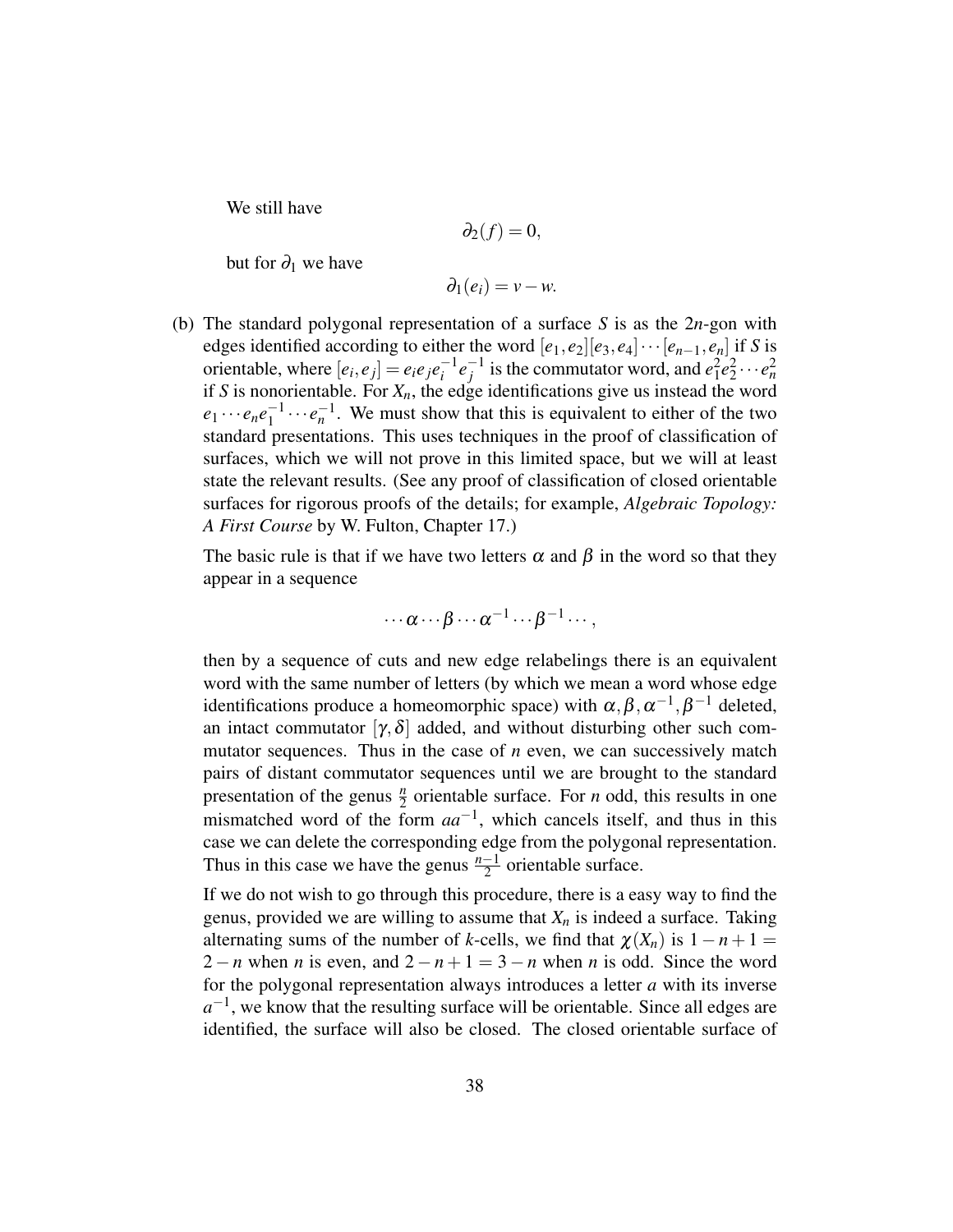genus *g* has Euler characteristic 2−2*g*. So for *n* even, we solve

$$
2-2g=2-n
$$

to find  $g = \frac{n}{2}$  $\frac{n}{2}$ , and for *n* odd we solve

$$
2-2g=3-n
$$

to find  $g = \frac{n-1}{2}$  $\frac{-1}{2}$ , in agreement with our more involved approach.

Problem. (S14:09)

- (a) Consider the space *Y* obtained from  $S^2 \times [0,1]$  by identifying  $(x,0)$  with  $(-x,0)$ and  $(x, 1)$  with  $(-x, 1)$  for all  $x \in S^2$ . Show that *Y* is homeomorphic to the connected sum  $\mathbb{RP}^3 \# \mathbb{RP}^3$ .
- (b) Show that  $S^2 \times S^1$  is a double cover of the connected sum  $\mathbb{RP}^3 \sharp \mathbb{RP}^3$ .

*Solution.*

- (a) *Y* consists of the union of  $S^2 \times (0,1)$  and  $\mathbb{RP}^2 \times \{0,1\}$ . This is homeomorphic to  $\mathbb{RP}^3 \# \mathbb{RP}^3$  in the following way. The connected sum can be formed by deleting the top cells of each copy of  $\mathbb{RP}^3$  (same as deleting a 3-ball), then attaching the underlying 2-skeleton (which is  $\mathbb{RP}^2$ ) to the 3-cylinder  $S^2 \times [0,1]$ to each end along the map  $S^2 \to \mathbb{RP}^2$ . This results in precisely the space *Y* as described above.
- <span id="page-38-0"></span>(b) Take  $S^1$  as the unit circle in the complex plane. We give  $\mathbb{RP}^3 \sharp \mathbb{RP}^3$  the structure from part (a). The cover goes as follows:  $S^2 \times \{1\}$  covers  $\mathbb{RP}^2 \times \{0\}$ by the standard covering map  $S^2 \to \mathbb{RP}^2$ .  $S^2 \times \{-1\}$  covers  $\mathbb{RP}^2 \times \{1\}$  in the same way. The remaining two arcs of  $S<sup>1</sup>$  contribute spaces which are homeomorphic to  $S^2 \times (0,1)$ , each singly cover  $S^2 \times (0,1)$  (with the appropriate orientation on the arcs so that the map is continuous), so that each  $S^2 \times \{t\} \subset S^2 \times (0,1)$  gets covered by two 2-spheres, one from each arc.

Problem. (S14:10) Let *X* be a topological space. Let *SX*, the suspension of *X*, be the space obtained from  $X \times [0,1]$  by collapsing  $X \times \{0\}$  to a point and  $X \times \{1\}$  to another point. Determine the relationship between the homology of *SX* and of *X*.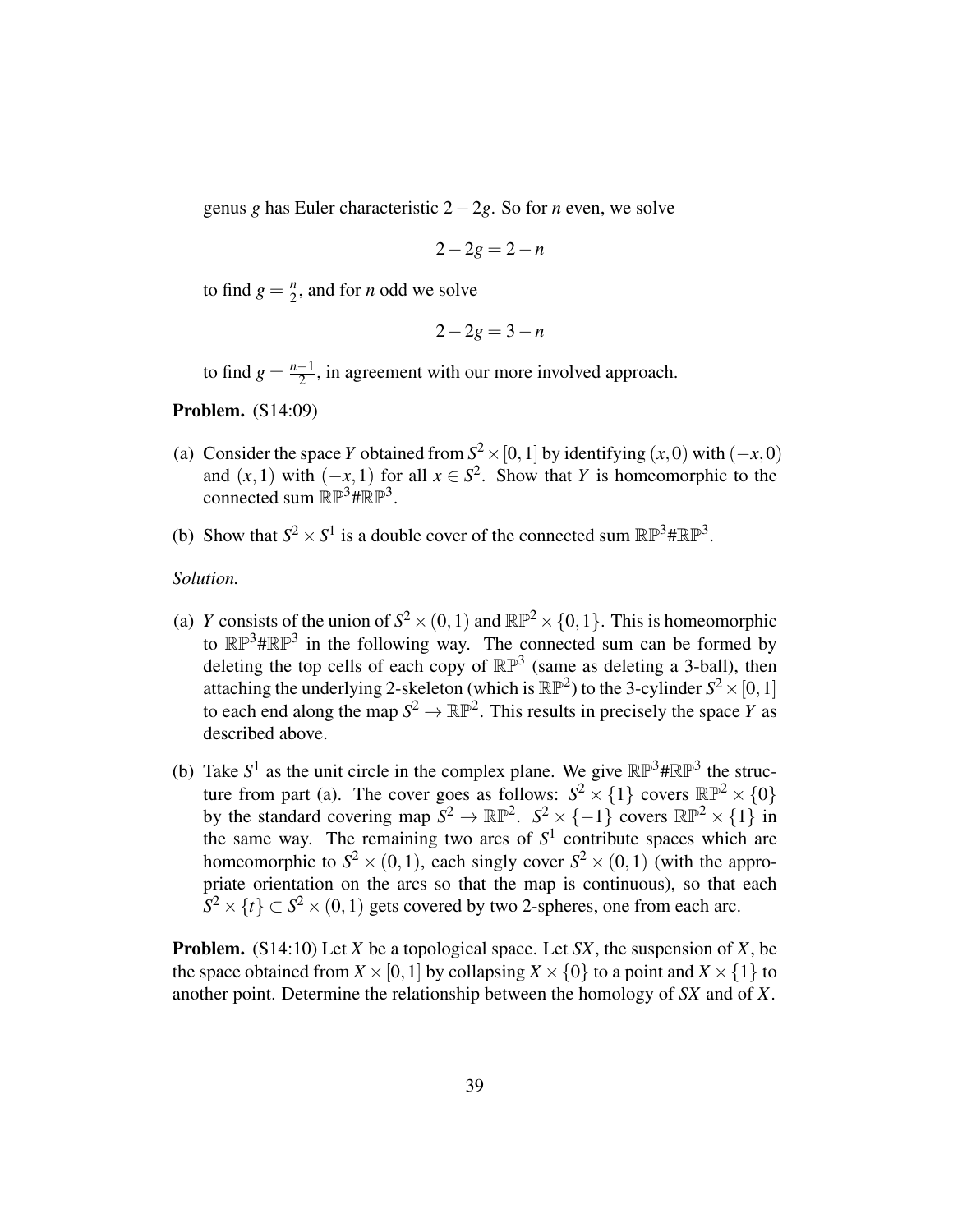*Solution.* Write  $SX = A \cup B$ , where

$$
A = X \times [0, \frac{3}{4}) / \sim, B = X \times (\frac{1}{4}, 1] / \sim.
$$

Then *A* and *B* are cones over *X*, and in particular they deformation retract to a point. Their intersection is  $X \times (\frac{1}{4})$  $\frac{1}{4}, \frac{3}{4}$  $\frac{3}{4}$ ), which deformation retracts to *X*. We thus obtain a long exact sequence

$$
\cdots \longrightarrow H_n(A \cap B) \longrightarrow H_n(A) \oplus H_n(B) \longrightarrow H_n(SX) \longrightarrow H_{n-1}(A \cap B) \longrightarrow \cdots
$$

which, after submitting our information about *A*, *B*, and  $A \cap B$  becomes

$$
\cdots \longrightarrow H_n(X) \longrightarrow 0 \longrightarrow H_n(SX) \longrightarrow H_{n-1}(X) \longrightarrow 0 \longrightarrow \cdots
$$

In particular, we obtain isomorphisms  $H_n(SX) \cong H_{n-1}(X)$  for all *n*, and the isomorphism is given by the Mayer-Vietoris connecting homomorphism.

# <span id="page-39-0"></span>18 Fall 2014

**Problem.** (F14:01) Let  $f : M \to N$  be a proper immersion between connected (compact?) manifolds of the same dimension. Show that *f* is a covering map.

*Solution.* This is the stack of records theorem. We must show:

- (a) *f is surjective.* Since *f* is an immersion, and  $\dim M = \dim N$ , *f* is a local diffeomorphism, and therefore an open map; thus  $f(M)$  is open in *N*. Provided *M* is compact (or provided *N* is compact, which implies *M* is compact since *f* is proper),  $f(M)$  is also closed. Since *N* is connected,  $f(M) = N$ .
- <span id="page-39-1"></span>(b) *Every p* ∈ *N* has a neighborhood  $U \ni p$  such that  $f^{-1}(U)$  is the disjoint union *of open sets, each homeomorphic to U.* Let  $p \in N$ . Since  $\{p\}$  is compact, and *f* is proper,  $f^{-1}(p)$  is compact. Since *f* is a surjective local diffeomorphism, every point of *N* is a regular value of *f*, and therefore  $f^{-1}(p)$  is a compact submanifold of *M* of codimension dim  $N = \dim M$ ; hence  $f^{-1}(p)$  is a compact zero-dimensional submanifold, hence finite. Then for each  $q \in f^{-1}(p)$ , by the inverse function theorem there exist neighborhoods  $V_q \ni q$  and  $U_q \ni p$  such that the restriction  $f: V_q \to U_q$  is a  $C^1$  diffeomorphism. Moreover, since  $f^{-1}(p)$  is finite, we may pick the  $V_q$  so that they are all disjoint, and take  $U = \bigcap_{q \in f^{-1}(p)} f(V_q)$  so that each  $V_q$  is diffeomorphic through *f* to *U*. This completes the proof.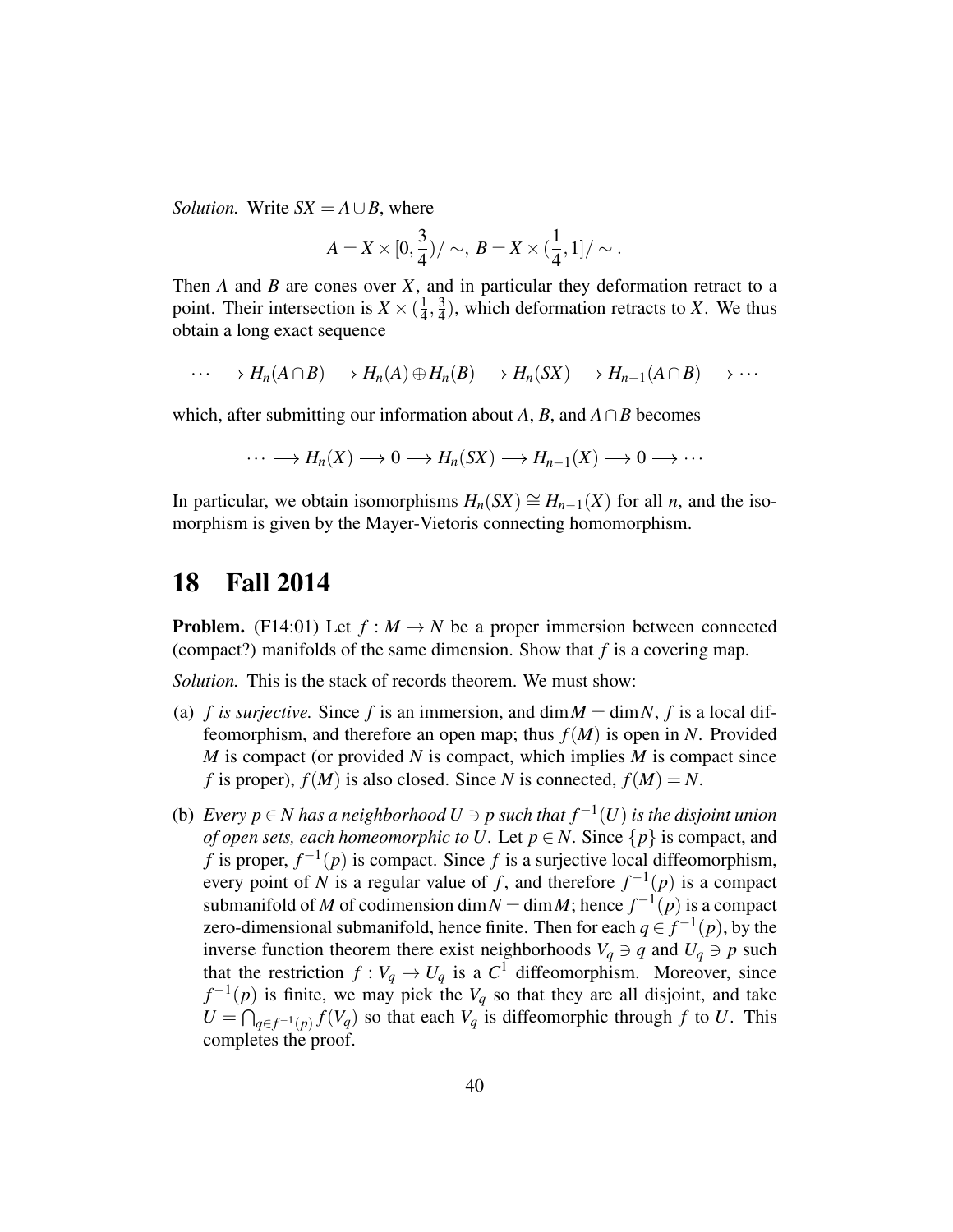### Problem. (F14:02)

Let  $M^m \subset \mathbb{R}^n$  be a closed connected submanifold of dimension m.

- (a) Show that  $\mathbb{R}^n \setminus M^m$  is connected when  $m \leq n-2$ .
- (b) When  $m = n 1$ , show that  $\mathbb{R}^n \setminus M^m$  is disconnected by showing that the mod 2 intersection number  $I_2(f,M) = 0$  for all smooth maps  $f : S^1 \to \mathbb{R}^n$ .

### *Solution.*

See also [F12:03.](#page-20-1)

(a) Let *x*, *y* be distinct points in  $\mathbb{R}^n \setminus M^m$ . Let  $\gamma: I \to \mathbb{R}^n$  be a smooth path joining *x* and *y*. Since transversality is generic, γ is smoothly homotopic to another path  $\tilde{\gamma}$  joining *x* and *y* that is transverse (both as a mapping and as a submanifold) to *M*. But then  $\tilde{\gamma}$  is a path in  $\mathbb{R}^n$  that does not intersect *M*. For suppose for contradiction that  $\tilde{\gamma}(t) = p$  is such an intersection. Then by transversality, we have

$$
d\tilde{\gamma}_t(T_t\mathbb{R})+T_pM=\mathbb{R}^n.
$$

But  $T_t \mathbb{R}$  is one-dimensional, and *M* is *m*-dimensional; so the largest dimension the above vector space sum can have is  $m + 1 \leq n - 1 \leq n$ , contradiction. Therefore *x* and *y* can be joined by a path that does not intersect *M*, proving that *M* is path connected.

(b) I choose not to do this part on the grounds that the Jordan-Brouwer separation theorem is not a qual problem, but rather an exercise in sadism by the qual committee. An outline of the proof is in Guillemin & Pollack.

### Problem. (F14:03)

Let ω be an *n*-form on a closed connected non-orientable smooth manifold *M* and let  $\pi: \mathcal{O} \to M$  be the orientation cover.

- (a) Show that  $\pi^* \omega$  is exact.
- (b) Show that  $\omega$  is exact.

### *Solution.*

(a) Since  $\mathcal O$  is connected, closed, and orientable, its top cohomology is  $H^n_{dR}(\mathcal O) \cong$ R, with this isomorphism going as follows:

$$
[\theta]\longleftrightarrow \int_{\mathcal{O}}\theta\in\mathbb{R}.
$$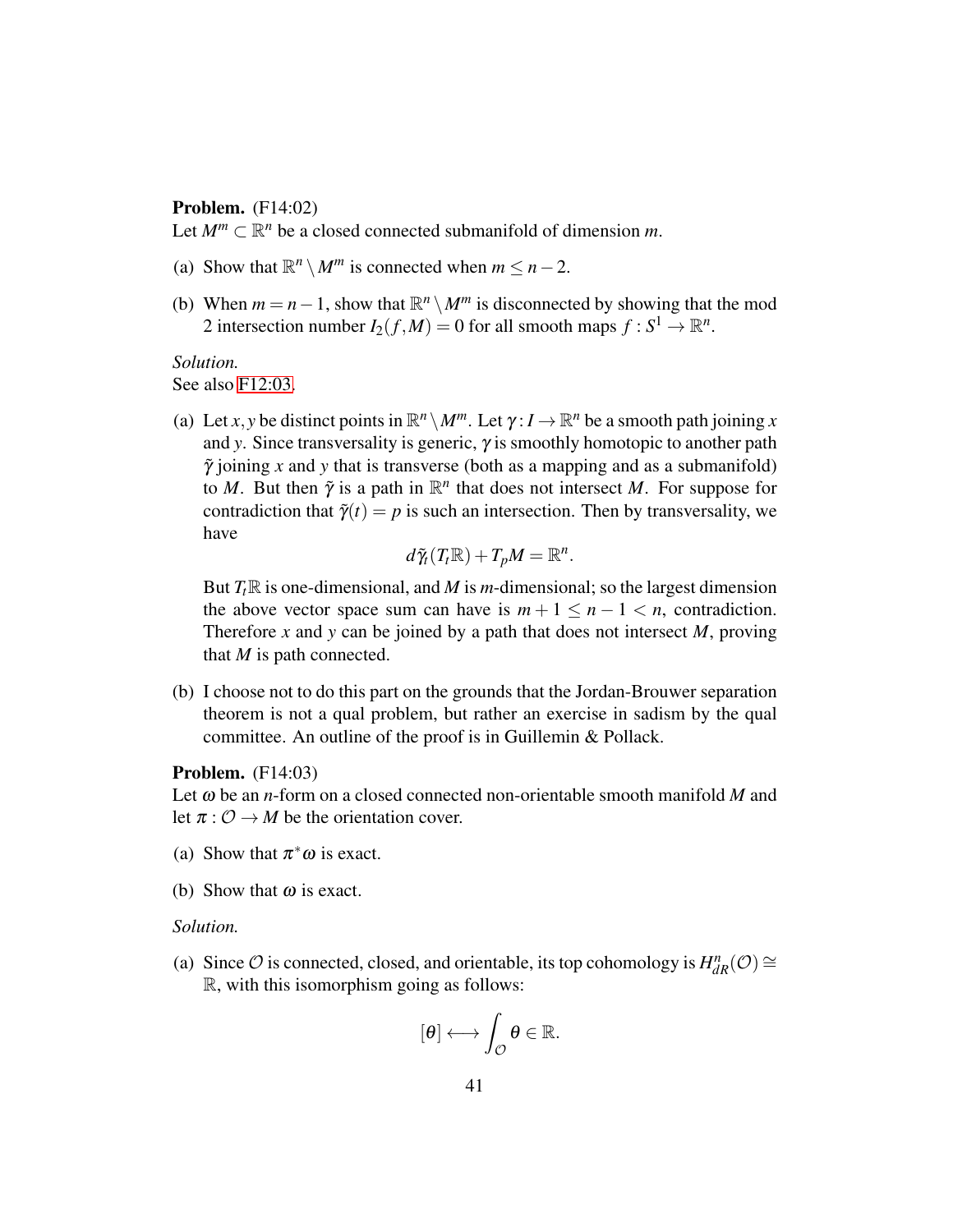In particular an *n*-form is zero in cohomology, i.e. exact, if and only if it integrates to 0 over *M*. So we claim that  $\int_{\mathcal{O}} \pi^* \omega = 0$ .

Consider the group of covering transformations  $\{id, F\}$  where *F* is the unique non-identity covering transformation. We observe that *F* is orientation-reversing. For suppose *F* were orientation-preserving. Then we could define an orientation on *M*, by first choosing an orientation on  $\mathcal{O}$ , and using the action of  $\pi$ to carry the orientation to *M*: for each  $p \in f^{-1}(q)$ , define the orientation at *q* to be the one induced by the local diffeomorphism  $T_p \mathcal{O} \to T_q M$ . This gives a well-defined orientation because *F* is orientation-preserving, so the induced orientation does not depend on the choice of point in the fiber.

By definition of degree, we have

$$
\int_{\mathcal{O}} F^* \pi^* \omega = \deg F \int_{\mathcal{O}} \pi^* \omega = - \int_{\mathcal{O}} \pi^* \omega,
$$

where  $\deg F = -1$  because *F* is an orientation-reversing diffeomorphism. On the other hand, since *F* is a covering transformation,  $\pi \circ F = \pi$ , and therefore  $F^*\pi^* = \pi^*$ . Therefore

$$
\int_{\mathcal{O}} \pi^* \omega = \int_{\mathcal{O}} F^* \pi^* \omega = - \int_{\mathcal{O}} \pi^* \omega,
$$

and the claim is proved.

(b) Same argument as [S10:05.](#page-8-0) Show that the covering map induces a pullback that is injective on forms. Average the form obtained in (a) over the action of the deck transformations and show that this can be used to define a form on *M*. Show that this form is exact by leveraging the injectivity of the pullback.

**Problem.** (F14:04) Show that for  $n \geq 1$ , any smooth map  $f : S^{n-1} \to S^{n-1}$  has a smooth extension  $F: D^n \to D^n$ .

*Solution.* Let  $\varphi : [0, \infty) \to [0, 1]$  be a smooth function supported in  $\left[\frac{1}{2}, \infty\right]$  $\frac{1}{2}, \frac{3}{2}$  $\frac{3}{2}$  which is 1 on  $\left[\frac{3}{4}\right]$  $\frac{3}{4}, \frac{5}{4}$  $\frac{5}{4}$ ]. (One can be constructed by convolving the indicator function of  $\left[\frac{3}{4}\right]$  $\frac{3}{4}, \frac{5}{4}$  $\frac{5}{4}$ ] with an appropriate smooth compactly supported mollifier.) Define  $\Phi : \mathbb{R}^n \to [0,1]$ as the radially symmetric function with  $\Phi(x) = \phi(|x|)$ ; then  $\Phi$  is supported in the annulus  $\{\frac{1}{2} \le |x| \le \frac{3}{2}\}$  and is 1 on the annulus  $\{\frac{3}{4} \le |x| \le \frac{5}{4}\}$ . Define  $F: D^n \to D^n$ by

$$
F(x) = \begin{cases} \Phi(x)f(x/|x|) & 0 < |x| \le 1, \\ 0 & x = 0. \end{cases}
$$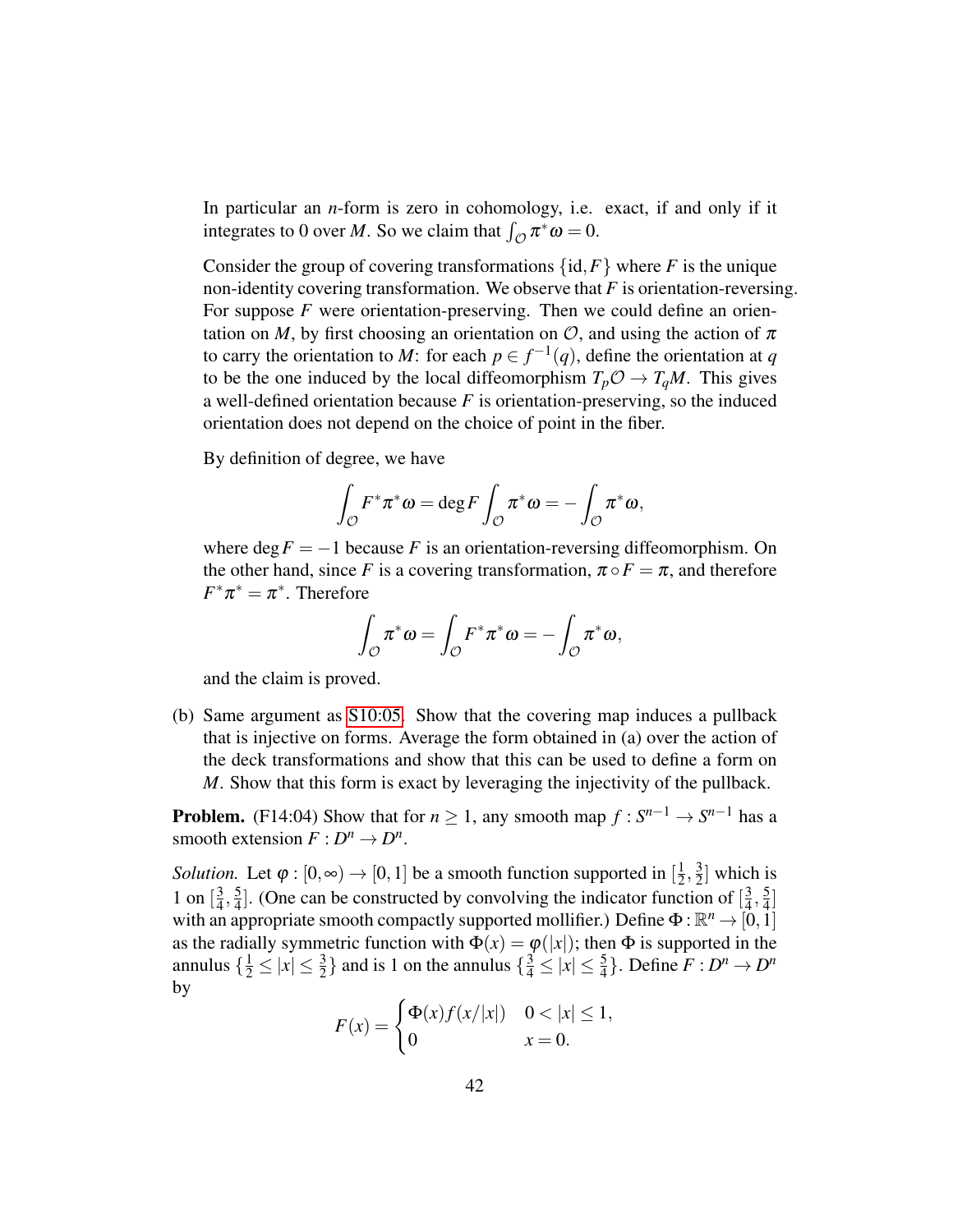Then this is a smooth extension of *f* .

**Problem.** (F14:05) Let *M* be a smooth manifold and  $\omega$  a nowhere-vanishing 1form on *M*. Show that  $\omega$  is locally proportional to the differential of a function (i.e. around each  $p \in M$  there exists a neighborhood  $U \ni p$  and functions  $f, \lambda : U \to \mathbb{R}$ such that  $\omega = \lambda df$  on *U*) if and only if  $\omega \wedge d\omega = 0$ .

*Solution.* Suppose  $\omega$  is locally proportional to the differential of f at p. Then since the exterior derivative can be computed purely locally, we have

$$
d\omega = d\lambda \wedge df.
$$

Then

$$
\omega \wedge d\omega = \lambda df \wedge d\lambda \wedge df = 0.
$$

Conversely, suppose  $\omega \wedge d\omega = 0$ . Then ker  $\omega$  is an involutive distribution of codi-mension 1; see [F13:05.](#page-30-0) Therefore at every point  $p \in M$ , there is an immersed integral submanifold *N* through *p*, that is,  $T_pN = \text{ker } \omega_p$ . An immersed submanifold of codimension 1 can locally be expressed as the zero locus of a function, so there is a neighborhood  $U \ni p$  so that  $N \cap U = \{q \in U : f(q) = 0\}$ . Then  $df_q(X) = 0$  for any  $X \in T_qN = \text{ker } \omega_q$ , so  $\text{ker } \omega_q = \text{ker } df_q$ . Thus it follows that  $df_q = \lambda(q)\omega_q$  for some  $\lambda(q) \neq 0$ , which proves the claim.

Problem. (F14:06) Recall that the rank of a matrix is the dimension of the span of its row vectors. Show that the space of all  $2 \times 3$  matrices of rank 1 forms a smooth manifold.

*Solution.* See [S15:01.](#page-44-0)

Problem. (F14:08)

Consider the space  $X = M_1 \cup M_2$ , where  $M_1$  and  $M_2$  are Möbius bands and  $M_1 \cap$  $M_2 = \partial M_1 = \partial M_2.$ 

- (a) Determine the fundamental group of *X*.
- (b) Is *X* homotopy equivalent to a compact orientable surface of genus *g* for some *g*?

### *Solution.*

Here is a solution that handles both parts at once. *X* is the space obtained by taking two Möbius bands and attaching them to each other by a homeomorphism along their boundaries. This is homotopy equivalent to the space obtained by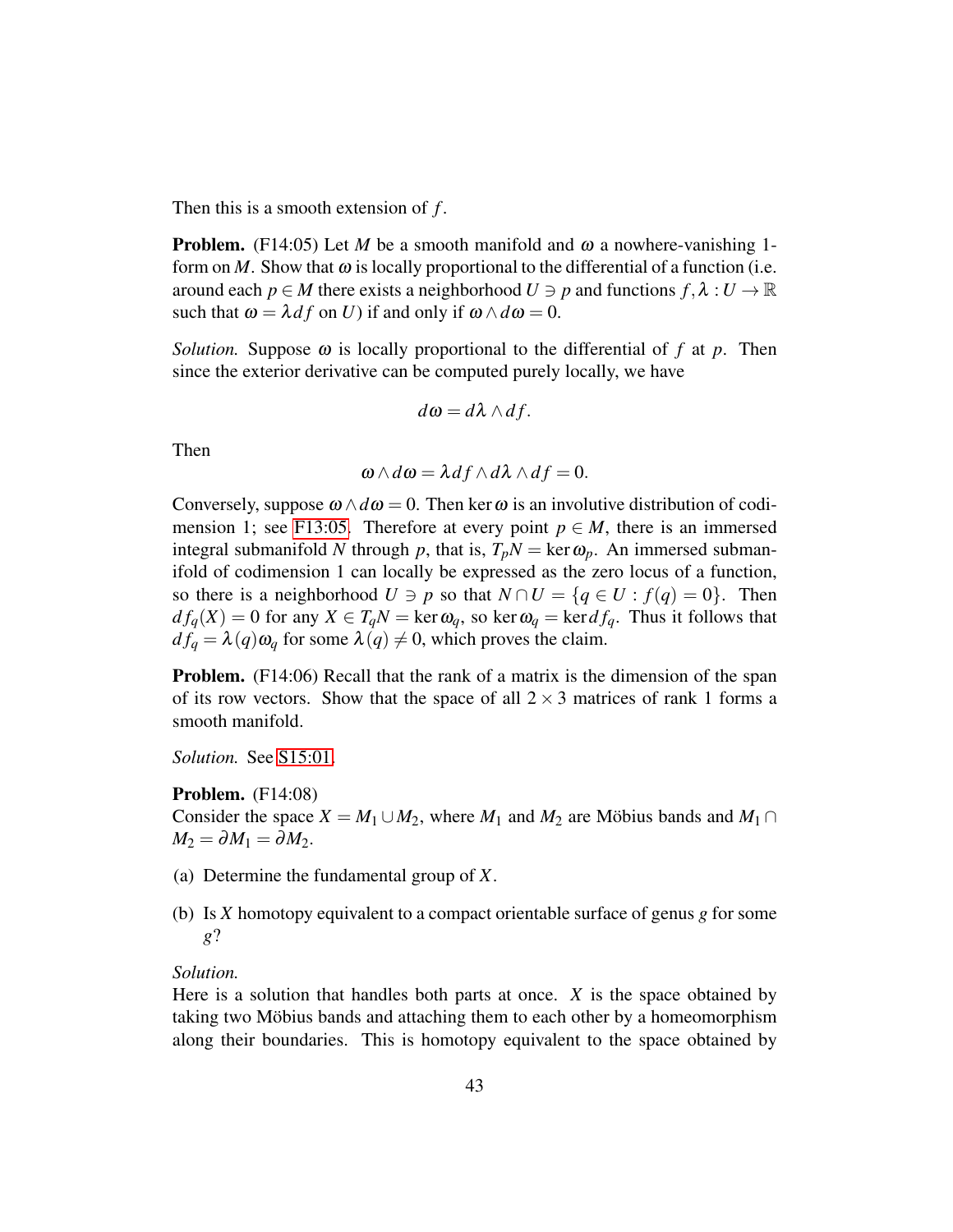taking a cylinder, equivalently a sphere with two holes punched out, and attaching a Möbius band to each boundary circle along the boundary of the Möbius band. This is precisely the description of the closed nonorientable surface of genus 2 from classification of surfaces. Therefore the fundamental group is  $\langle a,b \mid a^2b^2 \rangle$ and *X* cannot be homotopy equivalent to a compact orientable surface of genus *g*, because the homology is invariant under homotopy equivalence. *X* has first homology  $\mathbb{Z} \oplus \mathbb{Z}/2\mathbb{Z}$  and the closed surface of genus *g* has  $\mathbb{Z}^{2g}$  instead.

**Problem.** (F14:10) Let *D* be the unit disk in the complex plane, let  $S^1$  be the unit circle in the complex plane. Consider the 2-torus  $T^2$  and two discs  $D_1$  and  $D_2$ . Let *X* be the quotient of the disjoint union  $T^2 \coprod D_1 \coprod D_2$  by the equivalence relations

$$
e^{i\theta} \sim (e^{ip\theta}, 1), e^{i\phi} \sim (1, e^{iq\phi})
$$

where  $e^{i\theta} \in D_1$ ,  $e^{i\phi} \in D_2$ , and  $p, q$  are integers  $> 1$ . Find the homology groups of *X*.

*Solution. X* has the following CW structure:

- 1. One 0-cell *v*.
- 2. Two 1-cells *a*,*b* attached to *v* along their endpoints.
- 3. Three 2-cells  $\alpha, \beta, \gamma$  attached to the 1-cells along the following words:

$$
\alpha: aba^{-1}b^{-1}; \beta: a^p; \gamma: b^q.
$$

This gives rise to the following cellular chain complex:

$$
0\longrightarrow \mathbb{Z}\langle \alpha,\beta,\gamma\rangle\cong \mathbb{Z}^3\stackrel{\partial_2}{\longrightarrow} \mathbb{Z}\langle a,b\rangle\cong \mathbb{Z}^2\stackrel{\partial_1}{\longrightarrow} \mathbb{Z}\langle v\rangle\cong \mathbb{Z}\longrightarrow 0
$$

where the cellular boundary maps are given as follows:

$$
\partial_2(\alpha) = a + b - a - b = 0;
$$
  
\n
$$
\partial_2(\beta) = pa;
$$
  
\n
$$
\partial_2(\gamma) = qb;
$$
  
\n
$$
\partial_1(a) = \partial_1(b) = v - v = 0.
$$

From here we see that  $H_0(X) \cong \mathbb{Z} \partial_3 : \mathbb{Z}^3 \to \mathbb{Z}^2$  is given by the matrix

|                                                             | р |                                        |
|-------------------------------------------------------------|---|----------------------------------------|
| $\bigg[ \begin{smallmatrix} 0 \ 0 \end{smallmatrix} \bigg]$ | 0 | $\begin{bmatrix} 0 \\ q \end{bmatrix}$ |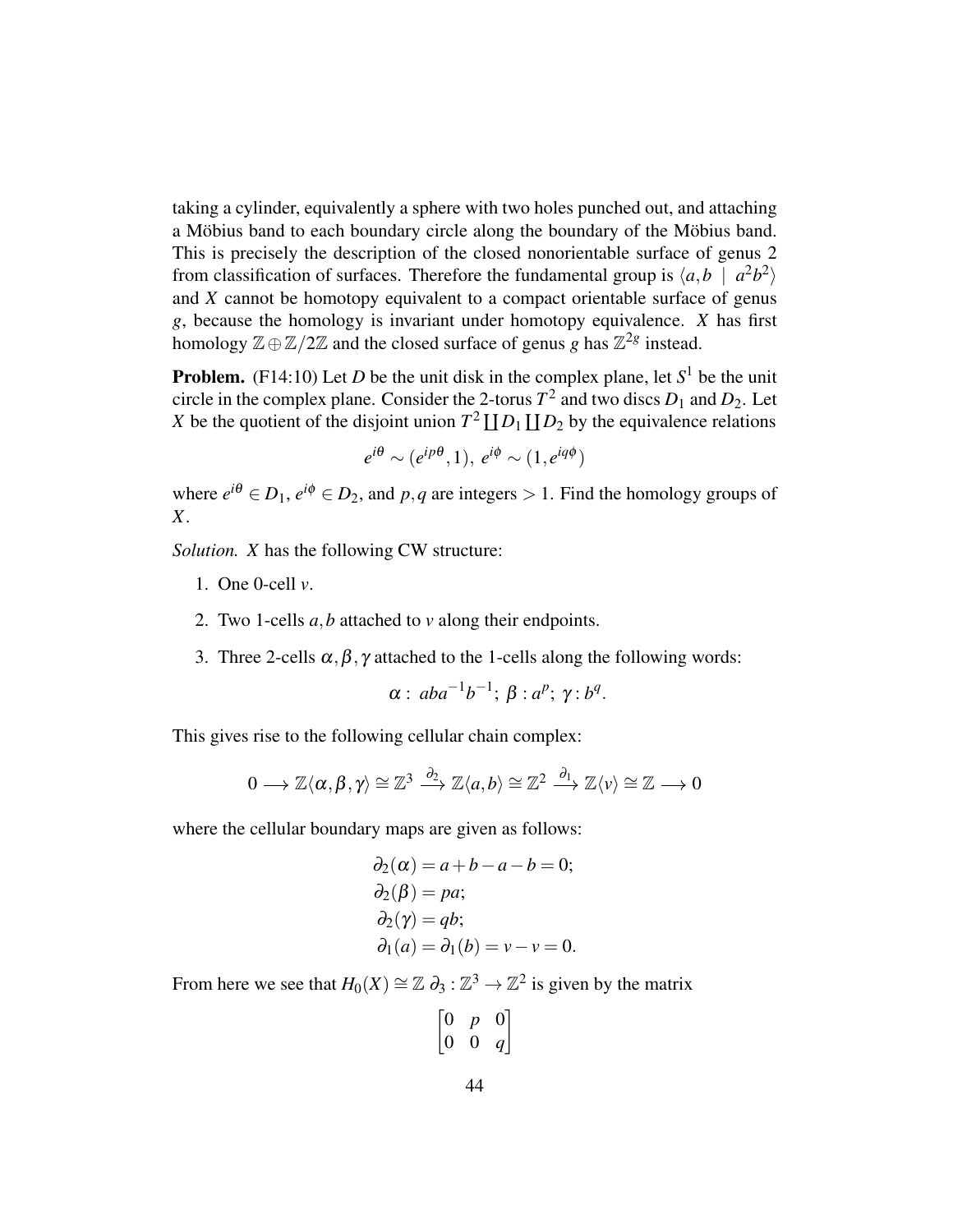and so im  $\partial_3$  has rank 2, ker $\partial_3$  has rank 1. So

$$
H_1(X) = \frac{\ker \partial_1}{\operatorname{im} \partial_2} \cong \frac{\mathbb{Z}^2}{\mathbb{Z}^2} = 0,
$$
  

$$
H_2(X) = \ker \partial_2 \cong \mathbb{Z}.
$$

# <span id="page-44-0"></span>19 Spring 2015

**Problem.** (S15:01) Let  $M(n,m,k) \subset M(n,m)$  denote the space of  $n \times m$  matrices of rank *k*. Show that  $M(n, m, k)$  is a smooth manifold of dimension  $nm - (n - k)$  $k(m-k)$ .

*Solution.* Let *Z* denote the set of all block matrices of the form

$$
A = \begin{bmatrix} B & C \\ D & E \end{bmatrix}
$$

where *B* is a  $k \times k$  nonsingular matrix. Then *Z* is an open submanifold of  $M(n, m)$ , because  $M(n,m) \simeq \mathbb{R}^{nm}$  and the nonsingularity of *B* is an open condition. Let *A* ∈ *Z* be as above. Then right multiplying by the  $m \times m$  block matrix

$$
X = \begin{bmatrix} \mathrm{id}_{k \times k} & -B^{-1}C \\ 0 & \mathrm{id}_{(m-k) \times (m-k)} \end{bmatrix}
$$

we obtain the  $n \times m$  block matrix

$$
AX = \begin{bmatrix} B & 0 \\ D & -DB^{-1}C + E \end{bmatrix}
$$

Since *X* is nonsingular, *A* has rank *k* if and only if *AX* has rank *k*, which is true if and only if  $-DB^{-1}C + E = 0$ .

Define the map

$$
F: Z \to M(n-k.m-k): \begin{bmatrix} B & C \\ D & E \end{bmatrix} \mapsto -DB^{-1}C + E.
$$

*F* is clearly smooth. We claim that the zero matrix is a regular value of *F*. Let  $Y \in M(n-k, m-k)$ , and consider the path

$$
\gamma(t) = \begin{bmatrix} B & C \\ D & E + tY \end{bmatrix}.
$$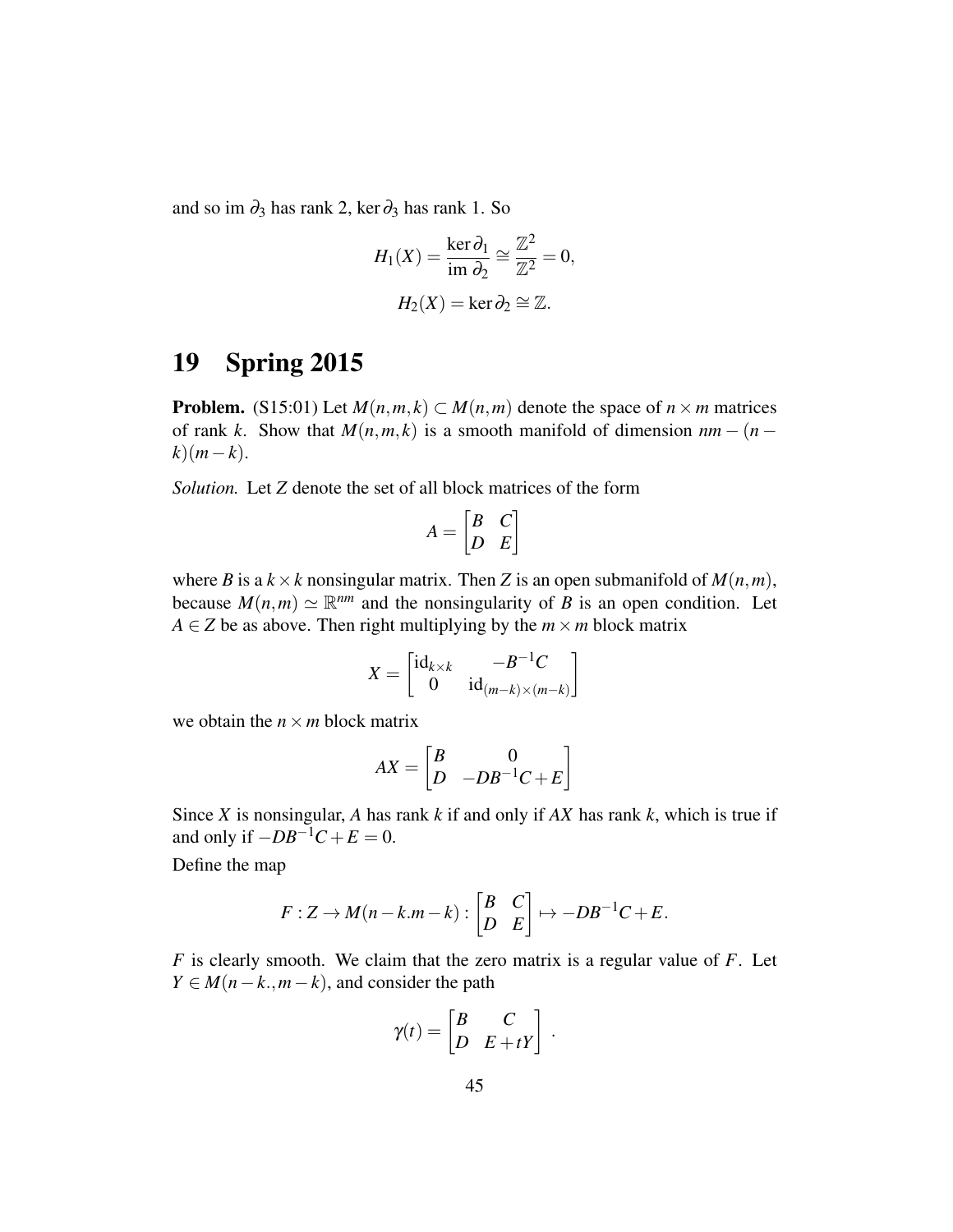$\gamma$  is a smooth curve in *Z* with  $\gamma'(0) = Y$ . Then for any  $A \in Z$ ,

$$
dF_A\begin{bmatrix} 0 & 0 \\ 0 & Y \end{bmatrix} = \frac{d}{dt}\bigg|_{t=0} (F \circ \gamma) = \frac{d}{dt}\bigg|_{t=0} (-DB^{-1}C + E + tY) = Y.
$$

Therefore  $dF_A: T_A Z \to T_{F(A)} M(n-k, m-k) \cong M(n-k, m-k)$  is surjective, regardless of whether  $F(A) = 0$ . We thus conclude that 0 is a regular value of *F*, and hence  $F^{-1}(0)$  is a codimension  $(n-k)(m-k)$  submanifold of *Z*, and therefore a submanifold of  $M(n,m)$  of dimension  $nm-(n-k)(m-k)$ .

Finally, we note that every element of  $M(n, m, k)$  is related through elementary row operations to a matrix in *Z*. We form a cover of  $M(n, m, k)$  by sets of the form  $E(Z)$ , where *E* is an elementary row matrix. Noting that left multiplication by an elementary row matrix  $E$  is a smooth operation (work in the usual Euclidean coordinates), and the transition maps are also smooth for the same reasons, this induces the smooth structure on  $M(n, m, k)$ .

**Problem.** (S15:02) Assume that  $N \subset M$  is a codimension 1 properly embedded submanifold. Show that *N* can be written as  $f^{-1}(0)$ , where 0 is a regular value of a smooth function  $f : M \to \mathbb{R}$ , if and only if there is a vector field *X* on *M* that is transverse to *N*.

*Solution.* Let *g* be a Riemannian metric on *M*. First assume  $N = f^{-1}(0)$  as above. Define the gradient vector field  $\nabla f$  on *M* as the dual vector field to the 1-form *d* f: i.e.  $df(\cdot) = g(\nabla f, \cdot)$ . Note that since f is constant on *N*,  $df \equiv 0$  on  $TN \subset TM$ . Therefore  $\nabla f \perp TN$ . But note also that  $(\nabla f)_p \neq 0$  for all  $p \in N$ , because 0 is a regular value of *f* and therefore *d f* cannot vanish on *N*. Since *N* is codimension 1, it follows that  $T_pN \oplus \text{span}(\nabla f)_p = T_pM$  for all  $p \in N$ , so  $\nabla f$  is transverse to N. The converse assertion is actually false; see the following [MSE question/answer](http://math.stackexchange.com/questions/1695151/when-does-a-codimension-1-submanifold-admit-a-transverse-vector-field) (credit to Austin Christian for recognizing an opportunity to give up intelligently).

**Problem.** (S15:03) Consider two collections of 1-forms  $\omega_1, \ldots, \omega_k$  and  $\phi_1, \ldots, \phi_k$ on an *n*-dimensional manifold *M*. Assume that

$$
\omega_1 \wedge \cdots \wedge \omega_k = \phi_1 \wedge \cdots \wedge \phi_k
$$

never vanishes on *M*. Show that there are smooth functions  $f_{ij}: M \to \mathbb{R}$  suc that

$$
\omega_i=\sum_{j=1}^k f_{ij}\phi_j, \ \ i=1,\ldots,k.
$$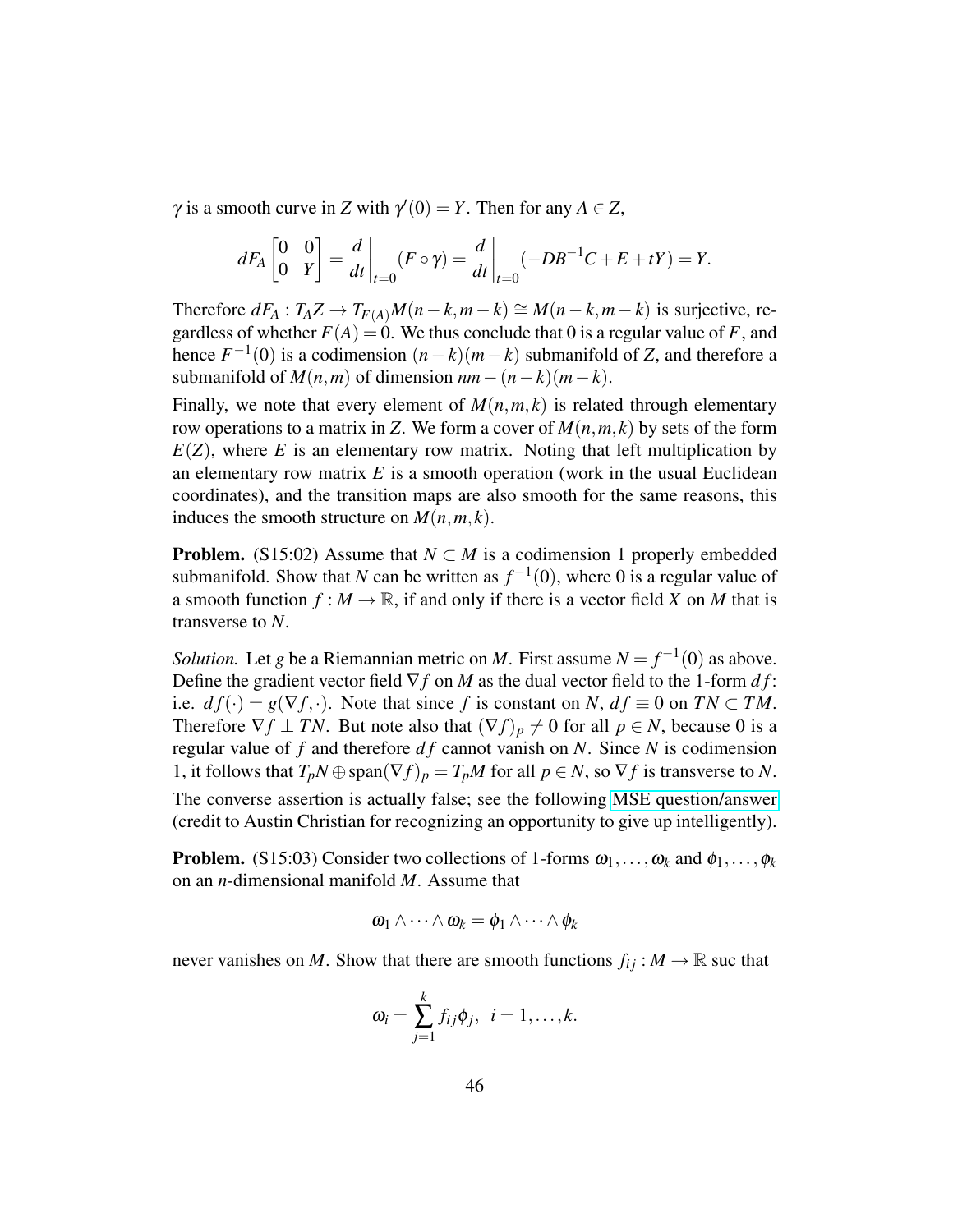### *Solution.*

From [S14:04](#page-34-0) we know that  $\{\omega_i\}$  forms a linearly independent set of 1-forms, and likewise for  $\{\phi_i\}$ . Complete  $\{\phi_i\}$  to a  $C^{\infty}(M)$ -module basis  $\phi_1, \ldots, \phi_n$  of  $\Omega^1(M)$ , the space of smooth differential 1-forms on *M*. Then there exist smooth functions  $f_{ij}: M \to \mathbb{R}$  such that

$$
\omega_i=\sum_{j=1}^n f_{ij}\phi_j, \ \ i=1,\ldots,k.
$$

Then

$$
\omega_1 \wedge \cdots \wedge \omega_k = \left(\sum_{j=1}^n f_{1j} \phi_j\right) \wedge \cdots \wedge \left(\sum_{j=1}^n f_{kj} \phi_j\right)
$$
  
= 
$$
\sum_{1 \leq j_1, \dots, j_k \leq n} \left(\prod_{i=1}^k f_{ij_i}\right) \phi_{j_1} \wedge \cdots \wedge \phi_{j_k}
$$
  
= 
$$
\phi_1 \wedge \cdots \wedge \phi_k.
$$

The *k*-fold wedge products  $\phi_{j_1} \wedge \cdots \wedge \phi_{j_k}$  form a basis of  $\Omega^k(M)$ . Therefore if  $\{j_1, \ldots, j_k\} \notin \{1, \ldots, k\}$ , then

$$
\prod_{i=1}^k f_{ij_i} \equiv 0.
$$

We conclude that  $f_{ij} \equiv 0$  if  $j \notin \{1, \ldots, k\}$ . Therefore

$$
\omega_i = \sum_{j=1}^k f_{ij} \phi_j.
$$

**Problem.** (S15:04) Consider a smooth map  $F : \mathbb{R}P^n \to \mathbb{R}P^n$ .

- (a) When *n* is even, show that *F* has a fixed point.
- (b) When *n* is odd, give an example where *F* does not have a fixed point.

#### *Solution.*

(a) We define a map  $G: S^n \to S^n$  as follows: let  $D^n_+$  be the closed upper hemisphere of  $S<sup>n</sup>$ , obtained by taking the last coordinate positive, and  $D^n$  the closed lower hemisphere. For each  $p \in \mathbb{RP}^n$  whose fiber does not lie in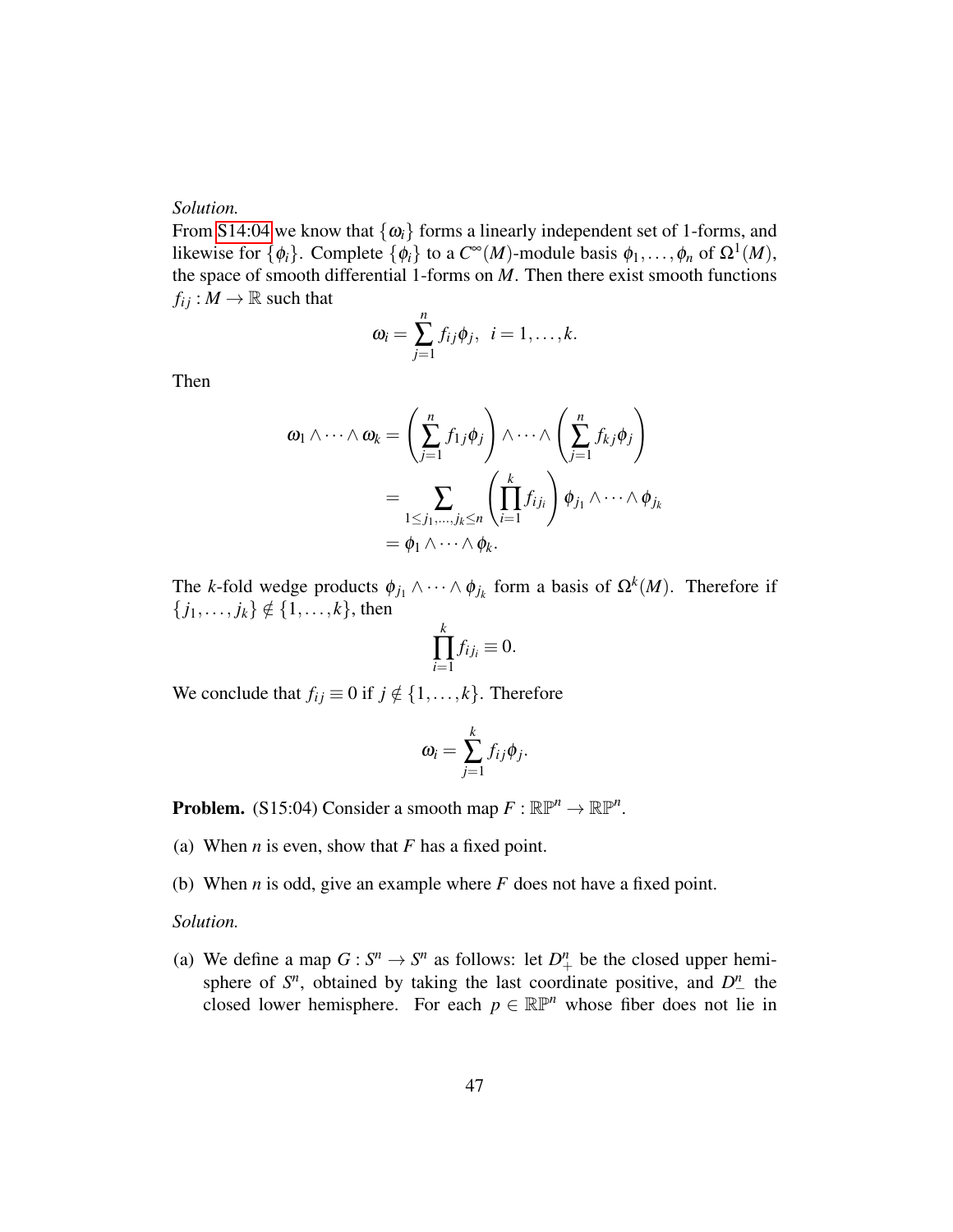$\partial D^n_+ \simeq S^{n-1}$ , the fiber of *p* by the covering map  $\pi : S^n \to \mathbb{R} \mathbb{P}^n$  consists of two points  $\{p_+,-p_+\}$ , where  $p_+ \in D^n_+$ . We define *G* on  $S^n \setminus \partial D^n_+$  by

$$
G(p_+) = (F(p))_+, \ G(-p_+) = (F(p))_-.
$$

We then extend *G* continuously to all of  $S^n$  to obtain a map  $S^n \to S^n$ ; this can be done by applying uniqueness of path liftings. Therefore we have obtained a map  $G: S^n \to S^n$  with the property that  $\pi \circ G = F \circ \pi$ . Now, since *n* is even, every map  $H: S^n \to S^n$  has a point  $x \in S^n$  with either  $H(x) = x$  or  $H(x) = -x$ . For if  $H(x) \neq x$  for all *x*, then

$$
H_t(x) = \frac{(1-t)H(x) - tx}{|(1-t)H(x) - tx|}
$$

provides a homotopy between *H* and  $-i d_{S<sup>n</sup>}$ , while if  $H(x) \neq -x$  for all *x* then

$$
H_t(x) = \frac{(1-t)H(x) + tx}{|(1-t)H(x) + tx|}
$$

is a homotopy between *H* and  $id_{S^n}$ . But if *n* is even, then  $deg(id_{S^n}) = 1$  and  $deg(-id_{S^n}) = (-1)^{n+1} = -1$ , contradiction. Therefore *G* either has a fixed point or maps a point to its antipode. In either case, call such a point *p*: then

$$
F(\pi(p)) = \pi(G(p)) = \pi(\pm p) = \pi(p).
$$

Then  $\pi(p)$  is the desired fixed point.

For a fancier way to do this proof, we can use cohomology rings. The integral cohomology ring of  $\mathbb{RP}^n$ , *n* even, is

$$
H^*(\mathbb{RP}^n) \simeq \mathbb{Z}[x]/\langle 2x, x^{\frac{n}{2}+1} \rangle,
$$

where the coefficient ring is  $H^0(\mathbb{R}\mathbb{P}^n)$ , *x* is the non-identity element of  $H^2(\mathbb{R}\mathbb{P}^n) \simeq$  $\mathbb{Z}/2\mathbb{Z}$ , and  $x^r$  is the non-identity element of  $H^{2r}(\mathbb{R}\mathbb{P}^n)$  for  $1 \le r \le \frac{n}{2}$  $\frac{n}{2}$ . In particular the cohomology ring is generated in  $H^2$ . If  $F : \mathbb{RP}^2 \to \mathbb{RP}^2$  is a map, then for  $1 \leq r \leq \frac{n}{2}$  $\frac{n}{2}$  the trace of  $F^* : H^{2r}(\mathbb{R}\mathbb{P}^n) \to H^{2r}(\mathbb{R}\mathbb{P}^n)$  is zero, because these cohomology groups are  $\mathbb{Z}/2\mathbb{Z}$ ; and the trace of  $F^*: H^k(\mathbb{R}\mathbb{P}^n) \to H^k(\mathbb{R}\mathbb{P}^n)$  is zero for all odd *k*, since these cohomology groups are zero. Therefore the Lefschetz number of *F* is

$$
\tau(F) = \text{tr}(F^* : H^0(\mathbb{R}\mathbb{P}^n) \to H^0(\mathbb{R}\mathbb{P}^n)) = [F^*x]^0 = (\pm 1)^0 = 1.
$$

By the Lefschetz fixed point theorem it follows that *F* has a fixed point.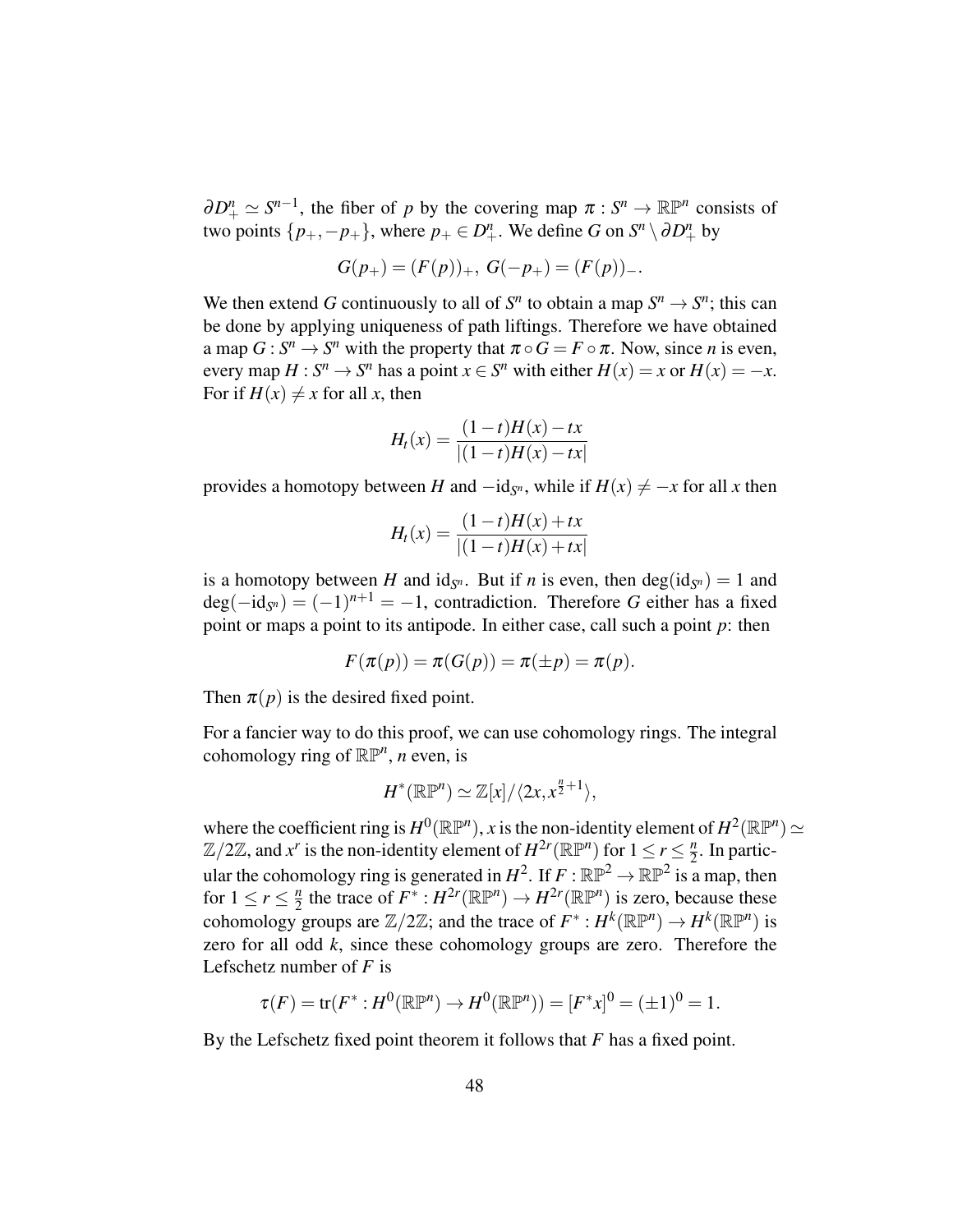(b) For  $n = 1$ ,  $\mathbb{RP}^1 = S^1$ , so an easy example is to take a rotation by a an angle that is a non-integer multiple of  $2\pi$  on  $S^1$ .

**Problem.** (S15:05) Assume we have a codimension 1 distribution  $\Delta \subset TM$ .

- (a) Show if the quotient bundle  $TM/\Delta$  is trivial (or equivalently that there is a vector field on *M* that never lies in  $\Delta$ ), then there is a 1-form  $\omega$  on *M* such that  $\Delta = \ker \omega$  everywhere on *M*.
- (b) Give an example where *TM*/∆ is not trivial.
- (c) With  $\omega_1$  and  $\omega_2$  as in (a) show that  $\omega_1 \wedge d\omega_1 = f^2 \omega_2 \wedge d\omega_2$  for a smooth function *f* that never vanishes.
- (d) If  $\omega$  is as in (a) and  $\omega \wedge d\omega \neq 0$ , show that  $\Delta$  is not integrable.

*Solution.*

(a) Suppose  $TM/\Delta$  is trivial, that is,  $TM/\Delta = M \times \mathbb{R}$ . Define a 1-form  $\omega$  as follows: for  $p \in M$  and  $X_p \in T_pM$ , let

$$
\omega(X_p)=[X_p]\in T_pM/\Delta_p=\mathbb{R}.
$$

Since the value of a form on vector fields is entirely determined pointwise, this gives rise to a smooth 1-form, and ker  $\omega = \Delta$  essentially by construction.

- (b) ?
- (c) Since  $\Delta$  is a codimension 1 distribution equal to ker  $\omega_1$ , the ideal *I*( $\Delta$ ) of forms vanishing on  $\Delta$  is generated by  $\omega_1$ , in the sense that every *k*-form in *I*( $\Delta$ ) can be expressed as

$$
\eta=\theta\wedge\omega_l
$$

for a unique  $(k-1)$ -form  $\theta$ . In particular,  $\omega_2 = f \omega_1$  for some smooth function *f*, and *f* is nonvanishing because ker  $\omega_2$  is a codimension 1 distribution: if  $f(p) = 0$  for some p, then  $(\omega_2)_p : T_pM \to \mathbb{R}$  would be zero, and hence  $\ker(\omega_2)_p \subset T_pM$  would fail to be codimension 1. Then

$$
\omega_2 \wedge d\omega_1 = (f\omega_1) \wedge d(f\omega_1) = f^2\omega_1 \wedge d\omega_1 + f\omega_1 \wedge df \wedge \omega_1 = f^2\omega_1 \wedge d\omega_1.
$$

(d) See [F13:05.](#page-30-0)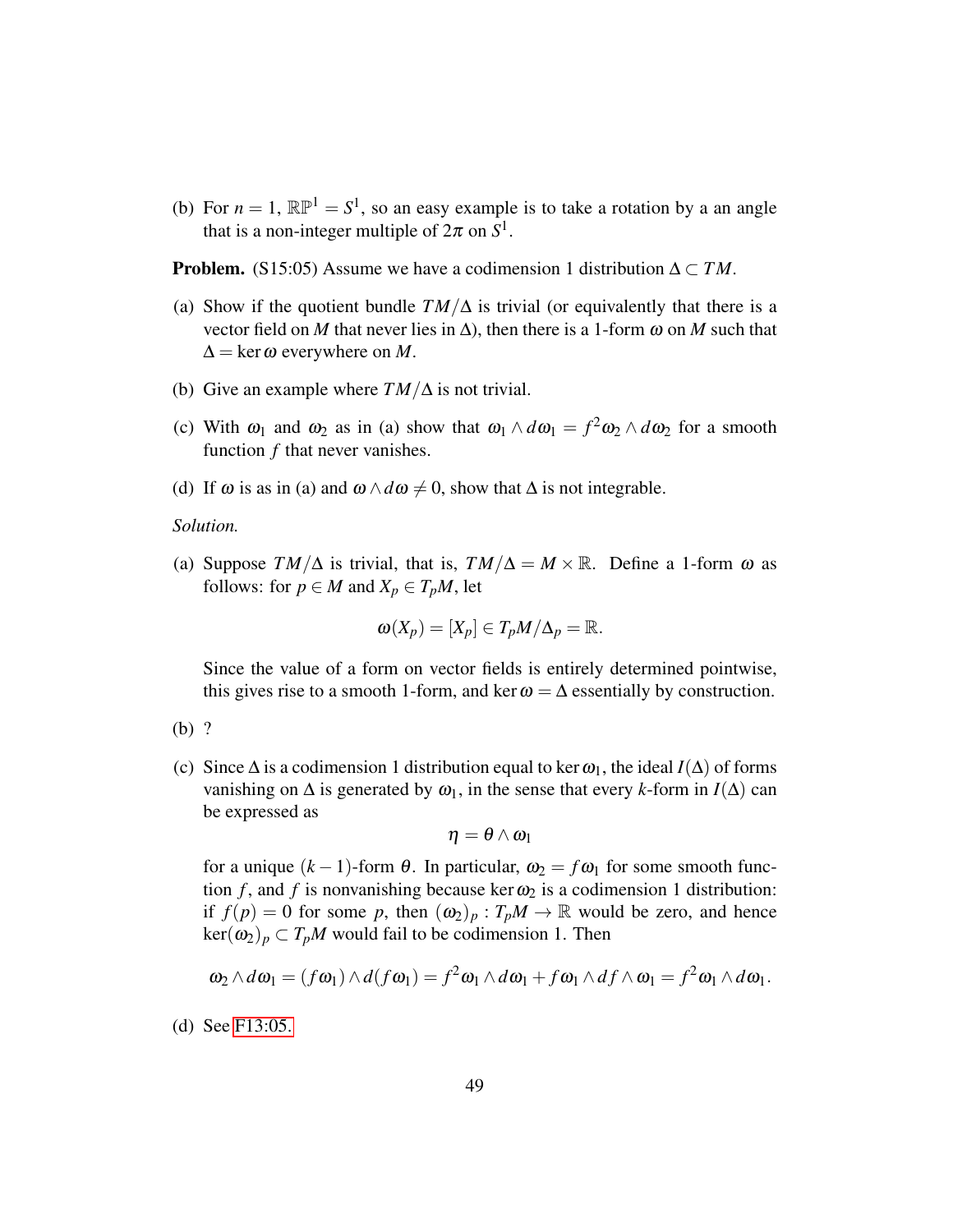Problem. (S15:06) Let

$$
\omega = \frac{xdy \wedge dz + ydz \wedge dx + zdx \wedge dy}{(x^2 + y^2 + z^2)^{\frac{3}{2}}}
$$

be a 2-form defined on  $\mathbb{R}^3 \setminus \{0\}$ . If  $i : S^2 \to \mathbb{R}^3$  is the inclusion, then compute  $\int_{S^2} i^* \omega$ . Also compute  $\int_{S^2} j^* \omega$ , where  $j : S^2 \to \mathbb{R}^3$  maps  $(x, y, z) \to (3x, 2y, 8z)$ .

*Solution.* For the first integral, note that

$$
i^*\omega = x dy \wedge dz + y dz \wedge dx + z dx \wedge dy.
$$

We compute

$$
di^*\omega=3dx\wedge dy\wedge dz.
$$

Let  $B^3 = \{(x, y, z) \in \mathbb{R}^3 : x^2 + y^2 + z^2 \le 1\}$ . Then  $S^2 = \partial B^3$ . By Stokes' theorem, 3

$$
\int_{S^2} i^* \omega = \int_{B^3} d(i^* \omega) = \int_{B^3} 3 dx \wedge dy \wedge dz = 3 \text{Vol}(B^3).
$$

For  $j^* \omega$ , note that *j* is an orientation-preserving diffeomorphism from  $S^2$  and its interior to the ellipsoid

$$
E = \{(x, y, z) \in \mathbb{R}^3 : \left(\frac{x}{3}\right)^2 + \left(\frac{y}{2}\right)^2 + \left(\frac{z}{8}\right)^2 = 1\}
$$

and its interior

$$
V = \{(x, y, z) \in \mathbb{R}^3 : \left(\frac{x}{3}\right)^2 + \left(\frac{y}{2}\right)^2 + \left(\frac{z}{8}\right)^2 \le 1\}.
$$

We compute

$$
j^*\omega=48\frac{xdy\wedge dz+ydz\wedge dx+zdx\wedge dy}{((3x)^2+(2y)^2+(8z)^2)^{\frac{3}{2}}}=\frac{48}{u(x,y,z)^{\frac{3}{2}}}(xdy\wedge dz+ydz\wedge dx+zdx\wedge dy),
$$

where

$$
u(x, y, z) = (3x)^2 + (2y)^2 + (8z)^2.
$$

Then

$$
dj^*\omega = -\frac{72}{u(x,y,z)^{\frac{5}{2}}}(x\partial_x u + y\partial_y u + z\partial_z u)(dx \wedge dy \wedge dz)
$$
  
= 
$$
\frac{-72(18x + 8y + 128z)}{((3x)^2 + (2y)^2 + (8z)^2)^{\frac{5}{2}}}dx \wedge dy \wedge dz.
$$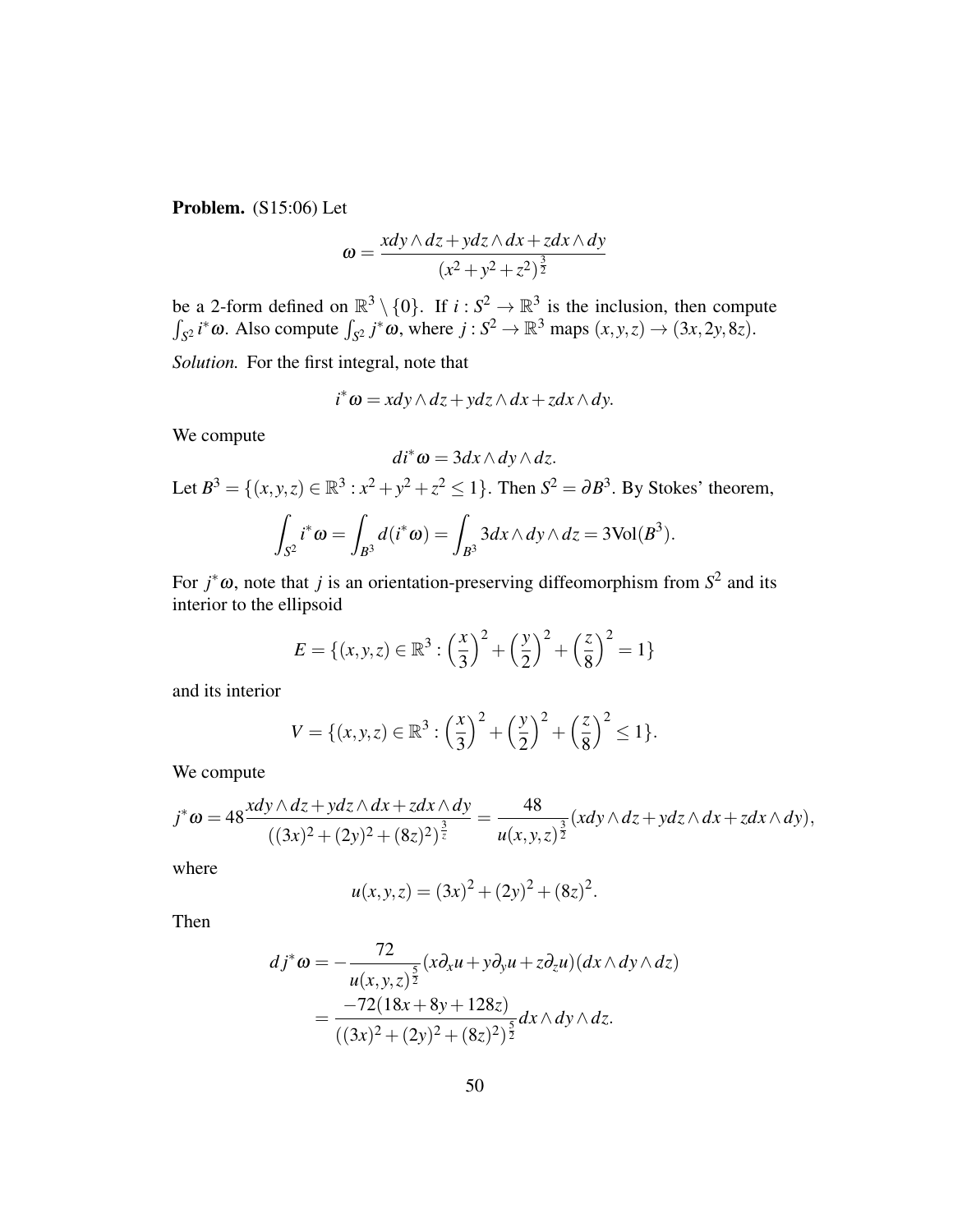Therefore by Stokes' theorem, and the change of variables

$$
F(u, v, w) = (x(u, v, w), y(u, v, w), z(u, v, w)) = (\frac{u}{3}, \frac{y}{2}, \frac{z}{8}),
$$

we obtain

$$
\int_{S^2} i^* j^* \omega = \int_{B^3} \frac{-72(18x + 8y + 128z)}{((3x)^2 + (2y)^2 + (8z)^2)^{\frac{5}{2}}} dx dy dz
$$

$$
= \int_V -3 \frac{(3u + 2v + 8w)}{(u^2 + v^2 + w^2)^{\frac{5}{2}}} du dv dw.
$$

Now we note that the integrand is an odd function of each variable. Therefore by the reflection symmetries of the domain, it follows that

$$
\int_{S^2} i^* j^* \omega = 0.
$$

**Problem.** (S15:07) Define the de Rham cohomology groups  $H_{dR}^{i}(M)$  of a manifold *M* and compute  $H_{dR}^i(S^1), S^1 = \mathbb{R}/\mathbb{Z}, i = 0, 1, \dots$  directly from the definition.

*Solution*. Presumably the reader can define the de Rham groups. Since  $S^1$  is 1-dimensional, there are no 2-forms, so it suffices to determine  $H_{dR}^{0}(S^{1})$  and  $H_{dR}^1(S^1)$ . We have the following complex of forms:

$$
0\longrightarrow \Omega^0(S^1)\stackrel{d}{\longrightarrow}\Omega^1(S^1)\longrightarrow 0
$$

 $\Omega^0(S^1)$  consists of smooth functions on  $S^1$ , i.e. 1-periodic smooth functions.  $\Omega^1(S^1)$  consists of 1-forms  $fd\theta$ , where f is a 1-periodic smooth function and  $d\theta$  is the usual angular coordinate 1-form. If *f* is a 0-form, then  $df = \frac{\partial f}{\partial \theta} d\theta$ . Therefore  $H_{dR}^{0}(S^1) = \text{ker } d \subset \Omega^{0}(S^1)$  consists of those 1-periodic functions that are constant in  $\theta$ , and hence is isomorphic to the vector space of real constants R. im  $d \subset \Omega^1(S^1)$  consists of forms  $\frac{ptf}{\partial \theta} d\theta$ . Note that if  $\omega = fd\theta$ , *f* periodic, then we can define a periodic function *g* with  $dg = \omega$  by taking

$$
g(\theta) = \int_0^{\theta} f(t) dt,
$$

 $\theta \in [0,1)$ , and then extending periodically; this always works, provided that f is not constant (because a constant  $c$  integrates to the function  $c\theta$ , which does not extend periodically). Therefore  $H_{dR}^1(S^1) = \Omega^1(S^1)/\text{im } d$  consists of constant forms  $\omega = cd\theta$ ,  $c \in \mathbb{R}$ , and thus is isomorphic to  $\mathbb{R}$ .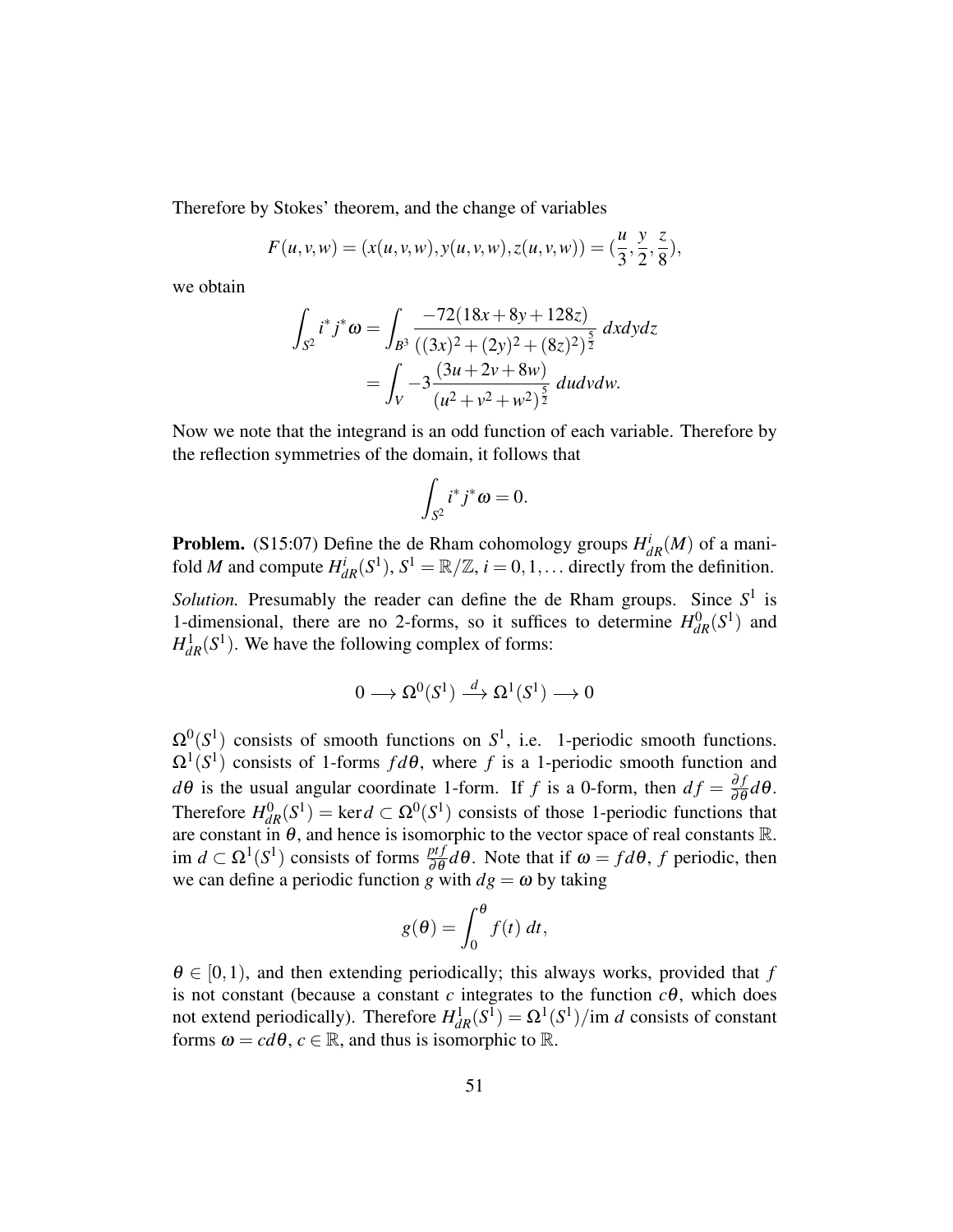Problem. (S15:08) Let *X* be a CW complex consisting of one vertex *p*, 2 edges *a* and *b* attached to *p* along their boundaries, and 2 faces  $f_1$  and  $f_2$ , attached along  $ab^2$  and  $ba^2$  respectively.

- (a) Find  $\pi_1(X)$ . Is it a finite group?
- (b) Compute the homology groups  $H_i(X)$  of X.

### *Solution.*

(a) The 1-skeleton of this CW complex is the wedge of 2 circles, oriented along *a* and *b* respectively. This gives us two generators *a* and *b* for the presentation of the group. Attaching  $f_1$  along  $ab^2$  introduces the relation  $ab^2$ , and attaching  $f_2$  along  $ba^2$  introduces the relation  $ba^2$ . Therefore

$$
\pi_1(X) = \langle a, b \mid ab^2, ba^2 \rangle.
$$

From the relations we have

$$
ab^2 = e = ba^2,
$$

so

$$
b=a.
$$

So in fact the group is generated by one element, and we have

$$
e = ab^2 = a^3,
$$

so

$$
\pi_1(X) = \langle a \mid a^3 \rangle = \mathbb{Z}/3\mathbb{Z},
$$

which is of course finite.

<span id="page-51-0"></span>(b) *X* has one connected component, so  $H_0(X) \cong \mathbb{Z}$ . By the Hurewicz homomorphism  $H_1(X) \cong \mathbb{Z}/3\mathbb{Z}$ . It remains to determine  $H_2(X)$ , which we will do by cellular homology. The group  $C_2(X)$  of cellular 2-chains is generated by  $f_1, f_2$ , while the group of 1-chains is generated by  $a, b$ .  $H_2(X)$  is equal to the kernel of the cellular boundary map  $\partial$  :  $C_2(X) \rightarrow C_1(X)$ . The cellular boundary map in this case gives

$$
\partial(f_1) = a + 2b, \ \partial(f_2) = 2a + b.
$$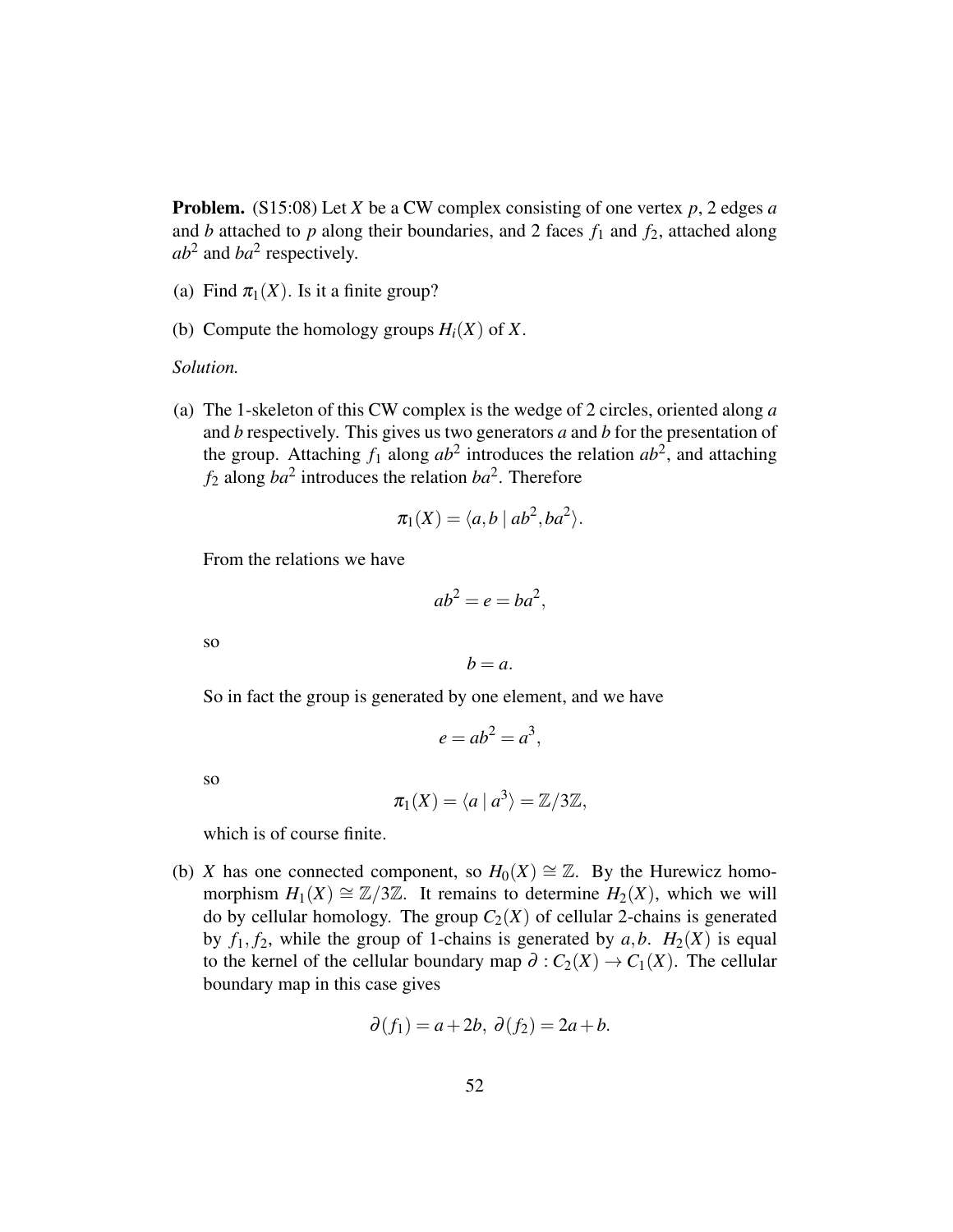Therefore the cellular boundary can be regarded as a map  $\partial : \mathbb{Z}^2 \to \mathbb{Z}^2$  represented by the matrix

 $\begin{bmatrix} 1 & 2 \\ 2 & 1 \end{bmatrix}$ 

This matrix has trivial kernel. Therefore  $H_2(X) = 0$ .

**Problem.** (S15:09) Let *X*, *Y* be topological spaces and let  $f, g: X \rightarrow Y$  be continuous maps. Consider the space *Z* obtained from the disjoint union  $(X \times [0,1]) \coprod Y$ by identifying  $(x,0) \sim f(x)$  and  $(x,1) \sim g(x)$  for all  $x \in X$ . Show that there is a long exact sequence of the form

$$
\cdots \longrightarrow H_i(X) \stackrel{a}{\longrightarrow} H_i(Y) \stackrel{b}{\longrightarrow} H_i(Z) \stackrel{c}{\longrightarrow} H_{i-1}(X) \longrightarrow \cdots
$$

Also describe the maps *a*,*b*, *c*.

*Solution.* Consider the map of pairs

$$
q: (X \times I, X \times \partial I) \to (Z, Y)
$$

given by the quotient. For each pair we have long exact sequences for relative homology

$$
\cdots \longrightarrow H_{i+1}(X \times I, X \times \partial I) \stackrel{\delta}{\longrightarrow} H_i(X \times \partial I) \stackrel{i_*}{\longrightarrow} H_i(X \times I) \stackrel{j_*}{\longrightarrow} \cdots
$$

$$
\cdots \longrightarrow H_{i+1}(Z, Y) \stackrel{\delta}{\longrightarrow} H_i(Y) \stackrel{i_*}{\longrightarrow} H_i(Z) \stackrel{j_*}{\longrightarrow} \cdots
$$

where *i*<sup>∗</sup> are induced by inclusions, *j*<sup>∗</sup> are induced by quotients on the level of chain complexes (in the usual way for relative homology of pairs), and  $\delta$  are the connecting homomorphisms arising from the long exact sequence from short exact sequence of chain complexes construction. Then the map of pairs induces the following diagram:

$$
\cdots \longrightarrow H_{i+1}(X \times I, X \times \partial I) \stackrel{\delta}{\longrightarrow} H_i(X \times \partial I) \stackrel{i_*}{\longrightarrow} H_i(X \times I) \stackrel{j_*}{\longrightarrow} \cdots
$$

$$
\downarrow q_* \qquad \qquad \downarrow q_*
$$

$$
\cdots \longrightarrow H_{i+1}(Z, Y) \stackrel{\delta}{\longrightarrow} H_i(Y) \stackrel{i_*}{\longrightarrow} H_i(Z) \stackrel{j_*}{\longrightarrow} \cdots
$$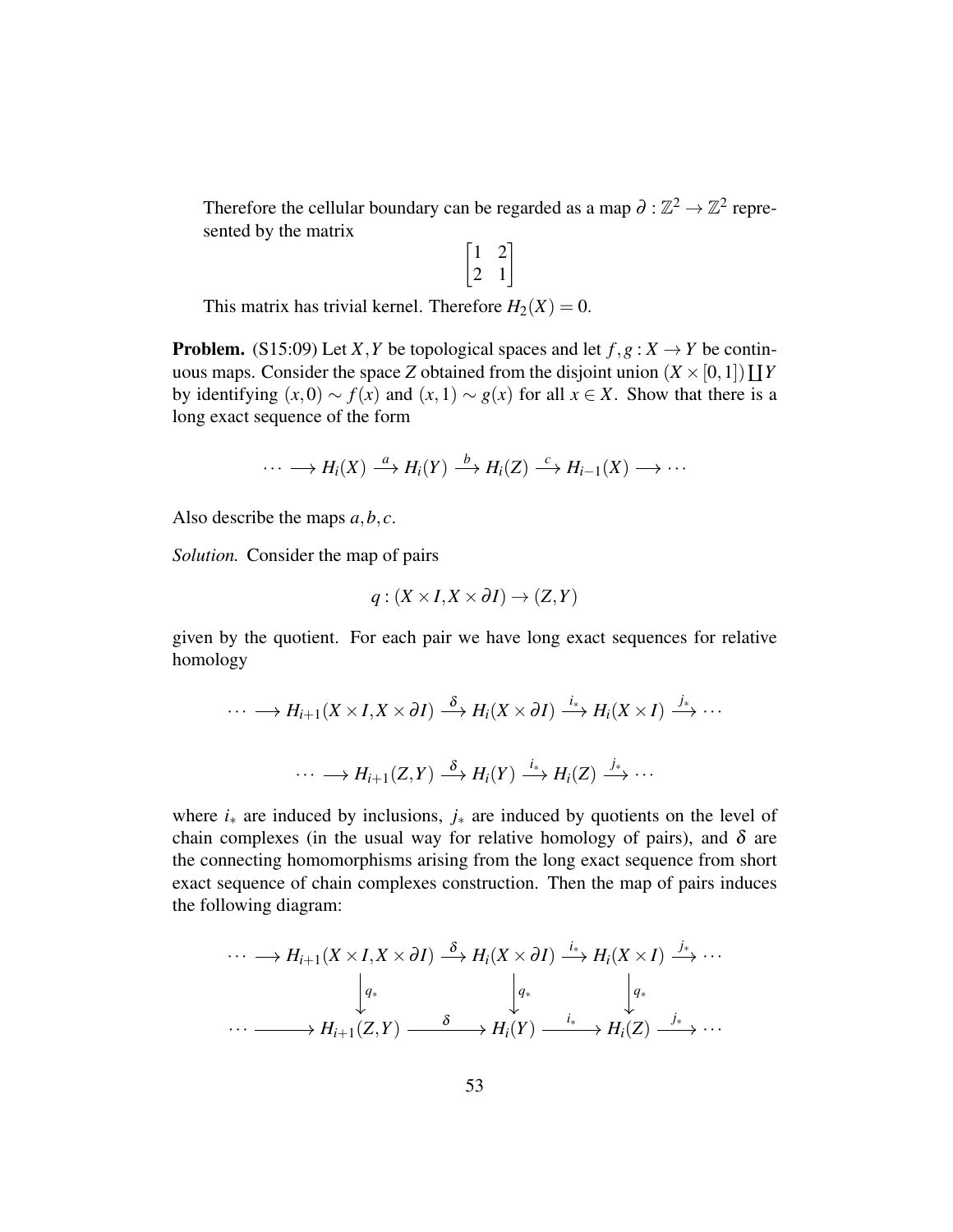Note that  $X \times \partial I = X \times \{0\} \cup X \times \{1\}$ , and  $X \times I$  retracts onto either  $X \times \{0\}$ or  $X \times \{1\}$ . Therefore  $i_*$  in the upper row is surjective. By exactness,  $j_* = 0$  in the upper row, and  $\delta$  is an isomorphism onto its image in the upper row. im  $\delta$  = ker*i*∗, and ker*i*<sup>∗</sup> consists of pairs (α,−α) for α ∈ *Hi*(*X*). Therefore this kernel is isomorphic to  $H_i(X)$ , and the middle  $q_*$  takes  $(\alpha, -\alpha)$  to  $f_*\alpha - g_*\alpha$ . The left  $q_*$ is an isomorphism, because *q* induces a homeomorphism of quotient spaces

$$
\frac{X \times I}{X \times \partial I} \cong \frac{Z}{Y}.
$$

Thus we may replace  $H_{i+1}(Z, Y)$  with  $H_{i+1}(X \times I, X \times \partial I)$ , and this we may replace with ker  $i_* \cong H_i(X)$ . This gives us the exact sequence

$$
\cdots \longrightarrow H_i(X) \stackrel{F}{\longrightarrow} H_i(Y) \stackrel{i_*}{\longrightarrow} H_i(Z) \stackrel{j_*}{\longrightarrow} \cdots
$$

Here *i*<sup>∗</sup> and *j*<sup>∗</sup> arise as before from the long exact sequence in relative homology. *F* arises in the following way:

$$
H_{i+1}(X \times I, X \times \partial I) \xrightarrow{\delta, \cong} \ker i_* \cong H_i(X)
$$

$$
\downarrow q_{*,} \cong \qquad \qquad \downarrow f_* - g_*
$$

$$
H_{i+1}(Z, Y) \xrightarrow{\delta} H_i(Z)
$$

The diagram commutes, so we may think of *F* as  $(f_* - g_*) \delta q_*^{-1}$ .

**Problem.** (S15:10) Let  $n \ge 0$  be an integer. Let *M* be a compact (closed?), orientable smooth manifold of dimension  $4n + 2$ . Show that  $\dim H^{2n+1}(M;\mathbb{R})$  is even.

*Solution*. By the de Rham theorem, we may identify  $H^{2n+1}(M;\mathbb{R})$  canonically with  $H_{dR}^{2n+1}(M)$ . We define a bilinear form on  $H_{dR}^{2n+1}(M)$  in the following way: given  $[\omega], [\eta] \in H_{dR}^{2n+1}(M)$ , and  $\omega \in [\omega], \eta \in [\eta]$  closed representatives,

$$
([\omega],[\eta])=\int_M\omega\wedge\eta.
$$

(This map is well-defined, which is essentially the statement of Poincare duality.) ´ This is a skew-symmetric form:  $([\omega], [\eta]) = -([\eta], [\omega])$ . Then the linear map

$$
[\omega]\mapsto ([\eta]\mapsto ([\omega],[\eta]))
$$

is skew-symmetric, hence of even rank. But this is also precisely the isomorphism given by Poincaré duality,  $H_{dR}^{2n+1}(M) \to H^{2n+1}(M;\mathbb{R})$ . Therefore dim $H_{dR}^{2n+1}(M)$ is even.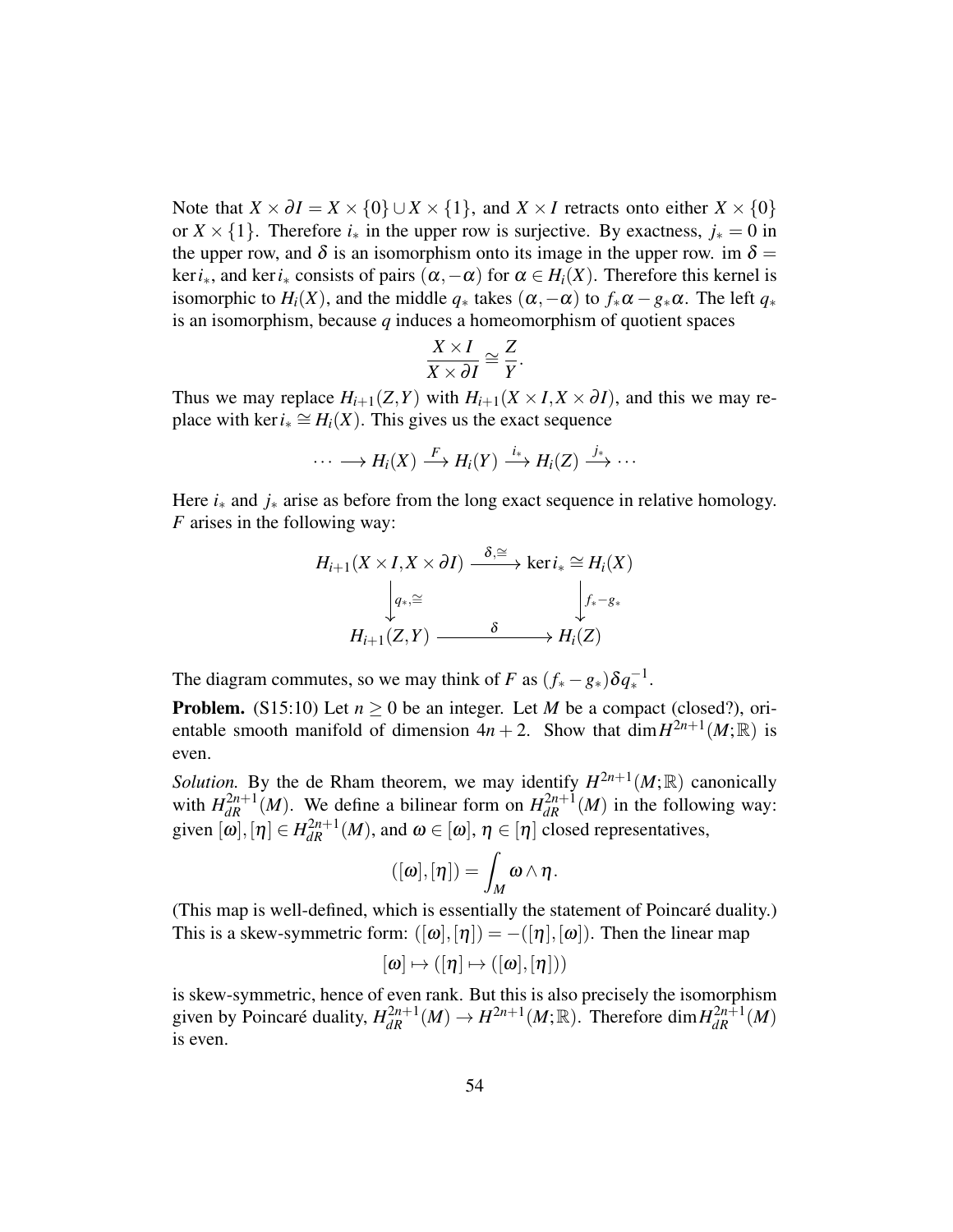# <span id="page-54-0"></span>20 Fall 2015

**Problem.** (F15:01) Let  $M_n(\mathbb{R})$  be the space of  $n \times n$  matrices with real coefficients.

- (a) Show that  $SL(n, \mathbb{R}) = \{A \in M_n(\mathbb{R}) : \text{det}A = 1\}$  is a smooth submanifold of  $M_n(\mathbb{R})$ .
- (b) Show that  $SL(n, \mathbb{R})$  has trivial Euler characteristic.

#### *Solution.*

(a) We show that the map det :  $M_n(\mathbb{R}) \to \mathbb{R}$  has 1 as a regular value. Since  $M_n(\mathbb{R})$  is diffeomorphic to  $n^2$ -dimensional Euclidean space, we may identify  $T_A M_n(\mathbb{R}) \cong M_n(\mathbb{R})$ . Then note that for any  $A \in M_n(\mathbb{R})$ ,

$$
d(\det)_A(A)=\lim_{t\to 0}\frac{\det(A+tA)-\det(A)}{t}=\lim_{t\to 0}\frac{(1+t)^n-1}{t}\det(A)=n\det(A).
$$

Therefore if  $det(A) \neq 0$ , then  $d(det)_A : M_n(\mathbb{R}) \to \mathbb{R}$  is nonzero, and therefore of full rank, and hence any nonzero real number is a regular value of det. In particular 1 is a regular value of det.

(b) For any compact connected Lie group *G*, we can perform the following proof to show that the Euler characteristic is zero. Let  $X \in T_e$ *G* be a nonzero vector field at the identity. We can produce a nonvanishing tangent vector field on *G* by using the left action of *G* on itself to translate *X* to  $g_*X \in T_gG$ . Then by the Poincaré-Hopf theorem, it follows that  $\chi(G) = 0$ . To adapt this to  $SL(n, \mathbb{R})$ (which is not compact), it is enough to note that  $SL(n,\mathbb{R})$  retracts to  $SO(n)$ , which is a compact Lie group.

Another proof can be given in the same vein by the Lefschetz fixed point theorem; in this case, we can use the fact that the left action on a compact Lie group *G* gives us diffeomorphisms with no fixed points. Therefore if  $g: G \rightarrow$ *G* is the diffeomorphism given by the left action of  $g \in G$ , then  $\tau(g) = 0$ . On the other hand, if *G* is connected, drawing *g* back to *e* along a path from *e* to *g* produces a smooth homotopy between  $g : G \to G$  and  $id_G$ . Since Lefschetz number is a homotopy invariant, we find that  $0 = \tau(g) = \tau(\mathrm{id}_G) = \chi(G)$ .

**Problem.** (F15:02) Let  $f, g: M \to N$  be smooth maps between smooth manifolds that are smoothly homotopic. Prove that if  $\omega$  is a closed form on *N*, then  $f^*\omega$  and *g* <sup>∗</sup>ω are cohomologous.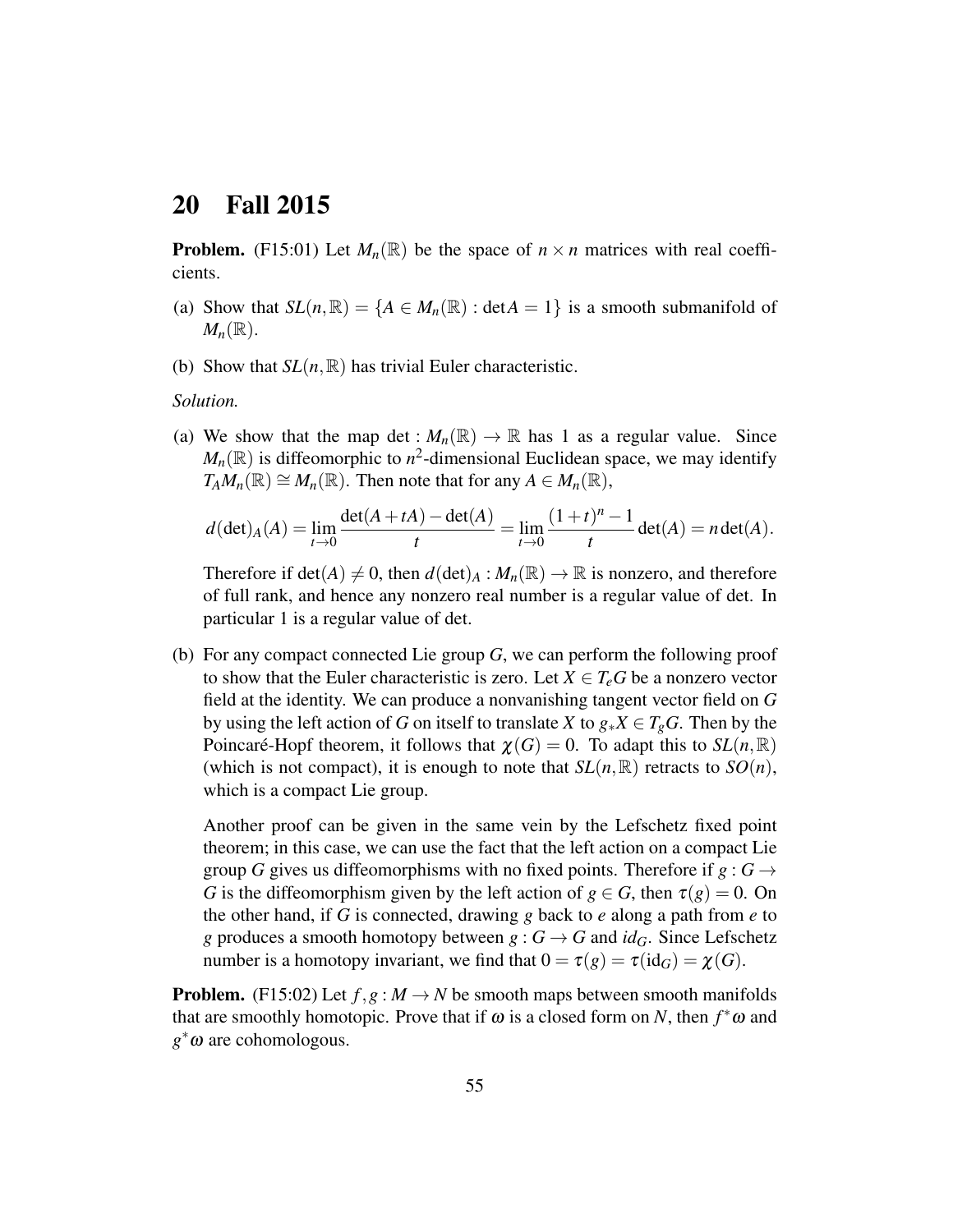*Solution.*

We follow the presentation in Morita. We first demonstrate an easier proposition:

<span id="page-55-0"></span>*Proposition* 1*. Let M be a smooth manifold,*  $\pi : M \times \mathbb{R} \to M$  the projection onto *the first factor, and i* :  $M \rightarrow M \times \mathbb{R}$  :  $p \mapsto (p,0)$ *. Consider the induced maps* 

$$
\pi^*: H^*_{dR}(M) \to H^*_{dR}(M\times \mathbb{R})
$$

*and*

$$
i^*: H_{dR}(M\times\mathbb{R})\to H^*_{dR}(M).
$$

*Then there exists a cochain homotopy*

$$
\Phi:\Omega^k(M\times\mathbb{R})\to\Omega^{k-1}(M\times\mathbb{R})
$$

*between* id *and*  $\pi^*$ *i*<sup> $*$ </sup>*: that is,* 

$$
id - \pi^* i^* = d\Phi + \Phi d \quad \text{on } \Omega^k(M \times \mathbb{R}).
$$

*In particular,* π ∗ *is an isomorphism with inverse i*<sup>∗</sup> *.*

*Proof.* Given an arbitrary *k*-form  $\omega \in \Omega^k(M \times \mathbb{R})$ , take local coordinates and write

$$
\omega = \sum_{I} a_{I}(x,t) dx^{I} + \sum_{J} b_{J}(x,t) dt \wedge dx^{J}
$$

where the first sum is over increasing multi-indices *I* of length *k* and the second is over increasing multi-indices *J* of length  $k - 1$ . Define  $\Phi$  by

$$
\Phi \omega = \sum_{J} \left( \int_0^t b_J(x, s) \, ds \right) dx^J.
$$

We claim that

$$
d(\Phi\omega) + \Phi(d\omega) = \omega - \pi^* i^* \omega.
$$

By linearity, we may separate into the following cases:  $\omega = a(x,t)dx^I$ , and  $\omega =$  $b(x,t)dt \wedge dx^J$ . In the former case,  $\Phi \omega = 0$  and

$$
\Phi(d\omega) = \left(\int_0^t \frac{\partial a}{\partial s} ds\right) dx^I
$$
  
=  $(a(x,t) - a(x,0))dx^I$   
=  $\omega - \pi^* i^* \omega$ .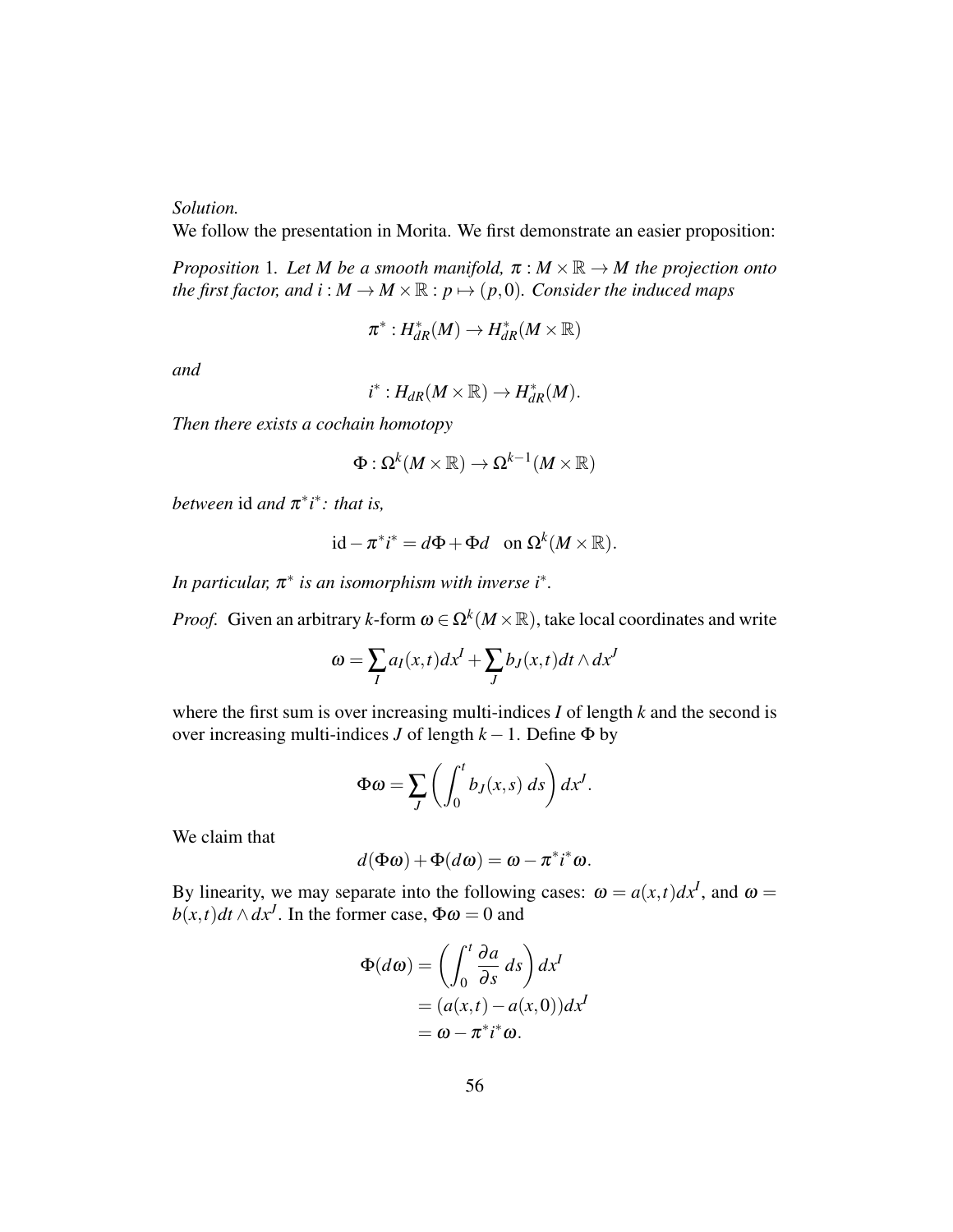In the latter case,  $i^* \omega = 0$ , so  $(id - \pi^* i^*) \omega = \omega$ , and we compute:

$$
d(\Phi \omega) = d \left( \int_0^t b(x, s) \, ds \right) dx^J
$$
  
=  $\omega + \sum_{m=1}^n \left( \int_0^t \frac{\partial b}{\partial x^m} \, ds \right) dx^m \wedge dx^J,$ 

$$
\Phi(d\omega) = \Phi\left(-\sum_{m=1}^{n} \frac{\partial b}{\partial x^m} dt \wedge dx^m \wedge dx^J\right)
$$
  
= 
$$
-\sum_{m=1}^{n} \left(\int_0^t \frac{\partial b}{\partial x^m} ds\right) dx^m \wedge dx^J.
$$

Therefore  $d(\Phi \omega) + \Phi(d\omega) = \omega$ , and the claim is proved in local coordinates. But the definition of  $\Phi$  is independent of the choice of coordinates, since it only affects the real coordinate. We have thus shown that id and  $i \circ \pi$  induce chain homotopic maps on the de Rham complex of  $M \times \mathbb{R}$ . It is now standard homological algebra that  $\pi^*$  is an isomorphism on cohomology with  $i^*$  as its inverse.  $\Box$ 

Lastly, we need to show that  $f^* = g^*$  on cohomology. Let  $F : M \times \mathbb{R} \to N$  denote the homotopy between *f* and *g*, such that  $f = F(\cdot, 0)$  and  $g = F(\cdot, 1)$ . Let  $i_0, i_1$ :  $M \rightarrow M \times \mathbb{R}$  be given by  $i_0(p) = (p, 0)$  and  $i_1(p) = (p, 1)$ . Then clearly  $f = F \circ i_0$ and  $g = F \circ i_1$ . The proof of the previous proposition shows that  $i_0^* = i_1^* = (\pi^*)^{-1}$ . Therefore

$$
f^* = (F \circ i_0)^* = i_0^* F^* = i_1^* F^* = (F \circ i_1)^* = g^*.
$$

Problem. (F15:03) For two smooth vector fields *X*,*Y* on a smooth manifold *M*, prove the formula

$$
[L_X,i_Y]\omega=i_{[X,Y]}\omega,
$$

where  $L_X$  is the Lie derivative in the direction of *X*,  $i_X$  is the interior product of *X*, and  $\omega$  is a *k*-form for  $k > 1$ .

*Solution.* There are no tricks to this problem: it is a matter of computing exactly from the definitions. Recall the coordinate-independent formulas for Lie derivatives and interior products: if  $\theta$  is a *k*-form, then

$$
L_X\theta(Z_1,\ldots,Z_k)=X(\theta(Z_1,\ldots,Z_k))-\sum_{i=1}^k\theta([X,Z_i],Z_1,\ldots,\widehat{Z_i},\ldots,Z_k)
$$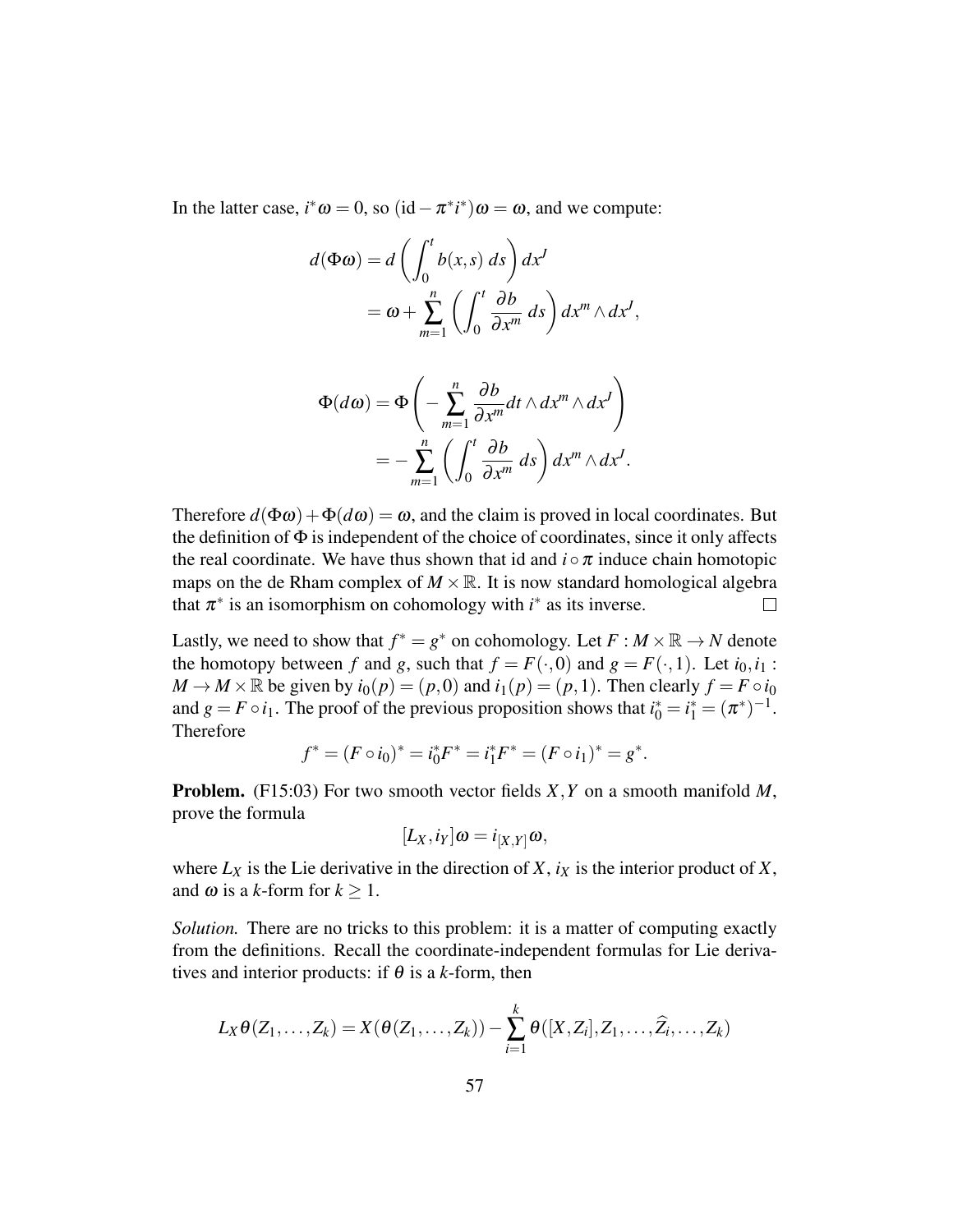and

$$
i_Y\theta(Z_1,\ldots,Z_{k-1})=\theta(Y,Z_1,\ldots,Z_{k-1}).
$$

We compute

$$
i_{[X,Y]}\omega(Z_1,\ldots,Z_{k-1})=\omega([X,Y],Z_1,\ldots,Z_{k-1}),
$$

and

$$
[L_X,i_Y]\omega(Z_1,\ldots,Z_{k-1})=L_X(i_Y\omega)(Z_1,\ldots,Z_{k-1})-i_Y(L_X\omega)(Z_1,\ldots,Z_{k-1})
$$

where

$$
L_X(i_Y\omega)(Z_1,\ldots,Z_{k-1}) = X(i_Y\omega(Z_1,\ldots,Z_{k-1})) - \sum_{i=1}^{k-1} (i_Y\omega)(Z_1,\ldots,[X,Z_i],\ldots,Z_{k-1})
$$
  
=  $X(\omega(Y,Z_1,\ldots,Z_{k-1})) - \sum_{i=1}^{k-1} \omega(Y,Z_1,\ldots,[X,Z_i],\ldots,Z_{k-1})$ 

and

$$
i_{Y}(L_{X}\omega)(Z_{1},...,Z_{k-1}) = (L_{X}\omega)(Y,Z_{1},...,Z_{k-1})
$$
  
=  $X(\omega(Y,Z_{1},...,Z_{k-1})) - \omega([X,Y],Z_{1},...,Z_{k-1})$   

$$
-\sum_{i=1}^{k-1} \omega(Y,Z_{1},...,[X,Z_{i}],...,Z_{k}).
$$

Taking the difference now yields the identity.

**Problem.** (F15:04) Let  $M = \mathbb{R}^3/\mathbb{Z}^3$  be the 3-torus and  $C = \pi(L)$ , where  $L \subset \mathbb{R}^3$  is the oriented line segment from  $(0,1,1)$  to  $(1,3,5)$  and  $\pi:\mathbb{R}^3 \to M$  is the quotient map. Find a differential form on  $M$  which represents the Poincaré dual of  $C$ .

*Solution. L* defines a cycle, hence an element of  $H_1(M;\mathbb{R})$ . Its Poincaré dual is the unique element  $[\eta]$  of  $H_{dR}^2(M)$  such that the Poincaré dual map

$$
PD([\eta])(\cdot):H^1_{dR}(M)\to\mathbb{R}:[\theta]\mapsto\int_M\eta\wedge\theta
$$

coincides with the dual of [*L*] through the map induced by the pairing

$$
([L], \cdot): H^1_{dR}(M) \to \mathbb{R}: [\theta] \mapsto ([L], [\theta]) = \int_L \theta.
$$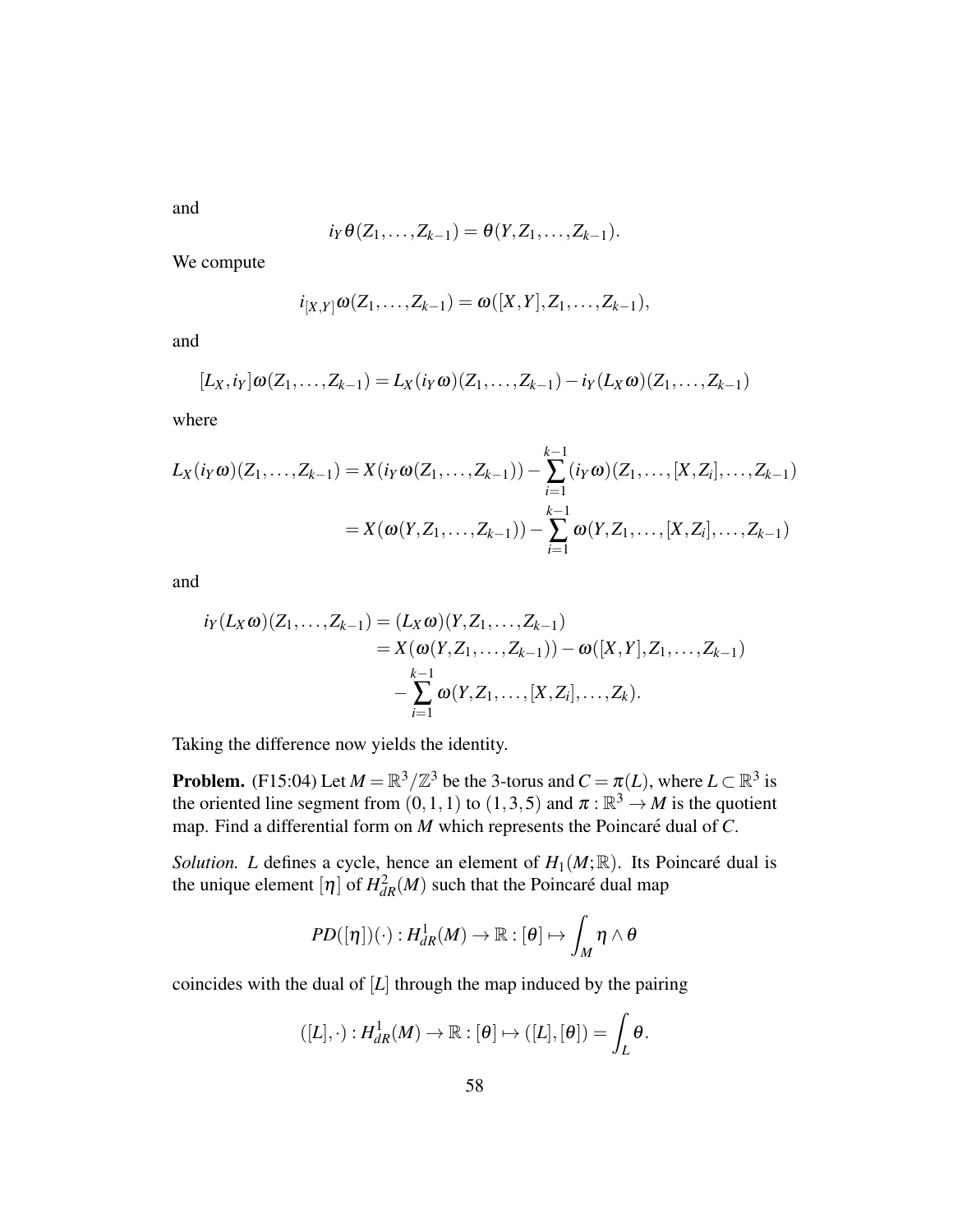That is, we seek a 2-form  $\eta$  such that

$$
\int_L\theta=\int_M\eta\wedge\theta
$$

for all 1-forms  $\theta$ . *L* is a loop on  $\mathbb{T}^3$  that wraps in the *x*-direction once, in the *y*direction 2 times, and in the *z*-direction 4 times. The de Rham cohomology of *T* 3 is generated as the exterior algebra over the coordinate 1-forms *dx*,*dy*,*dz*. From our description of *L*, we then have that

$$
\int_L (adx + bdy + cdz) = a + 2b + 4c.
$$

On the other hand,  $\eta$  is a 2-form, and can therefore be written as  $\eta = A dx \wedge dy +$  $Bdx \wedge dz + Cdy \wedge dz$ . Then  $\int_M \eta \wedge \theta$  is

$$
\int_{M} (Adx \wedge dy + Bdx \wedge dz + Cdy \wedge dz) \wedge (adx + bdy + cdz) = \int_{M} (Ac - Bb + Ca)dx \wedge dy \wedge dz
$$
  
=  $(Ac - Bb + Ca) \int_{M} dx \wedge dy \wedge dz$   
=  $Ac - Bb + Ca$ .

Therefore we must solve

$$
a+2b+4c = Ac - Bb + Ca,
$$

for which we can choose  $C = 1$ ,  $A = 4$ , and  $B = -2$  to obtain

$$
\eta = 4dx \wedge dy - 2dx \wedge dz + dy \wedge dz.
$$

**Problem.** (F15:05) Recall that the Hopf fibration  $\pi : S^3 \to S^2$  is defined as follows: if we identify

$$
S^3=\{(z_1,z_2)\in\mathbb{C}^2:|z_1|^2+|z_2|^2=1\}
$$

and  $S^2 = \mathbb{CP}^1$  with homogeneous coordinates  $[z_1, z_2]$ , then  $\pi(z_1, z_2) = [z_1, z_2]$ . Show that  $\pi$  does not admit a section, i.e. there exists no smooth map  $s: S^2 \to S^3$ with  $\pi \circ s = \mathrm{id}_{S^2}$ .

*Solution.* This problem likely wins the prize for "largest ratio of irrelevant to relevant information in a qual problem;" I suspect this is intentional, designed to throw people off. It is enough to note that  $H_2(S^2) = \mathbb{Z}$ , while  $H_2(S^3) = 0$ . If such a map *s* were to exist, then the induced maps on homology would imply that  $(id_{S^2})_* = \pi_* s_*$ . But  $(id_{S_2})_*$  on second homology is  $id_{\mathbb{Z}}$ , while  $\pi_*$  and  $s_*$  are both zero, contradiction.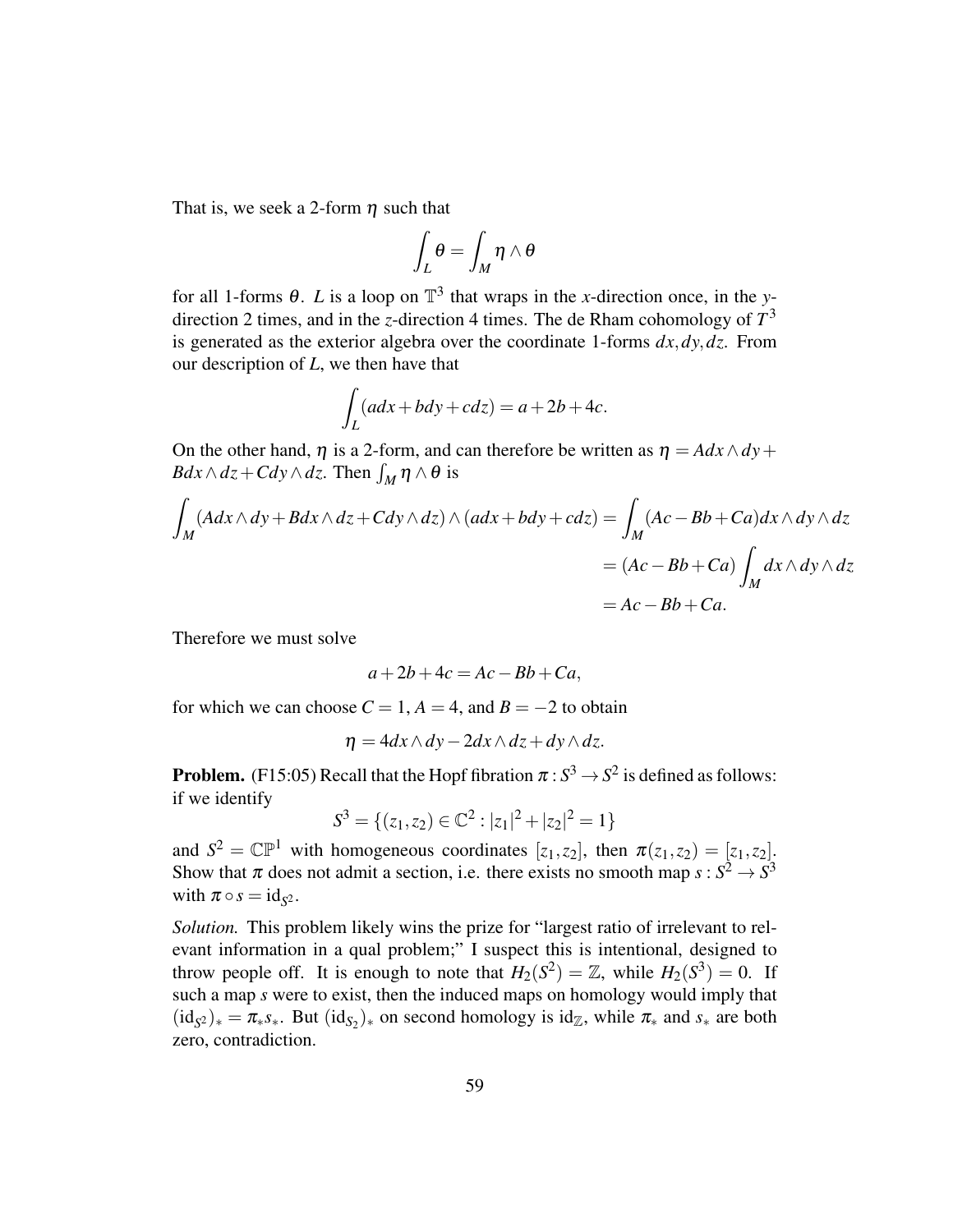**Problem.** (F15:07) Show there is no smooth degree one map from  $S^2 \times S^2$  to  $\mathbb{CP}^2$ .

*Solution.* First, let us determine the integer cohomology of  $S^2 \times S^2$ . Giving one copy of  $S^2$  the standard cell structure with one 0-cell *v* and one 2-cell *E*, and the other copy the structure with one 0-cell  $w$  and one 2-cell  $F$ , the cellular chain complex is generated by:

- i. One 0-cell  $v \times w$ , with boundary  $\partial (v \times w) = 0$ ;
- ii. Two 2-cells  $v \times F$ ,  $E \times v$  with boundaries  $\partial(v \times F) = \partial(E \times w) = 0$ ;
- iii. One 4-cell  $E \times F$  with boundary  $\partial(E \times F) = 0$ .

Therefore

$$
H^{n}(S^{2} \times S^{2}; \mathbb{Z}) = \begin{cases} \mathbb{Z} & n = 0, 4, \\ \mathbb{Z}^{2} & n = 2, \\ 0 & n = 1, 3. \end{cases}
$$

On the other hand the cohomology of  $\mathbb{CP}^2$  is

$$
H^{n}(\mathbb{CP}^{2}; \mathbb{Z}) = \begin{cases} \mathbb{Z} & n = 0, 2, 4, \\ 0 & n = 1, 3. \end{cases}
$$

Now, let  $f: S^2 \times S^2 \to \mathbb{CP}^2$  be a smooth map. Then *f* induces maps on cohomology

$$
f^*: H^*(\mathbb{CP}^2; \mathbb{Z}) \to H^*(S^2 \times S^2; \mathbb{Z}).
$$

There is an element  $\omega \in H^2(\mathbb{CP}^2;\mathbb{Z})$  such that  $\omega^2$  (by which we are referring to the cup product structure) generates;  $H^4(\mathbb{CP}^2)$ , and naturally

$$
\deg f = f^*(\omega^2) = (f^*\omega)^2.
$$

Since  $H^2(S^2 \times S^2; \mathbb{Z}) \cong \mathbb{Z}^2$ , if we let  $\alpha, \beta$  be generators then  $\alpha\beta$  generates  $H^4(S^2 \times S^2; \mathbb{Z})$  $S^2$ ;  $\mathbb{Z}$ ) and there exist integers *a*,*b* with

$$
f^*\omega = a\alpha + b\beta.
$$

Then

$$
(f^*\omega)^2 = 2ab\alpha\beta.
$$

Therefore deg  $f = 2ab$ , and in particular there is no choice of integers *a* and *b* that makes deg  $f = 1$ .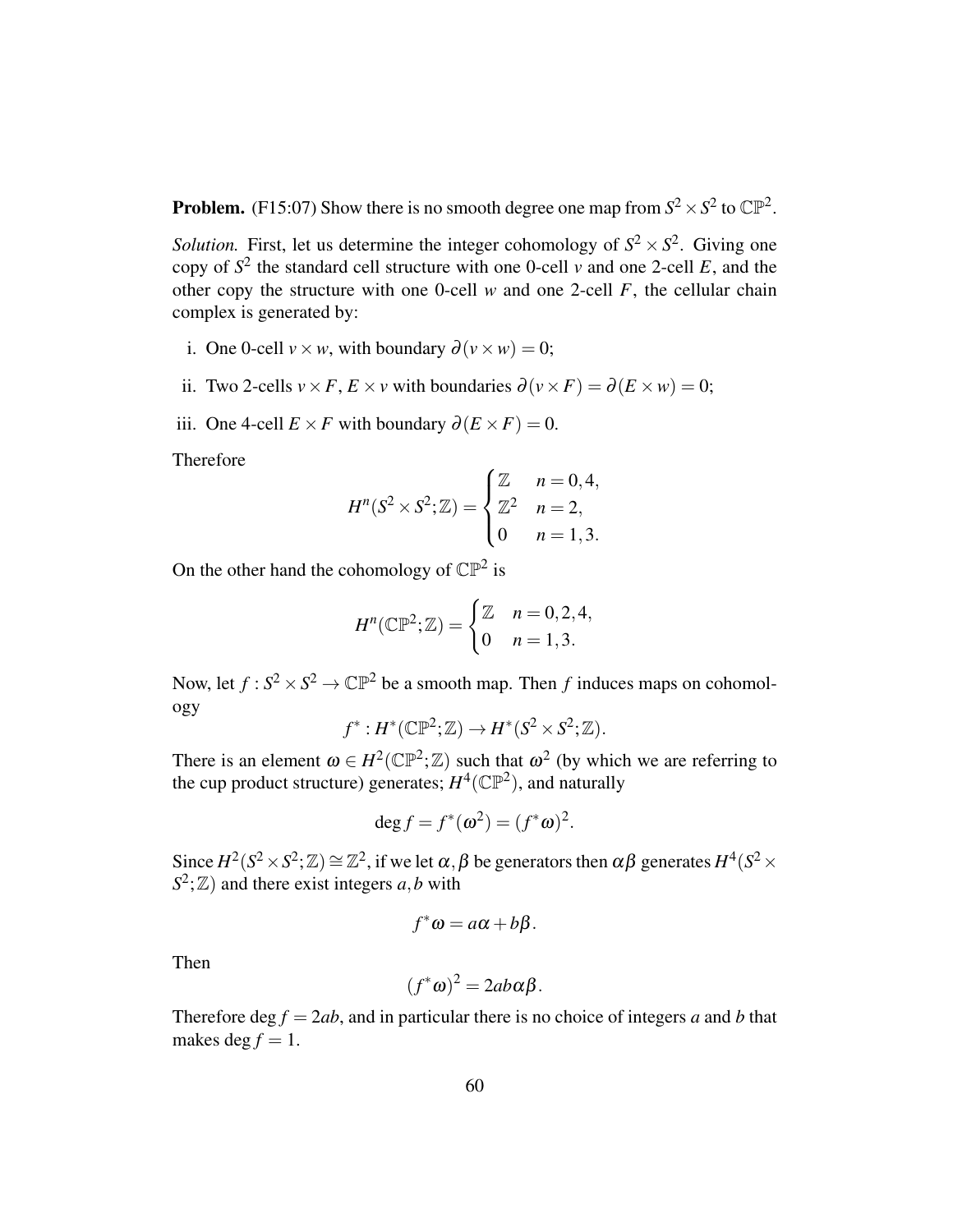**Problem.** (F15:08) Show that  $\mathbb{CP}^{2n}$ ,  $n \geq 1$ , is not a covering space of any space other than itself.

*Solution.* In [S11:09](#page-13-1) we showed that the Lefschetz number of any map from  $\mathbb{CP}^{2n}$ to itself is nonzero, and therefore every self-map of  $\mathbb{CP}^{2n}$  has a fixed point. Now suppose  $\pi: \mathbb{CP}^{2n} \to X$  is a covering space, and consider the group of deck transformations. Every non-identity deck transformation is a homeomorphism of  $\mathbb{CP}^{2n}$ , and because deck transformations act freely on the cover, every non-identity deck transformation has no fixed points. But then no non-identity deck transformation can exist. Therefore the deck transformation group is trivial, and  $\mathbb{CP}^{2n} \to X$  is the trivial cover  $\mathbb{CP}^{2n} \to \mathbb{CP}^{2n}$ .

**Problem.** (F15:09) Given a continuous map  $f: X \rightarrow Y$  between topological spaces, define

$$
C_f = ((X \times [0,1]) \coprod Y) / \sim
$$

where  $(x,1) \sim f(x)$  for all  $x \in X$  and  $(x,0) \sim (x',0)$  for all  $x, x' \in X$ . Show that there is a long exact sequence

$$
\cdots \longrightarrow H_{i+1}(X) \stackrel{f_*}{\longrightarrow} H_{i+1}(Y) \longrightarrow \tilde{H}_{i+1}(C_f) \longrightarrow H_i(X) \stackrel{f_*}{\longrightarrow} \cdots
$$

where  $f_*$  is the homomorphism induced by  $f$ .

*Solution.*

This is a special case of [S15:09.](#page-51-0)

**Problem.** (F15:10) Let  $\mathbb{RP}^n$  be the real projective space given by  $S^n / \sim$ , where  $S^n = \{ ||x|| = 1 \} \subset \mathbb{R}^{n+1}$  and  $x \sim -x$  for all  $x \in S^n$ .

- (a) Give a CW decomposition of  $\mathbb{RP}^n$  for  $n \geq 1$ .
- (b) Use the CW decomposition to compute the homology groups  $H_k(\mathbb{RP}^n)$ .
- (c) For which values of  $n \geq 1$  is  $\mathbb{RP}^n$  orientable? Explain.

*Solution.*

(a) The standard CW structure on  $\mathbb{RP}^n$  is built inductively in the following way. For  $n = 0$  we just have a point,  $\mathbb{RP}^0$ . For  $n \ge 1$ , we attach the *n*-cell  $e^n$  to the  $(n-1)$ -skeleton, which is homeomorphic to  $\mathbb{RP}^{n-1}$ , along the boundary  $\partial e^n \cong S^{n-1}$  via the standard map  $S^{n-1} \to \mathbb{R} \mathbb{P}^{n-1}$ . This is homeomorphic to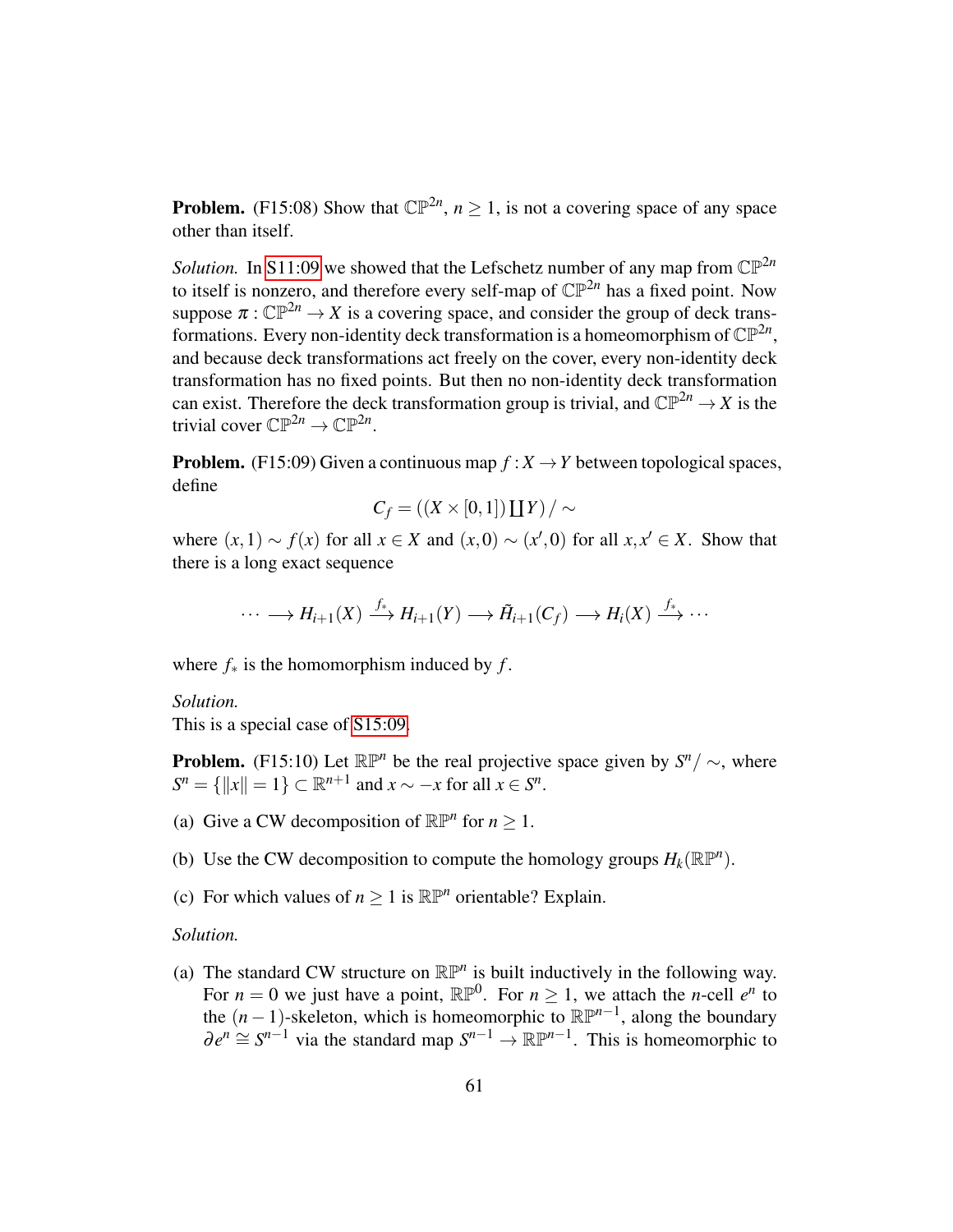the quotient of  $S<sup>n</sup>$  in the following way: since the quotient map identifies antipodal points of  $S<sup>n</sup>$ , after identifying the lower hemisphere to the upper hemisphere  $S^n / \sim$  is equivalent to the upper hemisphere  $\cong D^n$  with antipodal points of the boundary  $\partial D^n$  identified. Since  $\partial D^n \cong S^{n-1}$ , and applying the inductive hypothesis  $S^{n-1}/\sim \cong \mathbb{RP}^{n-1}$ , we see precisely that  $D^n/\sim$  is precisely  $e^n$  attached to  $\mathbb{RP}^{n-1}$  along the boundary via  $S^{n-1} \to \mathbb{RP}^{n-1}$ .

- (b) Example 2.42 of Hatcher.
- (c) The easiest solution is via the homological characterization of orientability for closed manifolds.  $\mathbb{RP}^n$  is orientable whenever *n* is odd, since in this case  $H_n(\mathbb{RP}^n) = \mathbb{Z}$ . On the other hand, if *n* is even, then  $H_n(\mathbb{RP}^n) = 0$ , so in this case  $\mathbb{RP}^n$  is nonorientable.

# <span id="page-61-0"></span>21 Spring 2016

**Problem.** (S16:01) Consider the set of all straight lines in  $\mathbb{R}^2$  (not necessarily through the origin). Explain how to give it the structure of a smooth manifold. Is it orientable?

*Solution.* Call this set *M*. Such a line can always be expressed in the form

$$
ax + by + c = 0,
$$

where at least one of *a* and *b* is nonzero. The coefficients  $(a, b, c)$  are unique, up to a nonzero multiplicative scalar. Therefore the set of all straight lines can be described as the set

$$
\{(a,b,c) \in \mathbb{R}^3 : (a,b) \neq (0,0)\}/\mathbb{R}^*,
$$

where  $\mathbb{R}^* = \mathbb{R} \setminus \{0\}$  is the multiplicative group of nonzero real numbers, acting on  $\mathbb{R}^3$  by  $\lambda.(a,b,c) = \lambda(a,b,c) = (\lambda a, \lambda b, \lambda c)$ . Equivalently, by normalizing the nonzero elements of  $\mathbb{R}^3$ , this as a set is

$$
\{(a,b,c)\in S^2\subset \mathbb{R}^3 : (a,b)\neq (0,0)\}/\{\pm 1\} = (S^2\setminus \{N,S\})/\{\pm 1\},\
$$

where  $N = (0,0,1)$  and  $S = (0,0,-1)$  are the north and south poles of  $S^2$ . Thus as a quotient space, this has the structure of  $\mathbb{RP}^2 = S^2/\{\pm 1\}$ , minus the orbits of *N* and *S*, which is a single point in  $\mathbb{RP}^2$ . Since  $\mathbb{RP}^2$  is a 2-manifold, and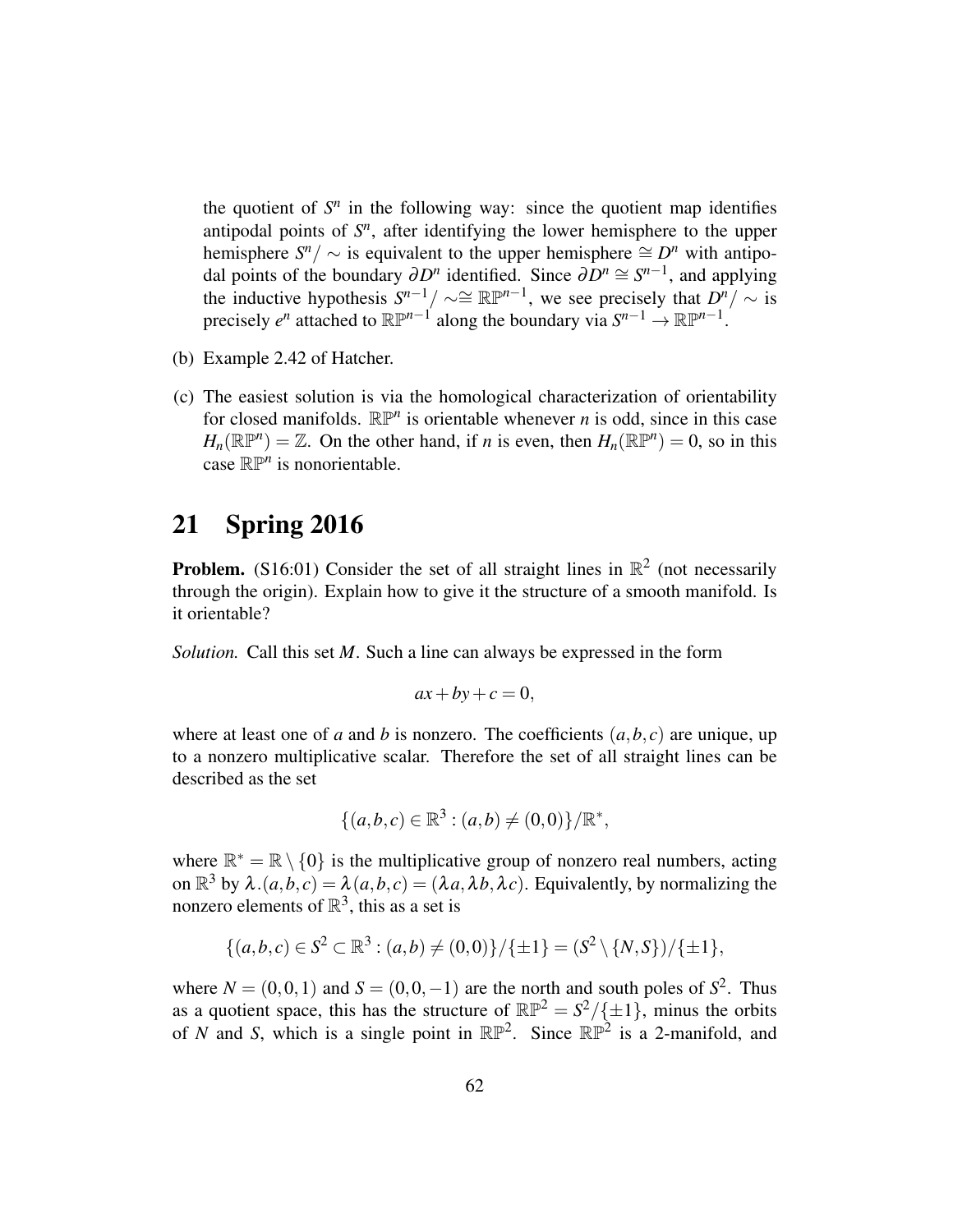$M = \mathbb{RP}^2 \setminus \{[N]\}$  is an open subset of  $\mathbb{RP}^2$ , this determines a smooth 2-manifold structure on *M*.

*M* is a connected surface. Orientability can be determined from classification of surfaces: a compact surface is nonorientable if and only if it results from the gluing of one or more Möbius bands to a sphere with holes along the boundary. *M* deformation retracts to a sphere with two holes, along one of which is attached a Möbius band (since  $\mathbb{RP}^2$  is a sphere with one hole and a Möbius band attached to the hole); therefore it is nonorientable.

**Problem.** (S16:02) Let *X* and *Y* be submanifolds of  $\mathbb{R}^n$ . Show that for almost every  $a \in \mathbb{R}$ , the translate  $X + a$  intersects *Y* transversely.

*Solution.* We are looking to show that for each  $p \in (X + a) \cap Y$ ,

$$
T_p(X+a)+T_pY=T_p\mathbb{R}^n.
$$

Define the map

$$
F: X \times \mathbb{R}^n \to \mathbb{R}^n : (x, a) \mapsto x + a.
$$

We claim that *F*  $\uparrow$  *Y*. If  $F^{-1}(Y) = \emptyset$ , then the claim holds trivially. Suppose now that  $p \in F^{-1}(Y)$ , i.e.  $p + a \in Y$ . The tangent space  $T_p(X \times \mathbb{R}^n)$  is isomorphic to  $T_pX \oplus T_p\mathbb{R}^n$ , and

$$
dF_p(T_pX\oplus T_p\mathbb{R}^n)=T_{p+a}\mathbb{R}^n.
$$

So the transversality condition holds trivially. By the transversality theorem, it now follows that  $f_a = F(\cdot, a)$  is transverse to *Y* for almost every *a*, which is the claim to be proved.

**Problem.** (S16:03) Consider the vector field  $X(z) = z^{2016} + 2016z^{2015} + 2016$  on  $\mathbb{C} = \mathbb{R}^2$ , by which we mean identify  $T_z \mathbb{C} = \mathbb{C}$  and write  $X(z) = z^{2016} + 2016z^{2015} +$  $2016 \in T<sub>z</sub>\mathbb{C}$ . Compute the sum of the indices of *X* over its isolated zeros.

*Solution.* First, *X* only has isolated zeros, by standard facts about roots of complex polynomials. Around each zero  $z_0$ ,  $X$  is locally of the form

$$
X(z) = a(z - z_0)^m + H(z),
$$

where *m* is the multiplicity of the root and  $H(z)$  is nonvanishing in a neighborhood of *z*0. The local index is therefore given by the multiplicity of the root. Since the multiplicities of the roots of a complex polyonimal sum to its degree, the sum of the local indices is 2016.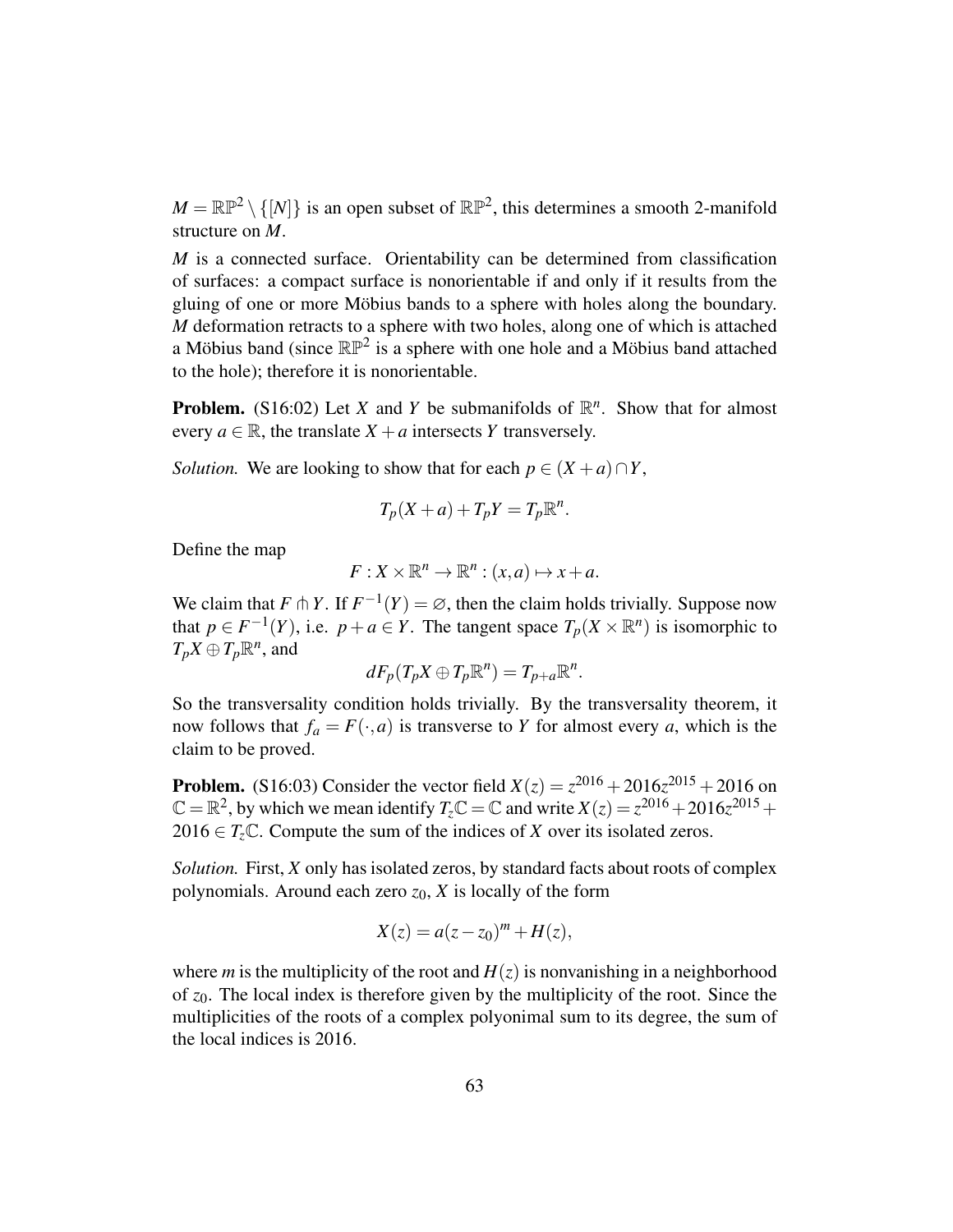**Problem.** (S16:04) Let *M* be a compact odd-dimensional manifold with nonempty boundary ∂*M*. Show that the Euler characteristics of *M* and ∂*M* are related by

$$
\chi(M) = \frac{1}{2}\chi(\partial M).
$$

*Solution.* Let us write  $n = \dim M$ . Consider two copies of M, say  $M_1$  and  $M_2$ . We form a compact *n*-dimensional manifold without boundary  $\tilde{M}$  by smoothly attaching  $M_1$  to  $M_2$  along their common boundary:

$$
\tilde{M}=M_1\cup_{\partial M}M_2.
$$

We now apply Mayer-Vietoris to  $\tilde{M}$ . There exist open sets  $U, V \subset \tilde{M}$  with  $U, V$ diffeomorphic to *M* and *U* ∩*V* deformation retracting onto ∂*M*. (One could, for instance, embed into Euclidean space and invoke the tubular neighborhood theorem to make this precise.) Then the Mayer-Vietoris sequence gives us the exact sequence

$$
\cdots \longrightarrow H_{dR}^k(\tilde{M}) \longrightarrow H_{dR}^k(M) \oplus H_{dR}^k(M) \longrightarrow H_{dR}^k(\partial M) \longrightarrow \cdots
$$

Since the sequence is exact and terminates on both ends, taking alternating sums of dimensions gives us (by finite-dimensional linear algebra)

$$
\chi(\tilde{M})-2\chi(M)+\chi(\partial M)=0.
$$

Now we note that since  $\tilde{M}$  is a compact odd-dimensional manifold without boundary,  $\chi(\tilde{M}) = 0$ . Therefore we have

$$
-2\chi(M)+\chi(\partial M)=0,
$$

and the claim is proved.

Problem. (S16:05) Let *M* be a compact oriented *n*-manifold with de Rham cohomology group  $H_{dR}^1(M; \mathbb{R}) = 0$  and let  $T^n$  be the *n*-torus. For which integers *k* does there exist a smooth map  $f : M \to T^n$  of degree k?

*Solution. f* induces a map on de Rham cohomology

$$
f^*: H^*_{dR}(T^n) \to H^*_{dR}(M).
$$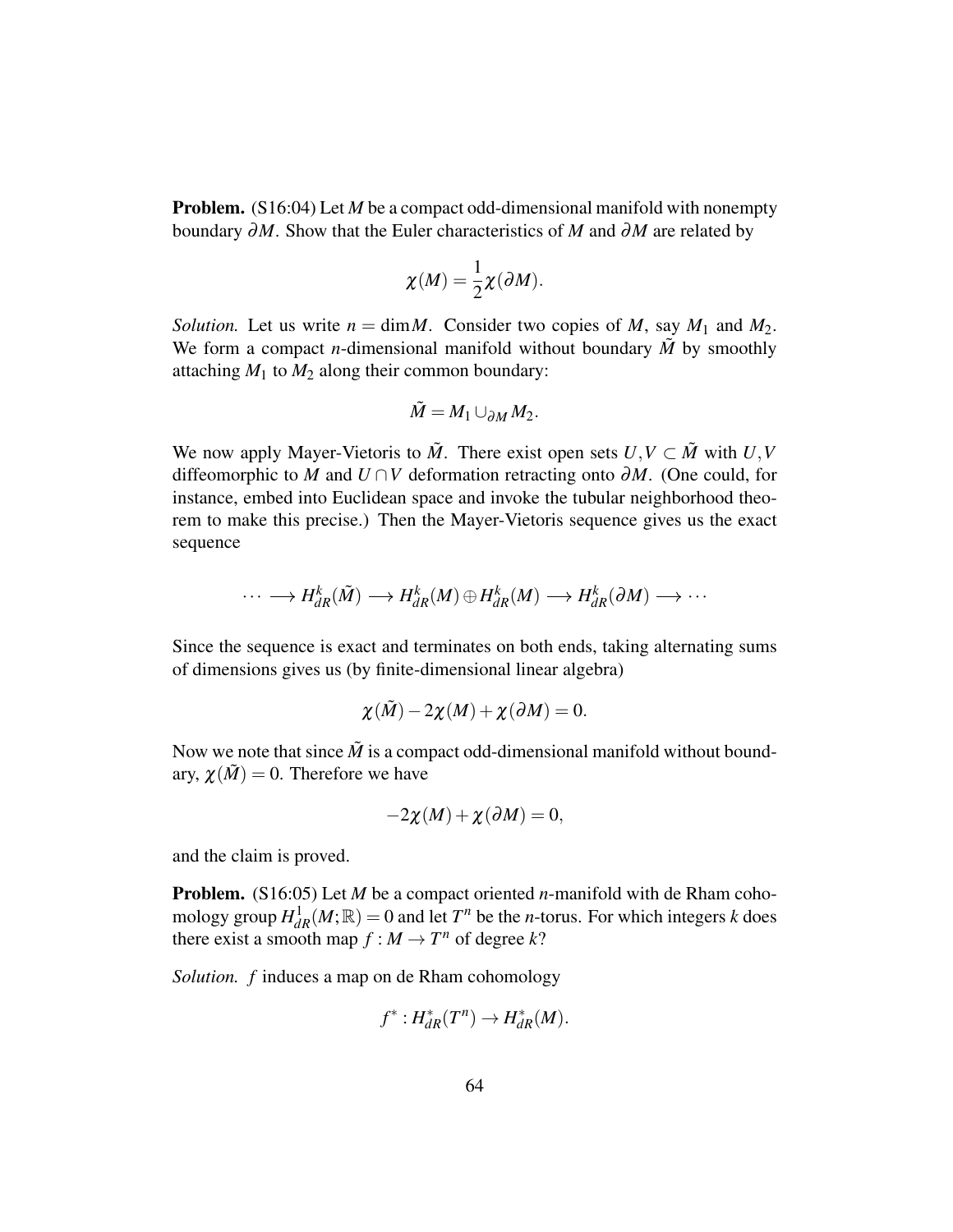We recall that if  $\theta_1, \ldots, \theta_n$  are cohomology classes generating  $H^1_{dR}(T^n)$ , then  $H_{dR}^*(T^n)$  is the exterior algebra over  $\theta_1, \ldots, \theta_n$ . In particular, since  $f^* \theta_i = 0$  for all  $i = 1, \ldots, n$ , we have

$$
f^*(\theta_{i_1} \wedge \cdots \wedge \theta_{i_k}) = f^* \theta_{i_1} \wedge \cdots \wedge f^* \theta_{i_k} = 0
$$

for all  $(i_1,...,i_k)$ , and therefore  $f^*: H_{dR}^k(T^n) \to H_{dR}^k(M)$  is the zero homomorphism for all  $k \ge 1$ . In particular,  $f^* : H_{dR}^n(T^n) \to H_{dR}^n(M)$  is the zero homomorphism, and therefore  $\deg f = 0$ .

**Problem.** (S16:06) Let  $T^2 = \mathbb{R}^2/\mathbb{Z}^2$  be the two-dimensional torus with coordinates  $(x, y) \in \mathbb{R}^2$  and let  $p \in T^2$ .

- (a) Compute the de Rham cohomology of the punctured torus  $T^2 \{p\}$ .
- (b) Is the volume form  $dx \wedge dy$  exact on  $T^2 \{p\}$ ?

*Solution.*

(a) There is a quick solution from noting that the punctured torus deformation retracts to a wedge of two circles, but here we do a Mayer-Vietoris argument for practice. The de Rham cohomology of *T* 2 is

$$
H_{dR}^i(T^2) = \begin{cases} \mathbb{R} & i = 0, \\ \mathbb{R}^2 & i = 1, \\ \mathbb{R} & i = 2. \end{cases}
$$

Let *U* be a small neighborhood around  $\{p\}$  such that *U* is diffeomorphic to a disc  $\mathbb{D} \simeq \{q\}$ , and let  $V = T^2 - \{p\}$ . Then  $\overline{U} \cup V = T^2$ , and  $\overline{U} \cap V \simeq \mathbb{D} - \{p\} \simeq 0$ *S* 1 . The Mayer-Vietoris sequence for this pair is then

$$
0 \longrightarrow H_{dR}^{0}(T^{2}) \longrightarrow H_{dR}^{0}(\lbrace q \rbrace) \oplus H_{dR}^{0}(T^{2} - \lbrace p \rbrace) \longrightarrow H_{dR}^{0}(S^{1})
$$
  

$$
\longrightarrow H_{dR}^{1}(T^{2}) \longrightarrow H_{dR}^{1}(\lbrace q \rbrace) \oplus H_{dR}^{1}(T^{2} - \lbrace p \rbrace) \longrightarrow H_{dR}^{1}(S^{1})
$$
  

$$
\longrightarrow H_{dR}^{2}(T^{2}) \longrightarrow H_{dR}^{2}(\lbrace q \rbrace) \oplus H_{dR}^{2}(T^{2} - \lbrace p \rbrace) \longrightarrow H_{dR}^{2}(S^{1}) \longrightarrow 0
$$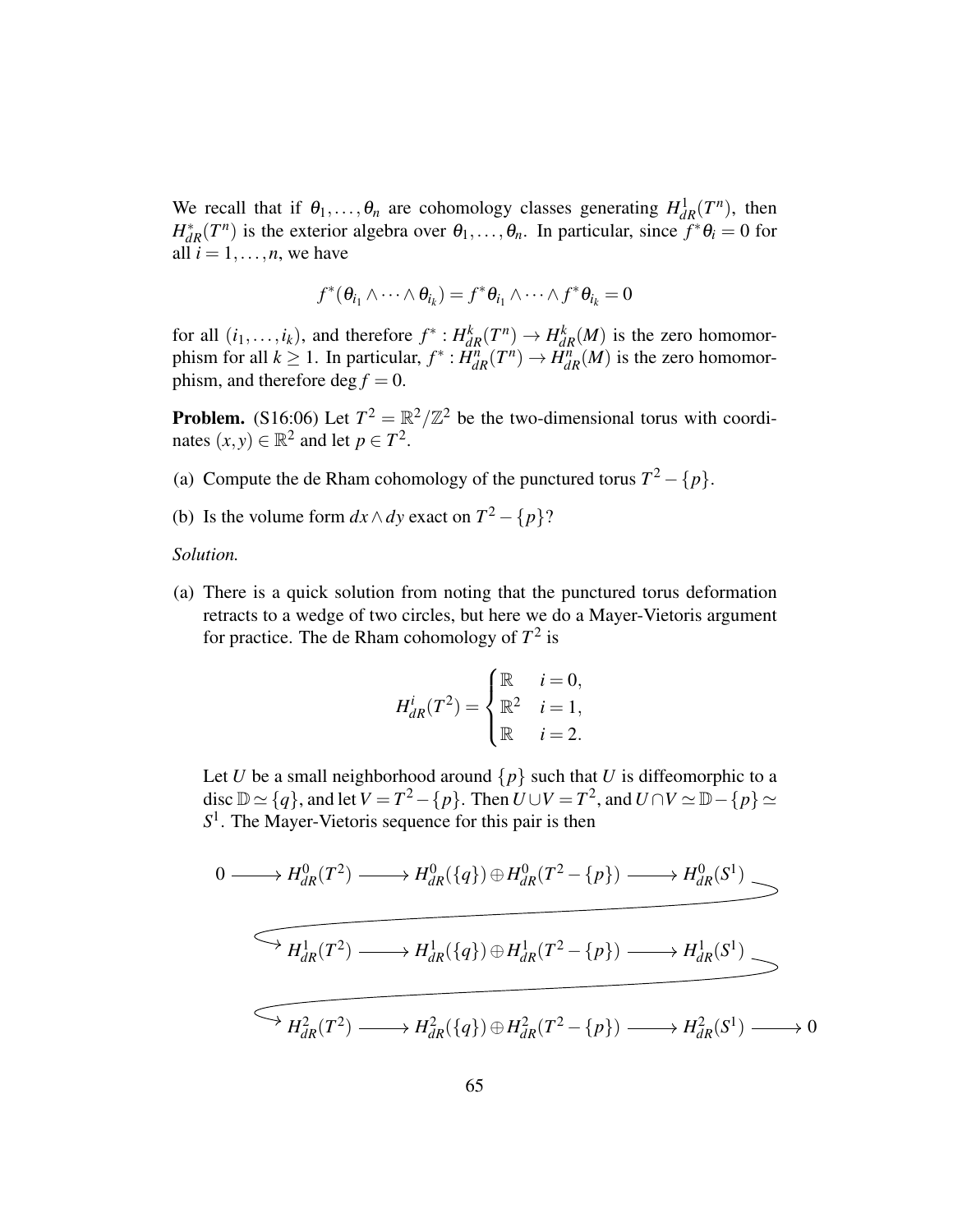${q}$  has trivial de Rham cohomology, and  $S<sup>1</sup>$  has 0 2nd cohomology, and  $\mathbb R$  for 0-th and first cohomology. Since  $\overline{T^2} - \{p\}$  is connected,  $H_{dR}^0(T^2 - \{p\}) = \mathbb{R}$ . Since  $T^2 - \{p\}$  is orientable and noncompact, it has zero top cohomology. Therefore the sequence above is



Since the alternating sum of dimensions of an exact sequence of finite-dimensional real vector spaces is zero, we then conclude that

$$
1 - 2 + 1 - 2 + \dim H_{dR}^1(T^2 - \{p\}) - 1 + 1 = 0.
$$

Thus  $\dim H^1_{dR}(T^2 - \{p\}) = 2$ , and

$$
H_{dR}^i(T^2 - \{p\}) \cong \begin{cases} \mathbb{R} & i = 0, \\ \mathbb{R}^2 & i = 1, \\ 0 & i = 2. \end{cases}
$$

<span id="page-65-0"></span>(b) Yes. Since 2 is the top dimension, every 2-form is closed, so  $\omega$  is a closed form. Because  $H_{dR}^2(T^2 - \{p\}) = 0$ , all closed 2-forms are exact. Therefore  $\omega$ is exact.

**Problem.** (S16:07) Exhibit a space whose fundamental group is  $\mathbb{Z}/m\mathbb{Z} \times \mathbb{Z}/n\mathbb{Z}$ . Exhibit another space whose fundamental group is  $\mathbb{Z}/m\mathbb{Z} \times \mathbb{Z}/m\mathbb{Z}$ .

*Solution.* Let  $X_k$  be the space obtained by attaching a 2-cell to  $S^1$  as follows: regarding  $D^2 \subset \mathbb{C}$  as the unit disc in the complex plane, and  $S^1$  as the unit circle, attach  $D^2$  to  $S^1$  along  $\partial D^2$  via the map  $z \mapsto z^k$ . (Or, if you like, give  $S^1$  the usual cell structure with 1 vertex and 1 oriented edge labeled *a*, and attach  $D^2$  to  $S^1$ along the word  $a^k$ .) Then  $\pi_1(X_k) = \mathbb{Z}/k\mathbb{Z}$ . Then  $X_m \vee X_n$  witnesses the first group,  $X_m \times X_n$  the second.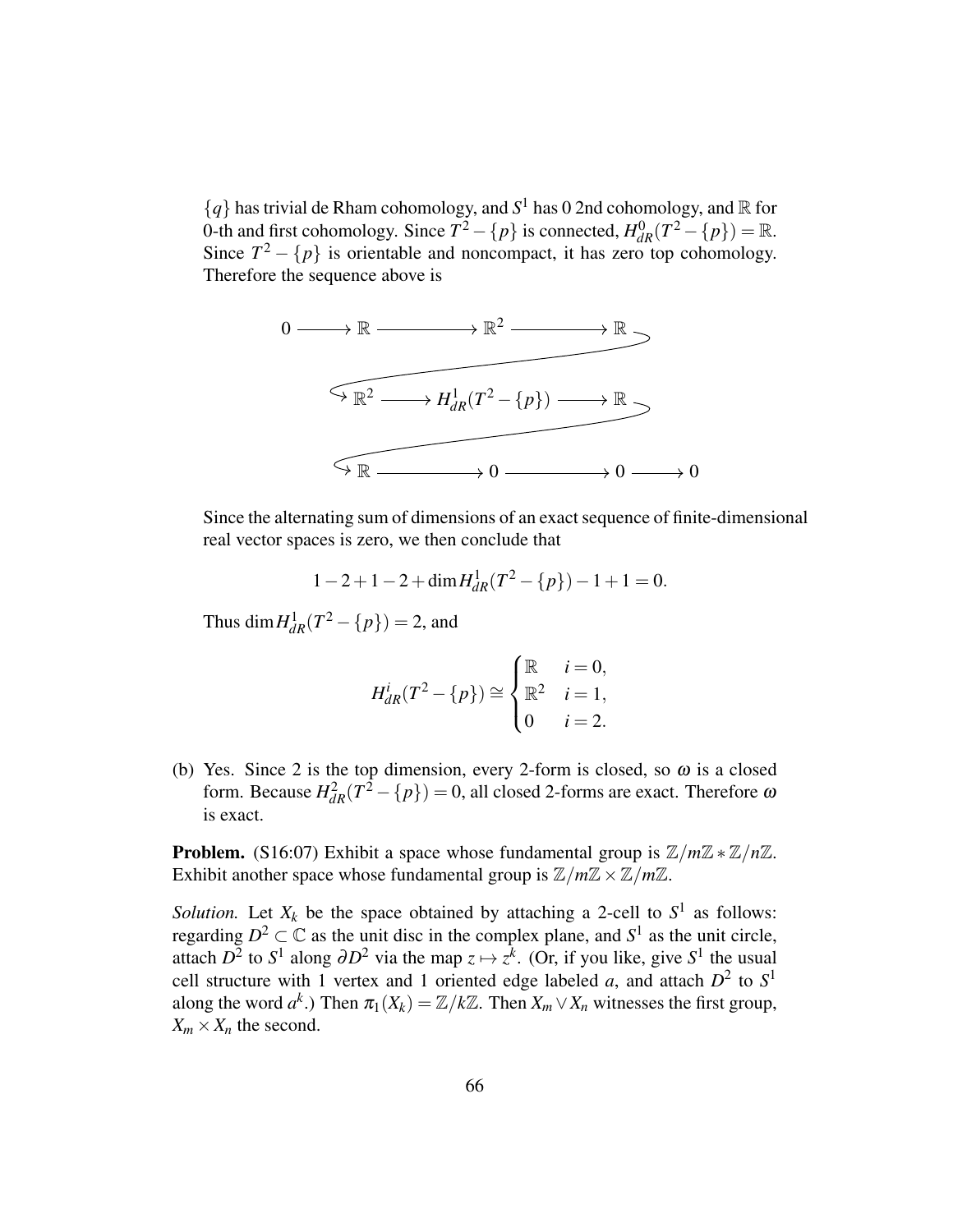**Problem.** (S16:08) Let  $L_x$  be the *x*-axis,  $L_y$  the *y*-axis,  $L_z$  the *z*-axis in  $\mathbb{R}^3$ . Compute

$$
\pi_1(\mathbb{R}^3-L_x-L_y-L_z).
$$

*Solution*. This space deformation retracts onto  $S<sup>2</sup>$  minus 6 points, which by stereographic projection maps to  $\mathbb{R}^2$  minus 5 points, which deformation retracts onto a wedge of five circles. Therefore

$$
\pi_1(\mathbb{R}^3-L_x-L_y-L_z)\cong \pi_1(\bigvee_{i=1}^5S^1)\cong \mathbb{Z}\ast \mathbb{Z}\ast \mathbb{Z}\ast \mathbb{Z}\ast \mathbb{Z}.
$$

**Problem.** (S16:09) Let *X* be a topological space and  $p \in X$ . The reduced suspension Σ*X* of *X* is the topological space obtained from *X* ×[0,1] by contracting  $X \times \{0,1\} \cup \{p\} \times [0,1]$  to a point. Describe the relation between the homology of  $X$  and  $\Sigma X$ .

*Solution.* We describe the reduced suspension in another way. First, we quotient  $X \times I$  by only collapsing  $\{p\} \times I$  to a point. The resulting space, say  $\tilde{X}$ , deformation retracts onto *X* by drawing  $\{x\} \times I$  down to  $\{x\} \times \{0\}$  for  $x \neq p$ . Therefore  $\tilde{X}$ has the same homology as *X*. We now take the suspension  $S\tilde{X}$  of  $\tilde{X}$  (see [S14:10\)](#page-38-0) to obtain the reduced suspension:  $S\tilde{X} = \Sigma X$ . Using the result of [S14:10,](#page-38-0) we obtain

$$
H_n(\Sigma X) \cong H_n(S\tilde{X}) \cong H_{n-1}(\tilde{X}) \cong H_{n-1}(X).
$$

**Problem.** (S16:10) Consider the 3-form on  $\mathbb{R}^4$  given by

$$
\alpha = x_1 dx_2 \wedge dx_3 \wedge dx_4 - x_2 dx_1 \wedge dx_3 \wedge dx_4 + x_3 dx_1 \wedge dx_2 \wedge dx_4 - x_4 dx_1 \wedge dx_2 \wedge dx_3.
$$

Let  $S^3$  be the unit sphere in  $\mathbb{R}^4$  and let  $\iota : S^3 \to \mathbb{R}^4$  be the inclusion map.

(a) Evaluate

$$
\int_{S^3} \iota^*\alpha.
$$

(b) Let  $\gamma$  be the 3-form on  $\mathbb{R}^4 \setminus \{0\}$  given by

$$
\gamma = \frac{\alpha}{(x_1^2 + x_2^2 + x_3^2 + x_4^2)^k},
$$

 $k \in \mathbb{R}$ . Determine the values of *k* for which  $\gamma$  is closed and those for which it is exact.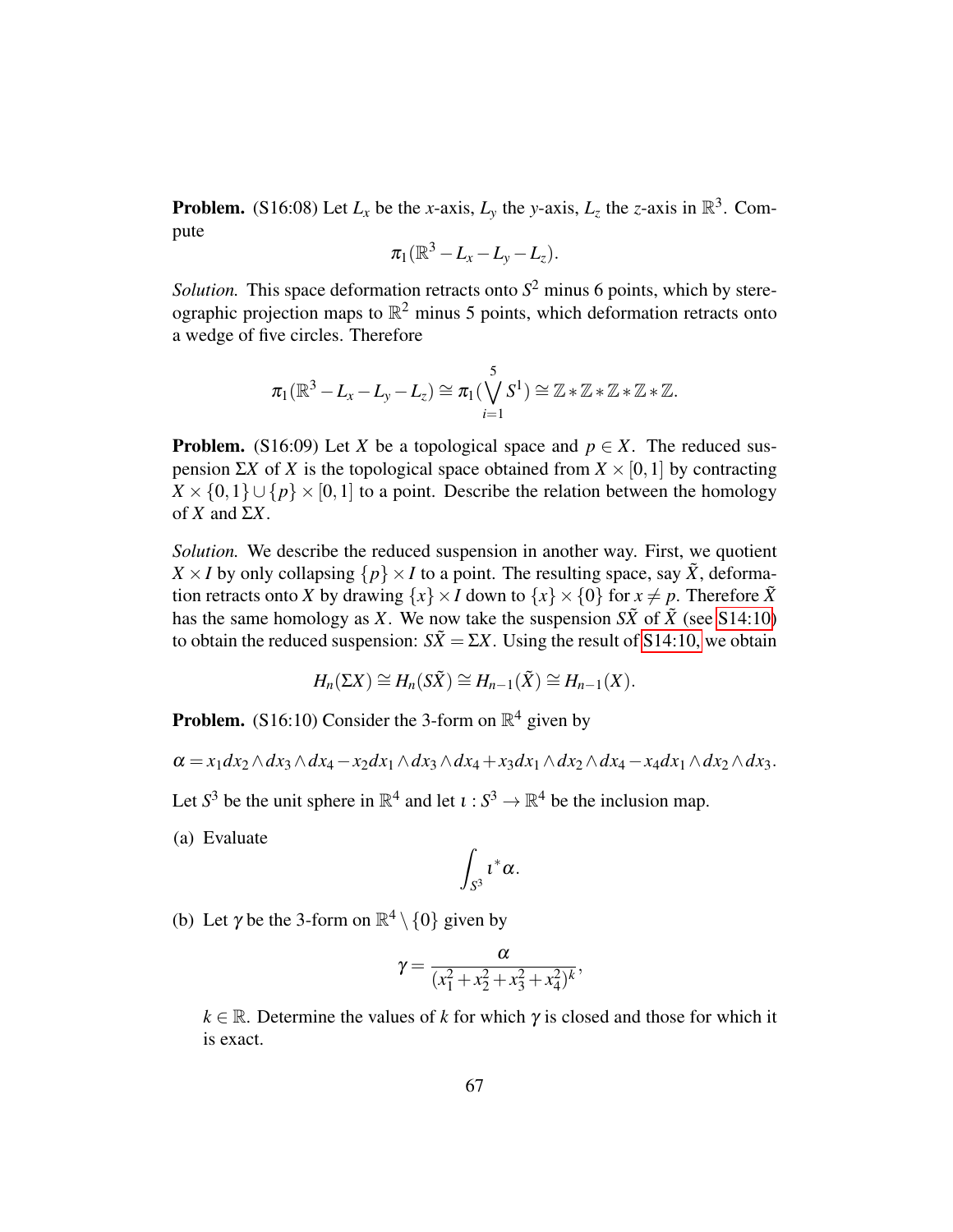*Solution.*

(a) Since *t* is inclusion,  $t^*$  is restriction. We observe that

$$
d\alpha = 4dx_1 \wedge dx_2 \wedge dx_3 \wedge dx^4.
$$

Let  $B^4$  denote the unit ball in  $\mathbb{R}^4$ . Then  $\partial B^4 = S^3$ . By Stokes' theorem,

$$
\int_{S^3} t^*\alpha = \int_{B^4} dt^*\alpha = \int_{B^4} t^*d\alpha = 4 \operatorname{Vol}(B^4).
$$

(b) If  $\gamma$  is closed and  $f = (x_1^2 + x_2^2 + x_3^2 + x_4^2)^{-k}$ , then

$$
d\gamma = df \wedge \alpha + f \wedge d\alpha
$$
  
=  $-2k(x_1^2 + x_2^2 + x_3^2 + x_4^2)^{-k} dx_1 \wedge dx_2 \wedge dx_3 \wedge dx_4$   
+  $4(x_1^2 + x_2^2 + x_3^2 + x_4^2)^{-k} dx_1 \wedge dx_2 \wedge dx_3 \wedge dx_4.$ 

Therefore we must have  $k = 2$ . If  $\gamma$  is exact, then  $\gamma$  must also be closed, so  $\gamma$  can only be exact if  $k = 2$ . But because  $\gamma = \alpha$  on  $S^3$ , and  $\int_{S^3} i^* \alpha \neq 0$ , it follows that  $\gamma$  is not exact even for  $k = 2$ , so  $\gamma$  is not exact for any  $k \in \mathbb{R}$ .

# <span id="page-67-0"></span>22 Fall 2016

**Problem.** (F16:01) Let *M* be a smooth manifold. Prove that for any two disjoint closed subsets *A* and *B* of *M*, there exists a smooth function  $f : M \to \mathbb{R}$  such that  $f = 0$  on *A* and  $f = 1$  on *B*.

#### *Solution.*

For each  $x \in B$ , let  $U_x$  be an open coordinate neighborhood of x that does not intersect *A*; this can be done by taking any coordinate neighborhood and taking the intersection with *M* \ *A*. Then the collection  $\{U_x : x \in B\} \cup \{M \setminus B\}$  is an open cover of *M*. Let  $\{\psi_x\} \cup \{\psi\}$  be a smooth partition of unity subordinate to this cover: that is, supp  $\psi_x \subset U_x$ , supp  $\psi \subset M \setminus B$ , and  $\psi + \sum_{x \in B} \psi_x \equiv 1$ . Set  $f = \sum_{x \in B} \psi_x$ . Then  $f = 1$  on *B*, because  $\psi$  is supported outside of *B* and thus  $\psi(x) = 0$  if  $x \in B$ . Also,  $f = 0$  on *A*, because for all  $x \in B$   $\psi_x$  is supported outside of *A*.

**Problem.** (F16:02) Let  $M \subset \mathbb{R}^N$  be a smooth *k*-dimensional submanifold. Prove that *M* can be immersed into  $\mathbb{R}^{2k}$ .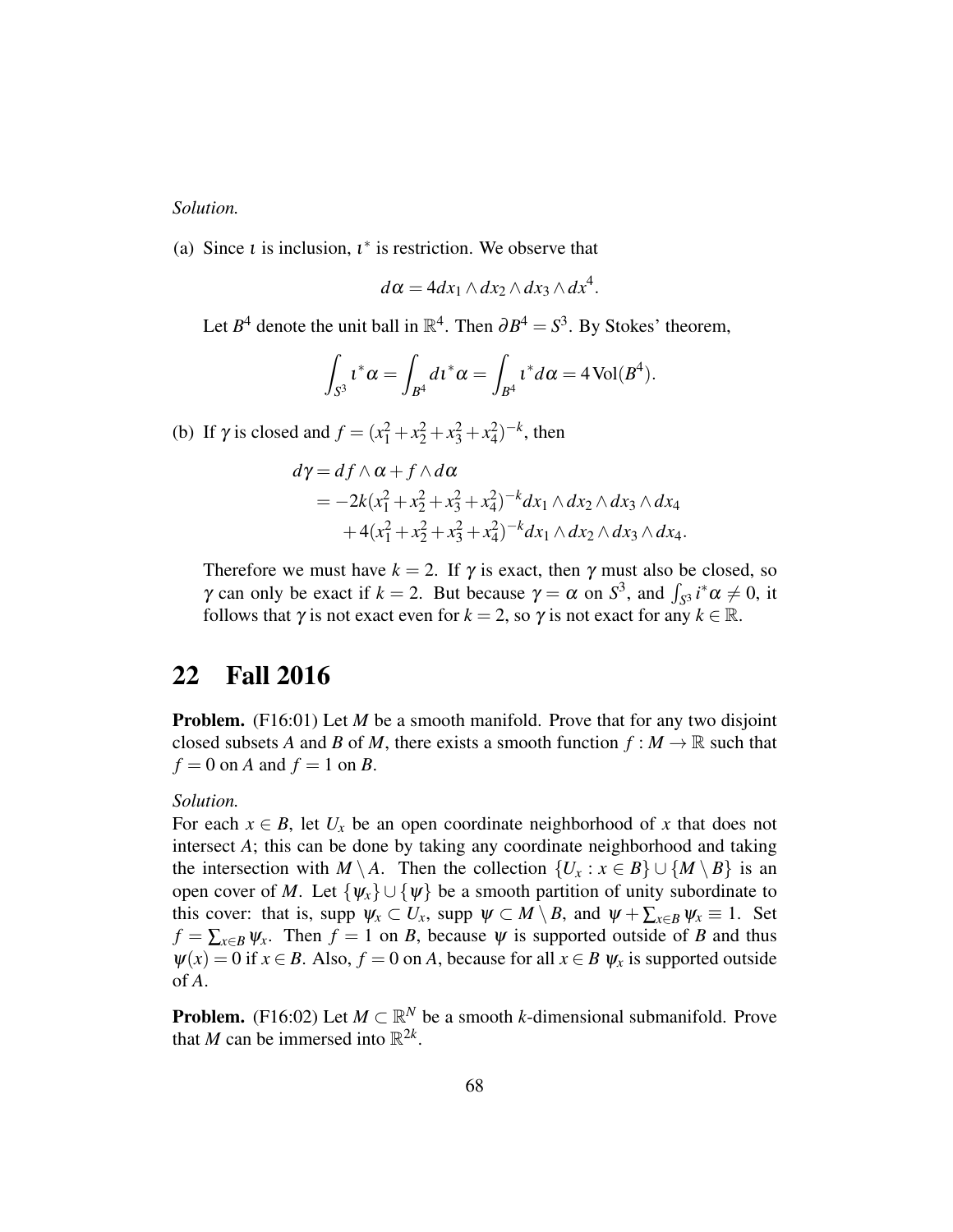### *Solution.*

We first show that if  $N > 2k + 1$  and *M* is immersed into  $\mathbb{R}^N$ , then *M* can be immersed into  $\mathbb{R}^{N-1}$ . This proof is found in Lee.

Consider the following family of linear maps: for  $v \in \mathbb{R}^N \setminus \{0\}$ , let  $\pi_v : \mathbb{R}^N \to$  $\mathbb{R}^{N-1}$  be the projection onto the orthogonal complement of the span of *v*, which we identify with  $\mathbb{R}^{N-1}$  up to Euclidean isometry. We claim that for almost every  $\nu \in \mathbb{R}^N \setminus \{0\}$ , the restriction  $\pi_\nu |_M$  is an injective immersion  $M \to \mathbb{R}^{N-1}$ .

 $\pi_v |_M$  is injective if for all distinct  $p, q \in M$ ,  $p - q$  is not parallel to *v*. Noting that  $\pi$ <sup>*v*</sup> is linear, and therefore the same as its differential,  $\pi$ <sup>*v*</sup> |*M* is an immersion if for all  $p \in M$ ,  $T_p M \subset \mathbb{R}^N$  does not contain any nonzero vectors parallel to *v*. Let  $\Delta_M = \{(p, p) : p \in M\}$  be the diagonal of *M*, and let  $M_0 = \{(p, 0) \in TM : p \in M\}$ . Define the following maps:

$$
\kappa: M \times M \setminus \Delta_M \to \mathbb{RP}^{N-1} : (p,q) \mapsto [p-q],
$$
  

$$
\tau: TM \setminus M_0 \to \mathbb{RP}^{N-1} : (p,w) \mapsto [w],
$$

where for  $u \in \mathbb{R}^N \setminus \{0\}$  we denote the equivalence class of *u* in  $\mathbb{RP}^{N-1}$  by [*u*]. These are smooth maps (because they are compositions of smooth maps), and  $\pi$ <sup>*v*</sup> |*M* is an injective immersion if and only if [*v*] is not in the images of  $\kappa$  and  $\tau$ . κ and τ both have domains of dimension 2*k* < *N* − 1, and map into an (*N* − 1) dimensional manifold; therefore im  $\kappa$  and im  $\tau$  have measure zero in  $\mathbb{RP}^{N-1}$ . Therefore the set of  $v \in \mathbb{R}^N \setminus \{0\}$  so that  $\pi_v |_M$  is an injective immersion is dense. Choosing such a *v*, we obtain our desired immersion of *M* into  $\mathbb{R}^{N-1}$ .

Iteration now allows us to assume *M* is injectively immersed into  $\mathbb{R}^{2k+1}$ . Now we show that this can be upgraded to an immersion (not necessarily injective) into  $\mathbb{R}^{2k}$ . Give *M* the Riemannian structure induced by the Euclidean inner product. Let |*w*| denote the length of a tangent vector  $w \in T_pM$ . Define the unit tangent bundle  $UM \subset TM$ :

$$
UM = \{ (p, w) \in TM : |w| = 1 \}.
$$

Now define

$$
\sigma: UM\to \mathbb{RP}^{2k}:(p,w)\mapsto [w].
$$

Then  $\sigma$  is a smooth map taking *UM* (which is of dimension  $2k - 1$ ) to  $\mathbb{RP}^{2k}$  (of dimension 2*k*). Therefore by Sard's theorem, im  $\sigma$  has measure zero in  $\mathbb{RP}^{2k}$ , and thus we may find  $[v] \in \mathbb{RP}^{\tilde{2}k}$  that is not in im  $\sigma$ . Then naturally  $[v]$  is also not in im  $\tau$ , where  $\tau : TM \setminus M_0 \to \mathbb{RP}^{2k}$  is defined as above, since the map into projective space depends only on the direction of *w*, not its length. So we obtain as before an immersion  $M \to \mathbb{R}^{2k}$ .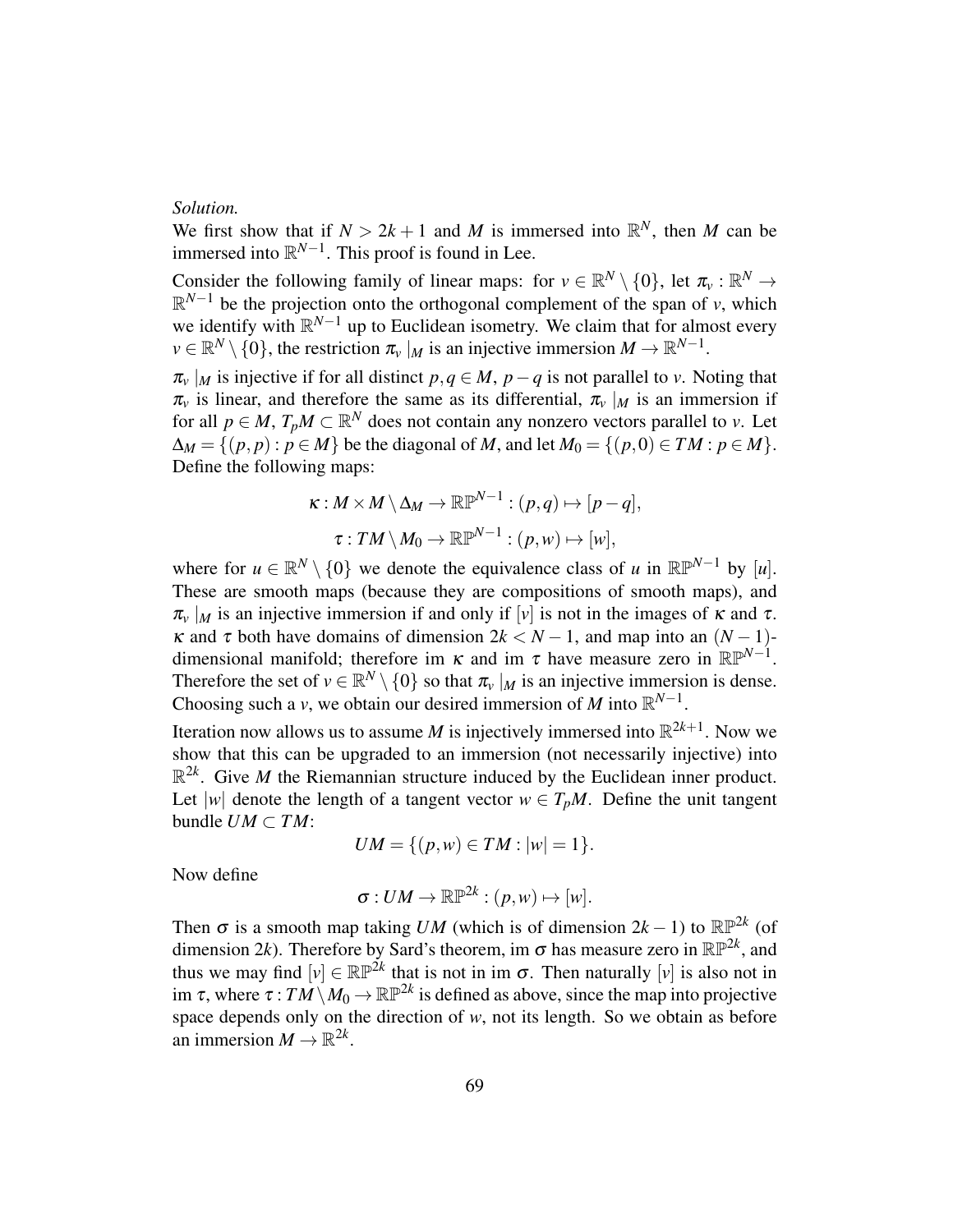**Problem.** (F16:03) Let  $U_1, \ldots, U_n$  be *n* bounded, connected, open subsets of  $\mathbb{R}^n$ . Prove there exists an  $(n-1)$ -dimensional hyperplane  $H \subset \mathbb{R}^n$  that bisects every *U*<sub>*i*</sub>: that is, if *A* and *B* are the two half-spaces that form  $\mathbb{R}^n \setminus H$ , then

$$
volume(U_i \cap A) = volume(U_i \cap B)
$$

for all  $i = 1, \ldots, n$ .

#### *Solution.*

(Remark: This is known as the ham sandwich theorem.)

Define a map  $g: S^{n-1} \to \mathbb{R}^{n-1}$  as follows. A point  $v \in S^{n-1}$  and  $s \in \mathbb{R}$  determines a unique hyperplane  $H(s, v)$  with normal vector *v* and through the point *sv*. Let  $A(s, v)$  be the half-space in on the side of  $H(s, v)$  toward which *v* points, and let  $B(s, v)$  be the opposing half-space. Then define  $f = (f_1, \ldots, f_n)$  by

$$
f_i(s,v) = \text{volume}(U_i \cap A(s,v)) - \text{volume}(U_i \cap B(s,v)).
$$

We note that for fixed *v*, there exists at least one  $s \in \mathbb{R}$  so that  $f_n(s, v) = 0$ : this follows from the intermediate value theorem. If there is more than one such *s*, then the set of all such *s* lie in a compact interval  $[a,b] \subset \mathbb{R}$ , because  $U_n$  is compact and therefore lies completely on one side of  $H(s, v)$  for sufficiently positive or sufficiently negative *s*. Therefore we can pick a canonical hyperplane  $H(s, v)$  for which  $f_n(s, v) = 0$  by taking  $s = a$ , the most negative value for which  $H(s, v)$ bisects  $U_n$ . Now define  $g = (g_1, \ldots, g_{n-1})$  by

$$
g_i(v) = f_i(s, v)
$$

where *s* is the canonical value chosen above. Then *g* is a continuous map  $S^{n-1} \rightarrow$  $\mathbb{R}^{n-1}$ , and note moreover that  $g(-v) = -g(v)$ . By the Borsuk-Ulam theorem,  $g(v) = 0$  for some *v*, which implies that the required hyperplane exists.

Problem. (F16:04) Show that

$$
D = \ker(dx_3 - x_1 dx_2) \cap \ker(dx_1 - x_4 dx_2) \subset T\mathbb{R}^4
$$

is a smooth distribution of rank 2, and determine whether *D* is integrable.

*Solution.* To show *D* is a smooth distribution of rank 2, it suffices to show that  $\omega = dx_3 - x_1 dx_2$  and  $\theta = dx_1 - x_4 dx_2$  are everywhere linearly independent oneforms; this is obvious since  $dx_3$  and  $dx_1$  are everywhere independent. We claim